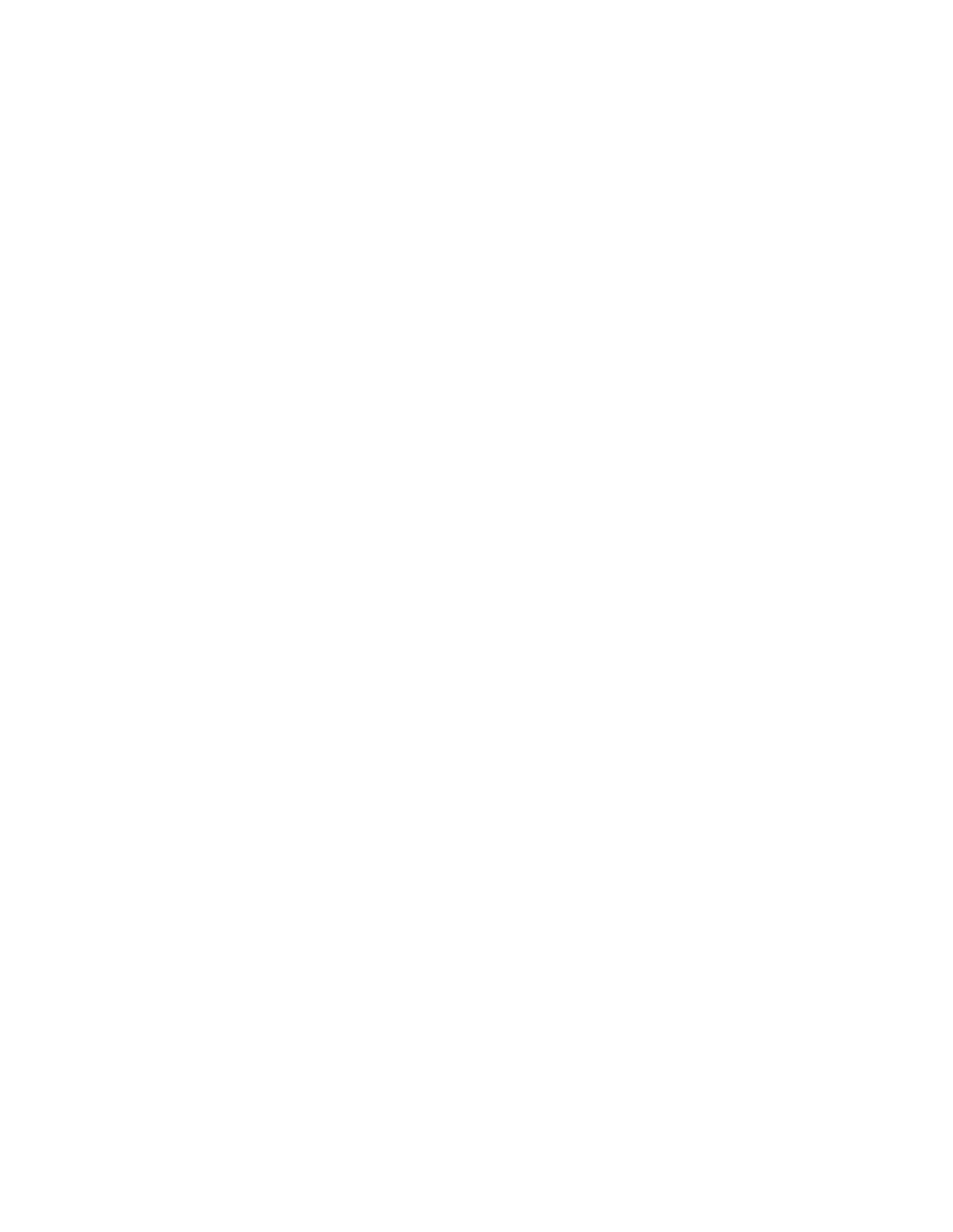## **RESOLUTIONS ADOPTED AT THE 39TH SESSION OF THE ASSEMBLY**

### **PROVISIONAL EDITION**

#### **TABLE OF CONTENTS**

<span id="page-2-0"></span>

| <b>Resolution</b> |                                                                                                                                                        | Page |
|-------------------|--------------------------------------------------------------------------------------------------------------------------------------------------------|------|
| A39-1             | Consolidated statement of continuing ICAO policies and practices related to                                                                            |      |
| A39-2             | Consolidated statement of continuing ICAO policies and practices related to                                                                            |      |
| A39-3             | Consolidated statement of continuing ICAO policies and practices related to<br>environmental protection - Global Market-based Measure (MBM) Scheme  25 |      |
| A39-4             | Amendment to Article 50 (a) of the Convention on International Civil Aviation 32                                                                       |      |
| A39-5             | Ratification of the Protocol amending Article 50 (a) of the Convention on                                                                              |      |
| A39-6             | Amendment to Article 56 of the Convention on International Civil Aviation34                                                                            |      |
| A39-7             | Ratification of the Protocol amending Article 56 of the Convention on                                                                                  |      |
| A39-8             |                                                                                                                                                        |      |
| A39-9             |                                                                                                                                                        |      |
| A39-10            | Promotion of the Beijing Convention and the Beijing Protocol of 201037                                                                                 |      |
| A39-11            | Consolidated Statement of Continuing ICAO Policies in the Legal Field 37                                                                               |      |
| A39-12            |                                                                                                                                                        |      |
| A39-13            |                                                                                                                                                        |      |
| A39-14            | Regional cooperation and assistance to resolve safety deficiencies, establishing                                                                       |      |
| A39-15            | Consolidated statement of continuing ICAO policies in the air transport field  51                                                                      |      |
| A39-16            | Consolidated statement of ICAO policies on technical cooperation and technical                                                                         |      |
| A39-17            |                                                                                                                                                        |      |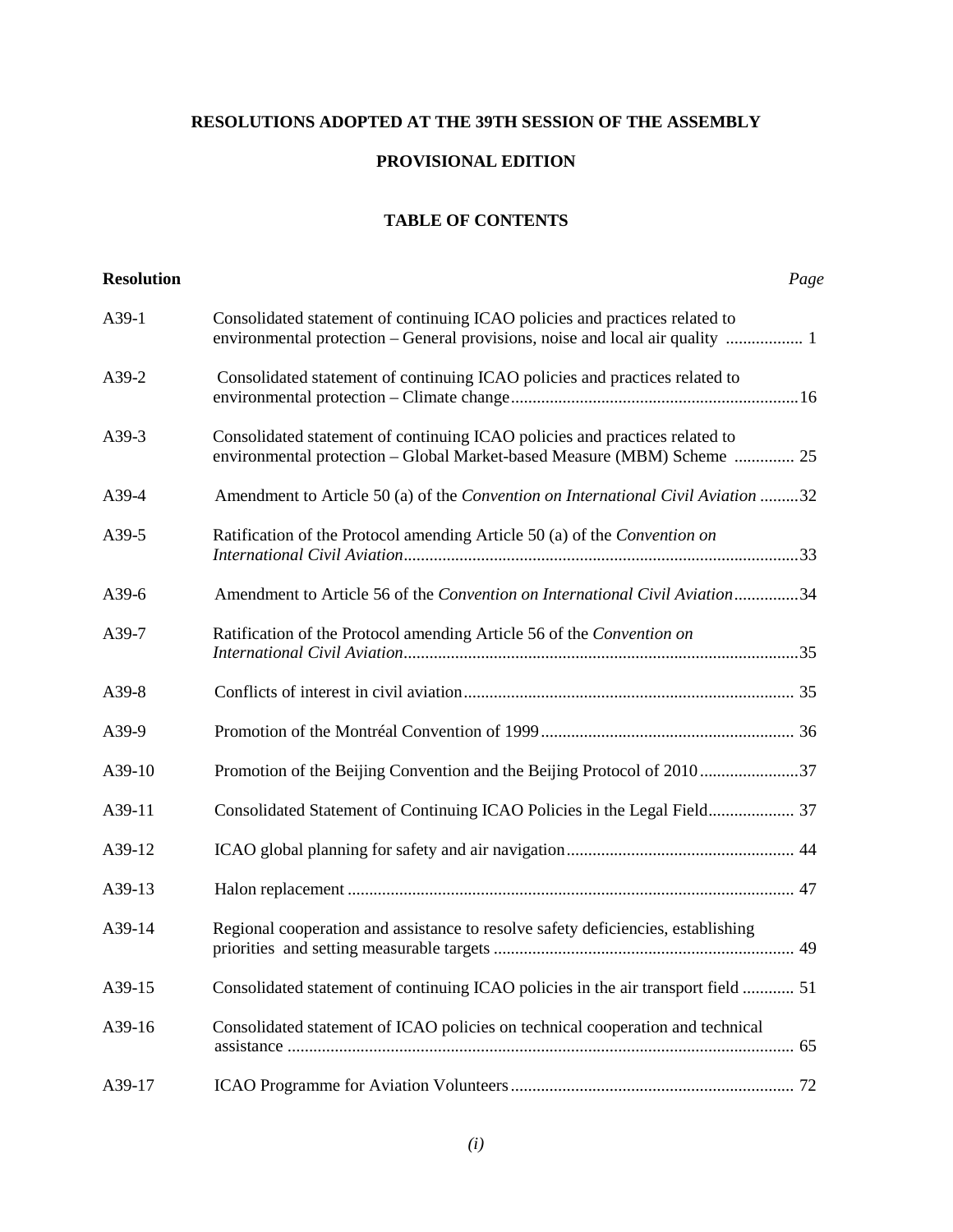| A39-18 | Consolidated statement of continuing ICAO policies related to aviation security  73                                                                    |  |
|--------|--------------------------------------------------------------------------------------------------------------------------------------------------------|--|
| A39-19 |                                                                                                                                                        |  |
| A39-20 | Consolidated statement of continuing ICAO policies related to facilitation  93                                                                         |  |
| A39-21 | Addressing the low response rate by Member States to ICAO State letters 100                                                                            |  |
| A39-22 | Formulation and implementation of Standards and Recommended Practices<br>(SARPs) and Procedures for Air Navigation Services (PANS) and notification of |  |
| A39-23 |                                                                                                                                                        |  |
| A39-24 | Strategy on Disaster Risk Reduction and Response Mechanisms in Aviation  106                                                                           |  |
| A39-25 | Aviation's contribution towards the United Nations 2030 Agenda for Sustainable                                                                         |  |
| A39-26 |                                                                                                                                                        |  |
| A39-27 |                                                                                                                                                        |  |
| A39-28 | Performance-based criteria and guidance material on aircraft disinsection and                                                                          |  |
| A39-29 |                                                                                                                                                        |  |
| A39-30 | ICAO Gender Equality Programme promoting the participation of women in the                                                                             |  |
| A39-31 | Discharge by Member States of financial obligations to the Organization                                                                                |  |
| A39-32 |                                                                                                                                                        |  |
| A39-33 |                                                                                                                                                        |  |
| A39-34 |                                                                                                                                                        |  |
| A39-35 | Approval of the accounts of the Organization for the financial years 2013, 2014                                                                        |  |
| A39-36 |                                                                                                                                                        |  |
| A39-37 |                                                                                                                                                        |  |
| A39-38 | Comprehensive Regional Implementation Plan for Aviation Security and                                                                                   |  |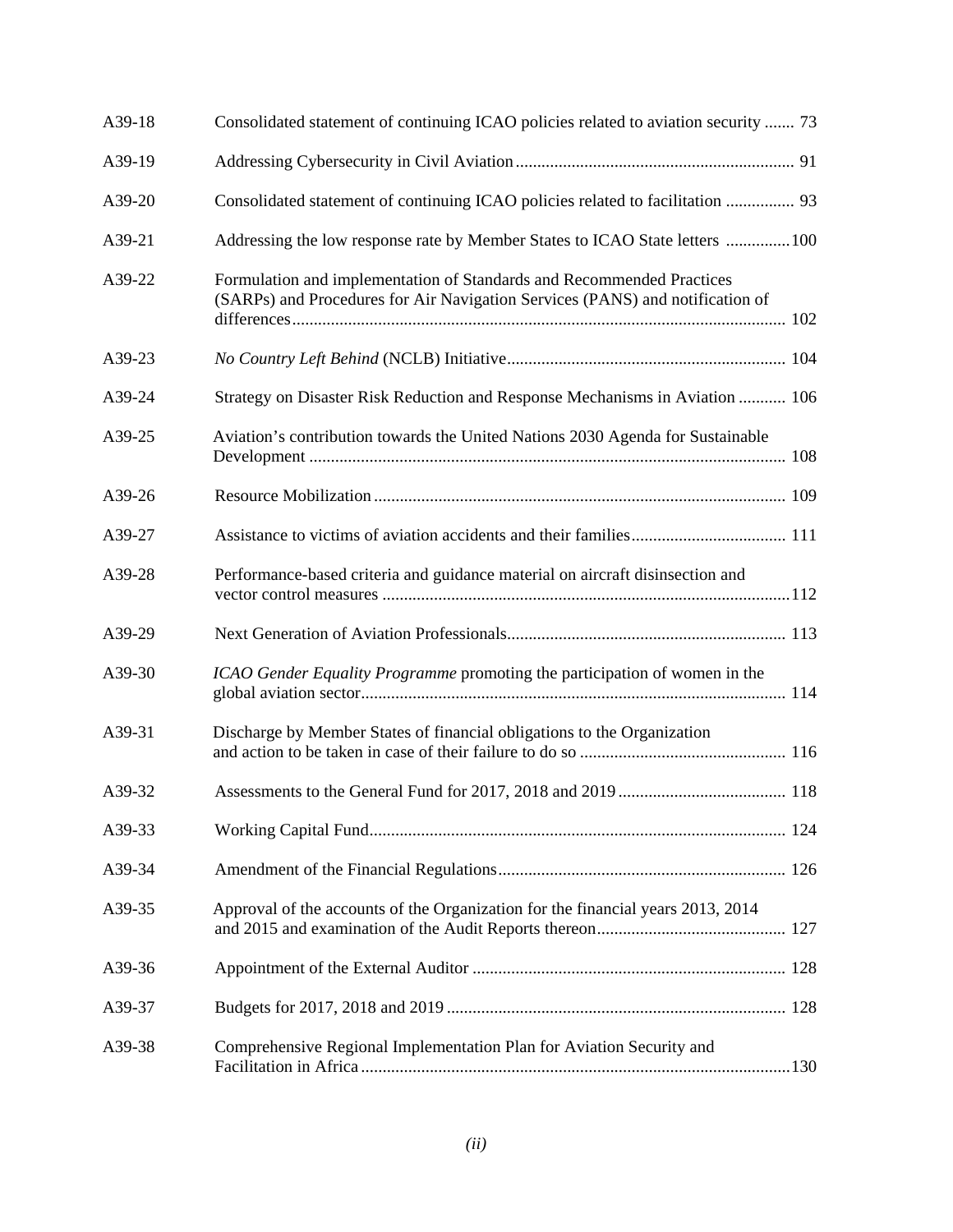#### **RESOLUTIONS ADOPTED AT THE 39TH SESSION OF THE ASSEMBLY**

#### **PROVISIONAL EDITION**

#### **A39-1: Consolidated statement of continuing ICAO policies and practices related to environmental protection – General provisions, noise and local air quality**

*Whereas* in Resolution A38-17 the Assembly resolved to continue to adopt at each ordinary Session a consolidated statement of continuing ICAO policies and practices related to environmental protection;

*Whereas* Resolution A38-17 consists of an introductory text and a number of Appendices concerning specific but interrelated subjects; and

*Considering* the need to reflect developments that have taken place since the 38th Session of the Assembly in the field of aircraft noise and engine emissions;

*The Assembly:*

1. *Resolves* that the Appendices attached to this Resolution and listed below, together with A39-2: *Consolidated statement of continuing ICAO policies and practices related to environmental protection - Climate change* and A39-3: *Consolidated statement of continuing ICAO policies and practices related to environmental protection – Global Market-based Measure (MBM) Scheme*, constitute the consolidated statement of continuing ICAO policies and practices related to environmental protection, as these policies exist at the close of the 39th Session of the Assembly:

Appendix A — General

- Appendix B Development of Standards, Recommended Practices and Procedures and/or guidance material relating to the quality of the environment
- Appendix C Policies and programmes based on a "balanced approach" to aircraft noise management
- Appendix D Phase-out of subsonic jet aircraft which exceed the noise levels in Volume I of Annex 16
- Appendix  $E -$  Local noise-related operating restrictions at airports
- Appendix  $F -$  Land-use planning and management
- Appendix G Supersonic aircraft The problem of sonic boom

Appendix  $H -$  Aviation impact on local air quality

2. *Requests* the Council to submit the ICAO policies and practices related to environmental protection for review at each ordinary session of the Assembly; and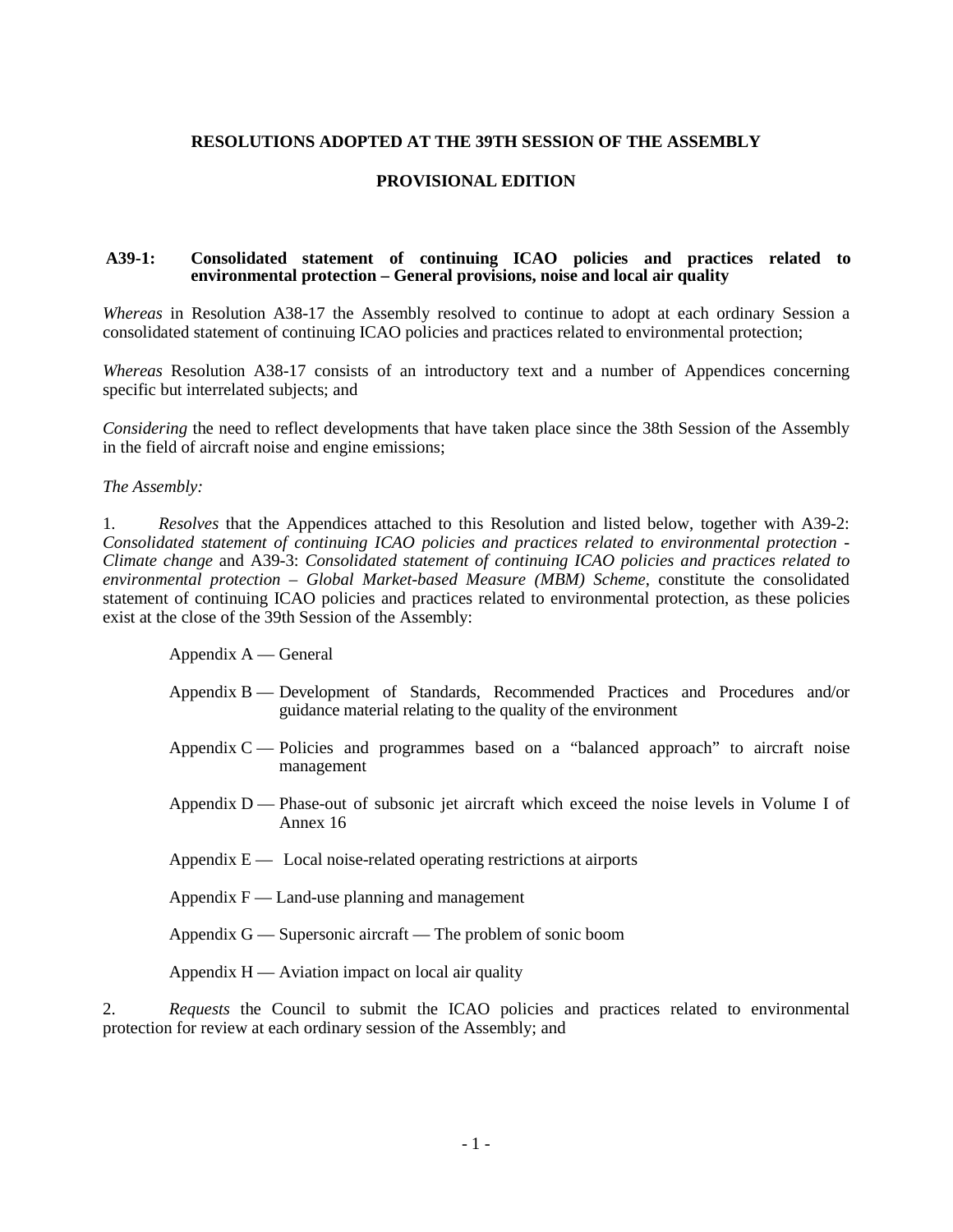3. *Declares* that this resolution, together with A39-2: *Consolidated statement of continuing ICAO policies and practices related to environmental protection — Climate change*, and A39-3: *Consolidated statement of continuing ICAO policies and practices related to environmental protection – Global Market-based Measure (MBM) Scheme*, supersede Resolutions A38-17 and A38-18.

#### **APPENDIX A**

#### **General**

*Whereas* the preamble to the *Convention on International Civil Aviation* states that "the future development of international civil aviation can greatly help to create and preserve friendship and understanding among the nations and peoples of the world . . ." and Article 44 of that Convention states that ICAO should "develop the principles and techniques of international air navigation and . . . foster the planning and development of international air transport so as to . . . meet the needs of the peoples of the world for safe, regular, efficient and economical air transport";

*Whereas* many of the adverse environmental effects of civil aviation activity can be reduced by the application of comprehensive measures embracing technological improvements, more efficient air traffic management and operational procedures, aircraft recycling, the use of clean, renewable and sustainable energy sources, the appropriate use of airport planning, land-use planning and management, and marketbased measures;

*Whereas* all ICAO Member States agreed to continue to pursue all aviation matters related to the environment and also maintain the initiative in developing policy guidance on these matters, and not leave such initiatives to other organizations;

*Whereas* other international organizations are emphasizing the importance of environmental policies affecting air transport;

*Whereas* the sustainable growth of aviation is important for future economic growth and development, trade and commerce, cultural exchange and understanding among peoples and nations; therefore prompt action must be taken to ensure that it is compatible with the quality of the environment and develops in ways that alleviate adverse impacts;

*Recognizing* that the work of the Organization on the environment contributes to ten of 17 United Nations Sustainable Development Goals (SDGs);

*Whereas* reliable and best available information on the environmental effects of aviation is essential for the development of policy by ICAO and its Member States;

*Acknowledging* that substantial progress has been achieved in addressing the effects of aviation on the environment, and that aircraft produced today, are 80 per cent more fuel efficient and 75 per cent quieter than they were in the 1960s;

*Whereas* as far as there are recognized interdependencies of the environmental effects from aviation, such as noise and engine emissions, they need to be considered when defining source control and operational mitigation policies;

*Whereas* airspace management and design can play a role in addressing the impacts of aviation greenhouse gas emissions on the global climate, and the related economic and institutional issues need to be addressed by States, either individually or collectively on a regional basis;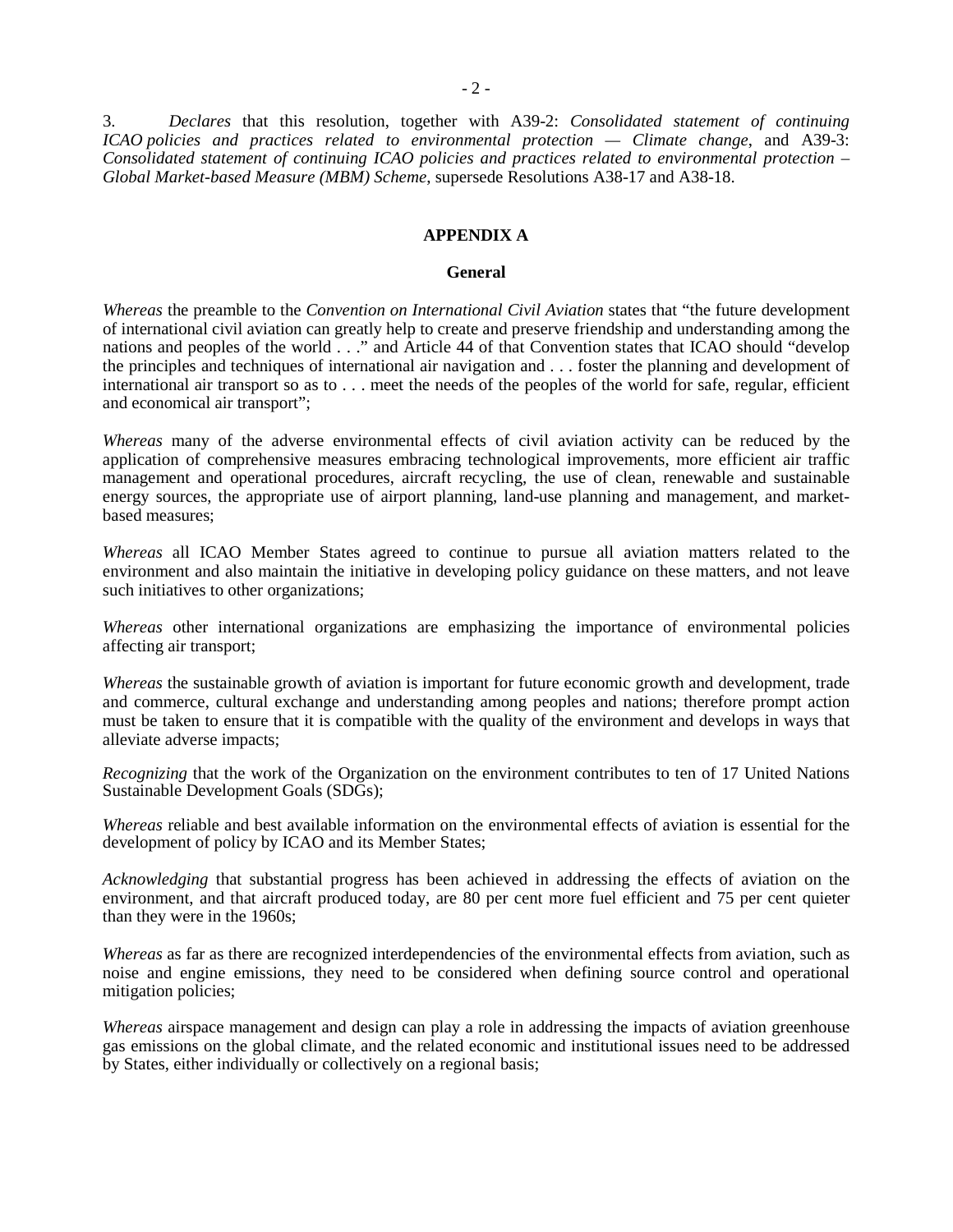*Whereas* cooperation with other international organizations is important to progress the understanding of aviation's impacts on the environment and in order to develop the appropriate policies to address these impacts; and

*Recognizing* the importance of research and development in fuel efficiency and alternative fuels for aviation that will enable international air transport operations with a lower environmental impact, both in terms of local air quality and the global climate;

#### *The Assembly:*

1. *Declares* that ICAO, as the lead United Nations (UN) Agency in matters involving international civil aviation, is conscious of and will continue to address the adverse environmental impacts that may be related to civil aviation activity and acknowledges its responsibility and that of its Member States to achieve maximum compatibility between the safe and orderly development of civil aviation and the quality of the environment. In carrying out its responsibilities, ICAO and its Member States will strive to:

- a) limit or reduce the number of people affected by significant aircraft noise;
- b) limit or reduce the impact of aviation emissions on local air quality; and
- c) limit or reduce the impact of aviation greenhouse gas emissions on the global climate;

2. *Emphasizes* the importance of ICAO continuing to demonstrate its leadership role on all international civil aviation matters related to the environment and *requests* the Council to maintain the initiative in developing policy guidance on these matters, which recognizes the seriousness of the challenges which the sector faces;

3. *Requests* the Council to continue to assess regularly the present and future impact of aircraft noise and aircraft engine emissions and to continue to develop tools for this purpose;

4. *Requests* the Council to maintain and update knowledge of the interdependencies and trade-offs related to measures to mitigate the impact of aviation on the environment so as to optimize decision-making;

5. *Requests* the Council to establish a set of aviation environmental indicators which States could use to evaluate the performance of aviation operations and the effectiveness of standards, policies and measures to mitigate aviation's impacts on the environment;

6. *Requests* the Council to disseminate information on the present and future impact and trends of aircraft noise, aircraft fuel consumption, aviation system fuel efficiency, and aircraft engine Particulate Matter (PM) and Oxides of Nitrogen (NOx) emissions, reflecting the work of the Organization, action plans submitted by States, the ICAO Global Air Navigation Plan, ICAO Standards and Recommended Practices, and ICAO policy and guidance material in the environmental field, in an appropriate manner, such as through regular reporting and workshops, including through the coordination with the ICAO Regional Offices;

7. *Invites* States to continue their active support for ICAO's environment-related activities, and urges Member States to support activities not foreseen in the budget by providing a reasonable level of voluntary contributions;

8. *Invites* States and international organizations to provide the necessary scientific information and data to enable ICAO to substantiate its work in this field;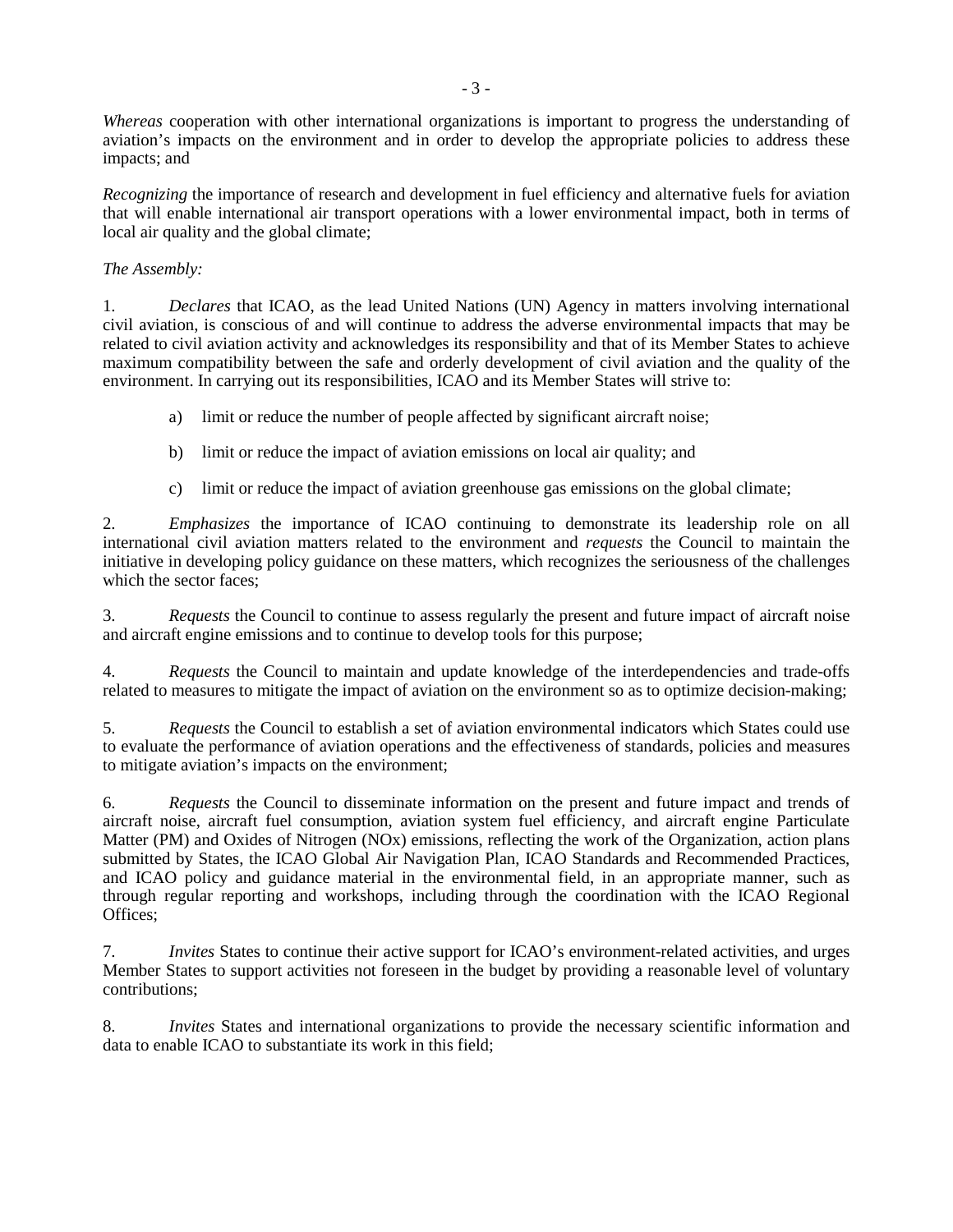9. *Encourages* the Council to continue to cooperate closely with international organizations and other UN bodies on the understanding of aviation impacts on the environment and on the establishment of policies to address such impacts; and

10. *Urges* States to refrain from environmental measures that would adversely affect the orderly and sustainable development of international civil aviation.

#### **APPENDIX B**

#### **Development of Standards, Recommended Practices and Procedures and/or guidance material relating to the quality of the environment**

*Whereas* the problem of aircraft noise in the vicinity of many of the world's airports, which continues to arouse public concern and limit airport infrastructure development, requires appropriate action;

*Whereas* the scientific community is improving the understanding of uncertainties associated with the environmental impact of aircraft emissions at both the local and global levels, this impact remains a cause of concern and requires appropriate action;

*Recognizing* that there are interdependencies related to technology, design and operations of aircraft when addressing concerns related to noise, local air quality, and climate change;

*Whereas* the Council has established a Committee on Aviation Environmental Protection (CAEP) for the purpose of assisting in the further development of Standards, Recommended Practices and Procedures and/or guidance material on aircraft noise and engine emissions;

*Whereas* the Council has adopted Annex 16, Volume I — *Aircraft Noise*, which comprises noise certification Standards for subsonic aircraft (except short take-off and landing/vertical take-off and landing aeroplanes) and has notified Member States of this action;

*Whereas* the Council has adopted Annex 16, Volume II — *Aircraft Engine Emissions*, which comprises emissions certification Standards for new aircraft engines and has notified Member States of this action;

*Welcoming* the recommendation by CAEP on a new standard for non-volatile particulate matter (nvPM) emissions;

*Welcoming* the recommendation by CAEP on a new global  $CO<sub>2</sub>$  emissions certification Standard for aeroplanes that, once adopted, will constitute Annex 16 Volume III - *Aeroplane CO<sub>2</sub> Emissions*;

*Recognizing* that the CO<sub>2</sub> emissions certification standard is a technical comparison of aviation technologies designed for use in  $CO_2$  emissions certification processes, and was not designed to serve as a basis for operating restrictions or emissions levies;

*Whereas* ICAO policy guidance on measures to address environmental concerns related to aircraft noise and engine emissions has been developed, amended and published; and

*Whereas* the Council has adopted medium- and long-term technology goals for reduction of noise and oxides of nitrogen  $(NO<sub>x</sub>)$ , and technology and operational goals for aircraft fuel burn reduction;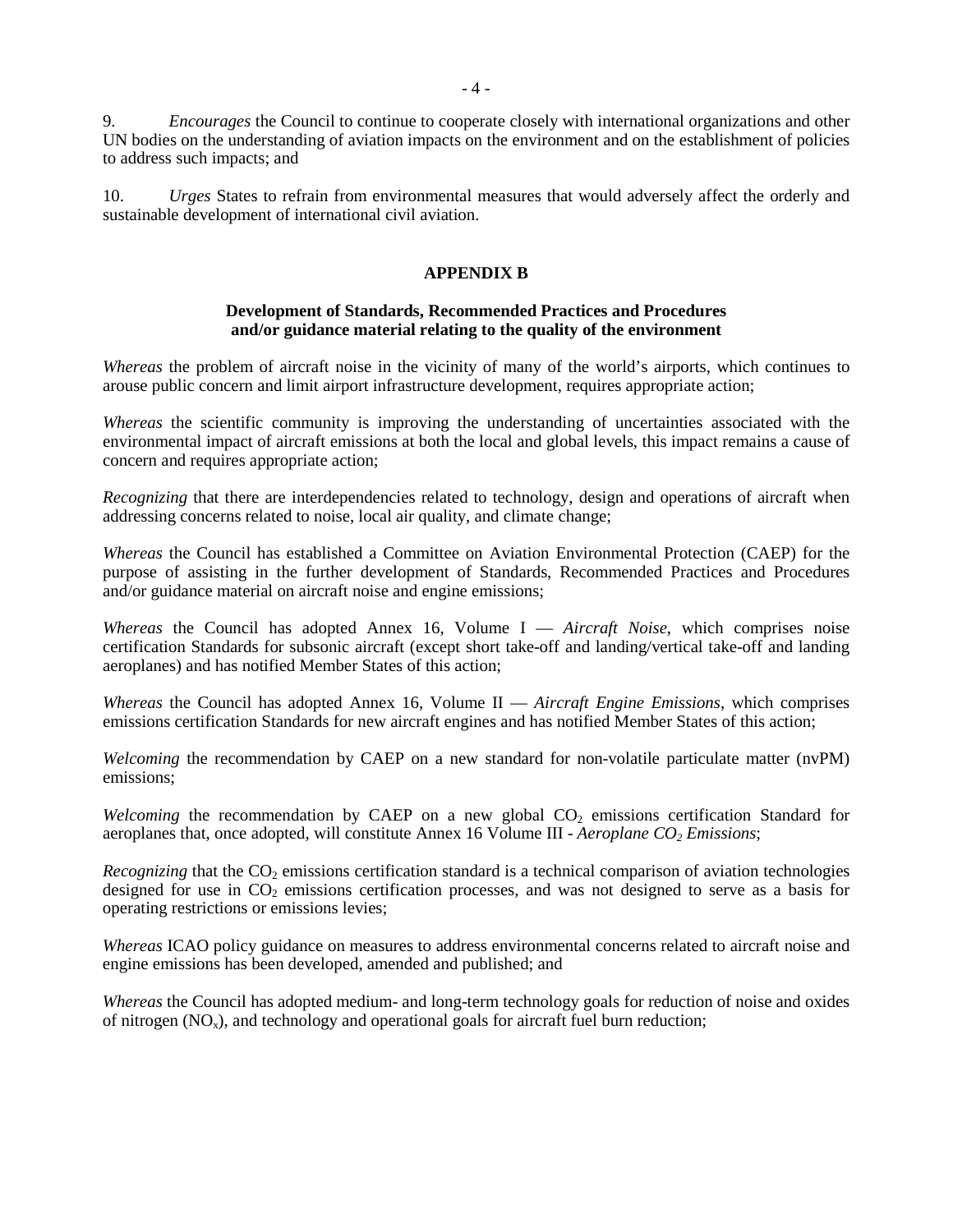#### *The Assembly:*

1. *Welcomes* the continuing benefits of the more stringent aircraft noise Standard in Annex 16, Volume I, Chapter 4 that took effect on 1 January 2006;

2. *Welcomes* the adoption by the Council in March 2014 of the new, more stringent Standard for noise to be implemented on or after 31 December 2017 and on or after 31 December 2020 for aircraft less than 55 tonnes Maximum Take-off Mass (MTOM);

3. *Welcomes* the adoption by the Council in March 2014 of the new Standard for noise to be implemented for Tilt-rotors on or after 1 January 2018;

4. *Welcomes* the development of the new aeroplane CO<sub>2</sub> Standard to be implemented on or after 1 January 2020 for new aeroplane types, except those new aeroplane types of less than or equal to 60 tonnes MTOM and with a maximum passenger seating capacity of 19 seats or less, which would have an applicability data of on or after 1 January 2023;

5. *Welcomes* the development of the new aeroplane CO<sub>2</sub> Standard to be implemented on or after 1 January 2023 for in-production aeroplanes with a production cut-off date of 1 January 2028;

6. *Urges* States to recognize that the CO2 emissions certification Standard was not designed to serve as a basis for operating restrictions or emissions levies;

7. *Welcomes* the development of the new nvPM emissions Standard for all turbofan and turbojet aircraft engines with rated thrust greater than 26.7kN and for which the date of manufacture of the individual engine is on or after 1 January 2020;

8. *Requests* the Council, with the assistance and cooperation of other bodies of the Organization and of other international organizations, to continue with vigour the work related to the development of Standards, Recommended Practices and Procedures and/or guidance material dealing with the impact of aviation on the environment;

9. *Requests* the Council to ensure that CAEP pursues its work programme in the noise and emissions fields expeditiously in order that appropriate solutions can be developed as quickly as possible, and that the necessary resources are made available to do so;

10. *Urges* Member States from regions of the world that are currently under-represented in CAEP to participate in the Committee's work;

11. *Requests* the Council to provide States and International Organizations information on available measures to reduce the impact of aviation operations on the environment so that action can be taken using the appropriate measures;

12. *Urges* Member States to follow, where appropriate, the ICAO provisions developed pursuant to Resolving Clause 8 of this Appendix; and

13. *Requests* the Council to continue the work on developing and employing scenarios for assessing the future environmental impact of aviation emissions and to cooperate with other international organizations in this area.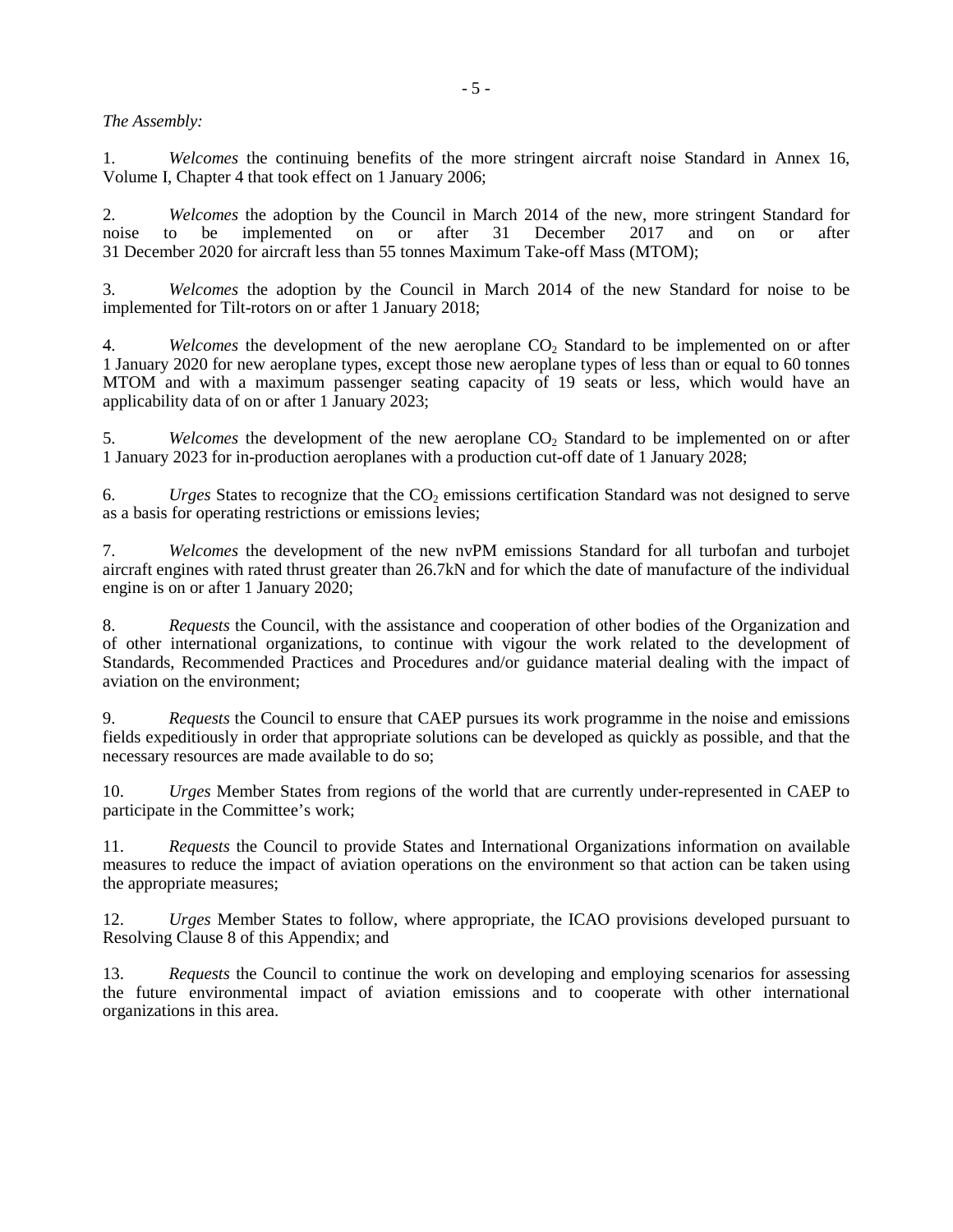#### **APPENDIX C**

#### **Policies and programmes based on a "balanced approach" to aircraft noise management**

*Whereas* a goal of ICAO is to promote the highest practicable degree of consistency in international civil aviation, including environmental regulations;

*Whereas* the uncoordinated development of national and regional policies and programmes for the alleviation of aircraft noise could hinder the role of civil aviation in economic development;

*Whereas* the severity of the aircraft noise problem at many airports has given rise to measures which limit aircraft operations and has provoked vigorous opposition to the expansion of existing airports or construction of new airports;

*Whereas* ICAO has accepted full responsibility for pursuing a course aimed at achieving maximum compatibility between the safe, economically effective and orderly development of civil aviation and the quality of the environment, and is actively pursuing the concept of a "balanced approach" for the reduction of aircraft noise and guidance on how States might apply such an approach;

*Whereas* the balanced approach to noise management developed by ICAO consists of identifying the noise problem at an airport and then analysing the various measures available to reduce noise through the exploration of four principal elements, namely reduction at source, land-use planning and management, noise abatement operational procedures and operating restrictions, with the goal of addressing the noise problem in the most cost-effective manner;

*Whereas* the assessment of present and future impact of aviation noise is an essential tool for the development of policy by ICAO and its Member States;

*Whereas* the process for implementation and decisions between elements of the balanced approach is for Member States and it is ultimately the responsibility of individual States to develop appropriate solutions to the noise problems at their airports, with due regard to ICAO rules and policies;

*Whereas* the ICAO guidance developed to assist States in implementing the balanced approach [Guidance on the Balanced Approach to Aircraft Noise Management (Doc 9829)] has been subsequently updated;

*Recognizing* that solutions to noise problems need to be tailored to the specific characteristics of the airport concerned, which calls for an airport-by-airport approach, and that similar solutions could be applied if similar noise problems are identified at airports;

*Recognizing* that measures to address noise may have significant cost implications for operators and other stakeholders, particularly those from developing countries;

*Recognizing* that States have relevant legal obligations, existing agreements, current laws and established policies which may influence their implementation of the ICAO "balanced approach";

*Recognizing* that some States may also have wider policies on noise management;

*Considering* that the improvements in the noise climate achieved at many airports through the replacement of Chapter 2 compliant aircraft (aircraft which comply with the noise certification standards in Volume I, Chapter 2 of Annex 16 but which exceed the noise levels in Volume I, Chapter 3 of Annex 16) by quieter aircraft should be safeguarded by taking account of the sustainability of future growth and should not be eroded by incompatible urban encroachment around airports; and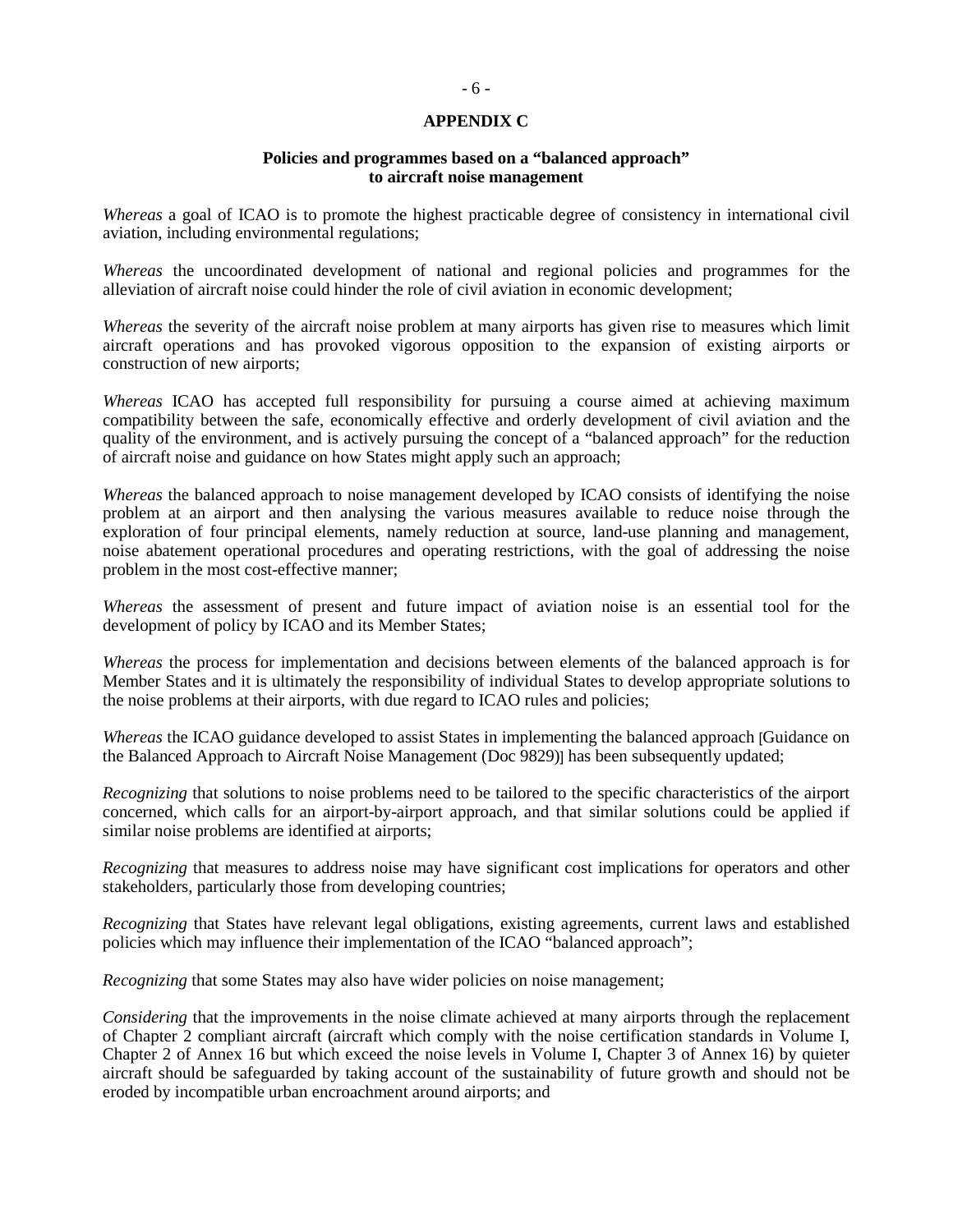*Take note* that the CAEP analysis of Trends in aircraft noise show that, under an advanced technology improvements scenario, an increase in aircraft operations may no longer result in an increase in noise contour area after 2030;

*The Assembly:*

1. *Calls upon* all ICAO Member States and international organizations to recognize the leading role of ICAO in dealing with the problems of aircraft noise;

2. *Welcomes* the progress achieved to date in addressing aircraft noise and encourages States, manufacturers and operators to continue to engage in the work of ICAO in addressing aircraft noise, and to continue to pursue technologies and policies that reduce the impact of aircraft noise in the communities that surround airports:

3. *Urges* States to:

a) adopt a balanced approach to noise management, taking full account of ICAO guidance (Doc 9829), relevant legal obligations, existing agreements, current laws and established policies, when addressing noise problems at their international airports;

 b) institute or oversee a transparent process when considering measures to alleviate noise, including:

 1) assessment of the noise problem at the airport concerned based on objective, measurable criteria and other relevant factors;

 2) evaluation of the likely costs and benefits of the various measures available and, based on that evaluation, selection of measures with the goal to achieve maximum environmental benefit most cost-effectively; and

 3) provision for dissemination of the evaluation results, for consultation with stakeholders and for dispute resolution;

4. *Encourages* States to:

a) promote and support studies, research and technology programmes aimed at reducing noise at source or by other means taking into account interdependencies with other environmental concerns;

 b) apply land-use planning and management policies to limit the encroachment of incompatible development into noise-sensitive areas and mitigation measures for areas affected by noise, consistent with Appendix F to this Resolution;

c) apply noise abatement operational procedures, to the extent possible without affecting safety and considering interdependencies with other environmental concerns; and

 d) not apply operating restrictions as a first resort but only after consideration of the benefits to be gained from other elements of the balanced approach and in a manner which is consistent with Appendix E to this Resolution and taking into account the possible impact of such restrictions at other airports;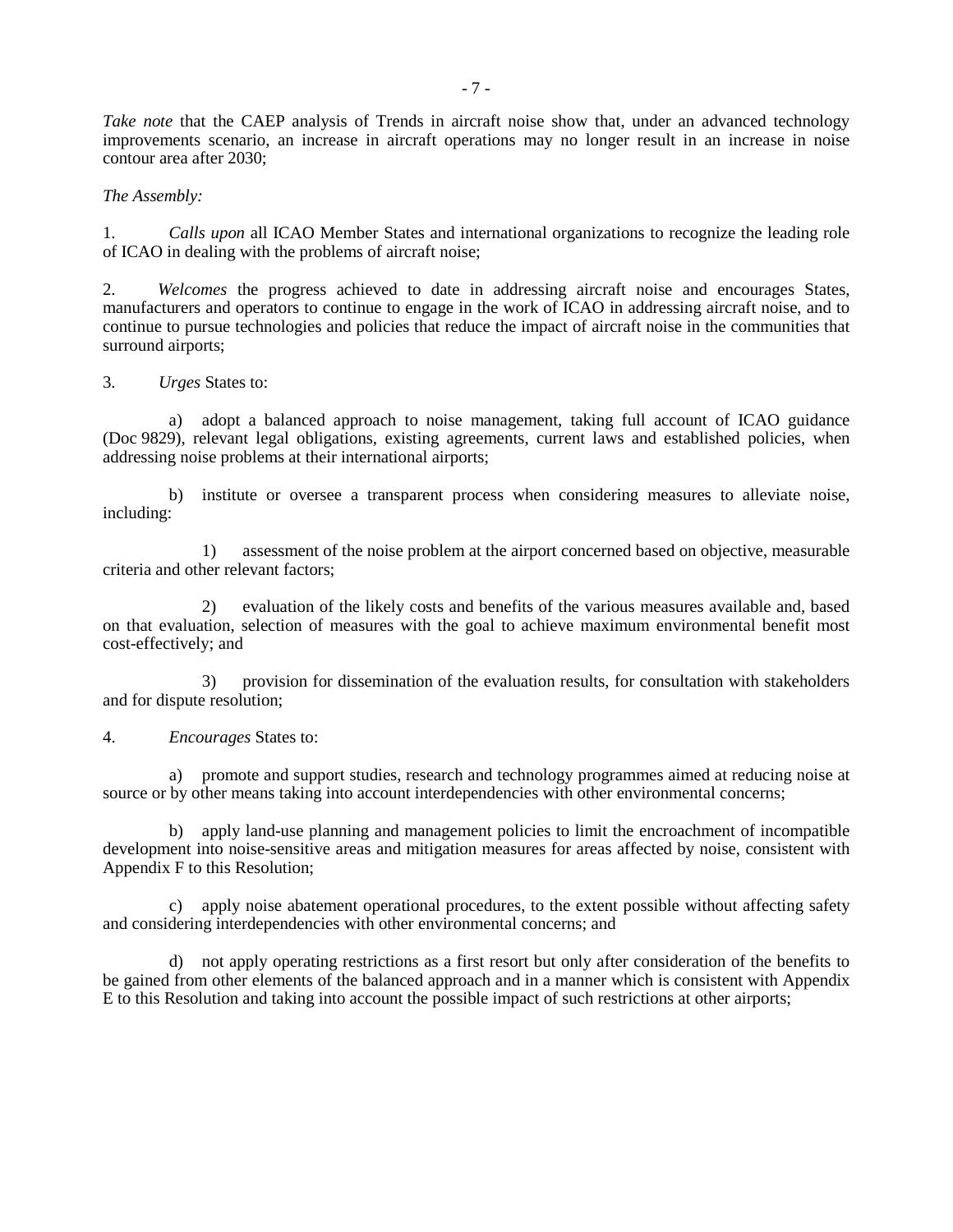5. *Requests* States to:

a) work closely together to ensure the harmonization of programmes, plans and policies to the extent possible;

 b) ensure that the application of any measures to alleviate noise are consistent with the non-discrimination principle in Article 15 of the Chicago Convention; and

c) take into consideration the particular economic conditions of developing countries;

6. *Invites* States to keep the Council informed of their policies and programmes to alleviate the problem of aircraft noise in international civil aviation;

7. *Requests* the Council to:

a) assess continuously the evolution of the impact of aircraft noise;

 b) ensure that the guidance on the balanced approach in Doc 9829 is current and responsive to the requirements of States; and

c) promote the use of the balanced approach, for example through workshops; and

8. *Calls upon* States to provide appropriate support for this work on ICAO guidance and any additional work on methodologies, and for the assessment of the impact or effectiveness of measures under the balanced approach as necessary.

#### **APPENDIX D**

#### **Phase-out of subsonic jet aircraft which exceed the noise levels in Volume I of Annex 16**

*Whereas* certification standards for subsonic jet aircraft noise levels are specified in Volume I of Annex 16;

*Whereas* for the purpose of this Appendix, a phase-out is defined as withdrawal of a noise-based category of aircraft from international operations at all airports in one or more States;

*Whereas* the Committee on Aviation Environmental Protection has concluded that a general phase-out of Chapter 3 aircraft operations by all the countries which imposed a phase-out on operations of Chapter 2 aircraft is not supported on cost-benefit grounds and had undertaken the work that led to the recommendation of a new noise certification standard in Volume I, of Annex 16 on the understanding that a new phase-out should not be considered;

*Whereas* some States have implemented or initiated phase-outs of aircraft which exceed the noise levels in Volume I, Chapter 3 of Annex 16, or are considering so doing;

*Recognizing* that the noise standards in Annex 16 are not intended to introduce operating restrictions on aircraft;

*Recognizing* that operating restrictions on existing aircraft may increase the costs of airlines and could impose a heavy economic burden, particularly on aircraft operators which may not have the financial resources to re-equip their fleets, such as those from developing countries; and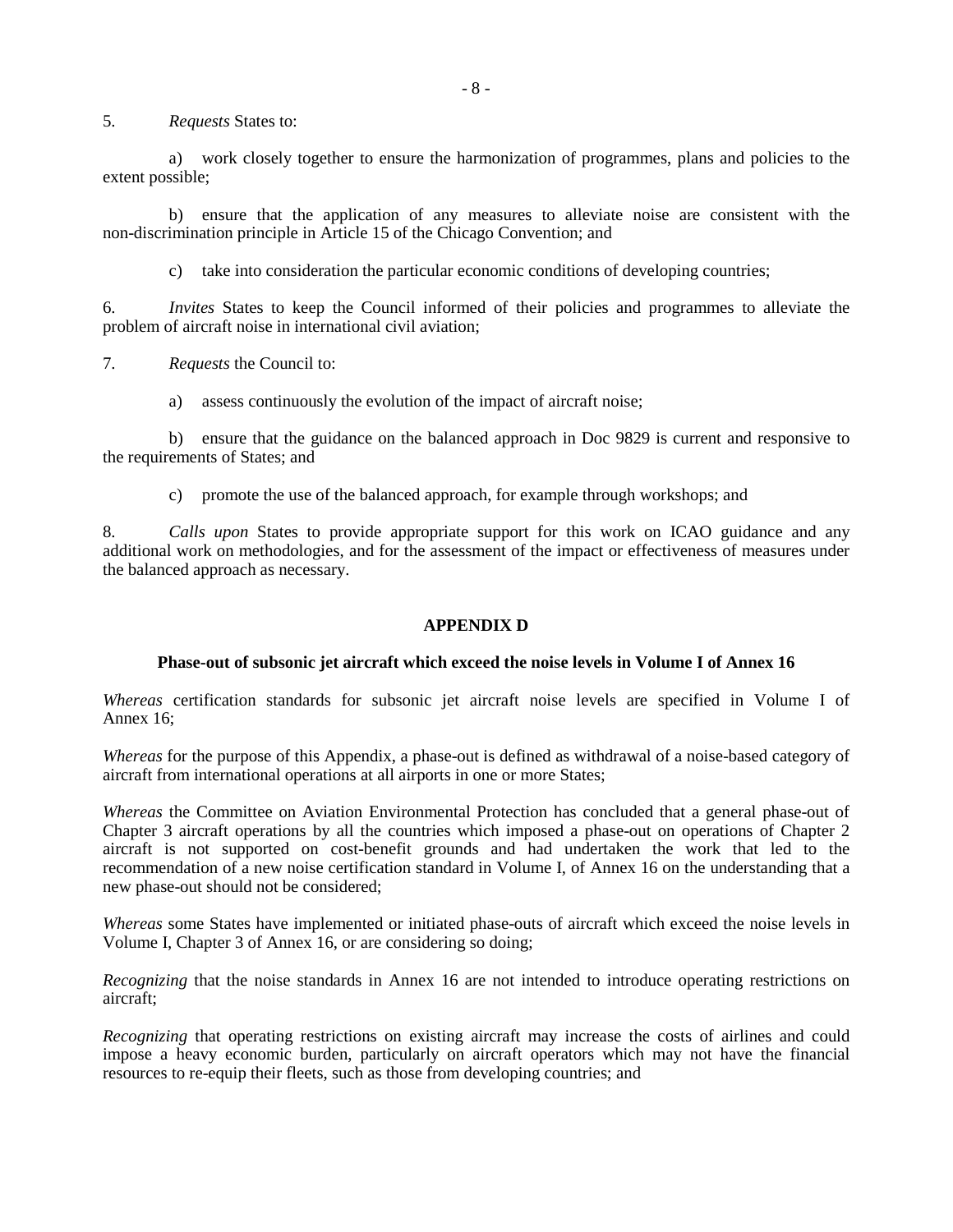*Considering* that resolution of problems due to aircraft noise must be based on the mutual recognition of the difficulties encountered by States and a balance among their different concerns;

#### *The Assembly*:

1. *Urges* States not to introduce any phase-outs of aircraft which exceed the noise levels in Volume I, Chapter 3 of Annex 16 before considering:

- a) whether the normal attrition of existing fleets of such aircraft will provide the necessary protection of noise climates around their airports;
- b) whether the necessary protection can be achieved by regulations preventing their operators from adding such aircraft to their fleets through either purchase, or lease/charter/interchange, or alternatively by incentives to accelerate fleet modernization;
- c) whether the necessary protection can be achieved through restrictions limited to airports and runways the use of which has been identified and declared by them as generating noise problems and limited to time periods when greater noise disturbance is caused; and
- d) the implications of any restrictions for other States concerned, consulting these States and giving them reasonable notice of intention;

2. *Urges* States which, despite the considerations in Resolving Clause 1 above, decide to phase out aircraft which comply with the noise certification standards in Volume I, Chapter 2 of Annex 16 but which exceed the noise levels in Volume I, Chapter 3 of Annex 16:

- a) to frame any restrictions so that Chapter 2 compliant aircraft of an individual operator which are presently operating to their territories may be withdrawn from these operations gradually over a period of not less than 7 years;
- b) not to restrict before the end of the above period the operations of any aircraft less than 25 years after the date of issue of its first individual certificate of airworthiness;
- c) not to restrict before the end of the period the operations of any presently existing wide-body aircraft or of any fitted with engines that have a by-pass ratio higher than 2 to 1; and
- d) to inform ICAO, as well as the other States concerned, of all restrictions imposed;

3. *Strongly encourages* States to continue to cooperate bilaterally, regionally and inter-regionally with a view to:

- a) alleviating the noise burden on communities around airports without imposing severe economic hardship on aircraft operators; and
- b) taking into account the problems of operators of developing countries with regard to Chapter 2 aircraft presently on their register, where they cannot be replaced before the end of the phase-out period, provided that there is proof of a purchase order or leasing contract placed for a replacement Chapter 3 compliant aircraft and the first date of delivery of the aircraft has been accepted;

4. *Urges* States not to introduce measures to phase out aircraft which comply, through original certification or recertification, with the noise certification standards in Volume I, Chapters 3, 4 or any more recent Chapter of Annex 16;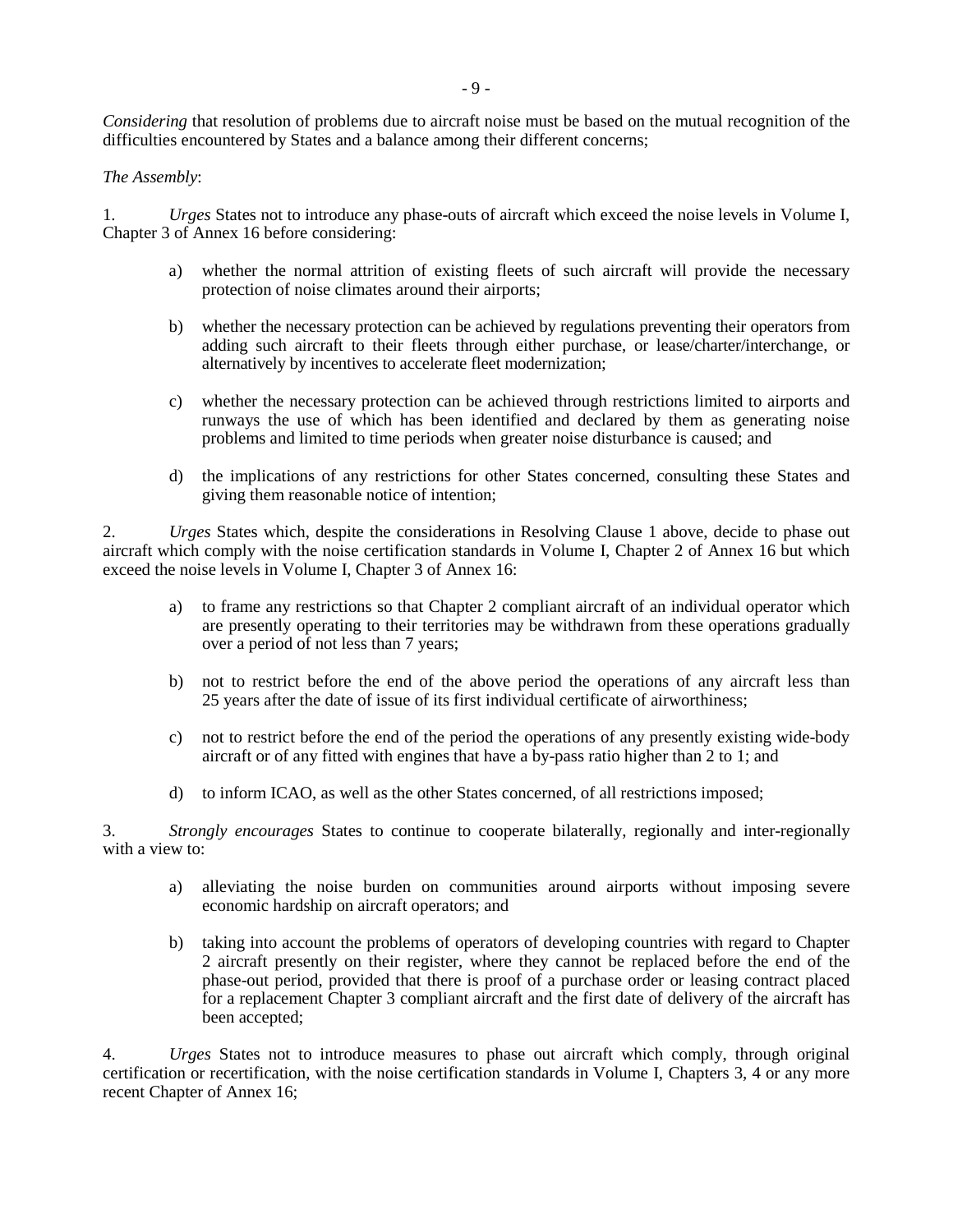5. *Urges* States not to impose any operating restrictions on Chapter 3 compliant aircraft, except as part of the balanced approach to noise management developed by ICAO and in accordance with Appendices C and E to this Resolution; and

6. *Urges* States to assist aircraft operators in their efforts to accelerate fleet modernization and thereby prevent obstacles and permit all States to have access to lease or purchase aircraft compliant with Chapter 3, including the provision of multilateral technical assistance where appropriate.

#### **APPENDIX E**

#### **Local noise-related operating restrictions at airports**

*Whereas* certification standards for subsonic jet aircraft noise are specified in Volume I of Annex 16;

*Whereas* for the purposes of this Appendix an operating restriction is defined as any noise-related action that limits or reduces an aircraft's access to an airport;

*Whereas* Appendix C to this Resolution calls for States to adopt a balanced approach to noise management when addressing noise problems at their international airports;

*Whereas* further reductions in noise at source are expected as a result of the adoption of new noise certification standards in Volume I of Annex 16 and through the assimilation of noise reduction technology in the fleet;

*Whereas* at many airports, land-use planning and management and noise abatement operational procedures are already being used and other noise mitigation measures are in place, although urban encroachment continues in certain cases;

*Whereas* implementation of the phase-out of aircraft which comply with the noise certification standards in Volume I, Chapter 2 of Annex 16 but which exceed the noise levels in Volume I, Chapter 3 of Annex 16 (as provided for in Appendix D to this Resolution) has been completed in some States and, assuming continued growth in aviation activity, without further action the number of people exposed to aircraft noise at some airports in those States may increase;

*Whereas* there are significant regional differences in the extent to which aircraft noise is expected to be a problem over the next two decades and some States have consequently been considering placing operating restrictions on certain aircraft which comply with the noise certification standards in Volume I, Chapter 3 of Annex 16;

*Whereas* if operating restrictions on Chapter 3 aircraft are introduced at certain airports, this should be based on the balanced approach and relevant ICAO guidance (Doc 9829) and should be tailored to the specific requirements of the airport concerned;

*Whereas* these restrictions could have a significant economic impact on fleet investments of aircraft operators from States other than those in which the restrictions are imposed;

*Recognizing* that these restrictions go beyond the policy established in Appendix D to this Resolution and other relevant policy guidance developed by ICAO;

*Recognizing* that ICAO places no obligation on States to impose operating restrictions on Chapter 3 aircraft;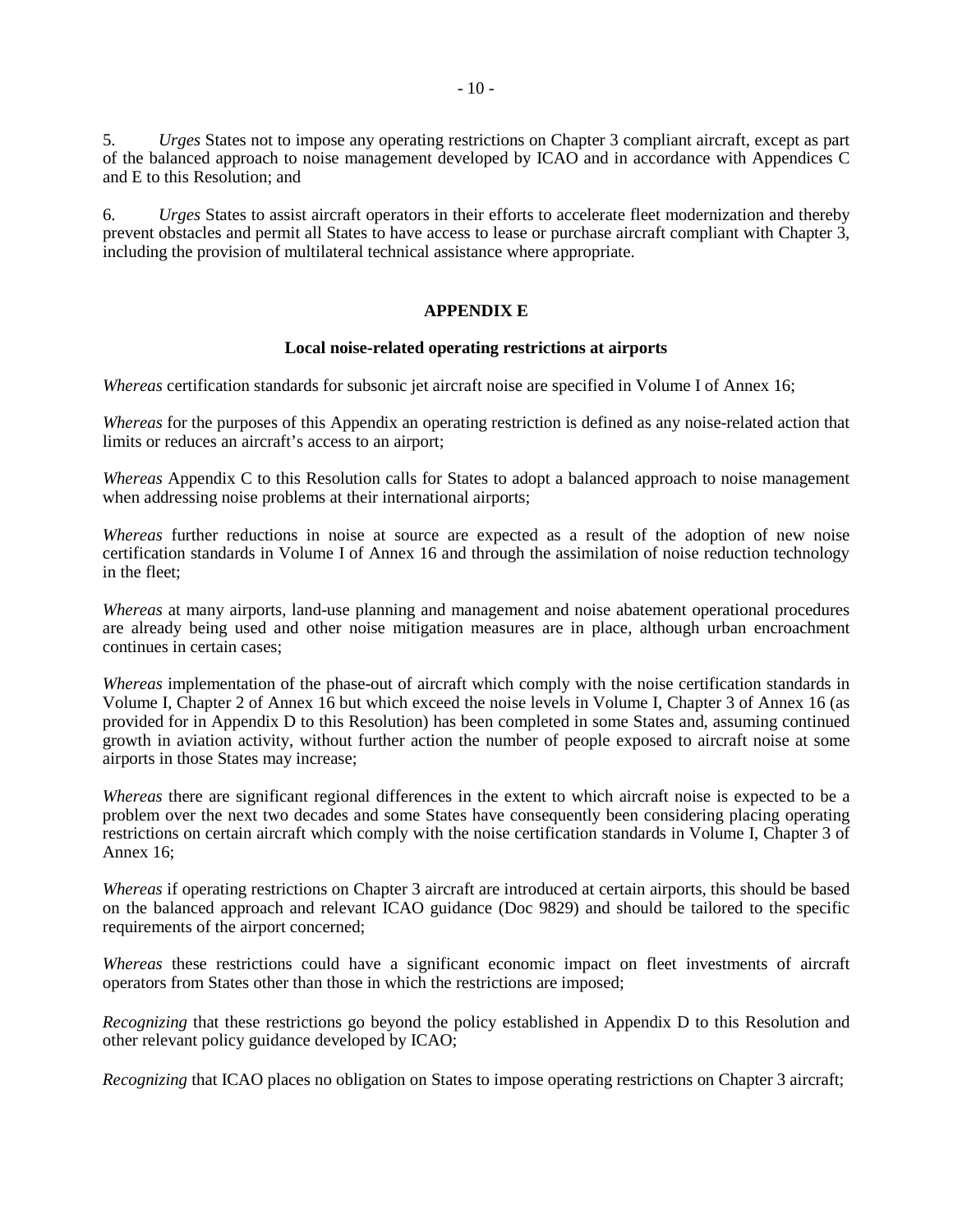*Recognizing* that the noise standards in Annex 16 were not intended to introduce operating restrictions on aircraft and, specifically, that the standards contained in Annex 16, Volume I, Chapter 4 and Chapter 14, and any further stringency levels adopted by the Council, are based on the understanding that it is for certification purposes only; and

*Recognizing* in particular that States have legal obligations, laws, existing arrangements and established policies which may govern the management of noise problems at their airports and could affect the implementation of this Appendix;

#### *The Assembly:*

1. *Urges* States to ensure, wherever possible, that any operating restrictions be adopted only where such action is supported by a prior assessment of anticipated benefits and of possible adverse impacts;

2. *Urges* States not to introduce any operating restrictions at any airport on aircraft which comply with Volume I, Chapter 3 of Annex 16 before:

- a) completing the phase-out of aircraft which exceed the noise levels in Volume I, Chapter 3 of Annex 16, at the airport concerned; and
- b) fully assessing available measures to address the noise problem at the airport concerned in accordance with the balanced approach described in Appendix C;

3. *Urges* States which, despite the considerations in Resolving Clause 2 above, permit the introduction of restrictions at an airport on the operations of aircraft which comply, either through original certification or recertification, with Volume I, Chapter 3 of Annex 16:

- a) to base such restrictions on the noise performance of the aircraft, as determined by the certification procedure conducted consistent with Annex 16, Volume I;
- b) to tailor such restrictions to the noise problem of the airport concerned in accordance with the balanced approach;
- c) to limit such restrictions to those of a partial nature wherever possible, rather than the complete withdrawal of operations at an airport;
- d) to take into account possible consequences for air transport services for which there are no suitable alternatives (for example, long-haul services);
- e) to consider the special circumstances of operators from developing countries, in order to avoid undue hardship for such operators, by granting exemptions;
- f) to introduce such restrictions gradually over time, where possible, in order to take into account the economic impact on operators of the affected aircraft;
- g) to give operators a reasonable period of advance notice;
- h) to take account of the economic and environmental impact on civil aviation; and
- i) to inform ICAO, as well as the other States concerned, of all such restrictions imposed; and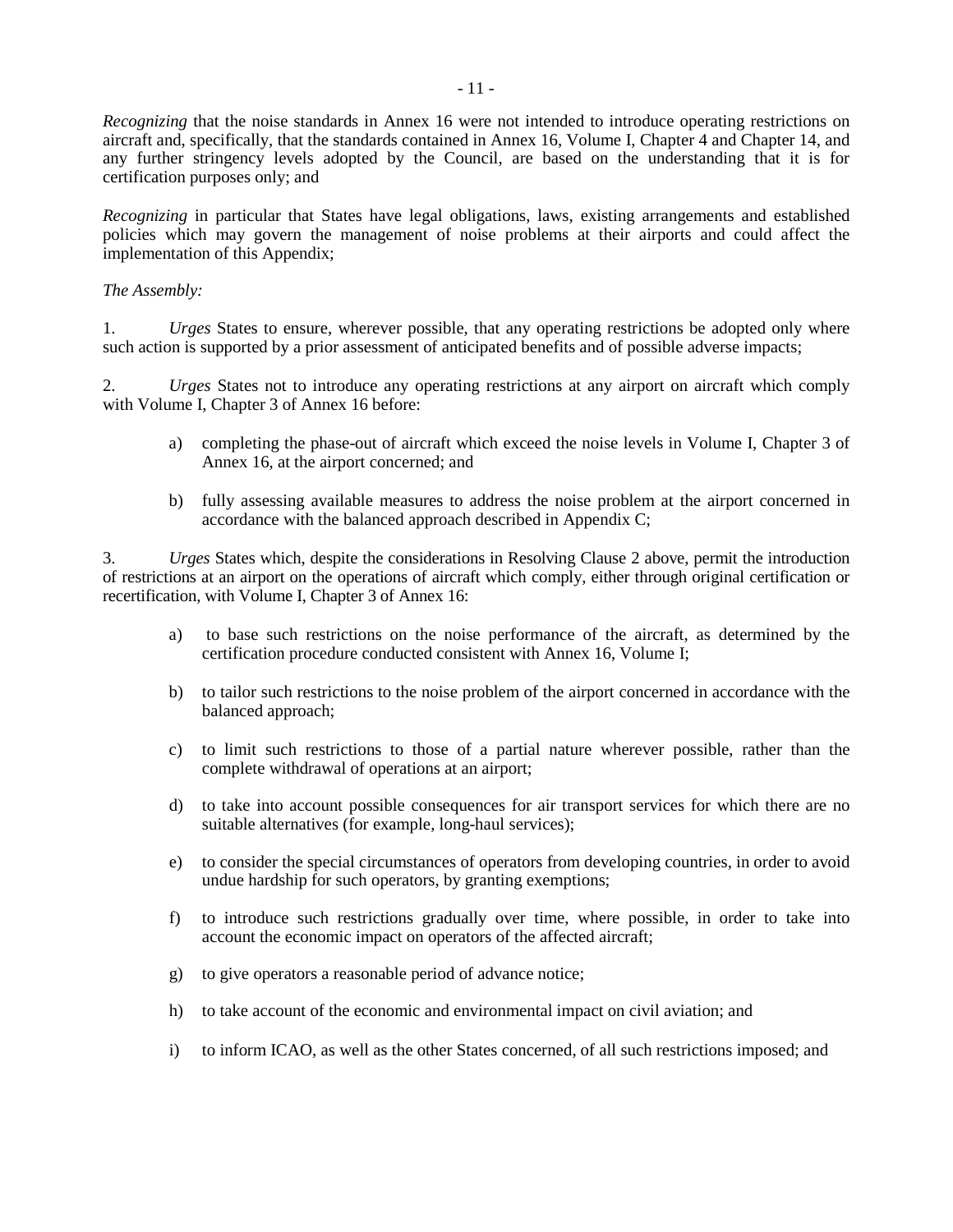4. *Further urges* States not to permit the introduction of any operating restrictions aimed at the withdrawal of aircraft that comply, through either original certification or recertification, with the noise standards in Volume I, Chapter 4 and Chapter 14 of Annex 16 and any further stringency levels adopted by the Council.

#### **APPENDIX F**

#### **Land-use planning and management**

*Whereas* land-use planning and management is one of the four principal elements of the balanced approach to noise management;

*Whereas* the number of people affected by aircraft noise is dependent on the way in which the use of land surrounding an airport is planned and managed, and in particular the extent to which residential development and other noise sensitive activities are controlled;

*Whereas* activity may increase significantly at most airports and there is a risk that future growth may be constrained by inappropriate land use near airports;

*Whereas* the phase-out of subsonic jet aircraft which comply with the noise certification standards in Volume I, Chapter 2 of Annex 16 but which exceed the noise levels in Volume I, Chapter 3 of Annex 16 has succeeded at many airports in reducing the size of the noise contours depicting the areas where people are exposed to unacceptable noise levels as well as in reducing the total number of people exposed to noise;

*Considering* it essential that these improvements should be preserved to the greatest extent practicable for the benefit of local communities;

*Recognizing* that the standard contained in Annex 16, Volume I, Chapter 4 has increased the opportunities for operators to replace aircraft in their fleets by quieter aircraft;

*Recognizing* that the standard contained in Annex 16, Volume I, Chapter 14, when implemented, will increase the opportunities for operators to replace aircraft in fleets by quieter aircraft;

*Recognizing* that while land-use management includes planning activities that may primarily be the responsibility of local authorities, it nevertheless affects airport capacity, which in turn has implications for civil aviation; and

*Recognizing* that the update of the guidance material on appropriate land-use planning and noise mitigation measures is included in the *Airport Planning Manual* (Doc 9184), Part 2 *— Land Use and Environmental Control*;

*Recognizing* that the ICAO Circular Community Engagement on Aviation Environmental Management complements the current policy of aircraft noise management at and around airports;

#### *The Assembly:*

1. *Urges* States that have phased out operations of Chapter 2 aircraft at their airports as provided for in Appendix D to this Resolution, whilst preserving the benefits for local communities to the greatest extent practicable, to avoid inappropriate land use or encroachment whenever possible in areas where reductions in noise levels have been achieved;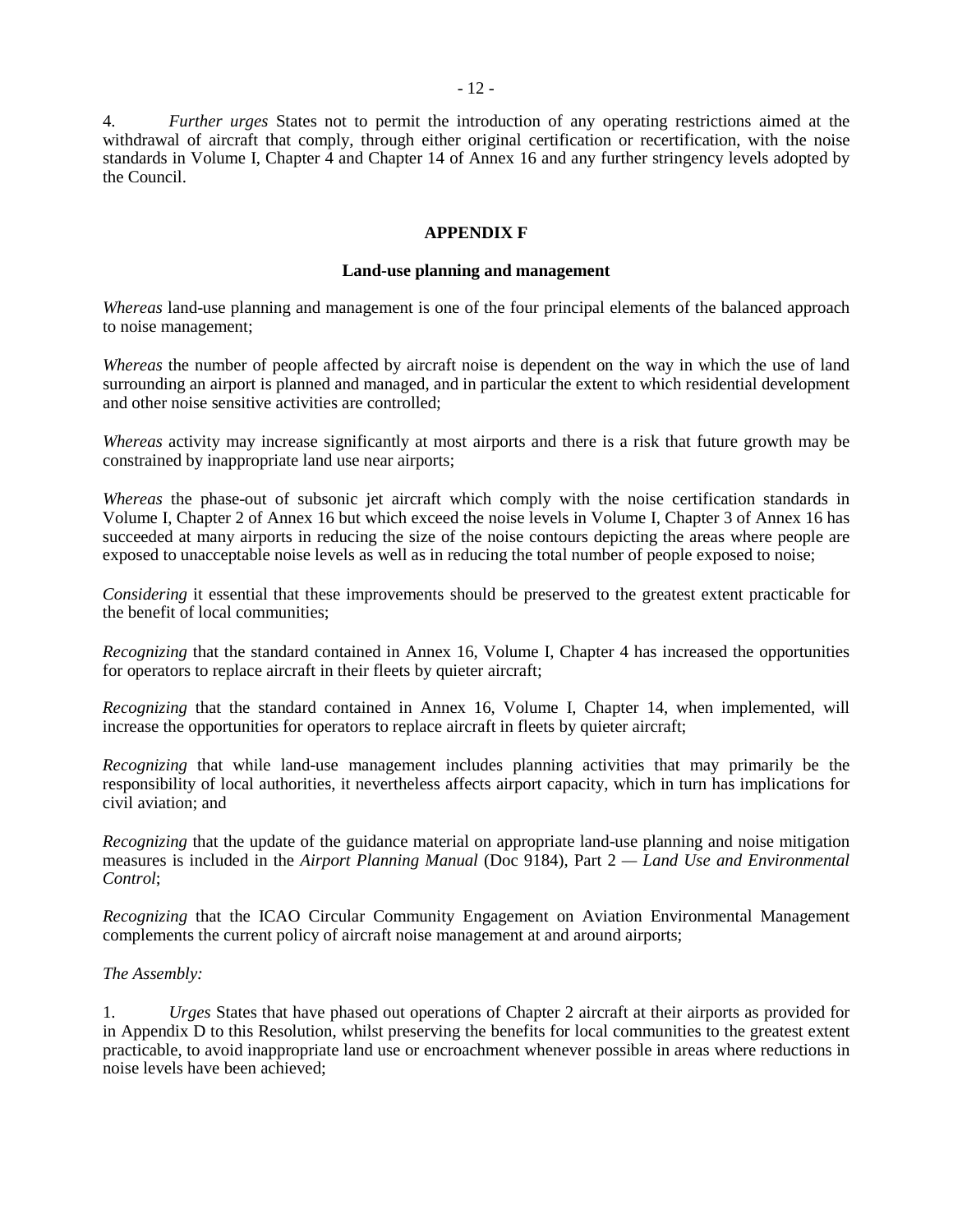2. *Urges* States to ensure that the potential reductions in noise levels to be gained from the introduction of quieter aircraft, particularly those complying with the Chapter 4 standard, are also not avoidably compromised by inappropriate land use or encroachment;

3. *Urges* States, where the opportunity still exists to minimize aircraft noise problems through preventive measures, to:

- a) locate new airports at an appropriate place, such as away from noise-sensitive areas;
- b) take the appropriate measures so that land-use planning is taken fully into account at the initial stage of any new airport or of development at an existing airport;
- c) define zones around airports associated with different noise levels taking into account population levels and growth as well as forecasts of traffic growth and establish criteria for the appropriate use of such land, taking account of ICAO guidance;
- d) enact legislation, establish guidance or other appropriate means to achieve compliance with those criteria for land use; and
- e) ensure that reader-friendly information on aircraft operations and their environmental effects is available to communities near airports; and
- 4. *Requests* the Council to:
	- a) ensure that the guidance on land use in Doc 9184 is current and responsive to the requirements of States; and
	- b) consider what steps might be taken to promote land-use management, particularly in those parts of the world where the opportunity may exist to avoid aircraft noise problems in the future.

#### **APPENDIX G**

#### **Supersonic aircraft — The problem of sonic boom**

*Whereas* since the introduction of supersonic aircraft in commercial service action has been taken to avoid creating unacceptable situations for the public due to sonic boom, such as interference with sleep and injurious effects to persons and property on land and at sea caused by the magnification of the sonic boom; and

*Whereas* the States involved in the manufacture of such supersonic aircraft, as well as other States, continue to carry out research into the physical, physiological and sociological effects of sonic boom;

*Recognizing* the ongoing work to develop a new supersonic noise Standard for future aircraft, and the work to understand the current state of sonic boom knowledge, research and supersonic aeroplane projects.

*Recognizing* that the airworthiness certification of a supersonic aeroplane could occur in the 2020-2025 timeframe.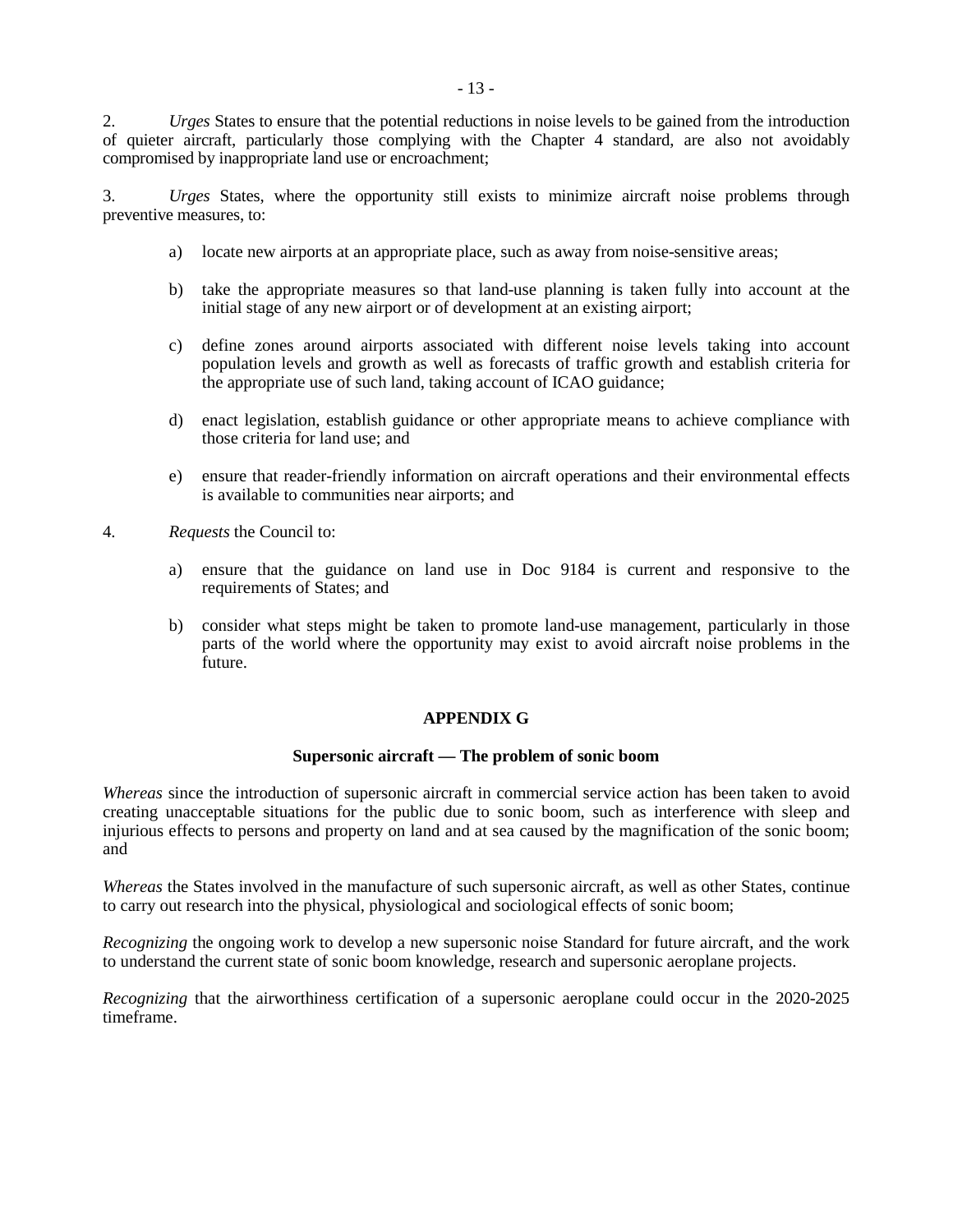#### *The Assembly:*

1. *Reaffirms* the importance it attaches to ensuring that no unacceptable situation for the public is created by sonic boom from supersonic aircraft in commercial service;

2. *Instructs* the Council, in the light of the available information and availing itself of the appropriate machinery, to review the Annexes and other relevant documents, so as to ensure that they take due account of the problems which the operation of supersonic aircraft may create for the public and, in particular, as regards sonic boom, to take action to achieve international agreement on measurement of the sonic boom, the definition in quantitative or qualitative terms of the expression "unacceptable situations for the public" and the establishment of the corresponding limits; and

3. *Invites* the States involved in the manufacture of supersonic aircraft to furnish ICAO in due course with proposals on the manner in which any specifications established by ICAO could be met.

#### **APPENDIX H**

#### **Aviation impact on local air quality**

*Whereas* there are growing concerns about the impact of aviation on the atmosphere with respect to local air quality and the associated human health and welfare impacts;

*Whereas* the evidence of this impact from emissions of  $NO<sub>x</sub>$  and particulate matter (PM) from aircraft engines on local surface and regional air quality is now more compelling;

*Recognizing* that the scientific community is improving the understanding of uncertainties associated with the impact from emissions of  $NO<sub>x</sub>$  and PM from aircraft engines on the global climate;

*Recognizing* that there are interdependencies related to design and operations of aircraft when addressing concerns related to noise, local air quality, and climate change;

*Recognizing* that ICAO has established technical Standards and fostered the development of operational procedures that have reduced significantly local air quality pollution from aircraft;

*Whereas* many pollutants such as soot and unburned hydrocarbons from aircraft engines affecting local and regional air quality, have declined dramatically over the last few decades;

*Whereas* progress in operational procedures such as continuous descent operations has resulted in further reduction of emissions from aircraft;

*Whereas* an assessment of trends in aviation emissions of NO<sub>x</sub>, PM, and other gaseous emissions shows increasing global emissions values;

*Whereas* the impacts of aviation emissions of NO<sub>x</sub>, PM, and other gaseous emissions need to be further assessed and understood;

*Recognizing* the robust progress made in understanding impacts of non-volatile components of PM emissions while the scientific and technical work continues on better assessment of volatile components of PM emissions;

*Whereas* the impacts of aviation emissions on local and regional air quality is part of the total emissions in the affected area and should be considered in the broader context of all sources that contribute to the air quality concerns;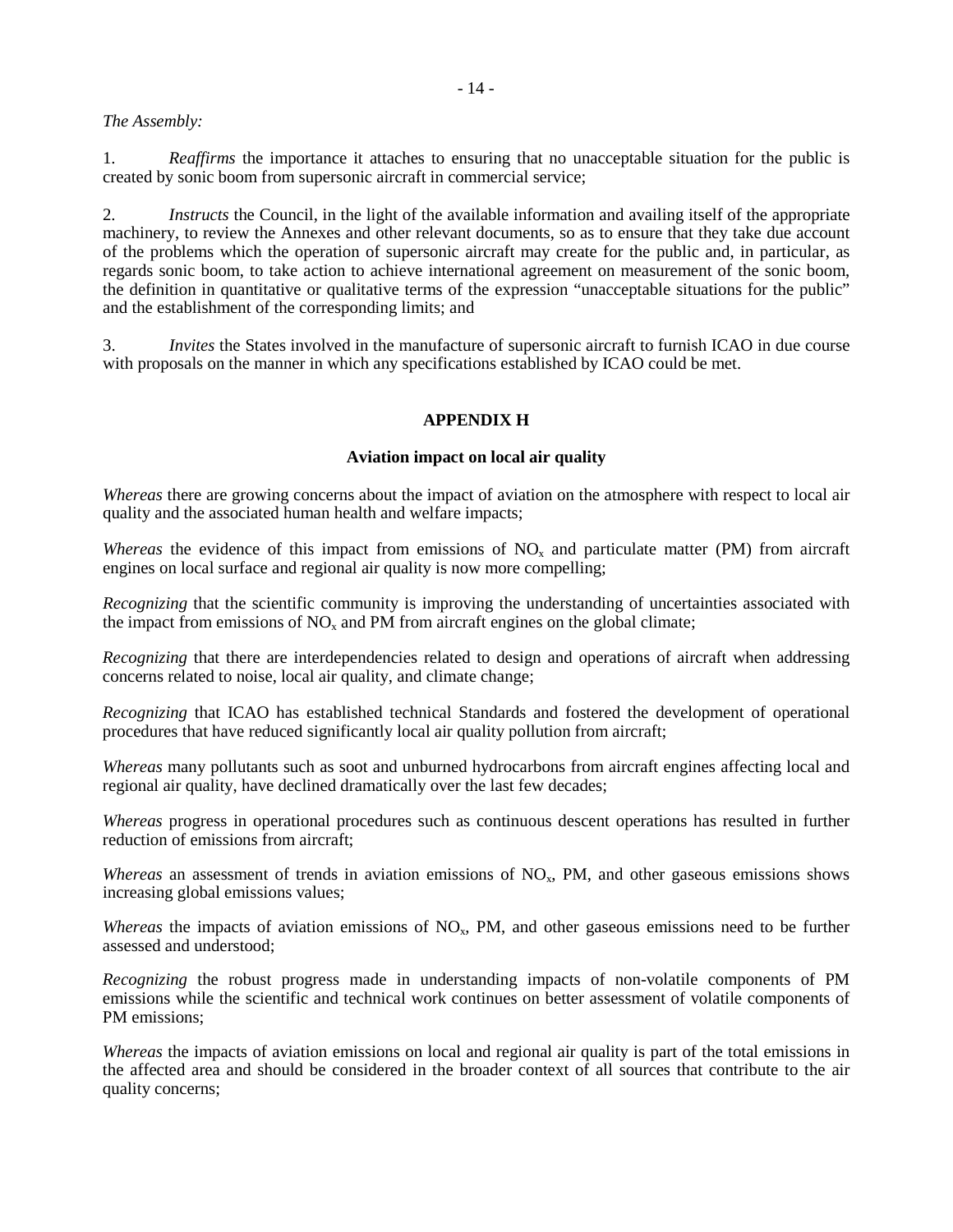*Whereas* the actual local air quality and health impacts of aviation emissions depend on a series of factors among which are the contribution to the total concentrations and the number of people exposed in the area being considered;

*Whereas* Article 15 of the *Convention on International Civil Aviation* contains provisions regarding airport and similar charges, including the principle of non-discrimination, and ICAO has developed policy guidance for Member States regarding charges (*ICAO's Policies on Charges for Airports and Air Navigation Services*, Doc 9082) including specific guidance on noise-related charges and emissions-related charges for local air quality;

*Whereas* the ICAO Council had adopted on 9 December 1996 a policy statement of an interim nature on emissions-related charges and taxes in the form of a resolution wherein the Council strongly recommends that any such levies be in the form of charges rather than taxes, and that the funds collected should be applied in the first instance to mitigating the environmental impact of aircraft engine emissions;

*Whereas* such charges should be based on the costs of mitigating the environmental impact of aircraft engine emissions to the extent that such costs can be properly identified and directly attributed to air transport;

*Whereas* the ICAO Council has adopted policy and guidance material related to the use of emissions-related charges to address the impact of aircraft engine emissions at or around airports;

*Noting* that the ICAO Council has published information on environmental management systems (EMS) that are in use by aviation stakeholders; and

*Noting* that the ICAO Council has developed an Airport Air Quality Guidance Manual which has been subsequently updated;

#### *The Assembly:*

1. *Requests* the Council to monitor and develop its knowledge of, in cooperation with other relevant international organizations such as WHO, the effects of aviation emissions of  $\overline{PM}$ ,  $\overline{NO}$ <sub>x</sub> and other gases on human welfare and health, and to disseminate information in this regard;

2. *Requests* the Council to continue its work to develop technologically feasible, environmentally beneficial and economically reasonable standards to further reduce the impact of local air pollution from aircraft;

3. *Requests* the Council to continue to develop certification requirements for non-volatile PM emissions while continuing to monitor progress in scientific and technical understanding of volatile and nonvolatile components of PM emissions;

4. *Encourages* action by Member States to aid the development of certification requirements for nvPM emissions;

5. *Requests* the Council to ensure that the interdependencies between measures to reduce aircraft noise and engine emissions that affect local air quality as well as global climate are given due consideration;

6*. Requests* the Council to continue its work to develop long-term technology and operational goals with respect to aviation environmental issues, including  $NO<sub>x</sub>$  emissions from aircraft;

7*. Requests* the Council to continue to foster operational and air traffic improvements that reduce the impact of local air pollution from aircraft;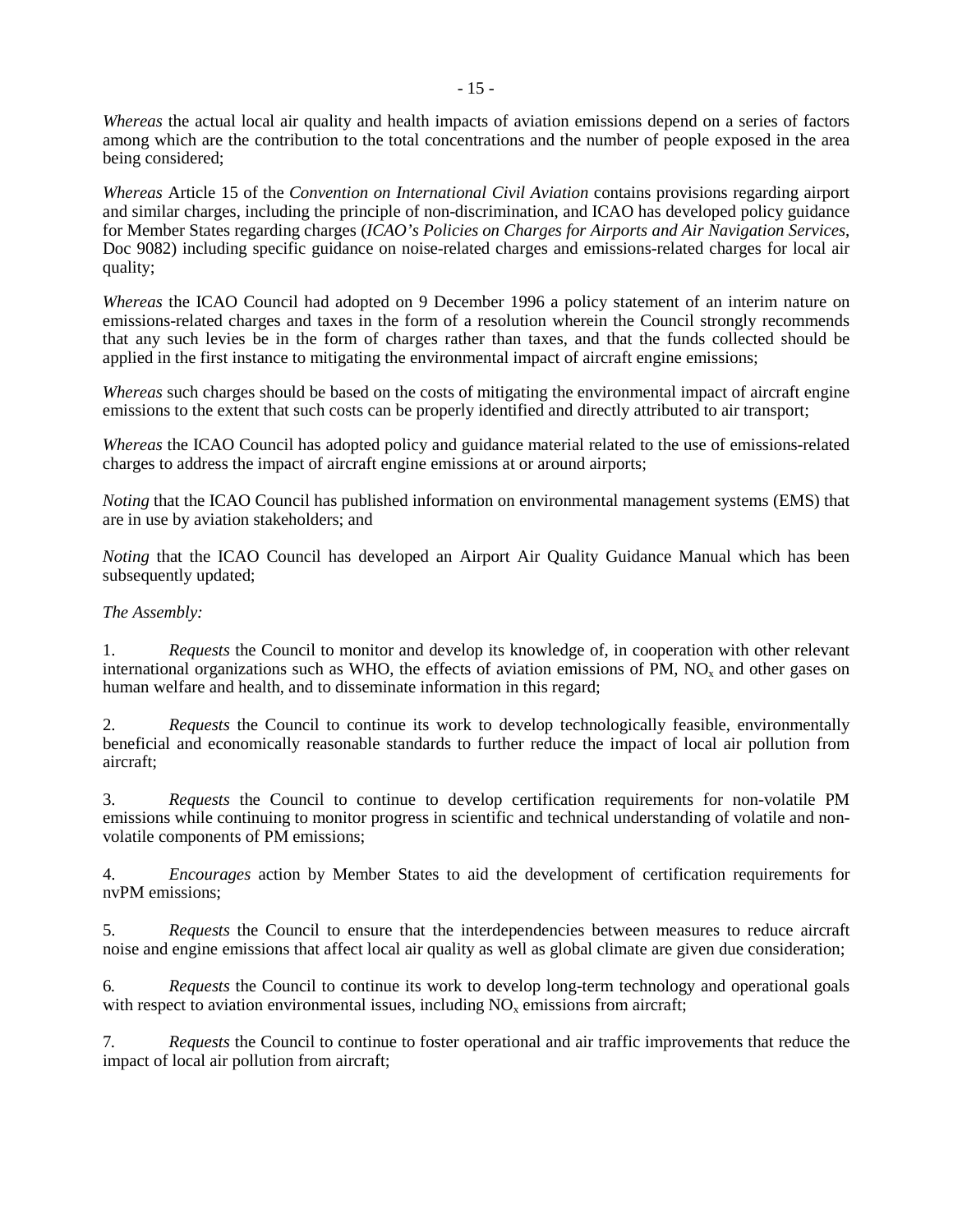8. *Encourages* action by Member States, and other parties involved, to limit or reduce international aviation emissions affecting local air quality through voluntary measures and to keep ICAO informed;

9. *Welcomes* the development and promotion of guidance material on issues related to the assessment of airport-related air quality;

10. *Requests* the Council to work with States and stakeholders in promoting and sharing best practices applied at airports in reducing the adverse effects of aviation emissions on local air quality;

11. *Welcomes* the development of the guidance on emissions charges related to local air quality and *requests* the Council to keep up-to-date such guidance and *urges* Member States to share information on the implementation of such charges; and

12. *Urges* Member States to ensure the highest practical level of consistency and take due account of ICAO policies and guidance on emissions charges related to local air quality.

#### **A39-2[\\*](#page-2-0) : Consolidated statement of continuing ICAO policies and practices related to environmental protection – Climate change**

*Whereas* ICAO and its member States recognize the critical importance of providing continuous leadership to international civil aviation in limiting or reducing its emissions that contribute to global climate change;

*Reemphasizing* the vital role which international aviation plays in global economic and social development and the need to ensure that international aviation continues to develop in a sustainable manner;

*Acknowledging* that the work of the Organization on the environment contributes to 10 of the 17 United Nations Sustainable Development Goals (SDGs), including SDG 13 "*Take urgent action to combat climate change and its impacts"*;

*Whereas* a comprehensive assessment of aviation's impact on the atmosphere is contained in the special report on *Aviation and the Global Atmosphere*, published in 1999, which was prepared at ICAO's request by the Intergovernmental Panel on Climate Change (IPCC);

*Whereas* the IPCC special report recognized that the effects of some types of aircraft emissions are well understood, it revealed that the effects of others are not, and identified a number of key areas of scientific uncertainty that limit the ability to project aviation's full impacts on climate and ozone; the Organization will update the information contained in the IPCC special report;

*Acknowledging* that international aviation emissions, currently accounting for less than 2 per cent of total global  $CO<sub>2</sub>$  emissions, are projected to increase as a result of the continued growth of air transport;

*Whereas* the ultimate objective of the United Nations Framework Convention on Climate Change (UNFCCC) is to achieve stabilization of greenhouse gas (GHG) concentrations in the atmosphere at a level that would prevent dangerous anthropogenic interference with the climate system;

*Whereas* the Kyoto Protocol, which was adopted by the Conference of the Parties to the UNFCCC in December 1997 and entered into force on 16 February 2005, calls for developed countries (Annex I Parties) to pursue limitation or reduction of greenhouse gases from "aviation bunker fuels" (international aviation) working through ICAO (Article 2.2);

 $\overline{\phantom{a}}$ 

<span id="page-19-0"></span>The Summary Listing of Reservations will be included in the Assembly Resolutions in Force document to be published in due course.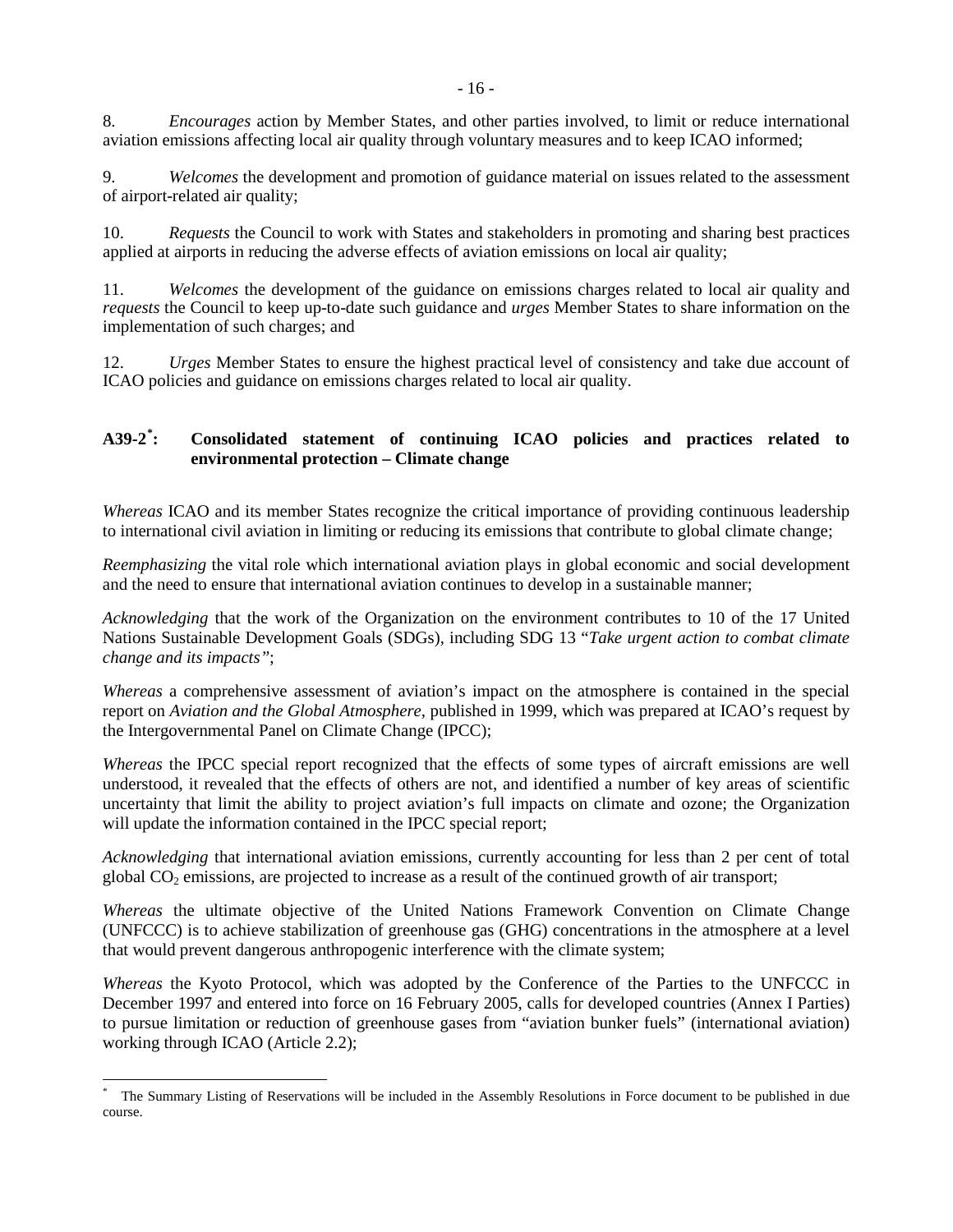*Whereas* the Paris Agreement, which was adopted by the Conference of the Parties to the UNFCCC in December 2015, enhances the implementation of the UNFCCC including its objective, and aims to strengthen the global response to the threat of climate change, in the context of sustainable development and efforts to eradicate poverty, including by holding the increase in the global average temperature to well below 2 °C above pre-industrial levels and pursuing efforts to limit the temperature increase to 1.5 °C above pre-industrial levels, recognizing that this would significantly reduce the risks and impacts of climate change;

*Recognizing* the global aspirational goals for the international aviation sector of improving fuel efficiency by 2 per cent per annum and keeping the net carbon emissions from 2020 at the same level, as adopted by the ICAO Assembly at its 37th Session in 2010 and reaffirmed at its 38th Session in 2013, as well as the work being undertaken to explore a long term global aspirational goal for international aviation in light of the 2 °C and 1.5 °C temperature goals of the Paris Agreement;

*Recognizing* that the aspirational goal of 2 per cent annual fuel efficiency improvement is unlikely to deliver the level of reduction necessary to stabilize and then reduce aviation's absolute emissions contribution to climate change, and that goals of more ambition are needed to deliver a sustainable path for aviation;

*Affirming* that addressing GHG emissions from international aviation requires the active engagement and cooperation of States and the industry, and *noting* the collective commitments announced by Airports Council International (ACI), Civil Air Navigation Services Organisation (CANSO), International Air Transport Association (IATA), International Business Aviation Council (IBAC) and International Coordinating Council of Aerospace Industries Associations (ICCAIA) on behalf of the international air transport industry, to continuously improve  $CO<sub>2</sub>$  efficiency by an average of 1.5 per cent per annum from 2009 until 2020, to achieve carbon neutral growth from 2020 and to reduce its carbon emissions by 50 per cent by 2050 compared to 2005 levels;

*Recalling* the UNFCCC and the Paris Agreement and *acknowledging* its principle of common but differentiated responsibilities and respective capabilities, in light of different national circumstances;

*Also acknowledging* the principles of non-discrimination and equal and fair opportunities to develop international aviation set forth in the Chicago Convention;

*Recognizing* that this Resolution does not set a precedent for or prejudge the outcome of negotiations under the UNFCCC or the Paris Agreement, nor represent the position of the Parties to those agreements;

*Noting* that, to promote sustainable growth of international aviation and to achieve its global aspirational goals, a comprehensive approach, consisting of a basket of measures including technology and standards, sustainable alternative fuels, operational improvements and market-based measures to reduce emissions is necessary;

*Acknowledging* the significant technological progress made in the aviation sector, with aircraft produced today being about 80 per cent more fuel efficient per passenger kilometre than in the 1960's;

*Welcoming* the agreement by the Committee on Aviation Environmental Protection (CAEP) on the CO<sub>2</sub> emissions certification Standard for aeroplanes;

*Recognizing* the work being undertaken to consider the environmental aspects of aircraft end-of-life such as through aircraft recycling;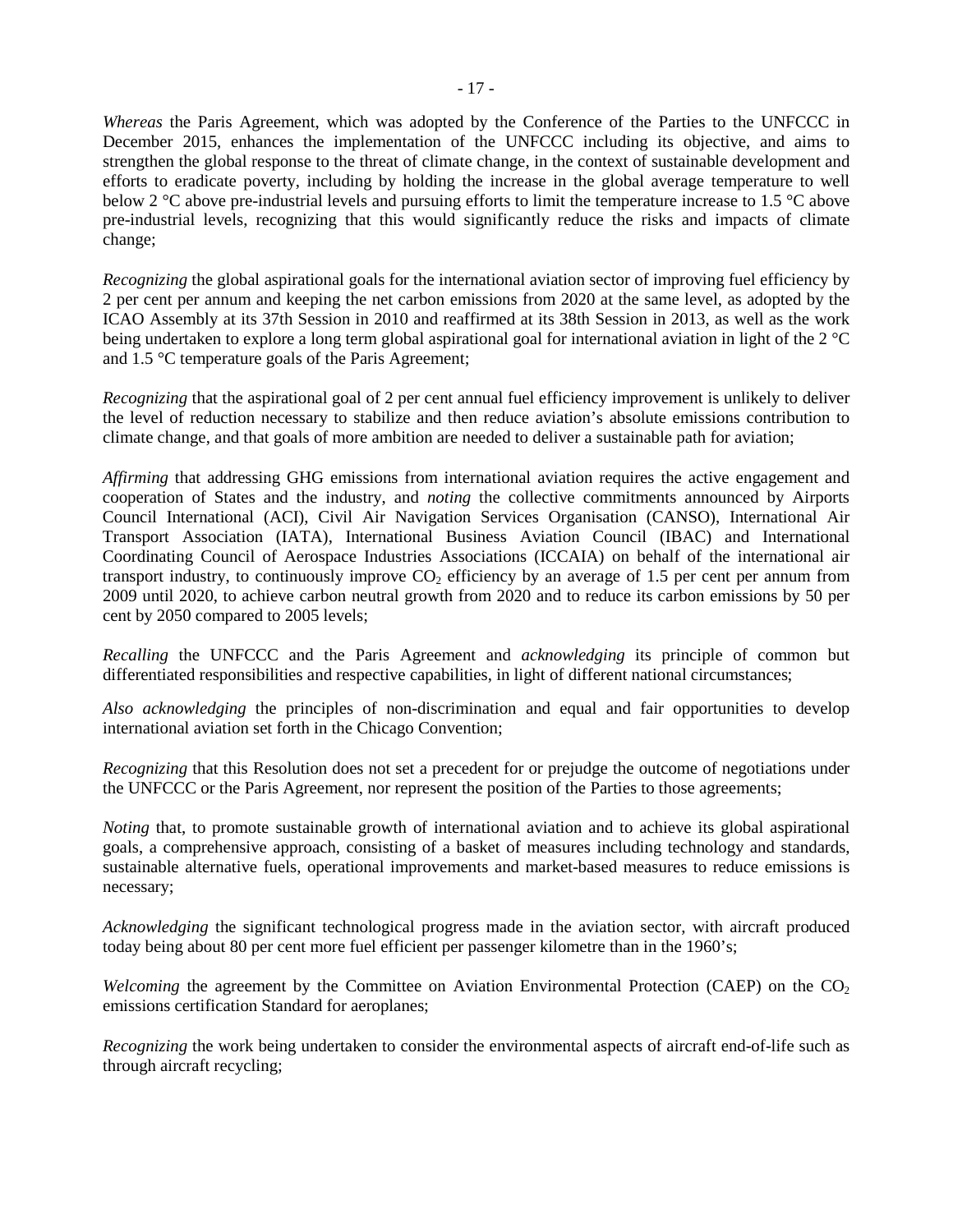*Recognizing* that air traffic management (ATM) measures under the ICAO's Global Air Navigation Plan contribute to enhanced operational efficiency and the reduction of aircraft  $CO<sub>2</sub>$  emissions;

*Welcoming* the assessment of the environmental benefits of the Aviation System Block Upgrades (ASBUs) completed for Block 0 and being undertaken for Block 1;

*Noting* that the Conference on Aviation and Alternative Fuels in November 2009 (CAAF/09) endorsed the use of sustainable alternative fuels for aviation, particularly the use of drop-in fuels in the short to mid-term, as an important means of reducing aviation emissions;

*Also noting* that the CAAF/09 established an ICAO Global Framework for Aviation Alternative Fuels (GFAAF) through which progress has been registered, including five pathways for the certification of aviation alternative fuels to date, and the first airport-hub for such fuels;

*Recognizing* that the technological feasibility of drop-in sustainable alternative fuels for aviation is proven and that the introduction of appropriate policies and incentives to create a long-term market perspective is required;

*Acknowledging* the need for such fuels to be developed and deployed in an economically feasible, socially and environmentally acceptable manner and the progress achieved in the harmonization of the approaches to sustainability;

*Acknowledging* the need to explore and facilitate civil aviation sector's access to renewable energy including through its cooperation with the Sustainable Energy for All (SE4ALL) initiative, as part of the Organization's contribution to SDG 7 "*Ensure access to affordable, reliable, sustainable and modern energy for all"*;

*Recalling* that Assembly Resolution A37-19 requested the Council, with the support of member States, to undertake work to develop a framework for market-based measures (MBMs) in international aviation, including further elaboration of the guiding principles listed in the Annex to A37-19, and that the guiding principles were elaborated as listed in the Annex to Assembly Resolution A38-18, which are reproduced in the Annex to this Resolution;

*Noting* that, consistent with Assembly Resolution A38-18, a substantial strategy for capacity building and other technical and financial assistance was undertaken by the Organization, in line with the *No Country Left Behind* (NCLB) initiative, to assist the preparation and submission of States' action plans, including the holding of regional seminars, the development and update of ICAO Doc 9988, *Guidance on the development*  of States' Action Plans on CO<sub>2</sub> *Emissions Reduction Activities*, an interactive web-interface, the ICAO Fuel Savings Estimation Tool (IFSET) and the ICAO Environmental Benefits Tool (EBT);

*Welcoming* that, as of 8 June 2016, 94 member States that represent more than 88 per cent of global international air traffic voluntarily prepared and submitted action plans to ICAO;

*Recognizing* the different circumstances among States in their capacity to respond to the challenges associated with climate change and the need to provide necessary support, in particular to developing countries and States having particular needs;

*Affirming* that specific measures to assist developing States as well as to facilitate access to financial support, technology transfer and capacity building should be initiated as soon as possible;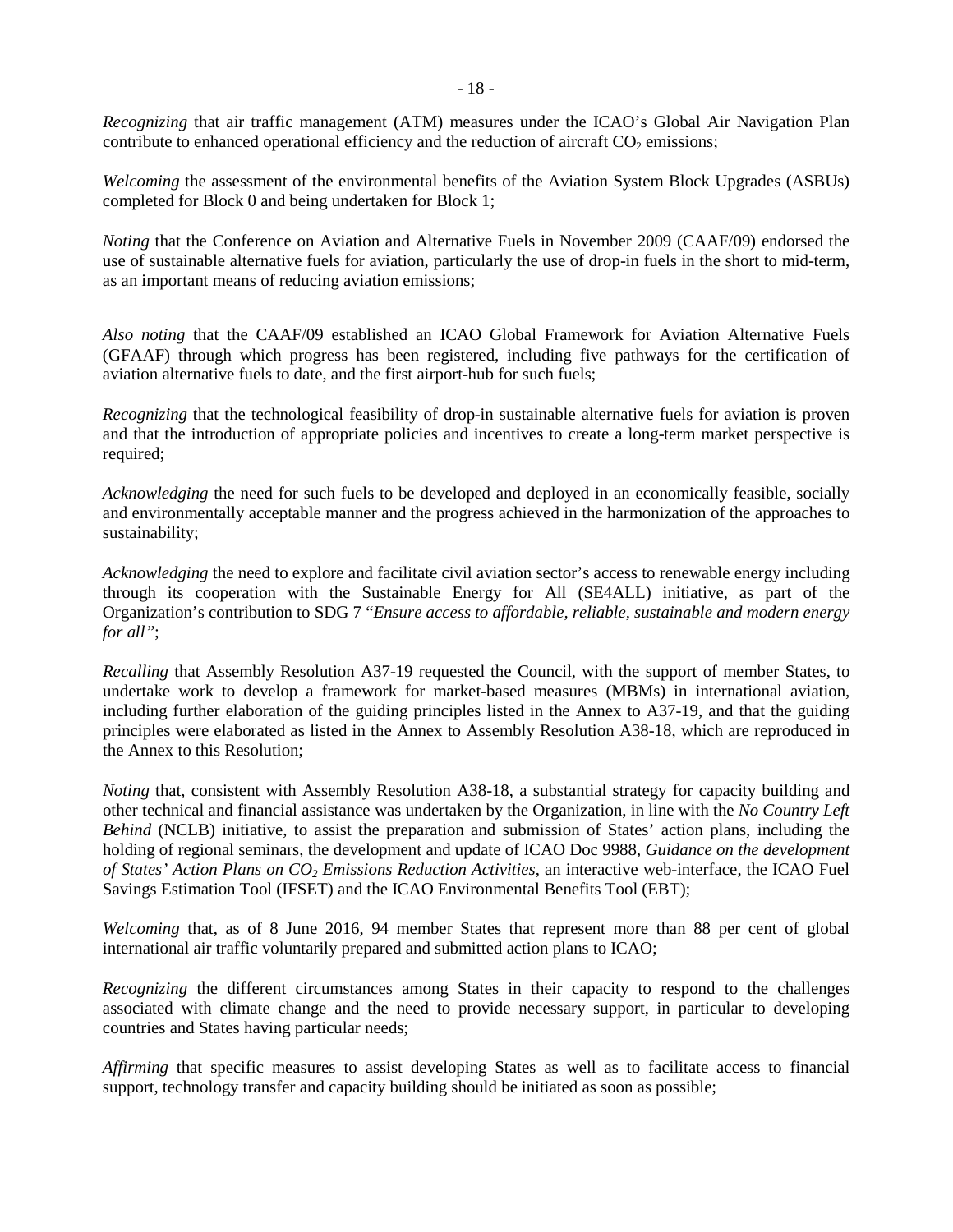*Recognizing* the assistance provided by ICAO in partnership with other organizations to facilitate Member States' action to reduce aviation emissions, as well as continuous search for potential assistance partnerships with other organizations;

*Recognizing* the importance of work being undertaken to identify the potential impacts of climate change on international aviation operations and related infrastructure; and

*Recognizing* the progress made by ICAO in its implementation of the Climate Neutral UN initiative and the significant support provided by ICAO to the initiative, in particular through the development of the ICAO Carbon Emissions Calculator, to support the assessment of emissions from passengers travelling by air and welcoming its expansion to add air cargo emissions;

#### *The Assembly:*

1. *Resolves* that this Resolution, together with Resolution A39-1: *Consolidated statement of continuing ICAO policies and practices related to environmental protection - General provisions, noise and local air quality* and Resolution A39-3: *Consolidated statement of continuing ICAO policies and practices related to environmental protection - Global Market-based Measure (MBM) Scheme*, supersede Resolutions A38-17 and A38-18 and constitute the consolidated statement of continuing ICAO policies and practices related to environmental protection;

- 2. *Requests* the Council to:
	- a) ensure that ICAO exercise continuous leadership on environmental issues relating to international civil aviation, including GHG emissions;
	- b) continue to study policy options to limit or reduce the environmental impact of aircraft engine emissions and to develop concrete proposals, encompassing technical solutions and marketbased measures, and taking into account potential implications of such measures for developing as well as developed countries; and
	- c) continue to cooperate with organizations involved in policy-making in this field, notably with the Conference of the Parties to the UNFCCC;
- 3. *Reiterates* that:
	- a) ICAO should continue to take initiatives to promote information on scientific understanding of aviation's impact and action undertaken to address aviation emissions and continue to provide the forum to facilitate discussions on solutions to address aviation emissions; and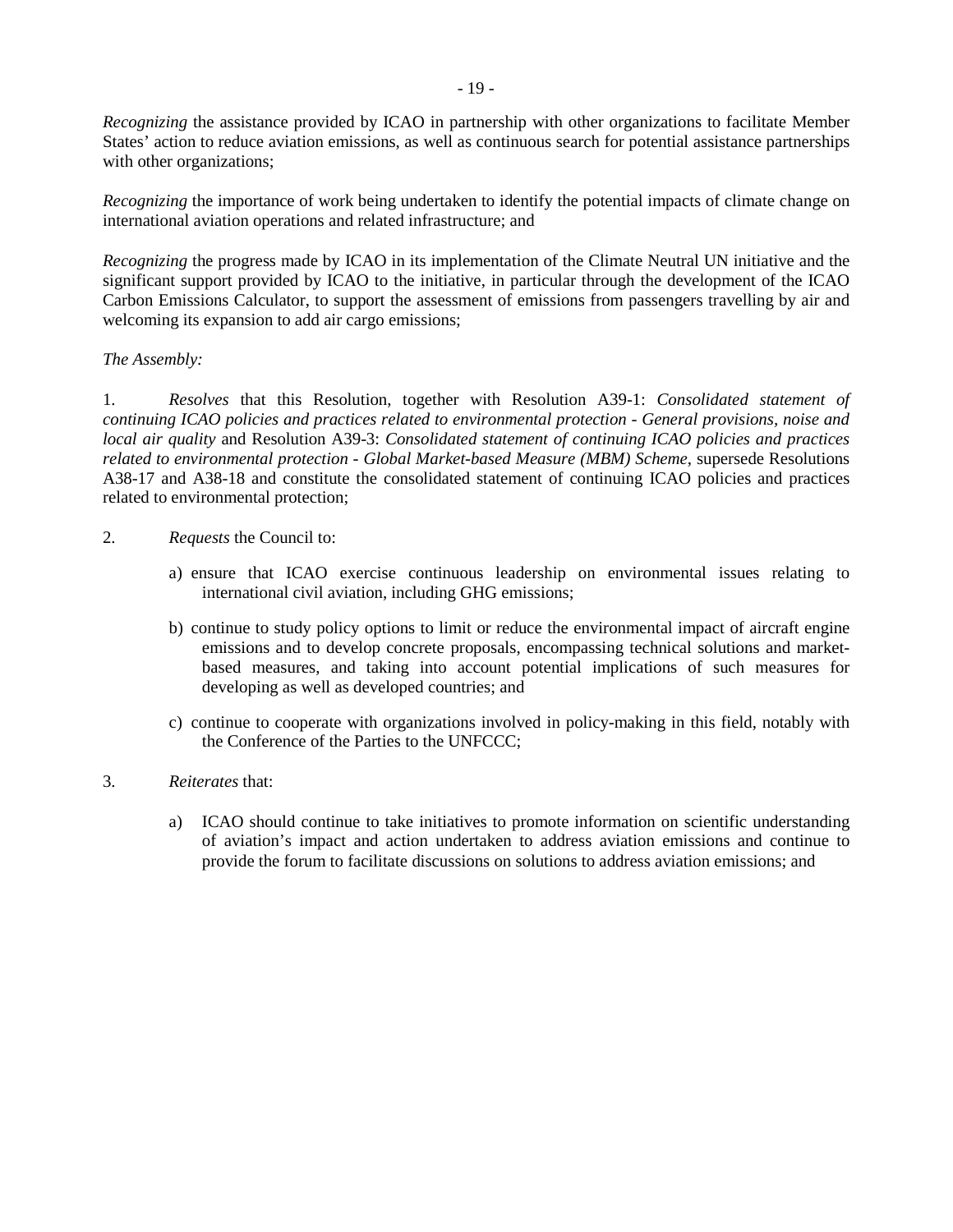b) emphasis should be on those policy options that will reduce aircraft engine emissions without negatively impacting the growth of air transport especially in developing economies;

4. *Resolves* that States and relevant organizations will work through ICAO to achieve a global annual average fuel efficiency improvement of 2 per cent until 2020 and an aspirational global fuel efficiency improvement rate of 2 per cent per annum from 2021 to 2050, calculated on the basis of volume of fuel used per revenue tonne kilometre performed;

5. *Agrees* that the goals mentioned in paragraph 4 above would not attribute specific obligations to individual States, and the different circumstances, respective capabilities and contribution of developing and developed States to the concentration of aviation GHG emissions in the atmosphere will determine how each State may voluntarily contribute to achieving the global aspirational goals;

6. *Also resolves* that, without any attribution of specific obligations to individual States, ICAO and its member States with relevant organizations will work together to strive to achieve a collective medium term global aspirational goal of keeping the global net carbon emissions from international aviation from 2020 at the same level, taking into account: the special circumstances and respective capabilities of States, in particular developing countries; the maturity of aviation markets; the sustainable growth of the international aviation industry; and that emissions may increase due to the expected growth in international air traffic until lower emitting technologies and fuels and other mitigating measures are developed and deployed;

7. *Recognizes* the many actions that ICAO member States have taken and intend to take in support of the achievement of the collective aspirational goals, including air traffic management modernization, acceleration of the use of fuel-efficient aircraft technologies, and the development and deployment of sustainable alternative fuels, and *encourages* further such efforts;

8. *Agrees* to review, at its 40th Session, the goal outlined in paragraph 6 above in light of progress towards the goal, studies regarding the feasibility of achieving the goal, and relevant information from States;

9. *Requests* the Council to continue to explore the feasibility of a long term global aspirational goal for international aviation, through conducting detailed studies assessing the attainability and impacts of any goals proposed, including the impact on growth as well as costs in all countries, especially developing countries, for the progress of the work to be presented to the 40th Session of the ICAO Assembly. Assessment of long term goals should include information from member States on their experiences working towards the medium term goal;

10. *Further encourages* States to submit voluntary action plans outlining respective policies and actions, and annual reporting on international aviation  $CO<sub>2</sub>$  emissions to ICAO;

11. *Invites* those States that choose to prepare or update action plans to submit them to ICAO as soon as possible preferably by the end of June 2018 and once every three years thereafter, in order that ICAO can continue to compile the quantified information in relation to achieving the global aspirational goals, and the action plans should include information on the basket of measures considered by States, reflecting respective national capacities and circumstances, quantified information on the expected environmental benefits from the implementation of the measures chosen from the basket, and information on any specific assistance needs;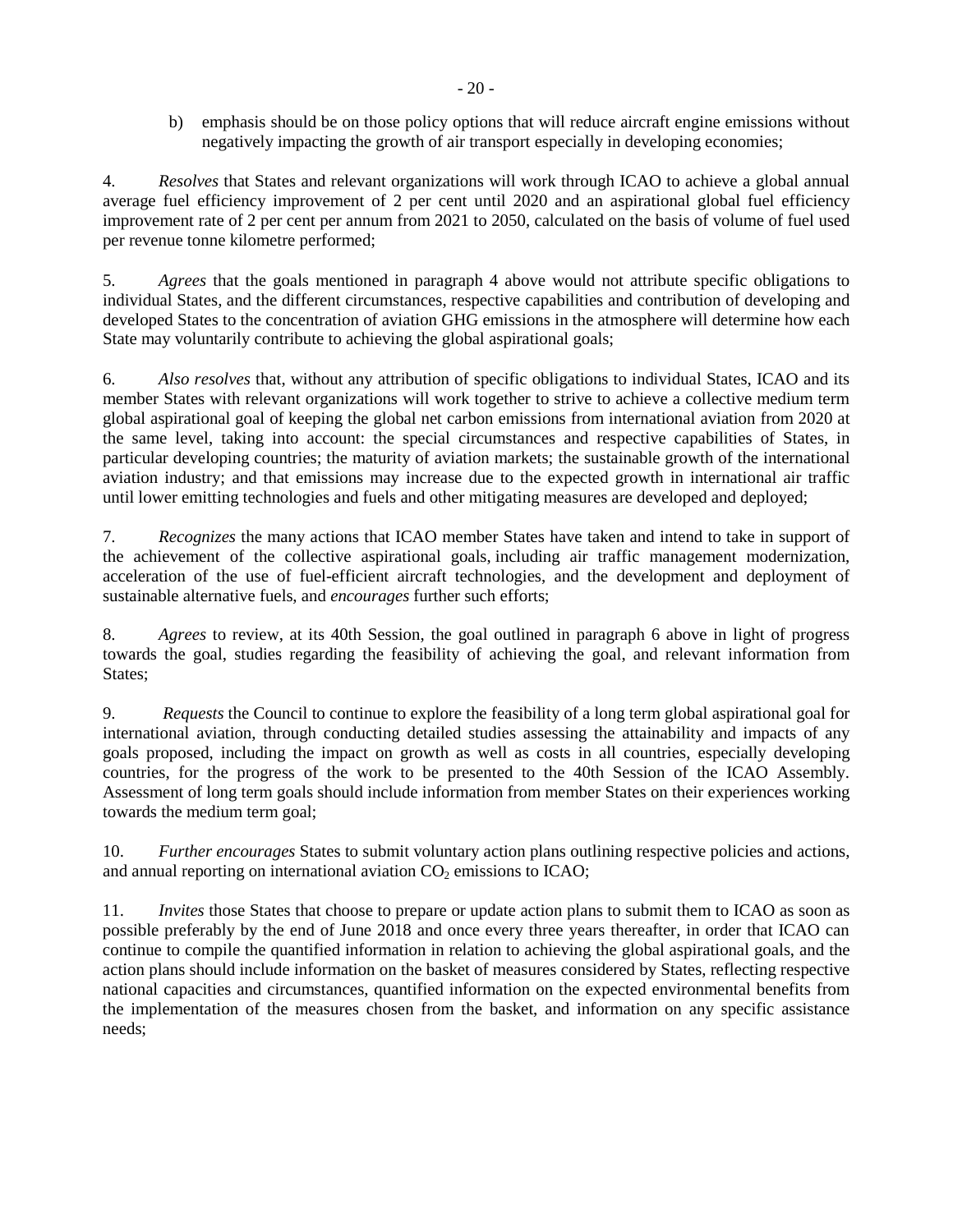12. *Encourages* States that have already submitted action plans to share information contained in action plans and build partnerships with other member States in order to support those States that have not prepared action plans, and to make the submitted action plans available to the public, taking into account the commercial sensitivity of information contained in States' action plans;

13. *Requests* the Council to facilitate the dissemination of economic and technical studies and best practices related to aspirational goals and to continue to provide guidance and other technical assistance for the preparation and update of States' action plans prior to the end of June 2018, in order for States to conduct necessary studies and to voluntarily submit action plans to ICAO;

14. *Requests* the Council to maintain and enhance appropriate standard, methodologies and a mechanism to measure/estimate, monitor and verify global GHG emissions from international aviation, and States support the work of ICAO on measuring progress through the reporting of annual data on traffic, fuel consumption and  $CO<sub>2</sub>$  emissions;

15. *Requests* the Council to request States to continue to support the efforts of ICAO on enhancing the reliability of measuring/estimating global GHG emissions from international aviation, and to regularly report CO<sub>2</sub> emissions from international aviation to the UNFCCC, as part of its contribution to assessing progress made in the implementation actions in the sector based on information approved by its member States;

16. While recognizing that no effort should be spared to obtain means to support the reduction and stabilization of CO<sub>2</sub> emissions from all sources, *urges* that ICAO and its member States express a clear concern, through the UNFCCC process, on the use of international aviation as a potential source for the mobilization of revenue for climate finance to the other sectors, in order to ensure that international aviation would not be targeted as a source of such revenue in a disproportionate manner;

- 17. *Requests* the Council to:
	- a) continue to play a pivotal role in providing assistance to its member States through the dissemination of the latest information on best practices and the provision of guidance and other technical assistance to enhance capacity building and technology transfer, including through the ICAO Technical Cooperation Programme;
	- b) build further partnerships with other international organizations to meet the assistance needs of ICAO's member States, including through the ICAO Action Plan Buddy Programme, and facilitate access to existing and new financial resources, technology transfer and capacity building, to developing countries and report on results achieved as well as further recommendations, preliminarily by the end of 2018 and at the 40th Session of the Assembly; and
	- c) continue to initiate specific measures to assist developing States as well as to facilitate access to financial resources, technology transfer and capacity building;
- 18. *Requests* States to:
	- a) promote scientific research aimed at continuing to address the uncertainties identified in the IPCC special report on Aviation and the Global Atmosphere and in the Assessment reports, and ensure that future assessments undertaken by IPCC and other relevant United Nations bodies include updated information, if any, on aircraft-induced effects on the atmosphere;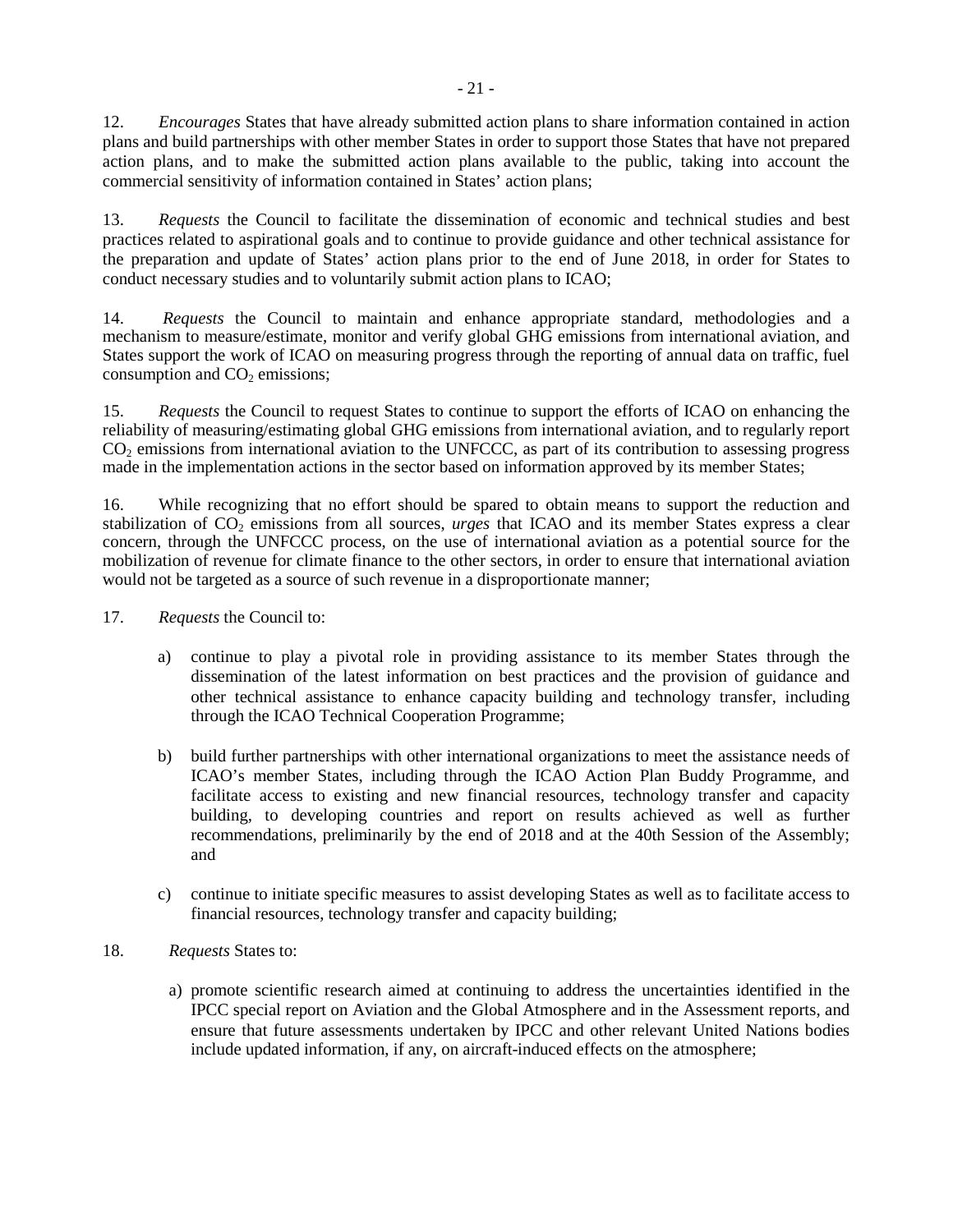- b) consider policies to encourage the introduction of more fuel efficient aircraft in the market, and work together through ICAO to exchange information and develop guidance for best practices on aircraft end-of-life such as through aircraft recycling;
- c) accelerate investments on research and development to bring to market more efficient technology by 2020;
- d) accelerate the development and implementation of fuel efficient routings and air navigation procedures to reduce aviation emissions, and work with ICAO to bring the environmental benefits to all regions and States, taking into account the Aviation System Block Upgrades (ASBUs) strategy;
- e) reduce legal, security, economic and other institutional barriers to enable implementation of the new air traffic management operating concepts for the environmentally efficient use of airspace;
- f) set a coordinated approach in national administrations for policy actions and investment to accelerate the appropriate development, deployment and use of clean and renewable energy sources for aviation, including the use of sustainable alternative fuels, in accordance with their national circumstances;
- g) consider the use of incentives to encourage the deployment of clean and renewable energies sources for aviation, including sustainable alternative fuels;
- h) consider measures to support research and development as well as processing technology and feedstock production in order to decrease costs and support scale-up of sustainable production pathways up to commercial scale, taking into account the sustainable development of States;
- i) recognize existing approaches to assess the sustainability of all alternative fuels in general, including those for use in aviation which should achieve net GHG emissions reduction on a life cycle basis, contribute to local social and economic development; competition with food and water should be avoided; and
- j) adopt measures to ensure the sustainability of alternative fuels for aviation, building on existing approaches or combination of approaches, monitor, at a national level, the sustainability of the production of alternative fuels for aviation, and work together through ICAO and other relevant international bodies, to exchange information and best practices, including for the harmonization on the sustainability criteria of aviation alternative fuels;
- 19. *Requests* the Council to:
	- a) continue to develop and keep up-to-date the guidance for member States on the application of policies and measures aimed at reducing or limiting the environmental impact of emissions from international aviation, and conduct further studies with respect to mitigating the impact of international aviation on climate change;
	- b) encourage States to cooperate in the development of predictive analytical models for the assessment of aviation impacts;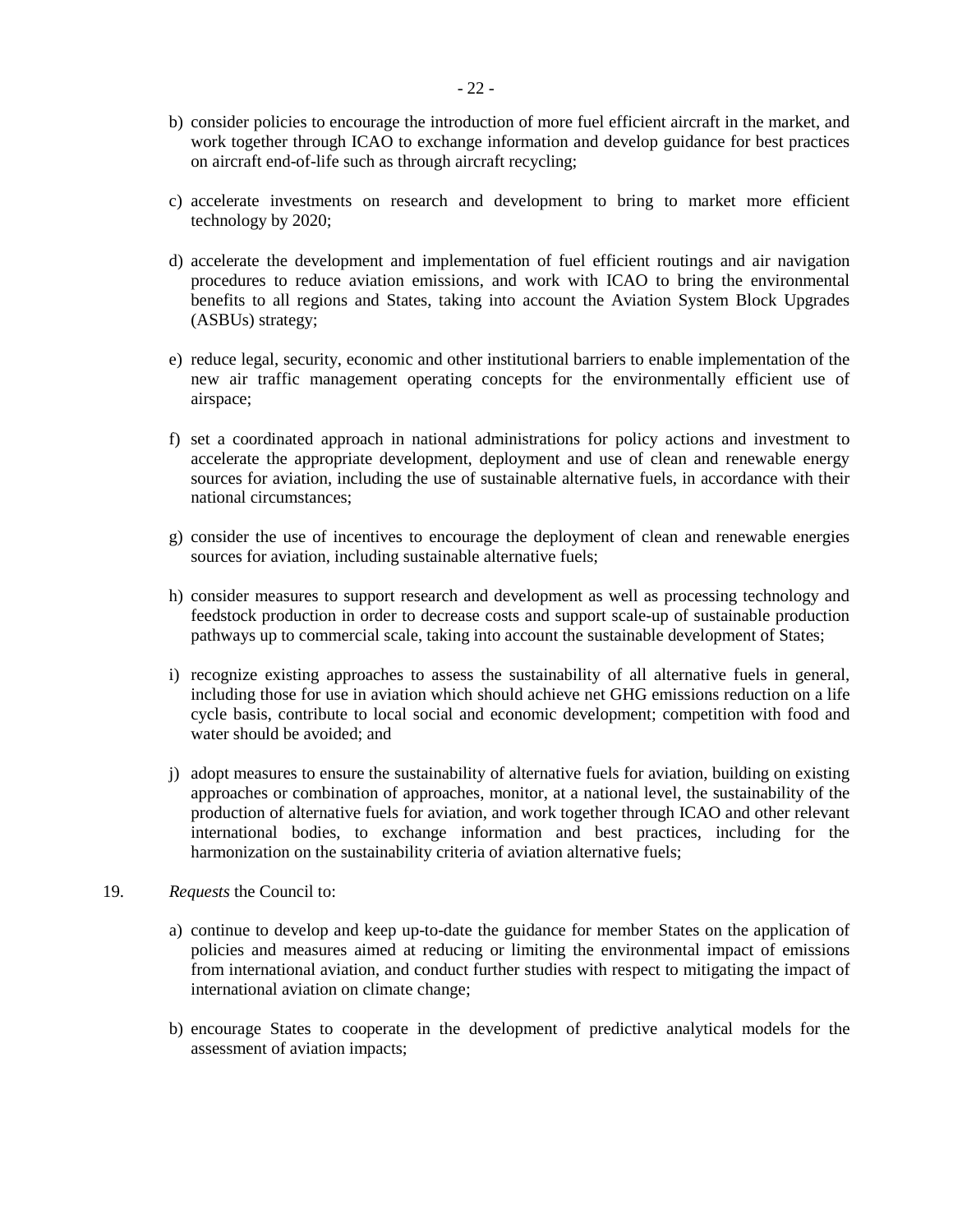- c) continue evaluating the costs and benefits of the various measures, including existing measures, with the goal of addressing aircraft engine emissions in the most cost-effective manner, taking into account the interests of all parties concerned, including potential impacts on developing world;
- d) assist member States with studies, evaluations and development of procedures, in collaboration with other States in the region, to limit or reduce GHG emissions on a global basis and work together collaboratively to optimize the environmental benefits that can be achieved through various programmes;
- e) adopt the  $CO<sub>2</sub>$  emissions certification Standard for aeroplanes as soon as possible;
- f) update medium and long term technological goals for aircraft fuel burn;
- g) maintain and update guidance on operational measures to reduce international aviation emissions, and place emphasis on increasing fuel efficiency in all aspects of the ICAO's Global Air Navigation Plan (GANP); encourage States and stakeholders to develop air traffic management that optimizes environmental benefits, and promote and share best practices applied at airports;
- h) continue to develop and update the necessary tools and guidance to assess the benefits associated with air traffic management improvements, and assess the environmental benefits associated with the implementation of the Aviation System Block Upgrades (ASBUs) strategy;
- i) encourage member States and invite industry, financial institutions and other international organizations to actively participate in exchange of information and best practices, and facilitate the establishment of partnerships and the definition of policies that will further promote the transition to clean, renewable sources of energy for aviation, including sustainable alternative fuels, through regional seminars;
- j) continue to maintain the ICAO Global Framework for Aviation Alternative Fuels (GFAAF);
- k) continue to give a global view of the future use of alternative jet fuels and to account for changes in life cycle GHG emissions in order to assess progress toward achieving global aspirational goals;
- l) work with financial institutions to facilitate access to financing infrastructure development projects dedicated to sustainable aviation alternative fuels and incentives to overcome initial market hurdles;
- m) cooperate with other relevant international initiatives, including the Sustainable Energy for All (SE4ALL) initiative, to facilitate the aviation's access to renewable energy;
- n) identify the potential impacts of climate change on international aviation operations and related infrastructure and identify adaptation measures to address the potential climate change impacts, in cooperation with other relevant international organizations and the industry; and
- o) continue to cooperate with the Climate Neutral UN initiative, remain at the forefront of developing methods and tools for quantifying aviation's GHG emissions with respect to the initiative, including the ICAO Carbon Emissions Calculator that also incorporates cargo emissions, and further develop and implement the strategy for reducing GHG emissions and enhancing in-house sustainability management practices of the Organization.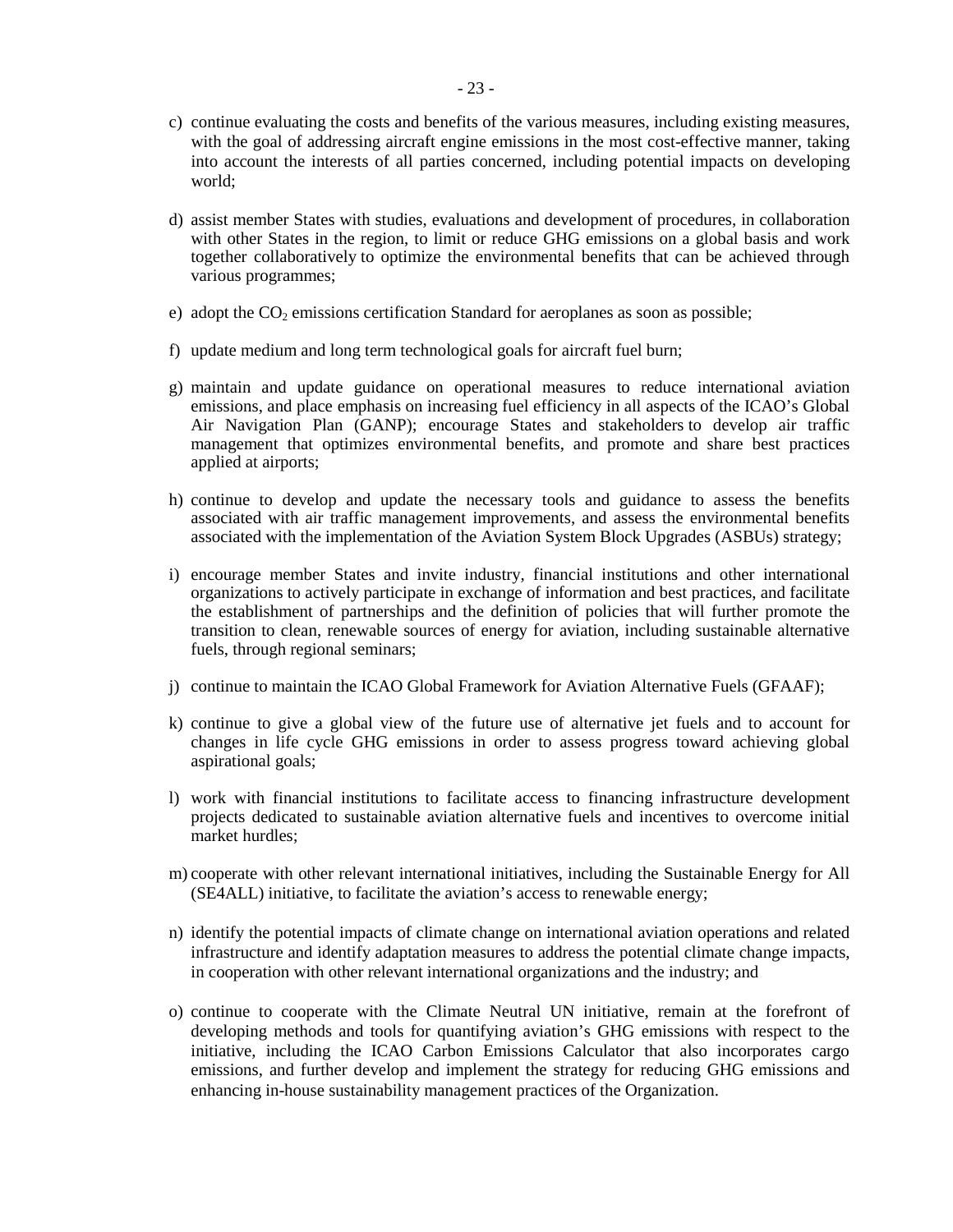#### **Annex**

The guiding principles for the design and implementation of market-based measures (MBMs) for international aviation:

- a) MBMs should support sustainable development of the international aviation sector;
- b) MBMs should support the mitigation of GHG emissions from international aviation;
- c) MBMs should contribute towards achieving global aspirational goals;
- d) MBMs should be transparent and administratively simple;
- e) MBMs should be cost-effective;
- f) MBMs should not be duplicative and international aviation  $CO<sub>2</sub>$  emissions should be accounted for only once;
- g) MBMs should minimize carbon leakage and market distortions;
- h) MBMs should ensure the fair treatment of the international aviation sector in relation to other sectors;
- i) MBMs should recognize past and future achievements and investments in aviation fuel efficiency and in other measures to reduce aviation emissions;
- j) MBMs should not impose inappropriate economic burden on international aviation;
- k) MBMs should facilitate appropriate access to all carbon markets;
- l) MBMs should be assessed in relation to various measures on the basis of performance measured in terms of  $CO<sub>2</sub>$  emissions reductions or avoidance, where appropriate;
- m) MBMs should include *de minimis* provisions;
- n) where revenues are generated from MBMs, it is strongly recommended that they should be applied in the first instance to mitigating the environmental impact of aircraft engine emissions, including mitigation and adaptation, as well as assistance to and support for developing States;
- o) where emissions reductions are achieved through MBMs, they should be identified in States' emissions reporting; and
- p) MBMs should take into account the principle of common but differentiated responsibilities and respective capabilities, the special circumstances and respective capabilities, and the principle of non-discrimination and equal and fair opportunities.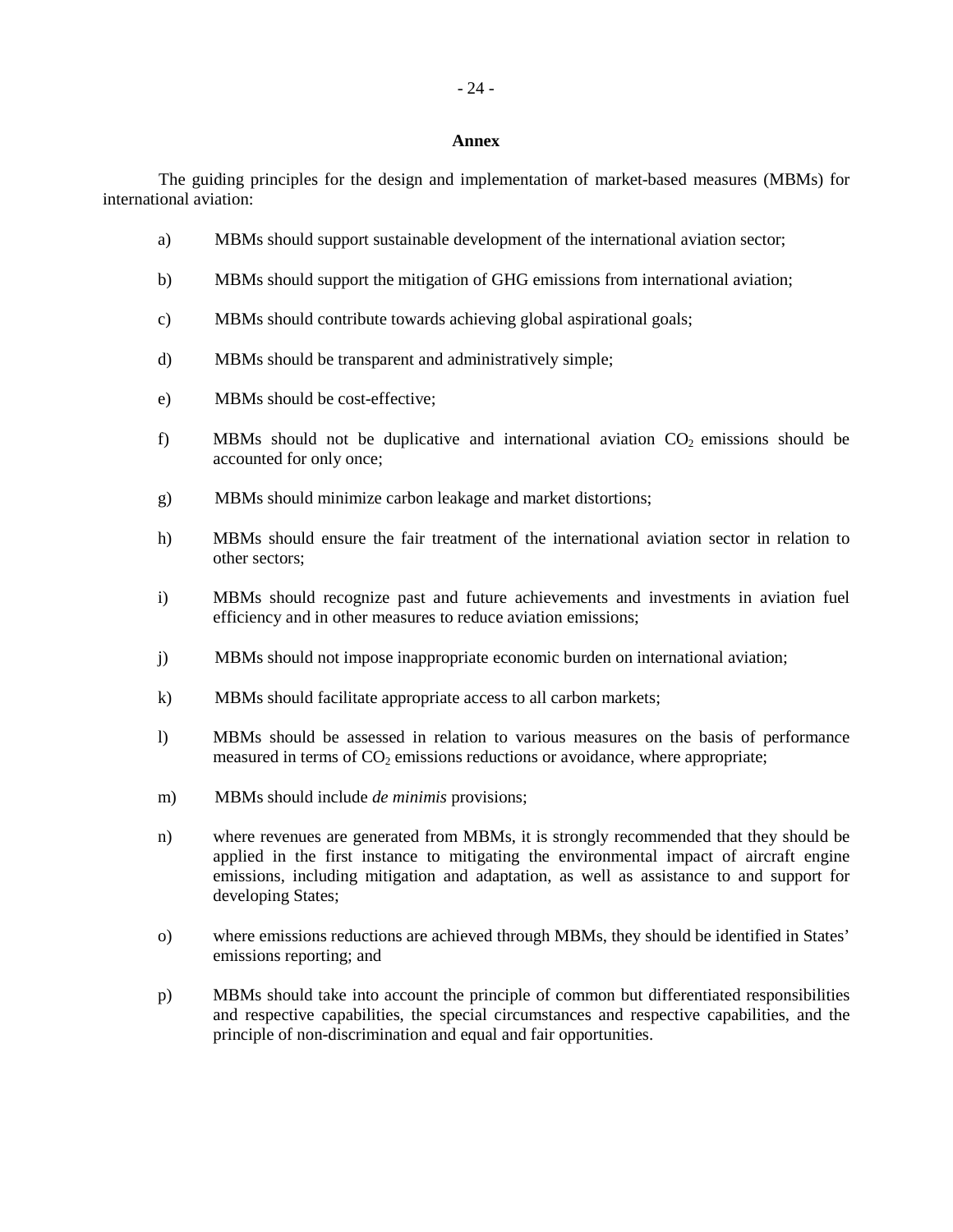#### **A39-3[\\*](#page-19-0) : Consolidated statement of continuing ICAO policies and practices related to environmental protection – Global Market-based Measure (MBM) scheme**

*Whereas* Assembly Resolution A38-18 decided to develop a global market-based measure (GMBM) scheme for international aviation, for decision by the 39th Session of the Assembly;

*Recalling* that Assembly Resolution A38-18 requested the Council, with the support of Member States, to finalize the work on the technical aspects, environmental and economic impacts and modalities of the possible options for a GMBM scheme, including on its feasibility and practicability, taking into account the need for development of international aviation, the proposal of the aviation industry and other international developments, as appropriate, and without prejudice to the negotiations under the UNFCCC;

*Also recalling* that Assembly Resolution A38-18 requested the Council, with the support of Member States, to identify the major issues and problems, including for Member States, and make a recommendation on a GMBM scheme that appropriately addresses them and key design elements, including a means to take into account special circumstances and respective capabilities, and the mechanisms for the implementation of the scheme from 2020 as part of a basket of measures which also include technologies, operational improvements and sustainable alternative fuels to achieve ICAO's global aspirational goals;

*Recognizing* that ICAO is the appropriate forum to address emissions from international aviation, and the significant amount of work undertaken by the Council, its Environment Advisory Group (EAG) and its Committee on Aviation Environmental Protection (CAEP) to develop a recommendation for a GMBM scheme and its design elements and implementation mechanisms, including the analyses of various approaches for distribution of obligations;

*Further recalling* that Assembly Resolution A38-18 requested the Council, with the support of Member States, to organize seminars, workshops on a GMBM scheme for international aviation participated by officials and experts of Member States as well as relevant organizations;

*Recognizing* the convening of two rounds of Global Aviation Dialogues (GLADs) seminars held in 2015 and 2016 for all regions;

*Noting* the support of the aviation industry for a single global carbon offsetting scheme, as opposed to a patchwork of State and regional MBMs, as a cost effective measure to complement a broader package of measures including technology, operations and infrastructure measures;

*Recognizing* that MBMs should not be duplicative and international aviation  $CO<sub>2</sub>$  emissions should be accounted for only once;

*Emphasizing* that the decision by the 38th Session of the Assembly to develop a global MBM scheme for international aviation reflects the strong support of Member States for a global solution for the international aviation industry, as opposed to a possible patchwork of State and regional MBMs;

*Reaffirming* the concern with the use of international civil aviation as a potential source for the mobilization of revenue for climate finance to the other sectors, and that MBMs should ensure the fair treatment of the international aviation sector in relation to other sectors;

<span id="page-28-0"></span> $\overline{\phantom{a}}$ \* The Summary Listing of Reservations will be included in the Assembly Resolutions in Force document to be published in due course.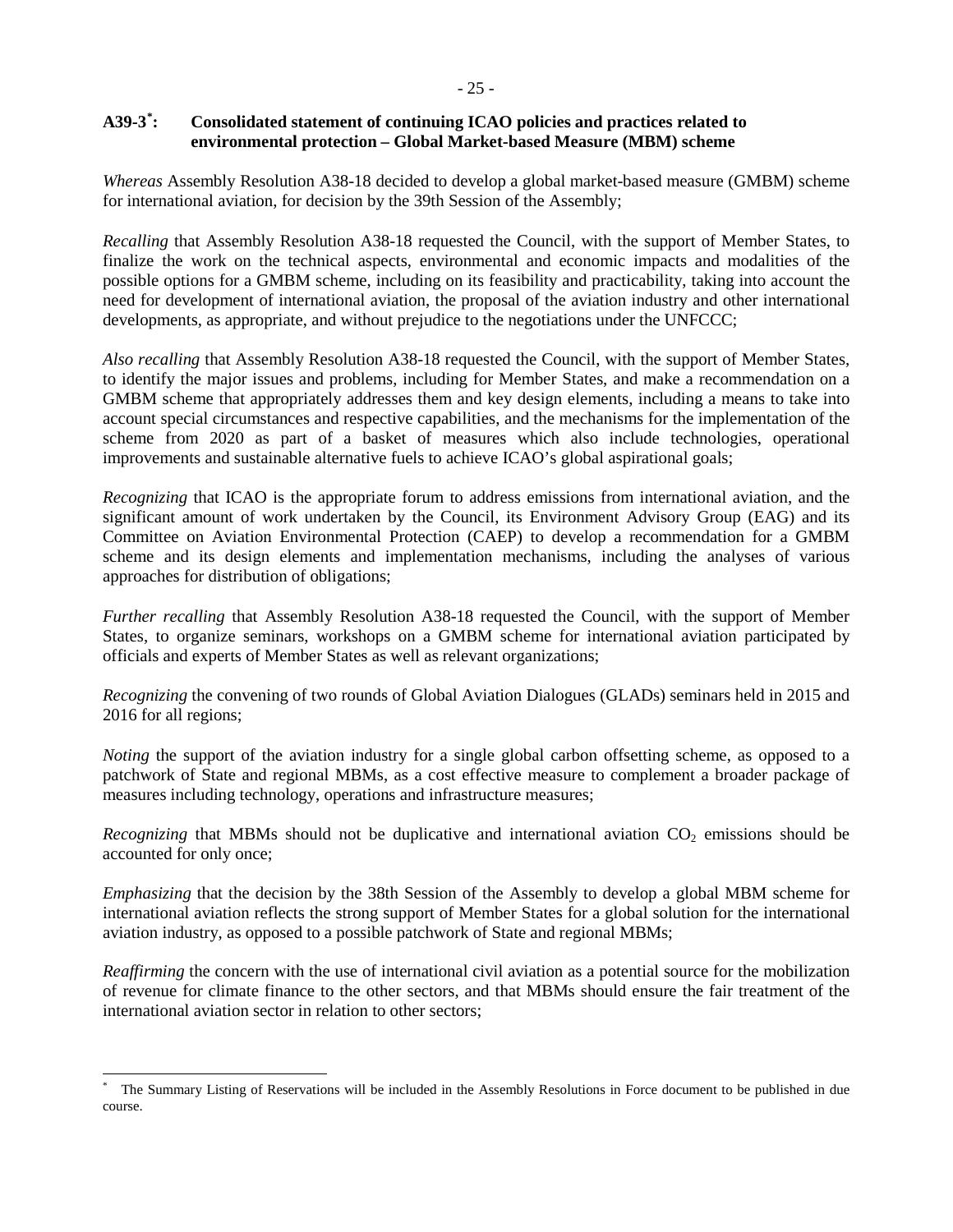*Recalling* the UNFCCC and the Paris Agreement and *acknowledging* its principle of common but differentiated responsibilities and respective capabilities, in light of different national circumstances;

*Also acknowledging* the principles of non-discrimination and equal and fair opportunities to develop international aviation set forth in the Chicago Convention;

*Welcoming* the adoption of the Paris Agreement under the UNFCCC and *recognizing* that the work related to a global MBM scheme for international aviation and its implementation will contribute to the achievement of the goals set out in the Paris Agreement;

*Whereas* the UNFCCC and the Paris Agreement provide for mechanisms, such as the Clean Development Mechanism (CDM) and a new market mechanism under the Paris Agreement, to contribute to the mitigation of GHG emissions to support sustainable development, which benefit developing States in particular;

*Welcoming* the cooperation between the United Nations Framework Convention on Climate Change (UNFCCC) and ICAO on the development of CDM methodologies for aviation;

*Recognizing* that this Resolution does not set a precedent for or prejudge the outcome of negotiations under the UNFCCC, the Paris Agreement, or other international agreements, nor represent the position of the Parties to the UNFCCC, the Paris Agreement, or other international agreements;

*The Assembly:*

1. *Resolves* that this Resolution, together with Resolution A39-1: *Consolidated statement of continuing ICAO policies and practices related to environmental protection - General provisions, noise and local air quality* and Resolution A39-2: *Consolidated statement of continuing ICAO policies and practices related to environmental protection – Climate change*, supersede Resolutions A38-17 and A38-18 and constitute the consolidated statement of continuing ICAO policies and practices related to environmental protection;

2. *Acknowledges* the progress achieved on all elements of the basket of measures available to address CO<sub>2</sub> emissions from international aviation, including aircraft technologies, operational improvements, sustainable alternative fuels and a GMBM scheme and any other measures, and *affirms* the preference for the use of aircraft technologies, operational improvements and sustainable alternative fuels that provide the environmental benefits within the aviation sector;

3. *Also acknowledges* that, despite this progress, the environmental benefits from aircraft technologies, operational improvements and sustainable alternative fuels may not deliver sufficient  $CO<sub>2</sub>$ emissions reductions to address the growth of international air traffic, in time to achieve the global aspirational goal of keeping the global net  $CO<sub>2</sub>$  emissions from international aviation from 2020 at the same level;

4. *Emphasizes* the role of a GMBM scheme to complement a broader package of measures to achieve the global aspirational goal, without imposing inappropriate economic burden on international aviation;

5. *Decides* to implement a GMBM scheme in the form of the Carbon Offsetting and Reduction Scheme for International Aviation (CORSIA) to address any annual increase in total  $CO<sub>2</sub>$  emissions from international civil aviation (i.e. civil aviation flights that depart in one country and arrive in a different country) above the 2020 levels, taking into account special circumstances and respective capabilities;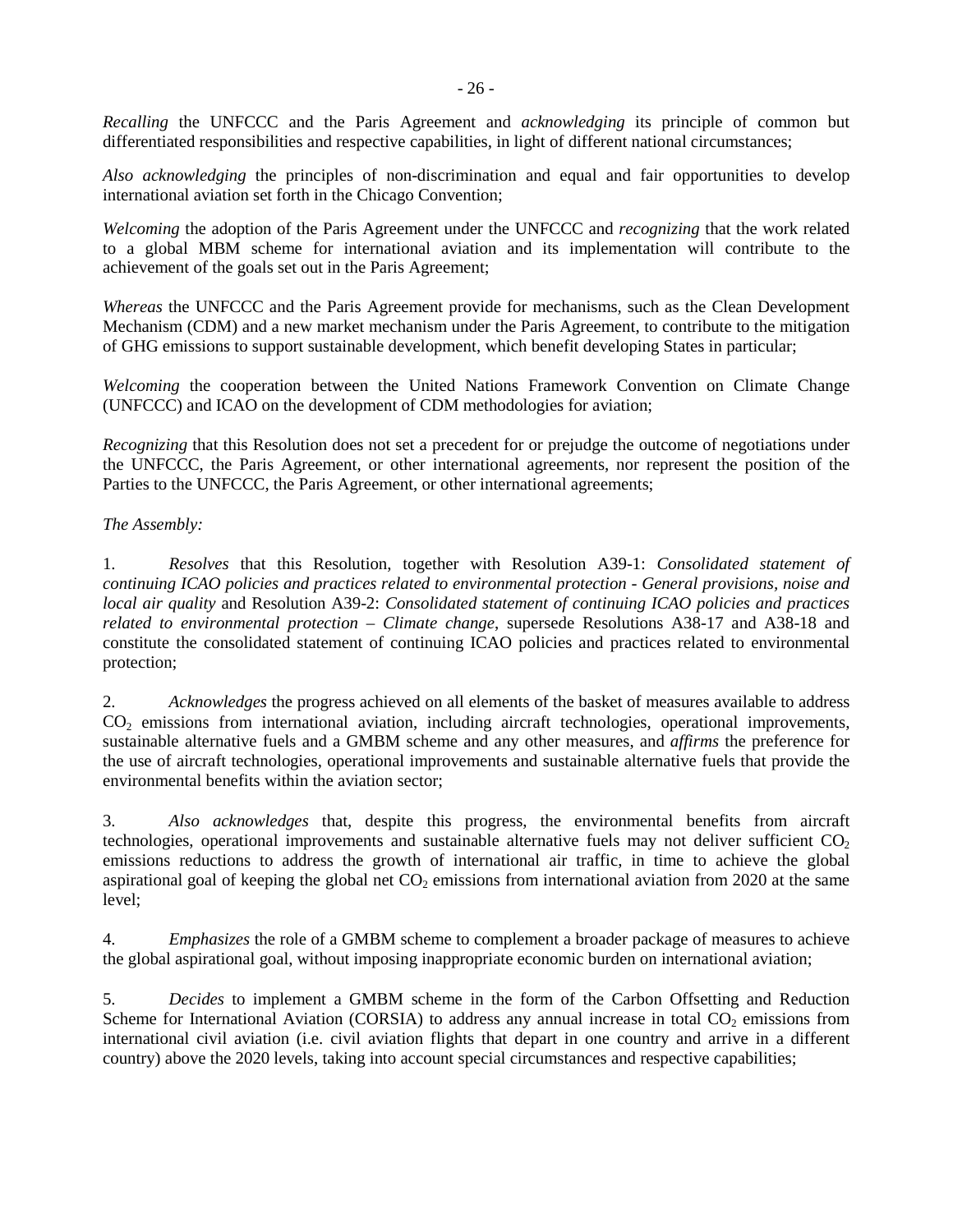6. *Requests* the Council to continue to ensure all efforts to make further progress on aircraft technologies, operational improvements and sustainable alternative fuels be taken by Member States and reflected in their action plans to address CO<sub>2</sub> emissions from international aviation, and to monitor and report the progress on implementation of action plans, and that a methodology should be developed to ensure that an aircraft operator's offsetting requirements under the scheme in a given year can be reduced through the use of sustainable alternative fuels, so that all elements of the basket of measures are reflected;

7. *Request* the Council to continuously monitor the implementation of all elements of the basket of measures, and consider the necessary policies and actions to ensure that progress is achieved in all of the elements in a balanced way with an increasing percentage of emissions reductions accruing from non-MBM measures over time;

8. *Acknowledges* special circumstances and respective capabilities of States, in particular developing States, in terms of vulnerability to the impacts of climate change, economic development levels, and contributions to international aviation emissions, among other things, while minimizing market distortion;

9. *Decides* the use of a phased implementation for the CORSIA to accommodate the special circumstances and respective capabilities of States, in particular developing States, while minimizing market distortion, as follows:

- a) Pilot phase applies from 2021 through 2023 to States that have volunteered to participate in the scheme. States participating in this phase may determine the basis of their aircraft operator's offsetting requirements from paragraph 11 e) i) below;
- b) First phase applies from 2024 through 2026 to States that voluntarily participate in the pilot phase, as well as any other States that volunteer to participate in this phase, with the calculation of offsetting requirements in paragraph 11 a) below;
- c) All States are strongly encouraged to voluntarily participate in the pilot phase and the first phase, noting that developed States, which have already volunteered, are taking the lead, and that several other States have also volunteered;
- d) The Secretariat will make public on the ICAO website updated information on the States that volunteered to participate in the pilot phase and first phase;
- e) Second phase applies from 2027 through 2035 to all States that have an individual share of international aviation activities in RTKs in year 2018 above 0.5 per cent of total RTKs or whose cumulative share in the list of States from the highest to the lowest amount of RTKs reaches 90 per cent of total RTKs, except Least Developed Countries (LDCs), Small Island Developing States (SIDS) and Landlocked Developing Countries (LLDCs) unless they volunteer to participate in this phase;
- f) States that are exempted or have not yet participated are strongly encouraged to voluntarily participate in the scheme as early as possible, in particular those States that are members of a regional economic integration organization. States who decide to voluntarily participate in the scheme, or decide to discontinue the voluntary participation from the scheme, may only do so from 1 January in any given year and they shall notify ICAO of their decision by no later than 30 June of the preceding year;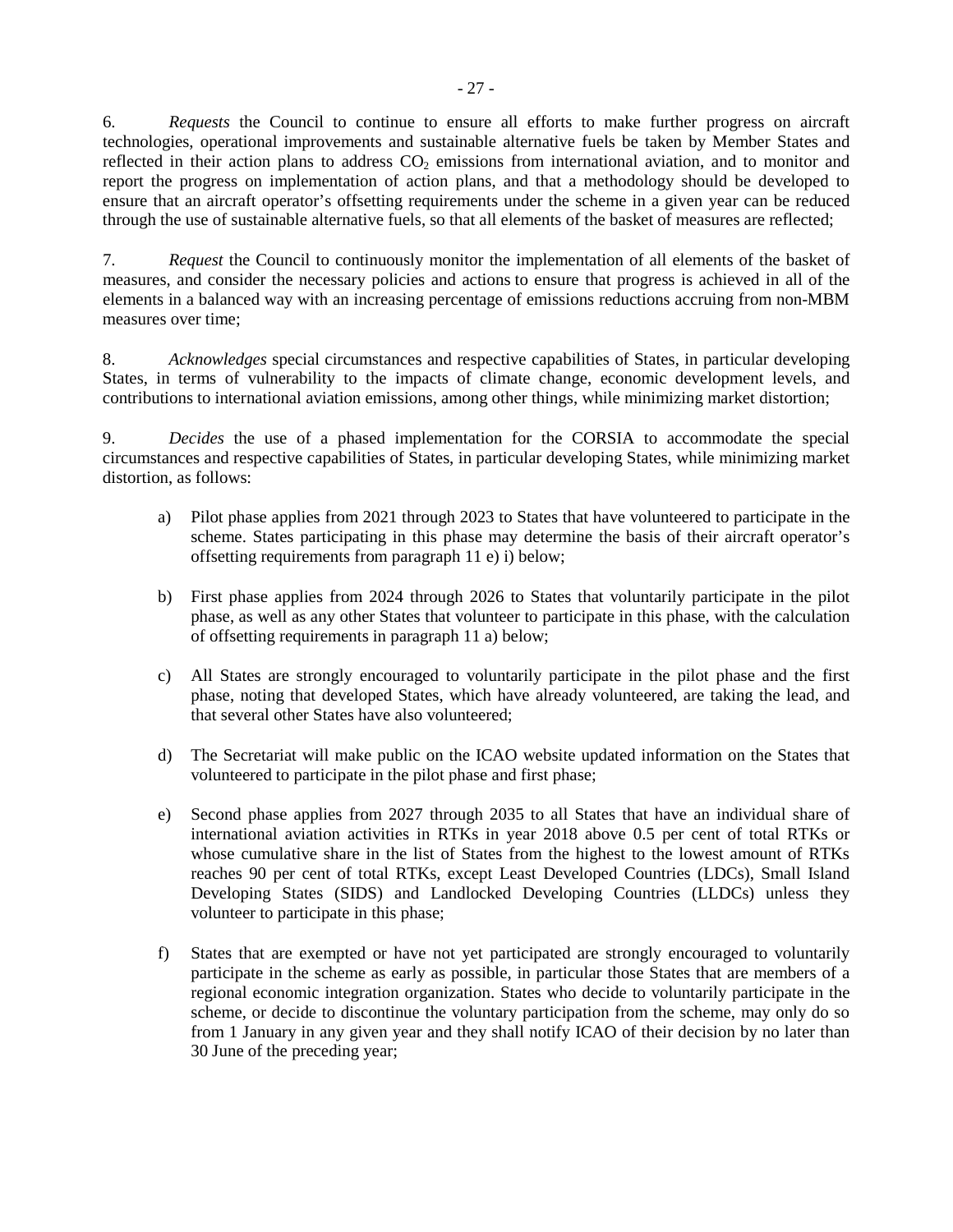g) Starting in 2022, the Council will conduct a review of the implementation of the CORSIA every three years, including its impact on the growth of international aviation, which serves as an important basis for the Council to consider whether it is necessary to make adjustments to the next phase or compliance cycle and, as appropriate, to recommend such adjustments to the Assembly for its decision;

10. *Decides* that the CORSIA shall apply to all aircraft operators on the same routes between States with a view to minimizing market distortion, as follows:

- a) all international flights on the routes between States, both of which are included in the CORSIA by paragraph 9 above, are covered by the offsetting requirements of the CORSIA;
- b) all international flights on the routes between a State that is included in the CORSIA and another State that is not included in the CORSIA by paragraph 9 above are exempted from the offsetting requirements of the CORSIA, while retaining simplified reporting requirements; and
- c) all international flights on the routes between States, both of which are not included in the CORSIA by paragraph 9 above, are exempted from the offsetting requirements of the CORSIA, while retaining simplified reporting requirements;

11. *Decides* that the amount of CO<sub>2</sub> emissions required to be offset by an aircraft operator in a given year from 2021 is calculated every year as follows:

- a) an aircraft operator's offset requirement  $=$  [ % Sectoral  $\times$  (an aircraft operator's emissions covered by CORSIA in a given year  $\times$  the sector's growth factor in the given year)] + [ % Individual  $\times$  (an aircraft operator's emissions covered by CORSIA in a given year  $\times$  that aircraft operator's growth factor in the given year);
- b) where the sector's growth factor  $=$  (total emissions covered by CORSIA in the given year  $$ average of total emissions covered by CORSIA between 2019 and 2020) / total emissions covered by CORSIA in the given year;
- c) where the aircraft operator's growth factor = (the aircraft operator's total emissions covered by CORSIA in the given year – average of the aircraft operator's emissions covered by CORSIA between 2019 and 2020 ) / the aircraft operator's total emissions covered by CORSIA in the given year;
- d) where the % Sectoral  $= (100\% \% \text{ Individual})$  and;
- e) where the % Sectoral and % Individual will be applied as follows:
	- i) from 2021 through 2023, 100% sectoral and 0% individual, though each participating State may choose during this pilot phase whether to apply this to:
		- a) an aircraft operator's emissions covered by CORSIA in a given year, as stated above, or
		- b) an aircraft operator's emissions covered by CORSIA in 2020;
	- ii) from 2024 through 2026, 100 % sectoral and 0% individual;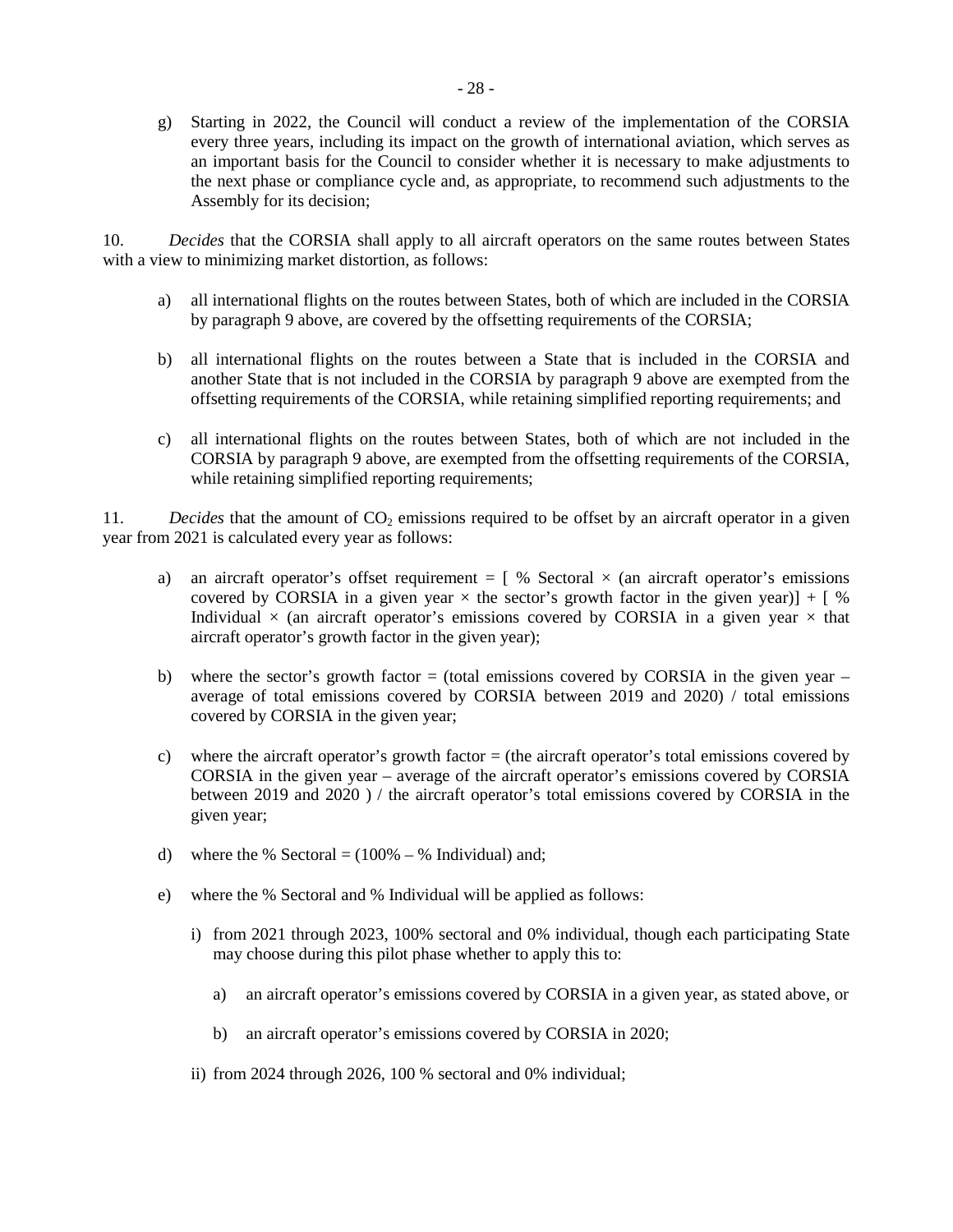iii) from 2027 through 2029, 100 % sectoral and 0% individual;

- iv) from 2030 through 2032, at least 20% individual, with the Council recommending to the Assembly in 2028 whether and to what extent to adjust the individual percentage;
- v) from 2033 through 2035, at least 70% individual, with the Council recommending to the Assembly in 2028 whether and to what extent to adjust the individual percentage;
- f) the aircraft operator's emissions and the total emissions covered by CORSIA in the given year do not include emissions exempted from the scheme in that year;
- g) the scope of emissions in paragraphs 11 b) and 11 c) above will be recalculated at the start of each year to take into account routes to and from all States that will be added due to their voluntary participation or the start of a new phase or compliance cycle;

[1](#page-28-0)2. *Decides* that a new entrant<sup>1</sup> is exempted from the application of the CORSIA for three years or until the year in which its annual emissions exceed 0.1 per cent of total emissions in 2020, whichever occurs earlier. From the subsequent year, the new entrant is included in the scheme and treated in the same way as the other aircraft operators.

13. *Decides* that, notwithstanding with the provisions above, the CORSIA does not apply to low levels of international aviation activity with a view to avoiding administrative burden: aircraft operators emitting less than 10,000 metric tonnes of CO<sub>2</sub> emissions from international aviation per year; aircraft with less than 5,700 kg of Maximum Take Off Mass (MTOM); or humanitarian, medical and firefighting operations;

14. *Decides* that the emissions that are not covered by the scheme, as the results of phased implementation and exemptions, are not assigned as offsetting requirements of any aircraft operators included in the scheme;

15. *Notes* the work of the Council, with the technical contribution of CAEP, on: a) the monitoring, reporting and verification (MRV) system; b) recommended criteria for emissions units to be purchased by aircraft operators that take into account developments in the UNFCCC process; c) and registries under the CORSIA, and *requests* the Council, with the technical contribution of CAEP, to complete its work as soon as possible including the provision of capacity building and assistance, so as to enable the full implementation of the CORSIA from 2020;

16. *Decides* a three year compliance cycle, starting with the first cycle from 2021 to 2023, for aircraft operators to reconcile their offsetting requirements under the scheme, while they report the required data to the authority designated by the aircraft operator's State of registry every year;

17*. Decides* on the need to provide for safeguards in the CORSIA to ensure the sustainable development of the international aviation sector and against inappropriate economic burden on international aviation, and *requests* the Council to decide the basis and criteria for triggering such action and identify possible means to address these issues*;* 

l

<sup>1</sup> A new entrant is defined as any aircraft operator that commences an aviation activity falling within the scope of the scheme on or after its entry into force and whose activity is not in whole or in part a continuation of an aviation activity previously performed by another aircraft operator.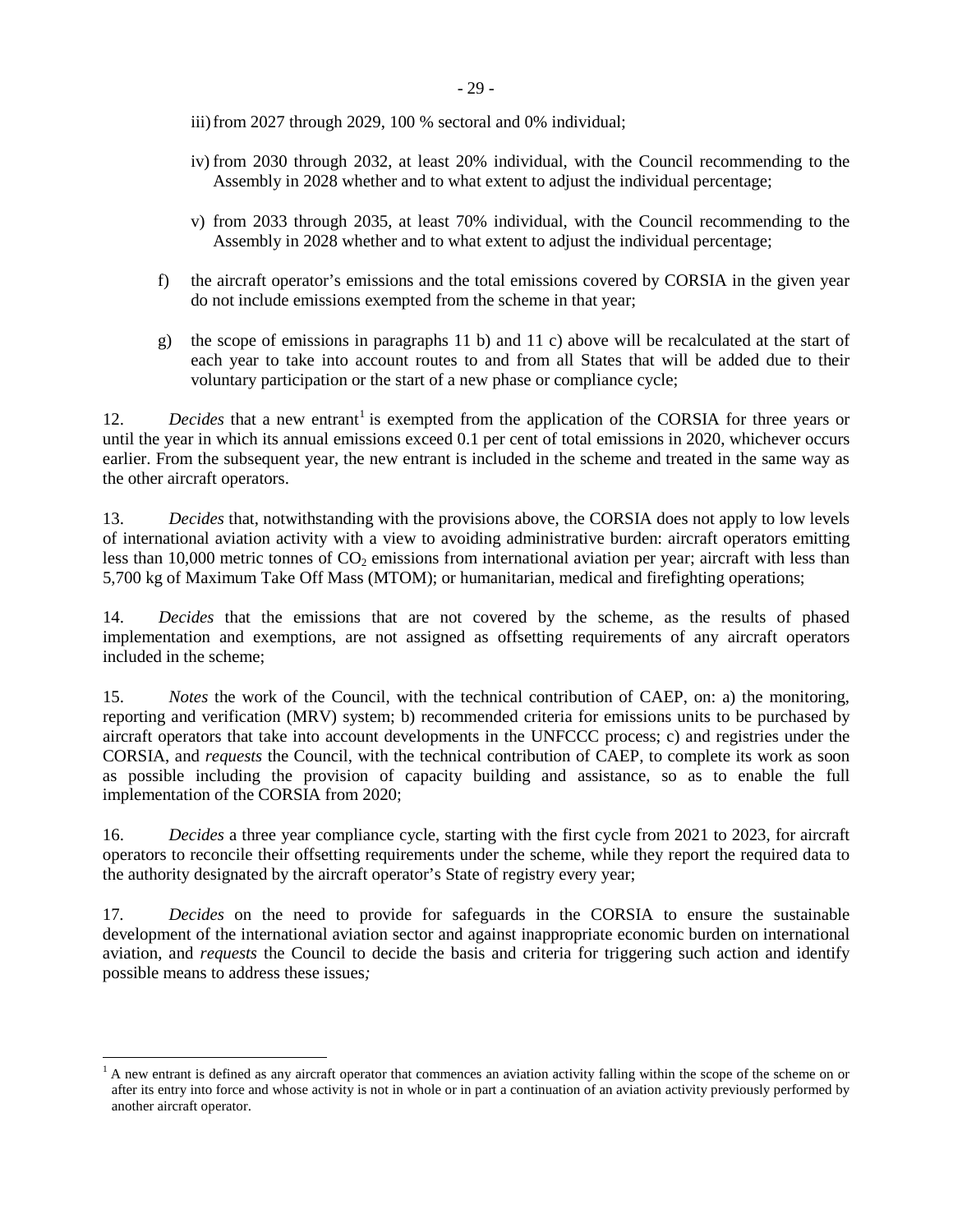- a) assessment of: progress towards achieving the ICAO's global aspirational goal; the scheme's market and cost impact on States and aircraft operators and on international aviation; and the functioning of the scheme's design elements;
- b) consideration of the scheme's improvements that would support the purpose of the Paris Agreement, in particular its long-term temperature goals; and update the scheme's design elements to improve implementation, increase effectiveness, and minimize market distortion, taking into account the consequential impact of changing the scheme's design elements, e.g., to MRV requirements; and
- c) a special review by the end of 2032 on termination of the scheme, its extension or any other improvements of the scheme beyond 2035, including consideration of the contribution made by aircraft technologies, operational improvements and sustainable alternative fuels towards achieving the ICAO's environmental objectives;

19. *Determines* that the CORSIA or any other scheme decided by the Assembly is to be the marketbased measure applying to  $CO<sub>2</sub>$  emissions from international aviation;

20. *Requests* the following actions be taken, with a view to establishing necessary mechanisms for implementation of the CORSIA from 2020:

Regarding the implementation of the MRV system,

- a) the Council to develop, with the technical contribution of CAEP, the SARPs and related guidance material for the implementation of the MRV system under the CORSIA, including simplified MRV procedures, for adoption by the Council by 2018;
- b) all Member States whose aircraft operator undertakes international flights to develop the necessary arrangements, in accordance with the MRV SARPs, for implementation from 1 January 2019;

Regarding the Emissions Unit Criteria (EUC),

- c) the Council to develop, with the technical contribution of CAEP, the SARPs and related guidance material for Emissions Unit Criteria (EUC) to support the purchase of appropriate emissions units by aircraft operators under the scheme, taking into account relevant developments in the UNFCCC and Article 6 of the Paris Agreement, for adoption by the Council as soon as possible but not later than 2018;
- d) the Council to establish, with the technical contribution of CAEP, a standing technical advisory body on the Emissions Unit Criteria (EUC) to make recommendations to the Council on the eligible emissions units for use by the CORSIA;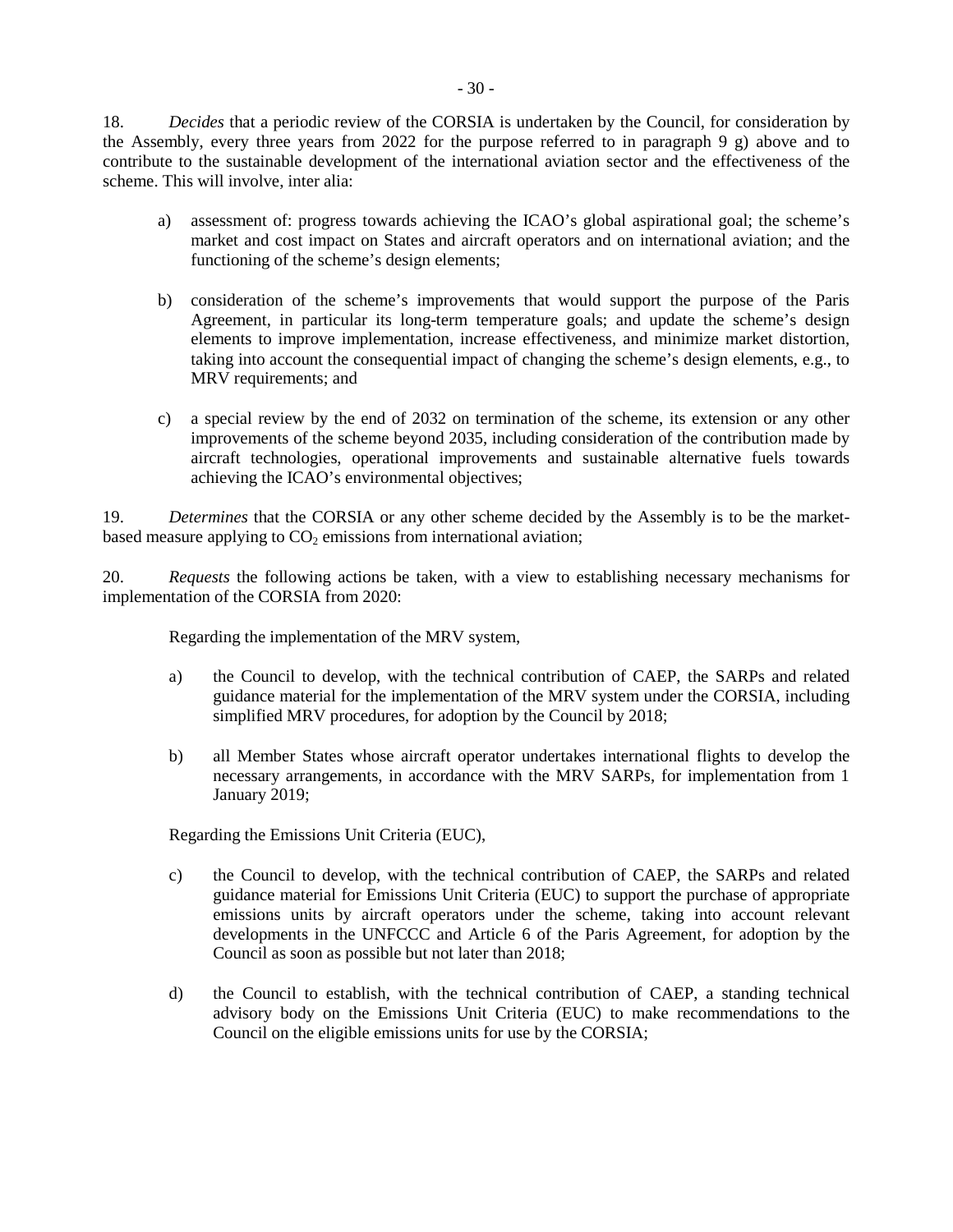e) the Council, with the technical contribution of CAEP, to periodically review the EUC SARPs and related guidance material, as appropriate, to promote compatibility with future relevant decisions under the Paris Agreement;

Regarding the establishment of Registries,

- f) the Council to develop, with the technical contribution of CAEP, policies and related guidance material to support the establishment of registries under the scheme, for adoption by the Council by 2018;
- g) the Council to establish a consolidated central registry under the auspices of ICAO, for operationalization no later than 1 January 2021;
- h) Member States to develop necessary arrangements for the establishment of their own registries or group registries established by groups of States, or to arrange for participation in other registries, in accordance with the ICAO guidance;

Regarding the governance of the CORSIA,

i) the Council to oversee the functioning of the CORSIA, with support provided by the standing technical advisory body and CAEP as needed;

Regarding the regulatory framework,

j) Member States to take necessary action to ensure that the necessary national policies and regulatory framework be established for the compliance and enforcement of the scheme by 2020.

21. *Decides* that emissions units generated from mechanisms established under the UNFCCC and the Paris Agreement are eligible for use in CORSIA, provided that they align with decisions by the Council, with the technical contribution of CAEP, including on avoiding double counting and on eligible vintage and timeframe;

22. *Decides* that ICAO and Member States take all necessary actions in providing the capacity building and assistance and building partnerships for implementation of the CORSIA from 2020, including:

Regarding the implementation of the MRV system,

- a) the Council to take necessary action to expand the provision of capacity building and assistance for the preparation and implementation on Member States' action plans, in order to accommodate capacity building and assistance for implementation of the MRV system by Member States from 1 January 2019, including organization of seminars and training in all regions from 2017, and facilitation of financial support where needed, in particular for those States that volunteer to participate in the pilot phase and require support to do so;
- b) Member States to build partnerships among themselves to cooperate on the implementation of the MRV system;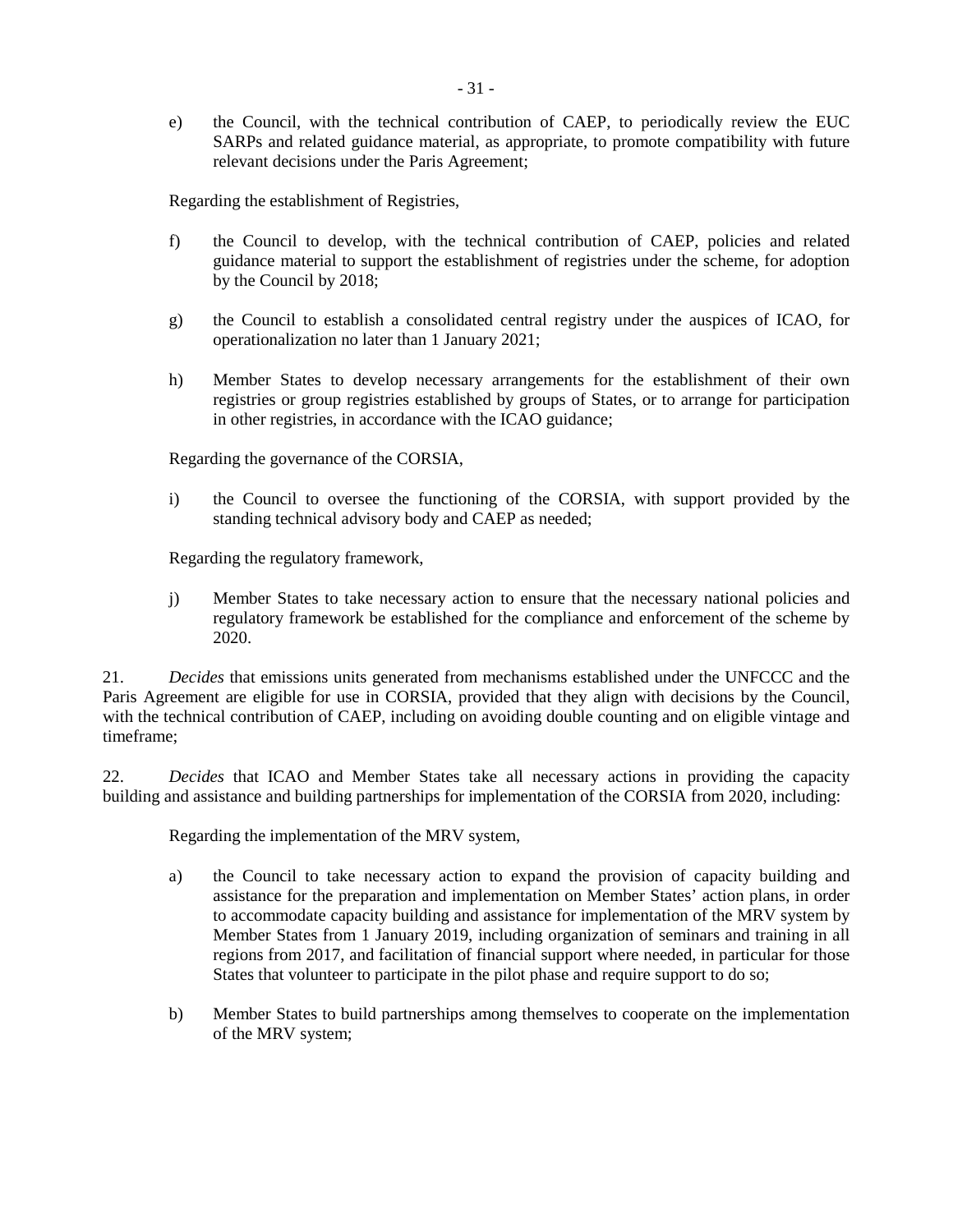Regarding the establishment of Registries,

- c) the Council to take necessary action to expand the provision of capacity building and assistance for the preparation and implementation on Member States' action plans, in order to accommodate capacity building and assistance for establishment of registries by States, including organization of seminars and training in all regions from 2017, and facilitation of financial support where needed, in particular for those States that volunteer to participate in the pilot phase and require support to do so;
- d) Member States to build partnerships among themselves to cooperate on the establishment of their own registries or group registries established by groups of States, and possible pilot implementation;

23. *Decides* that the CORSIA will use emissions units that meet the Emissions Unit Criteria (EUC) in paragraph 20 above;

24. *Requests* the Council to promote the use of emissions units generated that benefit developing States, and *encourages* States to develop domestic aviation-related projects;

25. *Requests* the Council to explore further development of aviation-related methodologies for use in offsetting programmes, including mechanisms or other programmes under the UNFCCC, and *encourages* States to use such methodologies in taking actions to reduce aviation  $CO<sub>2</sub>$  emissions, which could further enable the use of credits generated from the implementation of such programmes by the CORSIA, without double-counting of emissions reduction;

#### **A39-4: Amendment to Article 50 (a) of the** *Convention on International Civil Aviation*

*Having met,* in its thirty-ninth session, at Montréal on 1 October 2016;

*Having noted* that it is the general desire of Contracting States to enlarge the membership of the Council;

*Having considered* it proper to provide for four additional seats in the Council and, accordingly, to increase the membership from thirty-six to forty; and

*Having considered* it necessary to amend, for the purpose aforesaid, the *Convention on International Civil Aviation* done at Chicago on the seventh day of December 1944;

*The Assembly:* 

1. *Approves*, in accordance with the provisions of Article 94 (a) of the Convention aforesaid, the following proposed amendment to the said Convention:

In Article 50 (a) of the Convention the second sentence shall be amended by replacing "thirty-six" by "forty";

2. *Specifies*, pursuant to the provisions of the said Article 94 (a) of the said Convention, one-hundred and twenty-eight as the number of Contracting States upon whose ratification the proposed amendment aforesaid shall come into force; and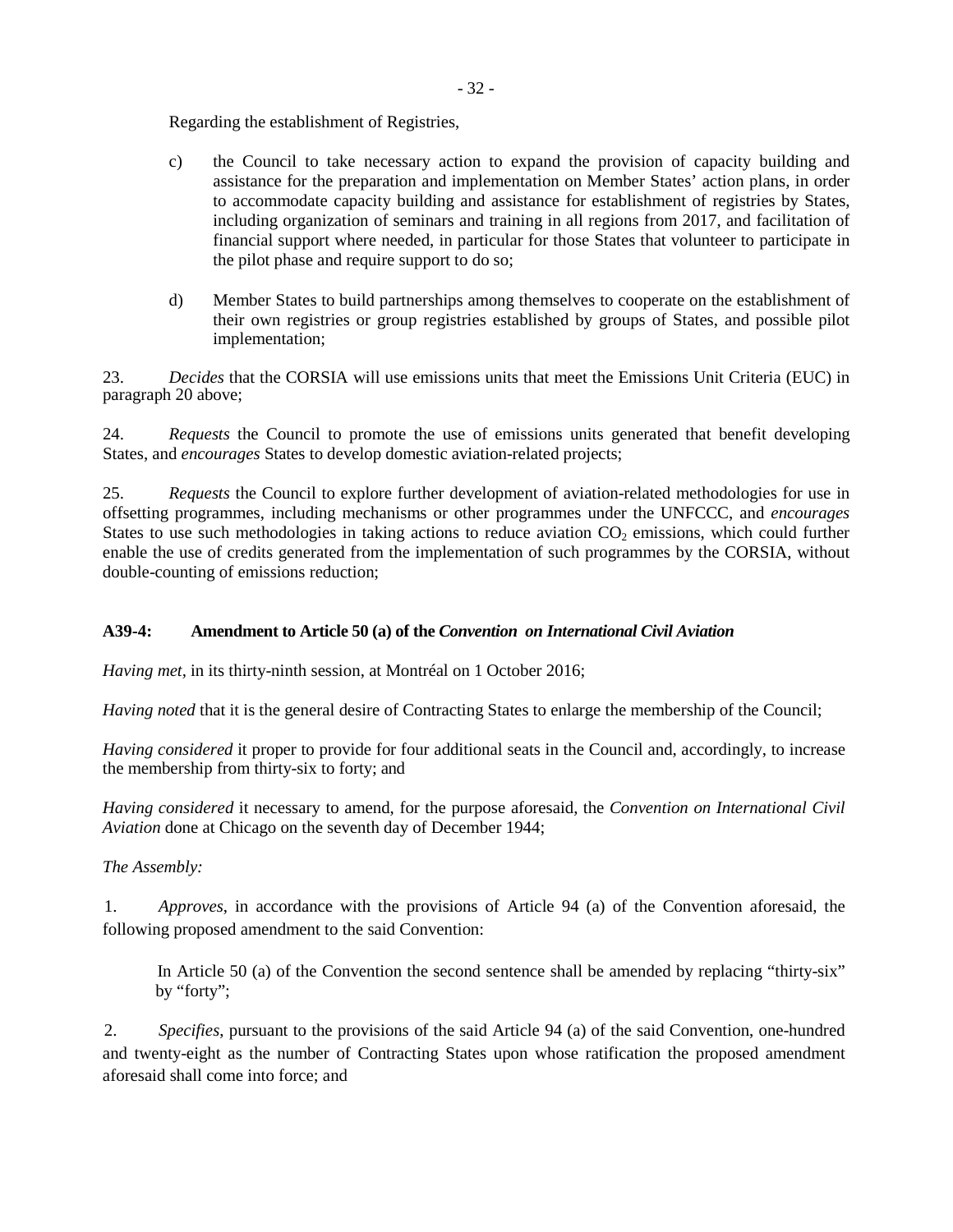3. *Resolves* that the Secretary General of the International Civil Aviation Organization draw up a Protocol, in the Arabic, Chinese, English, French, Russian and Spanish languages, each of which shall be of equal authenticity, embodying the proposed amendment above-mentioned and the matter hereinafter appearing:

- a) the Protocol shall be signed by the President of the Assembly and its Secretary General;
- b) the Protocol shall be open to ratification by any state which has ratified or adhered to the said *Convention on International Civil Aviation*;
- c) the instruments of ratification shall be deposited with the International Civil Aviation Organization;
- d) the Protocol shall come into force in respect of the States which have ratified it on the date on which the one-hundred and twenty-eighth instrument of ratification is so deposited;
- e) the Secretary General shall immediately notify all Contracting States to the said Convention of the date of deposit of each ratification of the Protocol;
- f) the Secretary General shall immediately notify all Contracting States to the said Convention of the date on which the Protocol comes into force; and
- g) with respect to any Contracting state ratifying the Protocol after the date aforesaid, the Protocol shall come into force upon deposit of its instrument of ratification with the International Civil Aviation Organization.

## **A39-5: Ratification of the Protocol amending Article 50 (a) of the** *Convention on International Civil Aviation*

*Whereas* the Assembly has decided to amend Article 50 (a) of the Convention to provide for an increase in the size of the Council; and

*Whereas* the Assembly is of the opinion that it is highly desirable that the aforesaid amendment should come into force as soon as possible;

*The Assembly:*

1. *Recommends* to all Contracting States that they ratify most urgently the amendment to Article 50 (a) of the Convention; and

2. *Directs* the Secretary General to bring this resolution to the attention of Contracting States as soon as possible.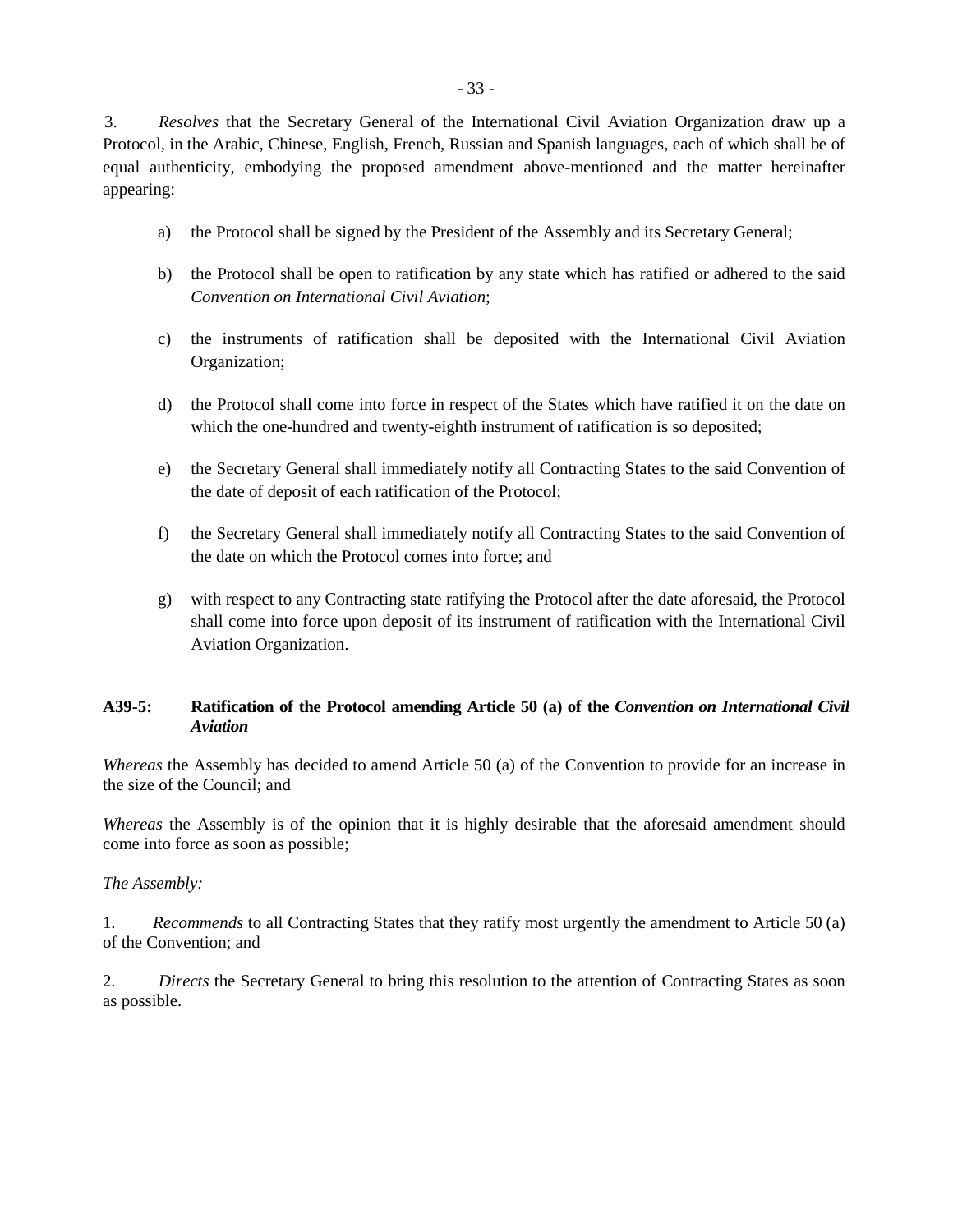### **A39-6: Amendment to Article 56 of the** *Convention on International Civil Aviation*

*Having met,* in its thirty-ninth session, at Montréal on 1 October 2016;

*Having noted* that it is the general desire of Contracting States to enlarge the membership of the Air Navigation Commission;

*Having considered* it proper to increase the membership of that body from nineteen to twenty-one; and

*Having considered* it necessary to amend, for the purpose aforesaid, the *Convention on International Civil Aviation* done at Chicago on the seventh day of December 1944;

### *The Assembly*:

1. *Approves*, in accordance with the provisions of Article 94 (a) of the Convention aforesaid, the following proposed amendment to the said Convention:

"In Article 56 of the Convention the expression 'nineteen members' shall be replaced by 'twenty-one members";

2. *Specifies*, pursuant to the provisions of the said Article 94 (a) of the said Convention, one-hundred and twenty-eight as the number of Contracting States upon whose ratification the aforesaid amendment shall come into force; and

3. *Resolves* that the Secretary General of the International Civil Aviation Organization shall draw up a protocol, in the Arabic, Chinese, English, French, Russian and Spanish languages, each of which shall be of equal authenticity, embodying the amendment above-mentioned and the matters hereinafter appearing:

- a) the Protocol shall be signed by the President of the Assembly and its Secretary General;
- *b)* the Protocol shall be open to ratification by any State which has ratified or adhered to the said *Convention on International Civil Aviation;*
- c) the instruments of ratification shall be deposited with the International Civil Aviation Organization;
- d) the Protocol shall come into force in respect of the States that have ratified it on the date on which the one-hundred and twenty-eighth instrument of ratification is deposited;
- e) the Secretary General shall immediately notify all Contracting States to the said Convention of the date of deposit of each ratification of the Protocol;
- f) the Secretary General shall immediately notify all Contracting States to the said Convention of the date on which the Protocol comes into force; and
- g) with respect to any Contracting State ratifying the Protocol after the date aforesaid, the Protocol shall come into force upon deposit of its instrument of ratification with the International Civil Aviation Organization.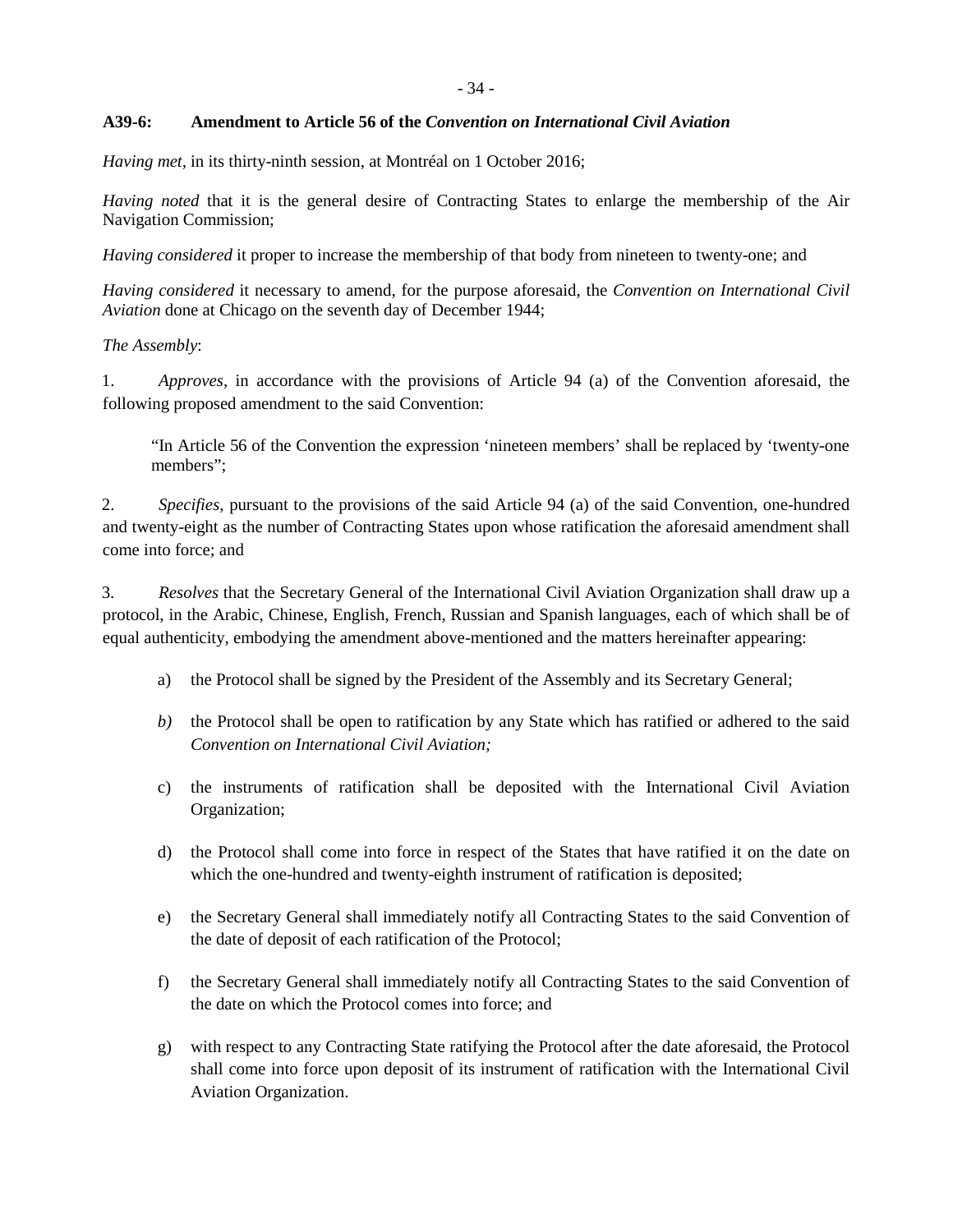### **A39-7: Ratification of the Protocol amending Article 56 of the** *Convention on International Civil Aviation*

*Whereas* the Assembly has decided to amend Article 56 of the *Convention on International Civil Aviation* to provide for an increase in the size of the ANC; and

*Whereas* the Assembly is of the opinion that it is highly desirable that the aforesaid amendment should come into force as soon as possible;

### *The Assembly:*

1. *Recommends* to all Contracting States that they ratify most urgently the amendment to Article 56 of the *Convention on International Civil Aviation*; and

2. *Directs* the Secretary General to bring this resolution to the attention of Contracting States as soon as possible.

### **A39-8: Conflicts of interest in civil aviation**

*Recognizing* that conflicts of interest may hamper effective, independent and impartial safety regulation of civil aviation and thereby pose risks to the safety and security of international civil aviation;

*Acknowledging* the need for and the benefits of drawing upon the experience and expertise of qualified industry personnel to help ensure that important regulatory oversight functions can be provided;

*Recalling* that the item "Consideration of Guidance on Conflicts of Interest" was added to the General Work Programme of the Legal Committee by the 37th Session of the Assembly and subsequently was endorsed by the Legal Committee, the Council and the 38th Session of the Assembly, which elevated its priority;

*Aware* that under the United Nations Convention Against Corruption adopted by the General Assembly on 31 October 2003, States have the obligation to endeavour to adopt, maintain and strengthen systems that promote transparency and prevent conflicts of interest;

*Considering* that Annex 19 – *Safety Management* and ICAO guidance material identify the need for States *inter alia* to establish a strategy to mitigate potential issues arising from conflicts of interest in civil aviation; and

*Convinced* of the need for States to share information concerning policies and measures used to detect, avoid, mitigate and manage conflicts of interest in civil aviation;

#### *The Assembly*:

1. *Urges* States which have not done so to consider establishing a formal legal framework to detect, avoid, mitigate and manage conflicts of interest in civil aviation;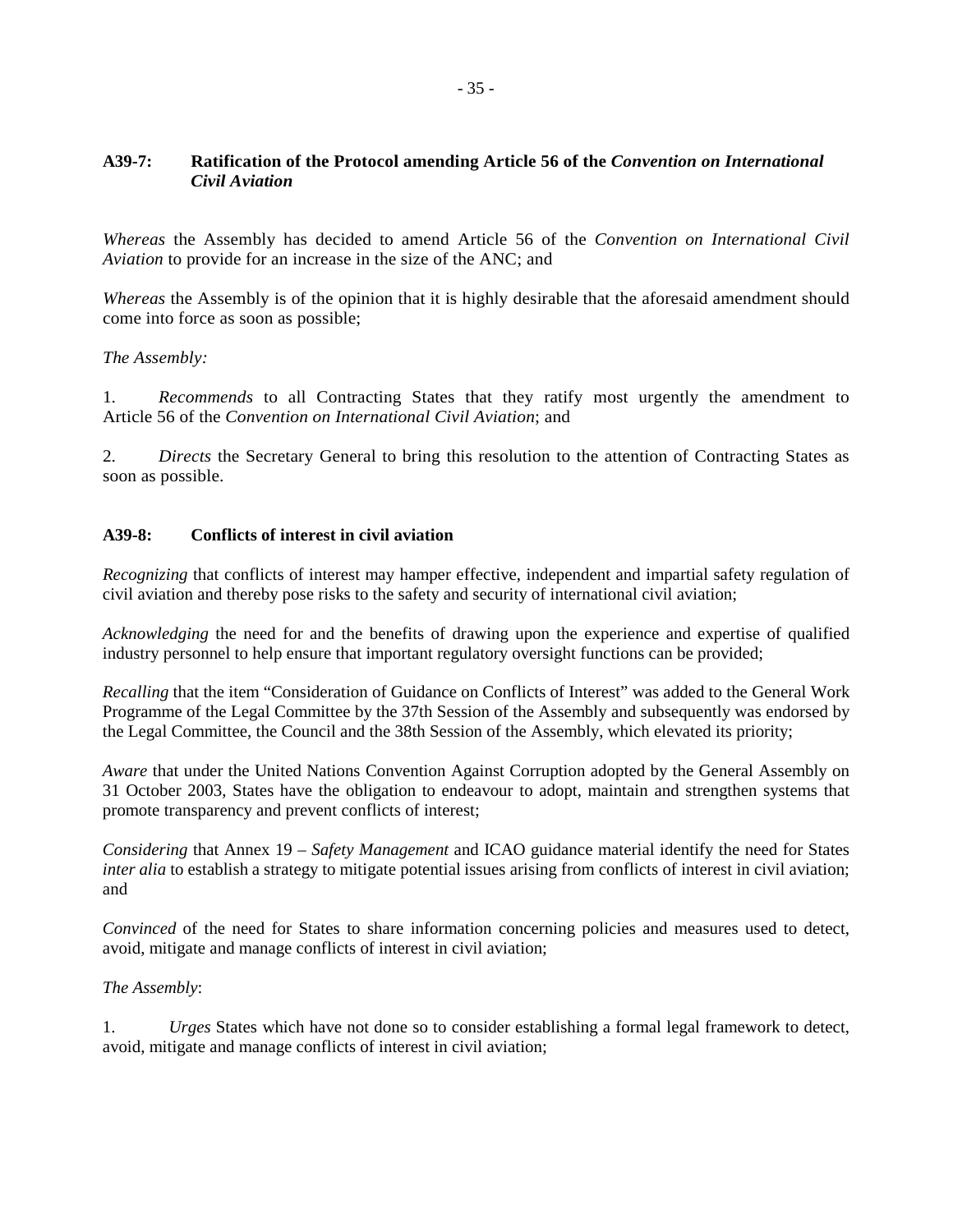### 2. *Invites* States:

- a) to examine at the national level the adequacy of their domestic legal regimes on measures and practices to detect, avoid, mitigate and manage conflicts of interest in civil aviation, with a view to ensuring and improving transparency and accountability in civil aviation regulatory activities and to balancing their particular circumstances and ability to fulfil their oversight obligations with addressing the risks to aviation safety and security posed by conflicts of interest; and
- b) where necessary, to enact legislation and establish systems, codes and practices which promote the awareness of potential conflicts of interest in civil aviation;

3. *Urges* States to ensure the enforcement of rules and measures to detect, avoid, mitigate and manage conflicts of interest relating to safety oversight in civil aviation;

4. *Mandates* the Council to facilitate the collection, analysis, dissemination and promotion of best practices addressing conflicts of interest for the benefit of Member States, taking advantage of existing expertise in the States and within the United Nations and other relevant international organizations;

5. *Requests* the Secretary General to continue to collect information from States and relevant intergovernmental organizations, concerning policies and measures used to detect, avoid, mitigate and manage conflicts of interest in civil aviation, in order to advance the study of this issue;

6. *Requests* the Secretary General to develop a reference document identifying all provisions in the Annexes and manuals relating to conflicts of interest;

7. *Mandates* the Legal Committee to keep the issue of conflicts of interests in civil aviation under regular review; and

8. *Calls upon* States to extend to the Secretary General their full support and assistance in the implementation of the present resolution, including the provision of expertise and information.

#### **A39-9: Promotion of the Montréal Convention of 1999**

*Recalling* its Resolution A37-22, Appendix C, relating to the ratification of instruments which have been developed and adopted under the auspices of the Organization, and Resolution A38-20, *Promotion of the Montréal Convention of 1999*;

*Recognizing* the importance of achieving a universal regime to govern airline liability to passengers and shippers on international flights;

*Recognizing* the desirability of an equitable, fair and convenient system for compensation for losses;

#### *The Assembly*:

1. Urges all Contracting States to support and encourage the universal adherence to the Convention for the Unification of Certain Rules for International Carriage by Air, done at Montréal on 28 May 1999 (Montréal Convention of 1999);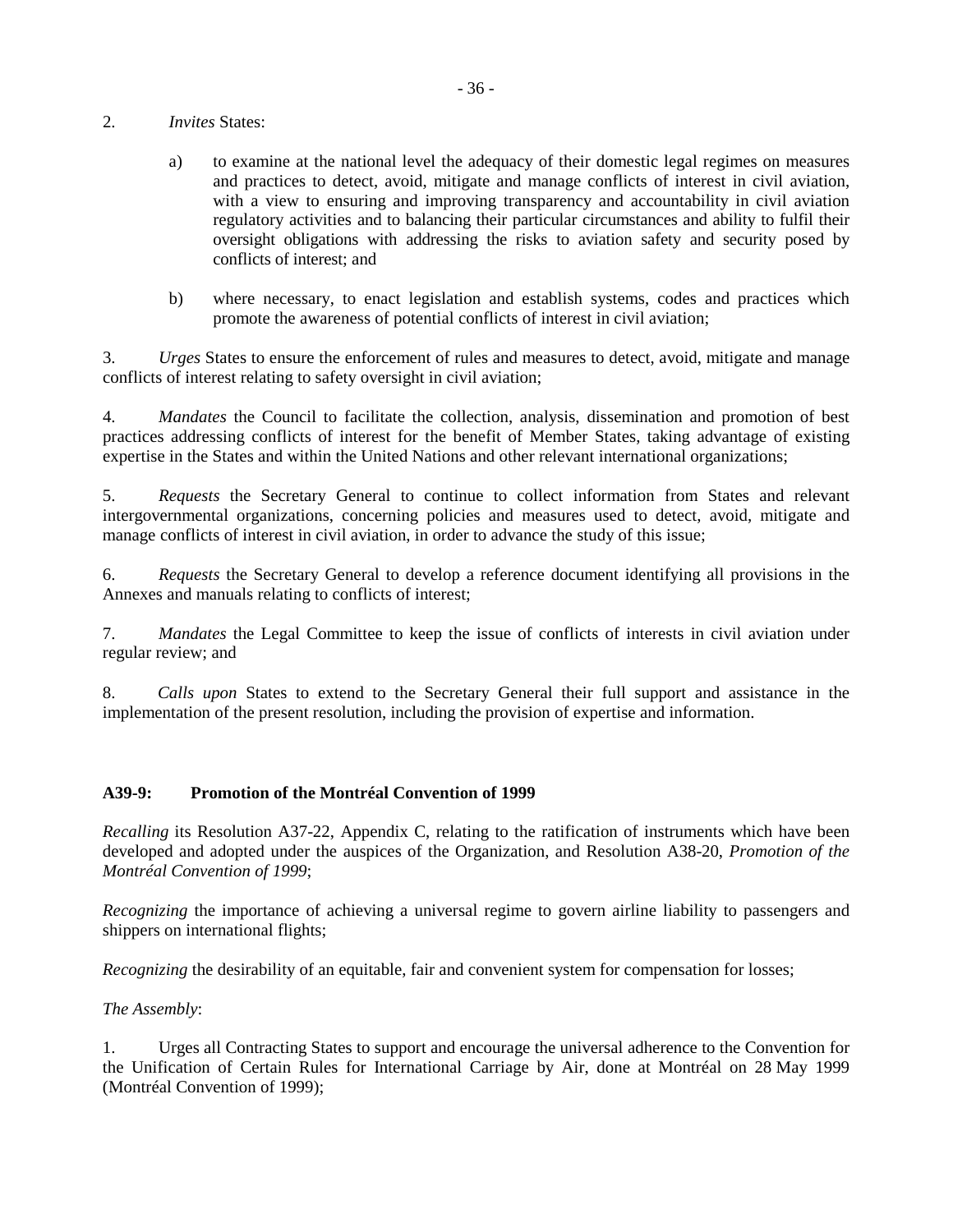2. *Urges* all Contracting States that have not done so to become Parties to the Montréal Convention of 1999 as soon as possible; and

3. *Directs* the Secretary General to provide assistance, as appropriate, with the ratification process if so requested by a Contracting State.

4. *Declares* that this resolution supersedes Resolution A38-20.

# **A39-10: Promotion of the Beijing Convention and the Beijing Protocol of 2010**

*Recalling* its Resolution A38-19 entitled Promotion of the Beijing Convention and the Beijing Protocol of 2010;

*Recalling further its Resolution A37-22, Appendix C, relating to the ratification of instruments which have* been developed and adopted under the auspices of the Organization; and

*Recognizing* the importance of broadening and strengthening the global aviation security regime to meet new and emerging threats;

## *The Assembly*:

1. *Urges* all States to support and encourage the universal adoption of the *Convention on the Suppression of Unlawful Acts Relating to International Civil Aviation* (Beijing Convention of 2010) and the Protocol Supplementary to the *Convention for the Suppression of Unlawful Seizure of Aircraft* (Beijing Protocol of 2010):

2. *Urges* all States to sign and ratify the Beijing Convention and Beijing Protocol of 2010 as soon as possible;

3. *Directs* the Secretary General to provide assistance, as appropriate, with the ratification process if so requested by a State; and

4. *Declares* that this resolution supersedes Resolution A38-19.

## **A39-11: Consolidated Statement of Continuing ICAO Policies in the Legal Field**

*Whereas* it is considered desirable to consolidate Assembly resolutions on the Organization's policies in the legal field in order to facilitate their implementation and practical application by making their texts more readily available, understandable and logically organized:

## *The Assembly:*

1. *Resolves* that the Appendices attached to this resolution constitute the consolidated statement of continuing ICAO policies in the legal field, up to date as these policies exist at the close of the 39th Session of the Assembly;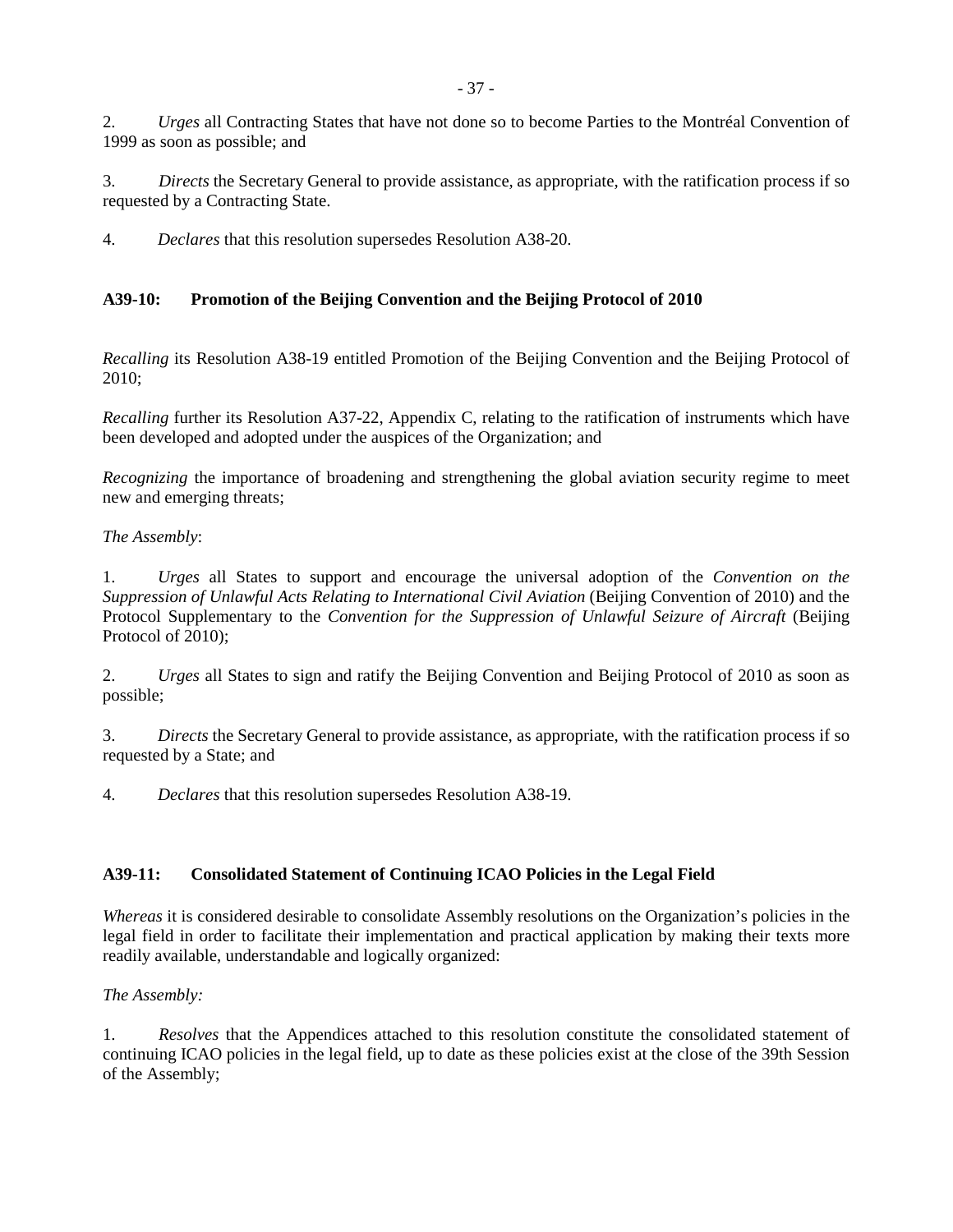2. *Resolves* to continue to adopt at each ordinary session a consolidated statement of continuing ICAO policies in the legal field; and

3. *Declares* that this resolution supersedes Resolution A37-22.

#### **APPENDIX A**

#### **General Policy**

*Whereas* international civil aviation can greatly help to create and preserve friendship and understanding among the nations and peoples of the world, yet its abuse can become a threat to the general security; and

*Whereas* it is desirable to avoid friction and to promote that cooperation between nations and peoples upon which the peace of the world depends:

#### *The Assembly:*

*Reaffirms* the important role of law in the avoidance and resolution of conflicts and disputes among the nations and peoples of the world and, in particular, in the achievement by the Organization of its aims and objectives.

## **APPENDIX B**

#### **Procedure for approval of draft conventions on international air law**

*The Assembly resolves:*

That the following constitutes the procedure for the approval of draft conventions:

1. Any draft convention which the Legal Committee considers as ready for presentation to the States as a final draft shall be transmitted to the Council, together with a report thereon.

2. The Council may take such action as it deems fit, including the circulation of the draft to the Contracting States and to such other States and International Organizations as it may determine.

3. In circulating the draft convention, the Council may add comments and afford States and organizations an opportunity to submit comments to the Organization within a period of not less than four months.

4. Such draft convention shall be considered, with a view to its approval, by a conference which may be convened in conjunction with a session of the Assembly. The opening date of the conference shall be not less than six months after the date of transmission of the draft as provided in paragraphs 2 and 3 above. The Council may invite to such a conference any non-Contracting State whose participation it considers desirable, and shall decide whether such participation carries the right to vote. The Council may also invite international organizations to be represented at the conference by observers.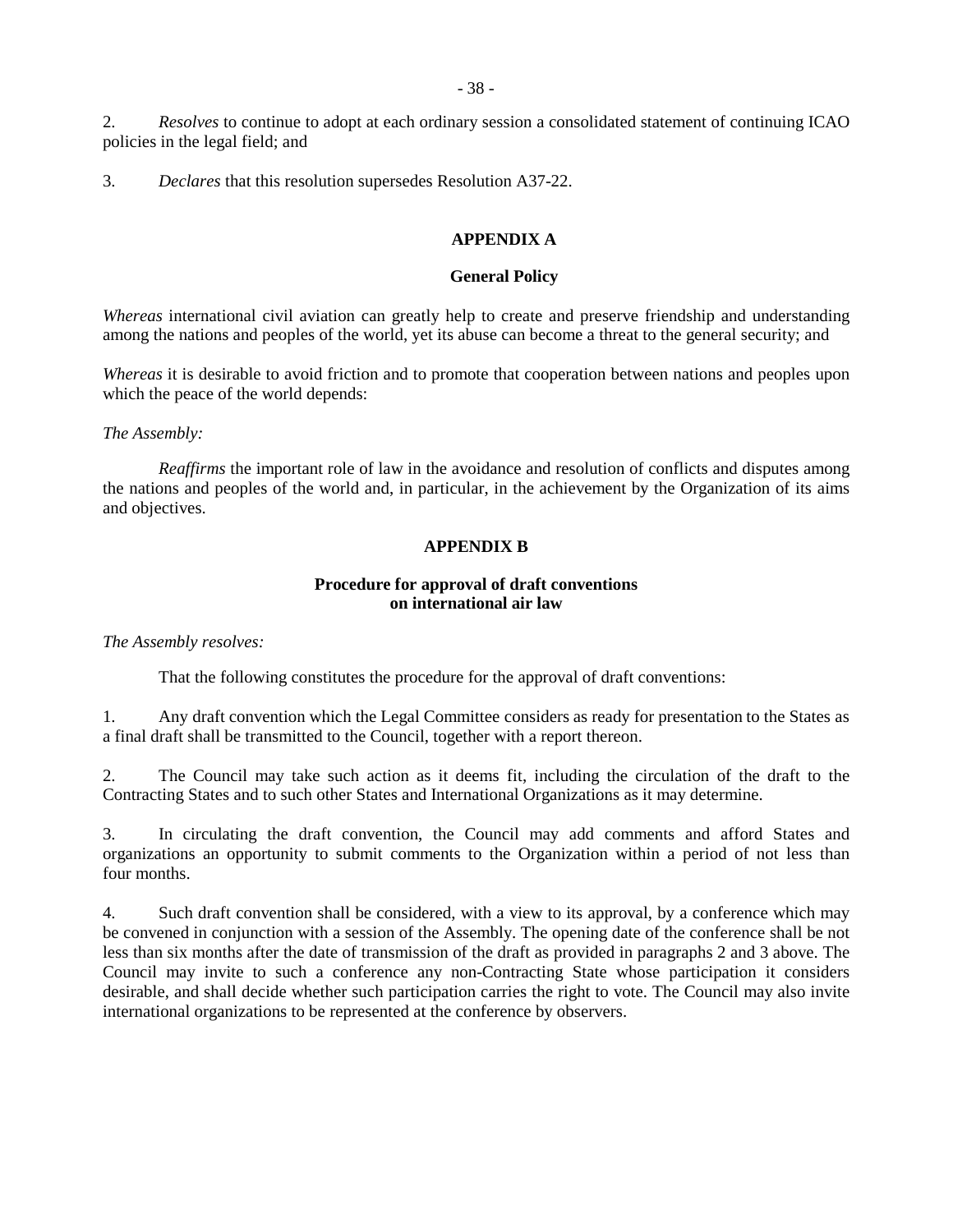#### **APPENDIX C**

#### **Ratification of ICAO international instruments**

*The Assembly:*

*Recalling* its Resolution A37-22, Appendix C relating to the ratification of the Protocols of Amendment to the Chicago Convention and of the private air law and other instruments which have been developed and adopted under the auspices of the Organization;

*Noting* with concern the continuing slow progress of ratification of the aforementioned Protocols of Amendment, including in particular those introducing Articles 3 *bis* and 83 *bis* to the Chicago Convention, and the final paragraphs (relating to the Arabic and Chinese texts);

*Recognizing* the importance of these amendments to international civil aviation, in particular to the viability of the Chicago Convention, and the consequent urgent need to accelerate the entry into force of these amendments not yet in force;

*Recognizing* the need to accelerate the ratification and entry into force of air law instruments developed and adopted under the auspices of the Organization;

*Conscious* of the fact that only a universal participation in these Protocols of Amendment and other instruments would secure and enhance the benefits of unification of the international rules which they embody:

*Urges* all Contracting States which so far have not done so to ratify those Amendments to the Chicago Convention which are not yet in force, i.e. those amending the final paragraph to add Arabic and Chinese to the authentic texts of the Convention, and those amendments to Articles 50 (a) and 56 adopted in 2016, as soon as possible;

*Urges* all Contracting States which have not yet done so to ratify the Protocols introducing Articles 3 *bis* and 83 *bis* of the Chicago Convention;

*Urges* all Contracting States which so far have not done so to ratify the other international air law instruments, in particular the Montréal Convention of 1999, the Cape Town Convention and Aircraft Protocol of 2001, the two Montréal Conventions of 2 May 2009, the Beijing Convention and the Beijing Protocol of 2010 and the Montréal Protocol of 2014, as soon as possible;

*Urges* States which have ratified the instruments in question to provide to the Secretary General copies of the text and documents they have used in the process of ratification and implementation of such instruments and which may serve as an example assisting other States in the same process; and

*Directs* the Secretary General to take all practical measures within the Organization's means in cooperation with States to provide assistance, if requested, to States encountering difficulties in the process of ratification and implementation of the air law instruments, including the organization of and the participation in workshops or seminars to further the process of ratification of the international air law instruments.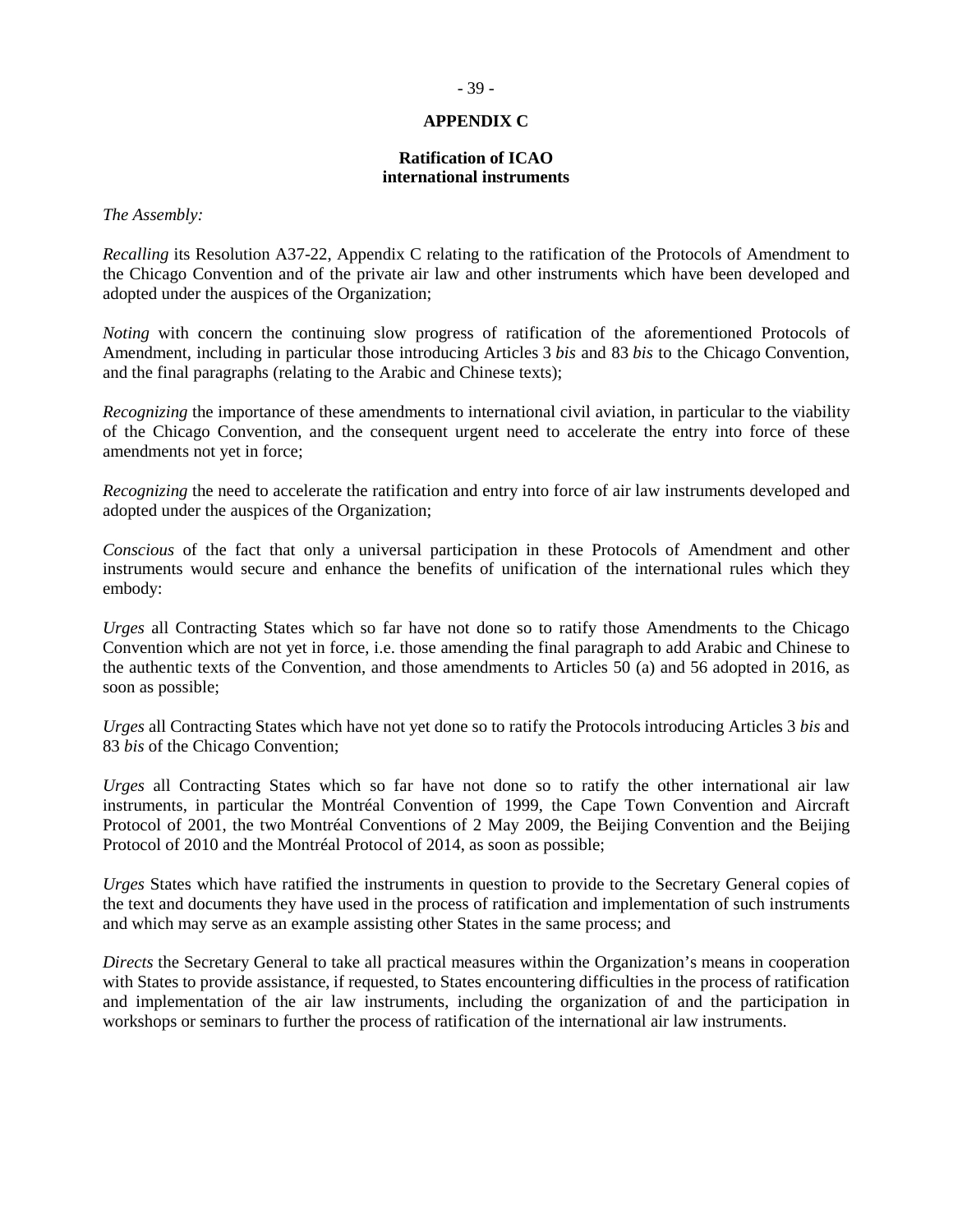#### **APPENDIX D**

#### **The teaching of air law**

*The Assembly*, considering the undoubted importance for the Organization and the States of the specialized teaching of air law and the desirability of fostering knowledge of this important subject:

*Invites* the Council to take all possible action to promote the teaching of air law in those States where it is not yet available;

*Urges* the States to adopt appropriate measures which would further the achievement of the above objective; and

*Calls upon* Contracting States and interested parties to contribute to the Assad Kotaite Graduate and Postdoctoral Fellowship Fund.

#### **APPENDIX E**

#### **Adoption of national legislation on certain offences committed on board civil aircraft (unruly/disruptive passengers)**

*The Assembly:*

*Recognizing* that, under the Preamble and Article 44 of the *Convention on International Civil Aviation,* one of the aims and objectives of the Organization is to foster the planning and development of international air transport so as to meet the needs of the peoples of the world for safe, regular, efficient and economical air transport;

*Noting* the increase of the number and gravity of reported incidents involving unruly or disruptive passengers on board civil aircraft;

*Considering* the implications of these incidents for the safety of the aircraft and the passengers and crew on board these aircraft;

*Mindful* of the fact that the existing international law as well as national law and regulations in many States are not fully adequate to deal effectively with this problem;

*Recognizing* the special environment of aircraft in flight and inherent risks connected therewith, as well as the need to adopt adequate measures of national law for the purpose of enabling States to prosecute criminal acts and offences constituting unruly or disruptive behaviour on board aircraft;

*Encouraging* the adoption of national legal rules enabling States to exercise jurisdiction in appropriate cases to prosecute criminal acts and offences constituting unruly or disruptive behaviour on board aircraft registered in other States;

#### $-40-$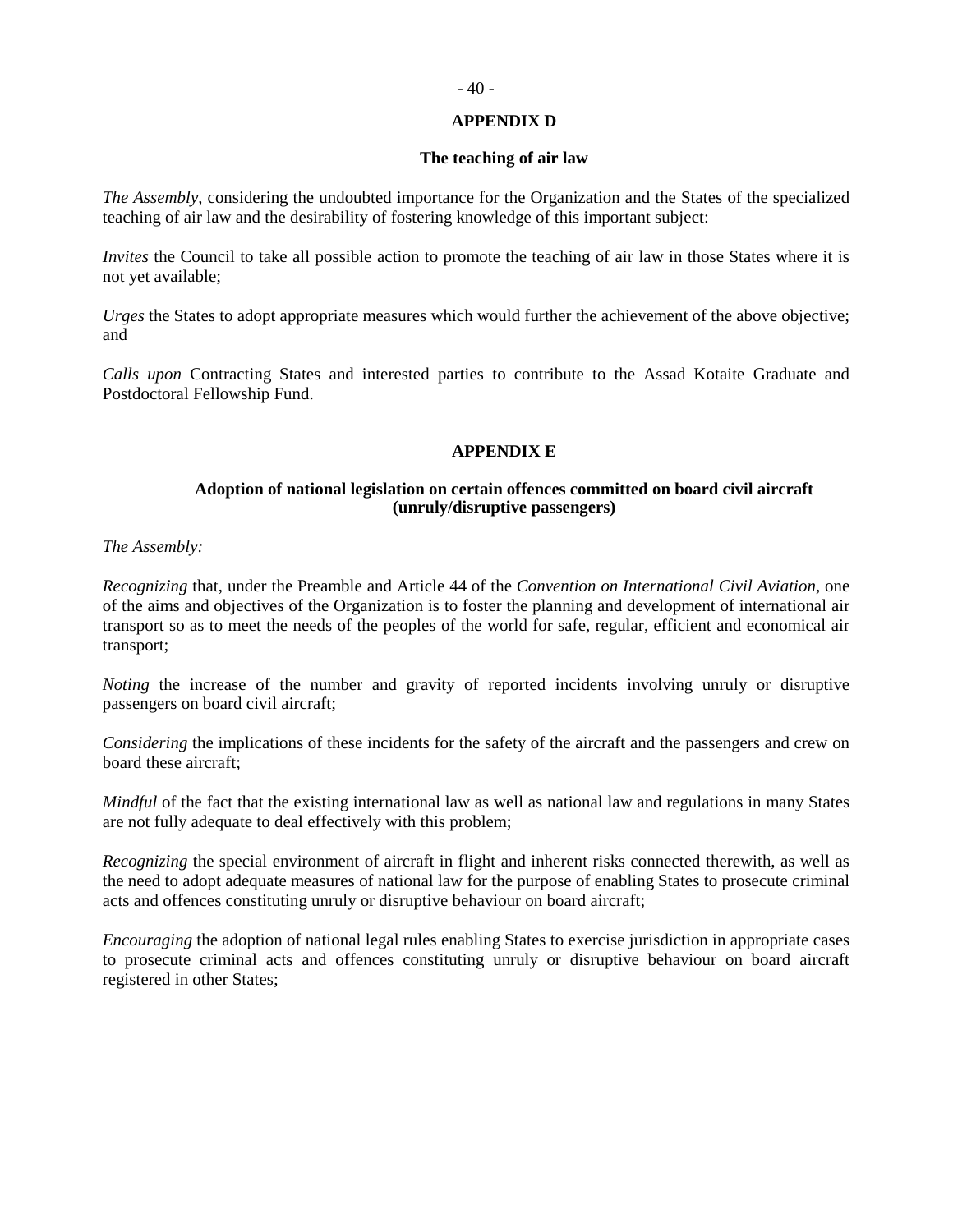*Noting* that States at the International Conference on Air Law held in Montréal adopted on 4 April 2014 a *Protocol to Amend the Convention on Offences and Certain Other Acts Committed on Board Aircraft* and that the Conference decided not to include a list of offences and other acts within the Protocol but recommended that ICAO Circular 288 – *Guidance Material on the Legal Aspects of Unruly/Disruptive Passengers* published in 2002 be updated;

### *Therefore:*

*Urges* all Contracting States to enact as soon as possible national law and regulations to deal effectively with the problem of unruly or disruptive passengers, incorporating so far as practical the provisions set out below;

*Calls on* all Contracting States to submit to their competent authorities for consideration of prosecution all persons whom they have a reasonable ground to consider as having committed any of the offences set out in the national laws and regulations so enacted, and for which they have jurisdiction in accordance with these laws and regulations;

*Requests* the Council to encourage the Task Force on Legal Aspects of Unruly Passengers to continue its work, including the review of the contents of the Model Legislation on Certain Offences Committed on Board Civil Aircraft found in this Appendix and to report to the 37th Session of the Legal Committee; and

*Decides* to review this Appendix at its next ordinary session on the basis of the outcome of the work of the said Task Force.

### **Model Legislation on Certain Offences Committed on Board Civil Aircraft**

#### **Section 1: Assault and Other Acts of Interference against a Crew Member on Board a Civil Aircraft**

Any person who commits on board a civil aircraft any of the following acts thereby commits an offence:

- 1) assault, intimidation or threat, whether physical or verbal, against a crew member if such act interferes with the performance of the duties of the crew member or lessens the ability of the crew member to perform those duties;
- 2) refusal to follow a lawful instruction given by the aircraft commander, or on behalf of the aircraft commander by a crew member, for the purpose of ensuring the safety of the aircraft or of any person or property on board or for the purpose of maintaining good order and discipline on board.

#### **Section 2: Assault and Other Acts Endangering Safety or Jeopardizing Good Order and Discipline on Board a Civil Aircraft**

- 1) Any person who commits on board a civil aircraft an act of physical violence against a person or of sexual assault or child molestation thereby commits an offence.
- 2) Any person who commits on board a civil aircraft any of the following acts thereby commits an offence if such act is likely to endanger the safety of the aircraft or of any person on board or if such act jeopardizes the good order and discipline on board the aircraft:
	- a) assault, intimidation or threat, whether physical or verbal, against another person;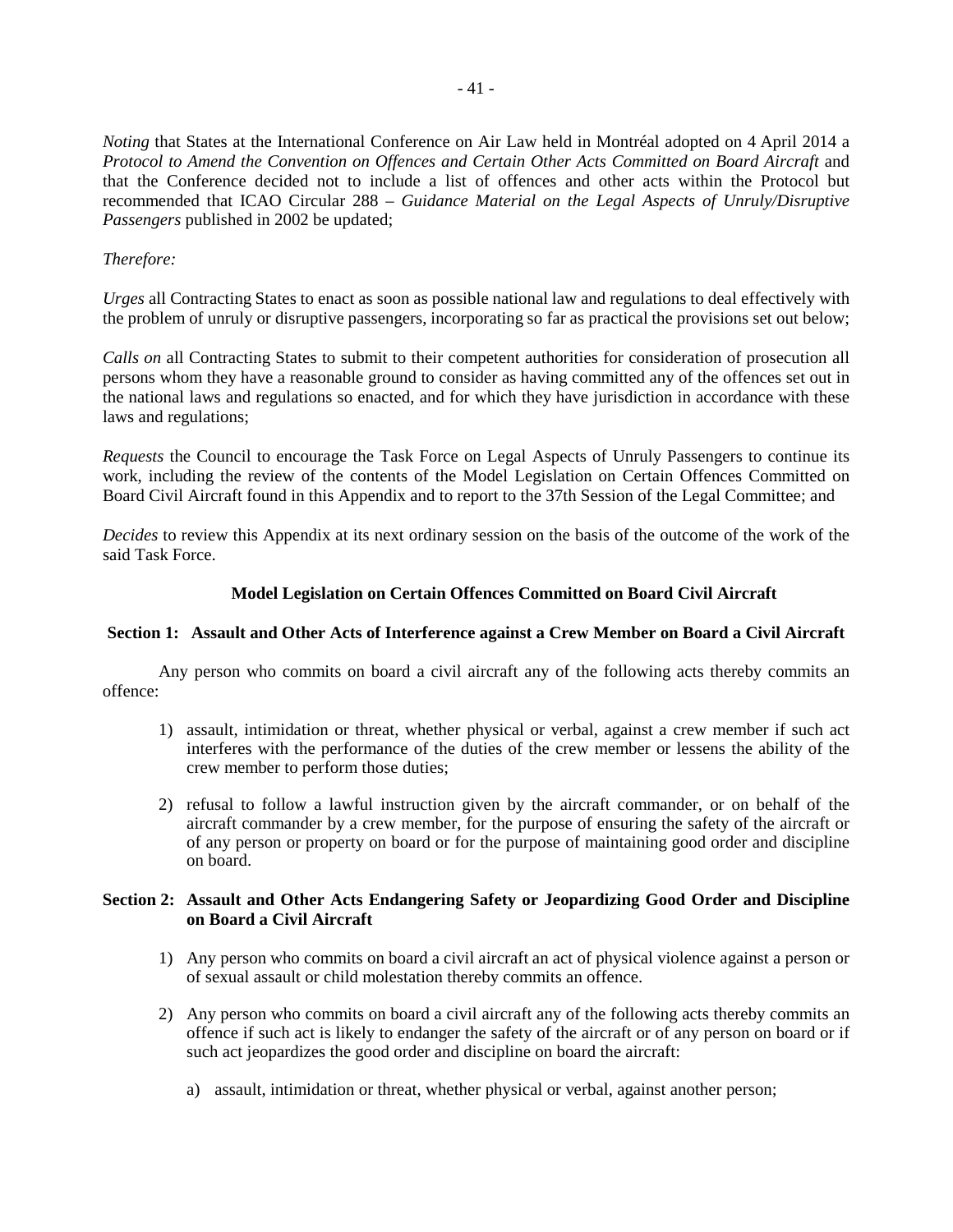- b) intentionally causing damage to, or destruction of, property;
- c) consuming alcoholic beverages or drugs resulting in intoxication.

#### **Section 3: Other Offences Committed on Board a Civil Aircraft**

Any person who commits on board a civil aircraft any of the following acts thereby commits an offence:

- 1) smoking in a lavatory, or smoking elsewhere in a manner likely to endanger the safety of the aircraft;
- 2) tampering with a smoke detector or any other safety-related device on board the aircraft;
- 3) operating a portable electronic device when such act is prohibited.

#### **Section 4: Jurisdiction**

1. The jurisdiction of (*Name of State*) shall extend to any offence under Sections 1, 2, or 3 of this Act if the act constituting the offence took place on board:

- 1) any civil aircraft registered in (*Name of State*); or
- 2) any civil aircraft leased with or without crew to an operator whose principal place of business is in (*Name of State*) or, if the operator does not have a principal place of business, whose permanent residence is in (*Name of State*); or
- 3) any civil aircraft on or over the territory of (*Name of State*); or
- 4) any other civil aircraft in flight outside (*Name of State*), if
	- a) the next landing of the aircraft is in (*Name of State*); and
	- b) the aircraft commander has delivered the suspected offender to the competent authorities of (*Name of State*), with the request that the authorities prosecute the suspected offender and with the affirmation that no similar request has been or will be made by the commander or the operator to any other State.

2. The term "in flight" as used in this section means the period from the moment when power is applied for the purpose of takeoff until the moment when the landing run ends.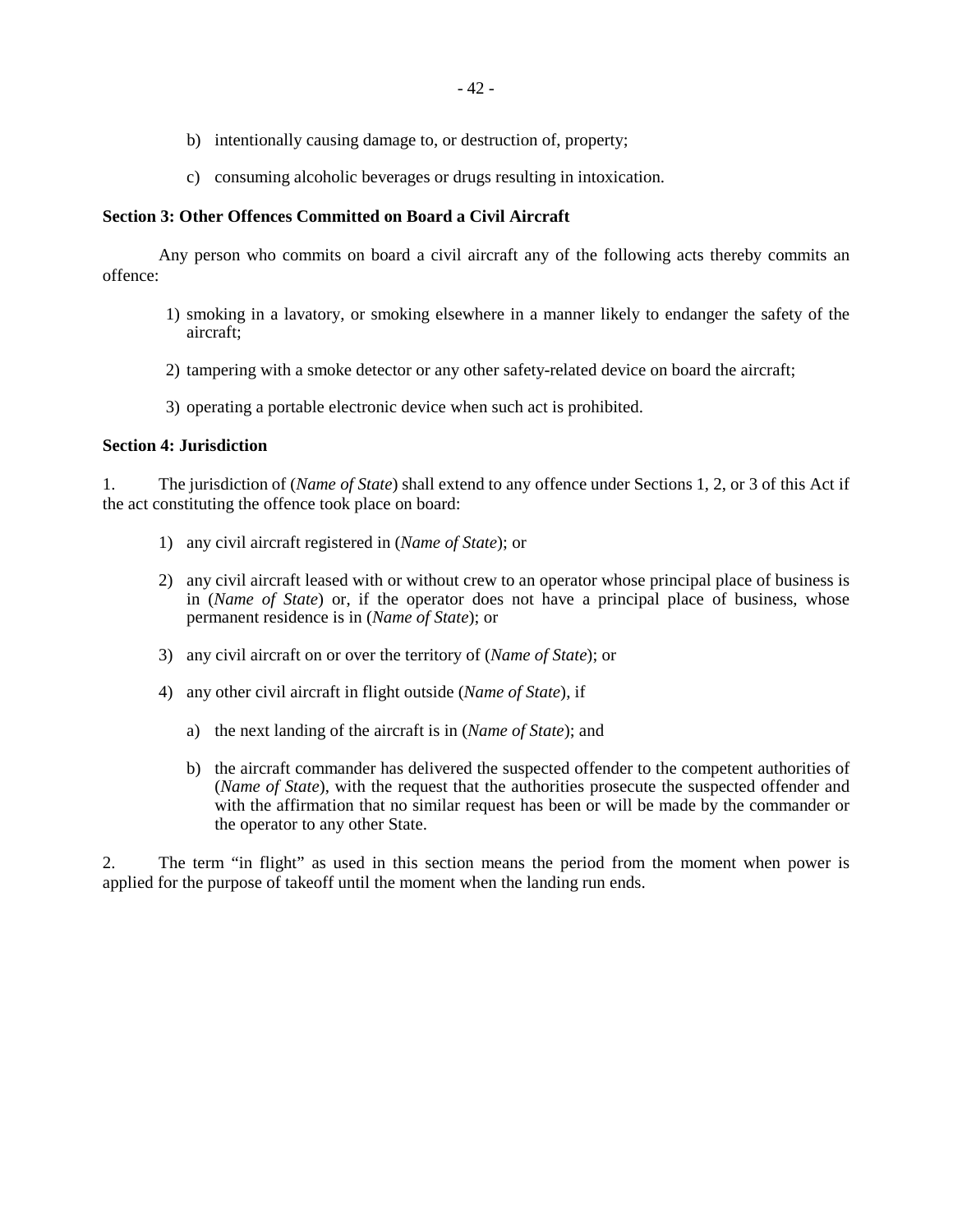### **APPENDIX F**

### **A Practical Way Forward on Legal and Institutional Aspects of Communications, Navigation, Surveillance/Air Traffic Management (CNS/ATM) Systems**

*Whereas* the global implementation of Communications, Navigation, Surveillance/Air Traffic Management (CNS/ATM) systems, which, *inter alia*, is intended to provide safety-critical services for aircraft navigation, has made substantial progress since its inception at the 10th Air Navigation Conference in 1991 and received enthusiastic endorsement at the 11th Air Navigation Conference in 2003;

*Whereas* the existing legal framework for CNS/ATM systems, namely the Chicago Convention, its Annexes, Assembly Resolutions (especially including the Charter of GNSS Rights and Obligations), associated ICAO guidance (especially including the Statement of ICAO Policy on CNS/ATM Systems Implementation and Operation), regional navigation plans, and exchanges of letters between ICAO and the States operating satellite navigation constellations has enabled the technical implementation achieved thus far;

*Whereas* ICAO has devoted substantial resources to the study of the legal and institutional aspects of CNS/ATM systems in the ICAO Assembly, the Council, the Legal Committee, and a Panel of Legal and Technical Experts and a Study Group, building a detailed record and developing an understanding of the issues, challenges, and concerns facing the global community; and

*Whereas* there is a need to also consider regional initiatives to develop measures addressing any legal or institutional issues that could inhibit the implementation of CNS/ATM in the region, while ensuring that such mechanisms will be consistent with the Chicago Convention:

#### *The Assembly:*

1. *Recognizes* the importance of Item No. 4 of the General Work Programme of the Legal Committee "Consideration, with regard to CNS/ATM systems including global navigation satellite systems (GNSS) and the regional multinational organisms, of the establishment of a legal framework", and resolutions or decisions by the Assembly and the Council relating to it;

2. *Reaffirms* that there is no need to amend the Chicago Convention for the implementation of CNS/ATM systems;

3. *Invites* Contracting States to also consider using regional organizations to develop mechanisms necessary to address any legal or institutional issues that could inhibit the implementation of CNS/ATM in the region, while ensuring that such mechanisms will be consistent with the Chicago Convention, and public international law;

4. *Encourages* the facilitation of technical assistance in implementation of CNS/ATM systems by ICAO, regional organizations and industry;

5. *Invites* Contracting States, other multilateral agencies and private financiers to consider development of additional sources of funding for assistance to States and regional groups in implementation of CNS/ATM;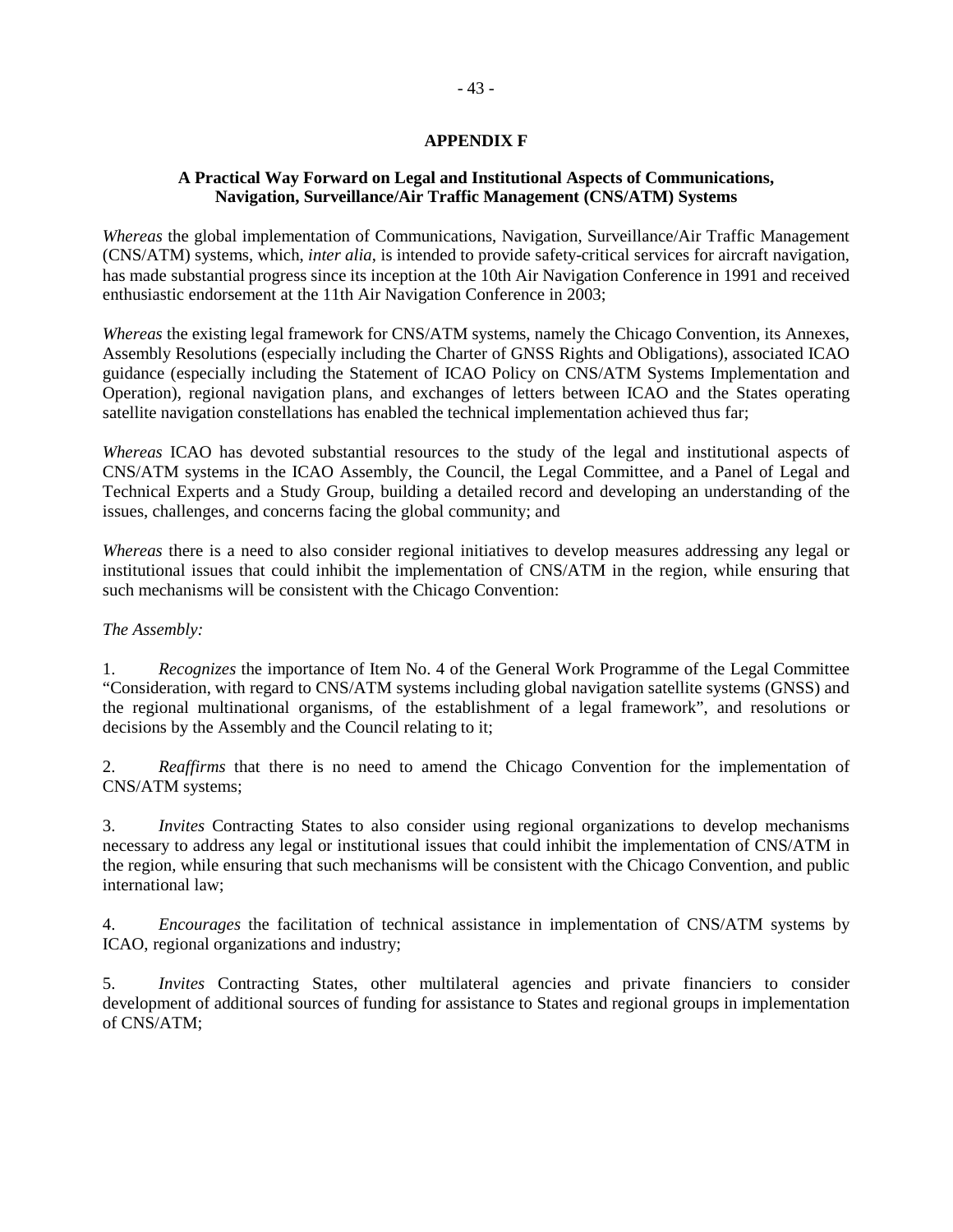6. *Directs* the Secretary General to monitor and, where appropriate, assist in the development of contractual frameworks to which parties may accede, *inter alia*, on the basis of the structure and model proposed by the Members of the European Civil Aviation Conference and the other regional civil aviation commissions, and on international law;

7. *Invites* the Contracting States to transmit regional initiatives to the Council; and

8. *Directs* the Council to register such regional initiatives, to consider their value and to make them public as soon as possible (in accordance with Articles 54, 55 and 83 of the Chicago Convention).

# **A39-12: ICAO global planning for safety and air navigation**

*Whereas* ICAO strives to achieve the goal of a safe and orderly development of civil aviation through cooperation among Member States and other stakeholders;

*Whereas* to realize this goal, the Organization has established Strategic Objectives, including objectives for safety and for capacity and efficiency;

*Recognizing* the importance of global frameworks to support the Strategic Objectives of ICAO;

*Recognizing* the importance of effective implementation of regional and national plans and initiatives based on the global frameworks;

*Recognizing* that further progress in improving the global safety, capacity and efficiency of civil aviation is best achieved through a cooperative, collaborative and coordinated approach in partnership with all stakeholders under the leadership of ICAO; and

*Noting* the approval by the Council of the second edition of the Global Aviation Safety Plan (GASP) and of the fifth edition of the Global Air Navigation Plan (GANP);

## *The Assembly:*

1. *Endorses* the second edition of the Global Aviation Safety Plan (GASP) and the fifth edition of the Global Air Navigation Plan (GANP) as the global strategic directions for safety and air navigation, respectively;

2. *Resolves* that ICAO shall implement and keep current the GASP and the GANP to support the relevant Strategic Objectives of the Organization, while ensuring necessary stability;

3. *Resolves* that these global plans shall be implemented and kept current in close cooperation and coordination with all concerned stakeholders;

4. *Resolves* that these global plans shall provide the frameworks in which regional, subregional and national implementation plans will be developed and implemented, thus ensuring consistency, harmonization and coordination of efforts aimed at improving international civil aviation safety, capacity and efficiency;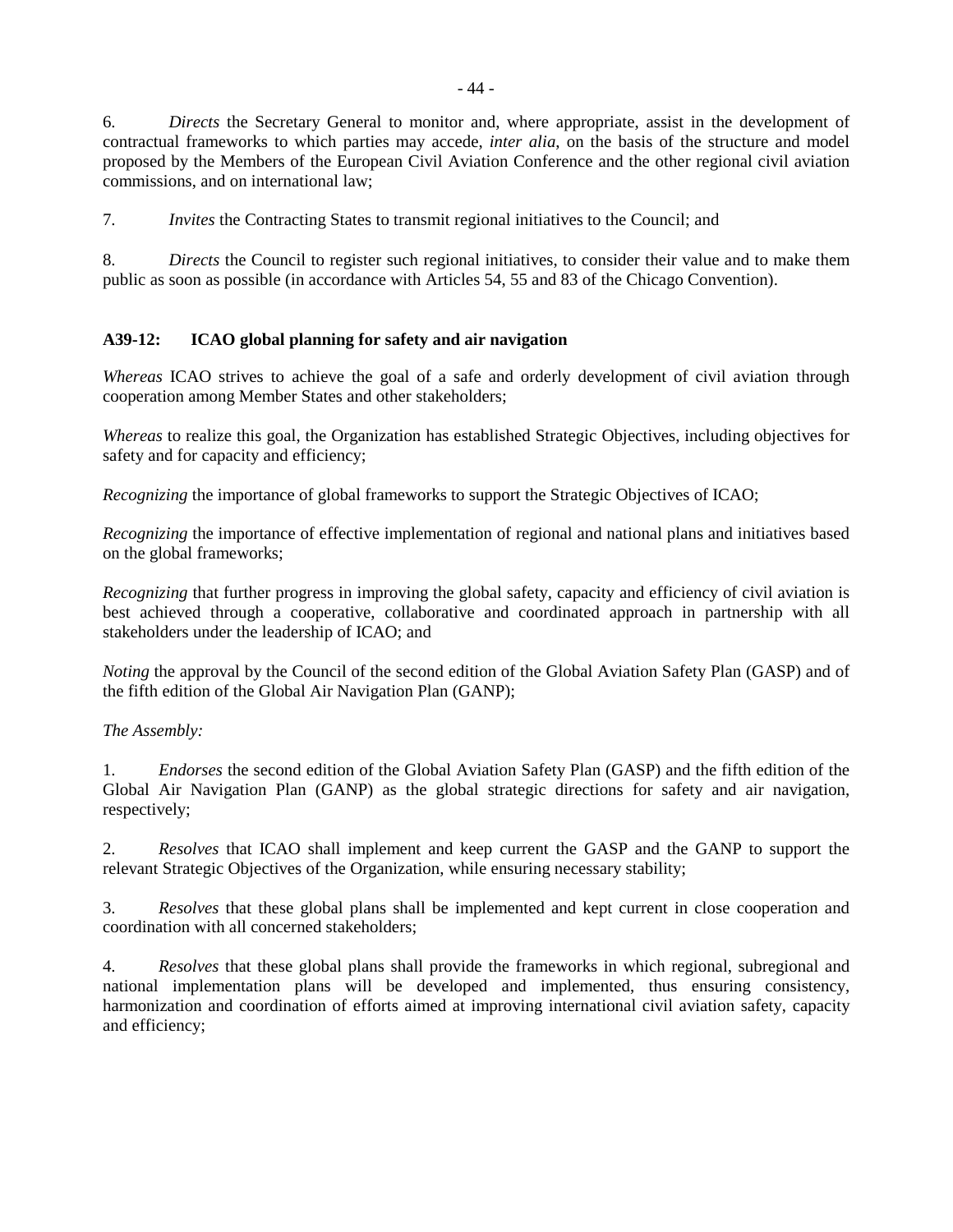5. *Urges* Member States to develop sustainable solutions to fully exercise their safety oversight and air navigation responsibilities which can be achieved by sharing resources, utilizing internal and/or external resources, such as regional and sub-regional organizations and the expertise of other States;

6. *Urges* Member States to demonstrate the political will necessary for taking remedial actions to address safety and air navigation deficiencies, including those identified by Universal Safety Oversight Audit Programme (USOAP), through the application of GASP and GANP objectives and the ICAO regional planning process;

7. *Urges* Member States, the industry and financing institutions to provide the needed support for the coordinated implementation of the GASP and GANP, avoiding duplication of efforts;

8. *Calls upon* States and invites other stakeholders to cooperate in the development and implementation of regional, sub-regional and national plans based on the frameworks of the GASP and GANP;

9. *Instructs* the Secretary General to promote, make available and effectively communicate the GASP and the GANP; and

10. *Declares* that this resolution supersedes Resolution A38-2 on ICAO global planning for safety and air navigation.

## **APPENDIX A**

#### **Global Aviation Safety Plan (GASP)**

*Reaffirming* that the primary objective of the Organization continues to be the improvement of safety and an associated reduction in the number of accidents and related fatalities within the international civil aviation system;

*Recognizing* that safety is a responsibility involving ICAO, Member States and all other stakeholders;

*Recognizing* the safety benefits that can be drawn from partnerships between States and industry;

*Recognizing* that the High-level Safety Conference (2010) reaffirmed the need for the ICAO safety framework to continuously evolve to ensure its sustained effectiveness and efficiency in the changing regulatory, economic and technical environment;

*Noting* that the expected increase in international civil aviation traffic will result in an increasing number of aircraft accidents unless the accident rate is reduced;

*Recognizing* the need to maintain the public's confidence in air transport by providing access to relevant safety information;

*Recognizing* that a proactive approach in which a strategy is established to set priorities, targets and indicators to manage safety risks is of paramount importance to the achievement of further improvements in aviation safety;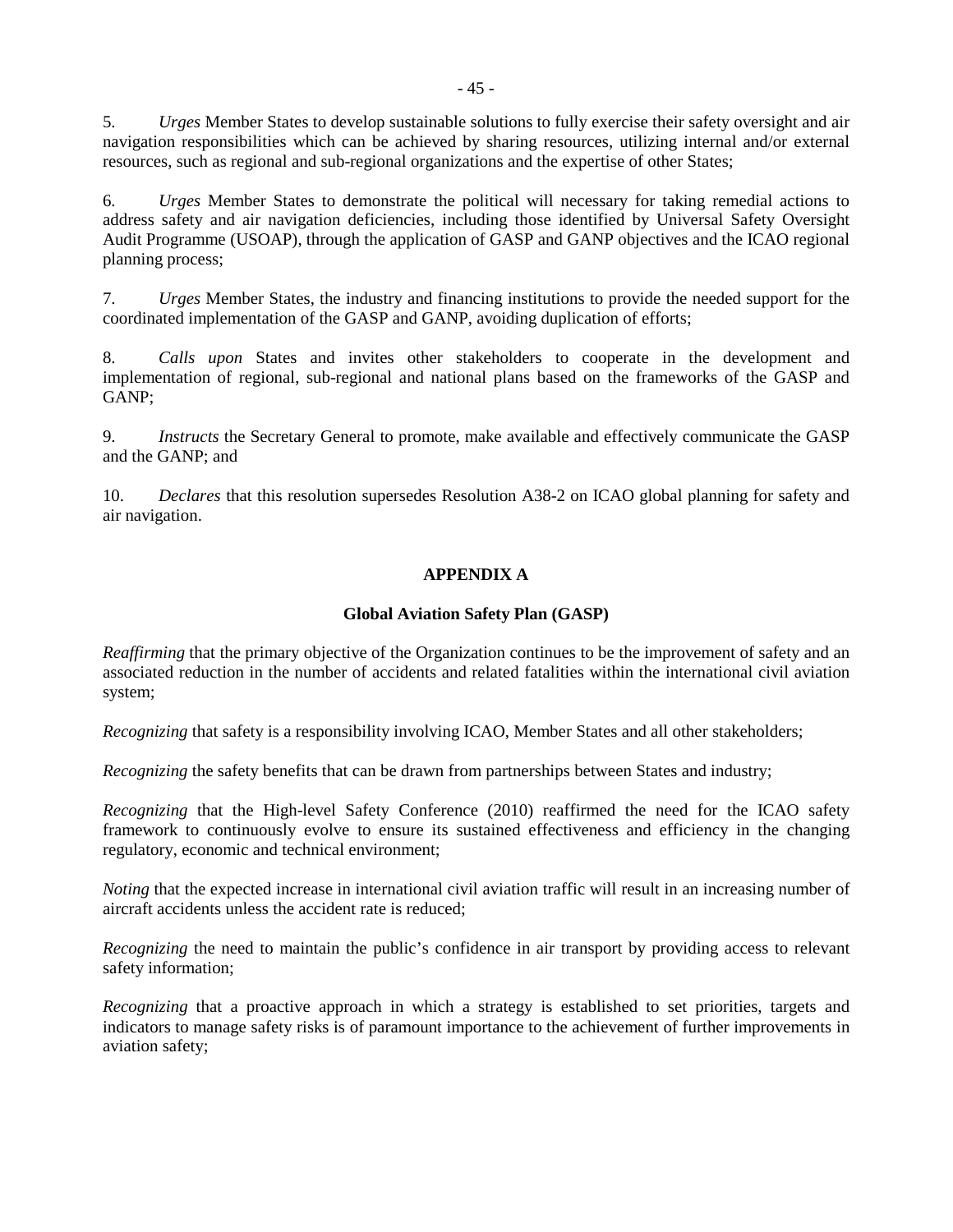*Recognizing* that regional aviation safety groups have been implemented by ICAO, taking into account the needs of the various regions and building on the already existing structures and forms of cooperation;

*Noting* the intent to apply the safety management principles in the GASP to enhance safety by focusing action where it is most needed;

*Noting* the development of the global aviation safety roadmap, as an action plan to assist the aviation community in implementing the safety initiatives presented in the GASP, through a structured, common frame of reference for all relevant stakeholders; and

*Noting* the need to assist Member States in implementing safety management principles and mitigate risks on identified operational issues;

### *The Assembly:*

1. *Stresses* the need for continuous improvement of aviation safety through a reduction in the number of accidents and related fatalities in air transport operations in all parts of the world, particularly in States where safety records are significantly worse than the worldwide average;

2. *Stresses* that limited resources of the international aviation community should be used strategically to support States or regions whose safety oversight maturity is not at an acceptable level;

3. *Urges* Member States to support the GASP objectives by implementing the safety initiatives outlined therein;

4. *Urges* Member States, regional safety oversight organizations (RSOOs), regional aviation safety groups (RASGs) and international organizations concerned to work with all stakeholders to set priorities, targets and indicators consistent with the GASP objectives with the view to reduce the number and rate of aircraft accidents;

5. *Urges* States to fully exercise safety oversight of their operators in full compliance with applicable Standards and Recommended Practices (SARPs), and assure themselves that every foreign operators flying into their territory receives adequate oversight from its own State and take appropriate action when necessary to preserve safety; and

6. *Encourages* ICAO to continue development of the global aviation safety roadmap, as required.

## **APPENDIX B**

#### **Global Air Navigation Plan (GANP)**

*Whereas* the enhancement of the safety, capacity and efficiency of aviation operations is a key element of the ICAO Strategic Objectives;

*Having adopted* Resolution A38-12, a consolidated statement of continuing ICAO policies and associated practices related specifically to air navigation;

*Recognizing* the importance of GANP as an operational strategy and part of the basket of measures for environmental protection; and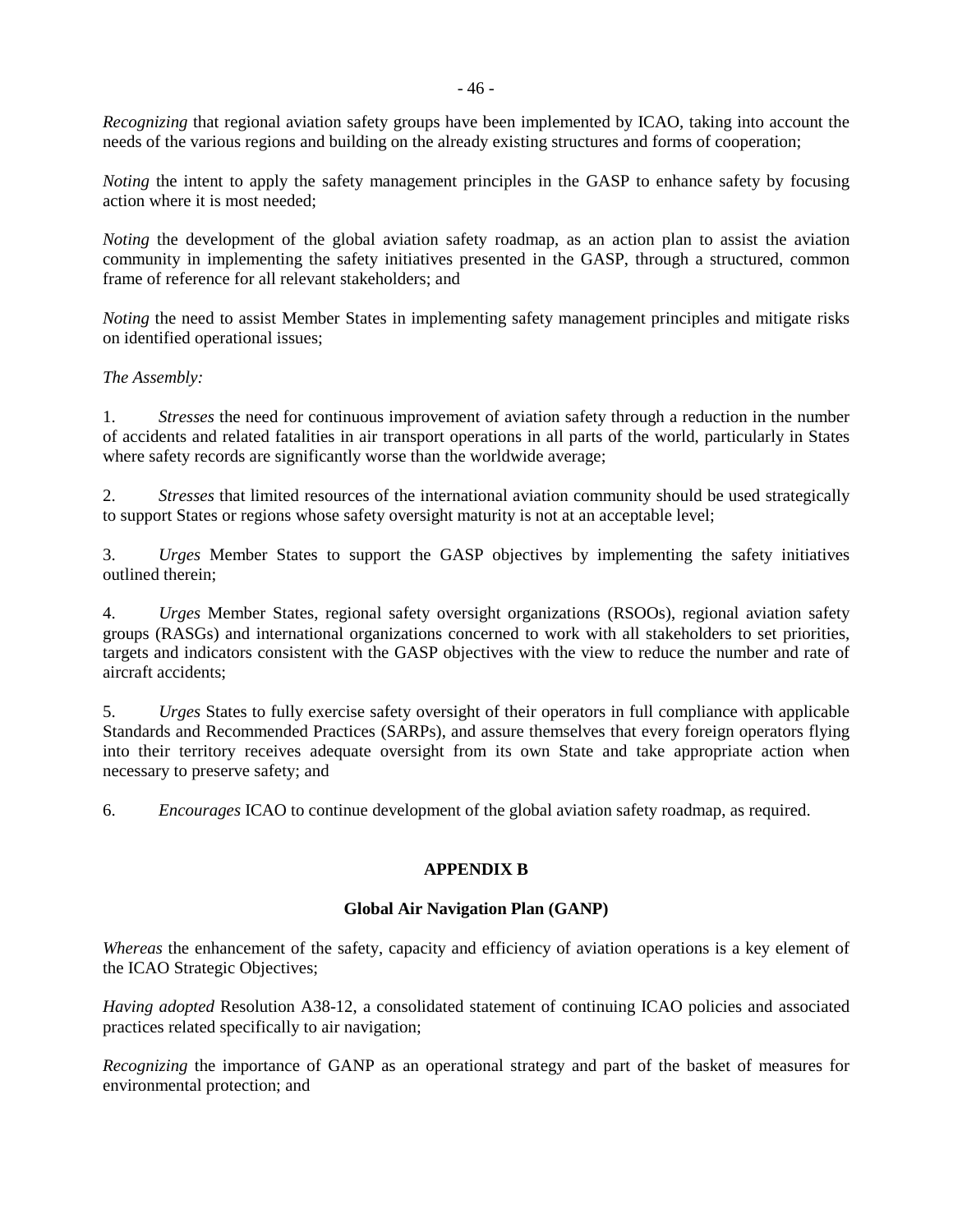*Recognizing* that many States and regions are developing new generation plans for their own air navigation modernization;

## *The Assembly:*

1. *Instructs* the Council to use the guidance in the Global Air Navigation Plan (GANP) to develop and prioritize the technical work programme of ICAO in the field of air navigation;

2. *Urges* the Council to provide States with a standardization roadmap, as announced in the GANP, as a basis for the work programme of ICAO;

3. *Calls upon* States, planning and implementation regional groups (PIRGs), and the aviation industry to utilize the guidance provided in the GANP for planning and implementation activities which establish priorities, targets and indicators consistent with globally-harmonized objectives, taking into account operational needs;

4. *Calls upon* States to take into consideration the GANP guidelines as an efficient operational measure for environmental protection;

5. *Calls upon* States, PIRGs, and the aviation industry to provide timely information to ICAO, and to each other, regarding the implementation status of the GANP, including the lessons learned from the implementation of its provisions;

*6. Invites* PIRGs to use ICAO standardized tools or adequate regional tools to monitor and, in collaboration with ICAO, analyse the implementation status of air navigation systems;

7. *Instructs* the Council to publish the results of the analysis on the regional performance dashboards and in an annual global air navigation report including, as a minimum, the key implementation priorities and accrued environmental benefits estimated using CAEP-recognized methods; and

8. *Urge*s States that are developing new generation plans for their own air navigation modernization to coordinate with ICAO and align their plans so as to ensure global compatibility and harmonization.

## **A39-13**: **Halon replacement**

*Recognizing* the importance of aircraft fire extinguishing systems to the safety of flight:

*Recognizing* that halogenated hydrocarbons (halon) have been the main fire extinguishing agent used in civil aircraft fire extinguishing systems for over fifty years;

*Whereas* halons are no longer being produced by international agreement because their release contributes to ozone depletion and climate change;

*Recognizing* that more needs to be done because the available halon supplies are decreasing and unsure and that the environmental community continues to be concerned that halon alternatives have not been developed for all fire extinguishing systems in civil aircraft;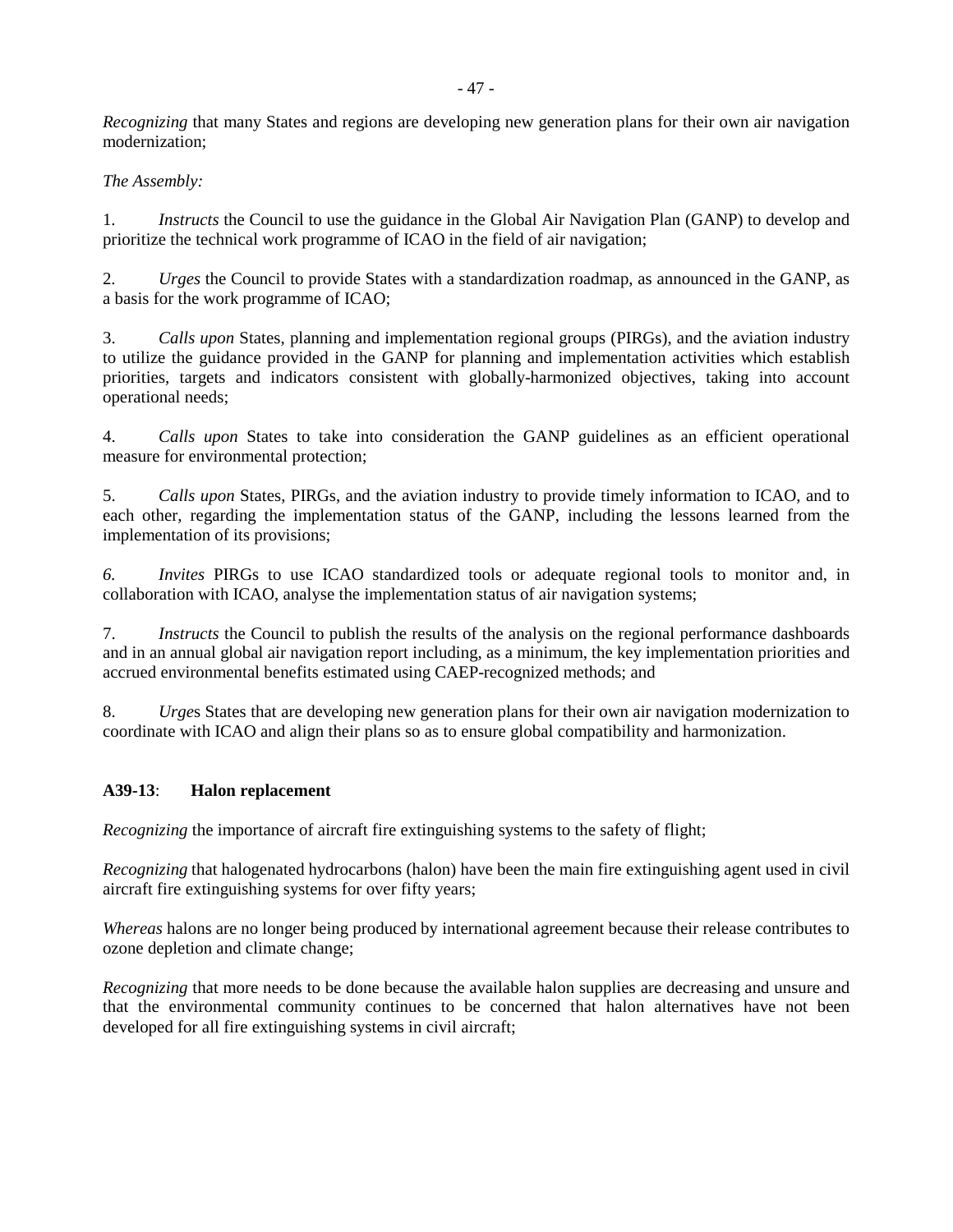*Recognizing* that the Minimum Performance Standard for each application of halon has been developed already by the International Aircraft Systems Fire Protection Working Group with participation by industry and regulatory authorities;

*Recognizing* that there are stringent aircraft-specific requirements for each application of halon that must be met before a replacement can be implemented;

*Recognizing* that the aircraft manufacturing industry has established mechanisms for stakeholder engagement in the development of common solutions for halon replacement in a realistic timeframe for cargo compartment applications;

*Recognizing* that the production is prohibited by international agreement, halon is now exclusively obtained from recovery, reclaiming and recycling. Therefore, recycling of halon gas needs to be rigorously controlled to prevent the possibility of contaminated halon being supplied to the civil aviation industry; and

*Recognizing* that any strategy must depend on alternatives that do not pose an unacceptable environmental or health risk as compared to the halons they are replacing;

### *The Assembly*:

1. *Urges* States and their aviation industries to intensify development and implementation of acceptable halon alternatives for fire extinguishing and suppression systems in aircraft cargo compartments;

2. *Urges* States to determine and monitor their halon reserve and quality of halon;

3. *Encourages* ICAO to continue collaboration with the International Aircraft Systems Fire Protection Working Group and the United Nations Environment Programme's Ozone Secretariat through its Technology and Economic Assessment Panel's Halons Technical Options Committee on the topic of halon alternatives for civil aviation;

4. *Encourages* States to collaborate with the Industry Consortium for engine/APU applications and the Cargo Compartment Halon Replacement Working Group established by the International Coordinating Council of Aerospace Industries Associations;

5. *Encourages* States to support measures to minimize unnecessary halon emissions that occur when there is an absence of any safety threatening fire event and to ensure the better management and preservation of existing halon reserves;

6. *Directs* the Council to mandate the replacement of halon in cargo compartment fire suppression systems used in aircraft for which application for type certification will be submitted after a specified date in the 2024 timeframe; and

7. *Declares* that this resolution supersedes Resolution A38-9.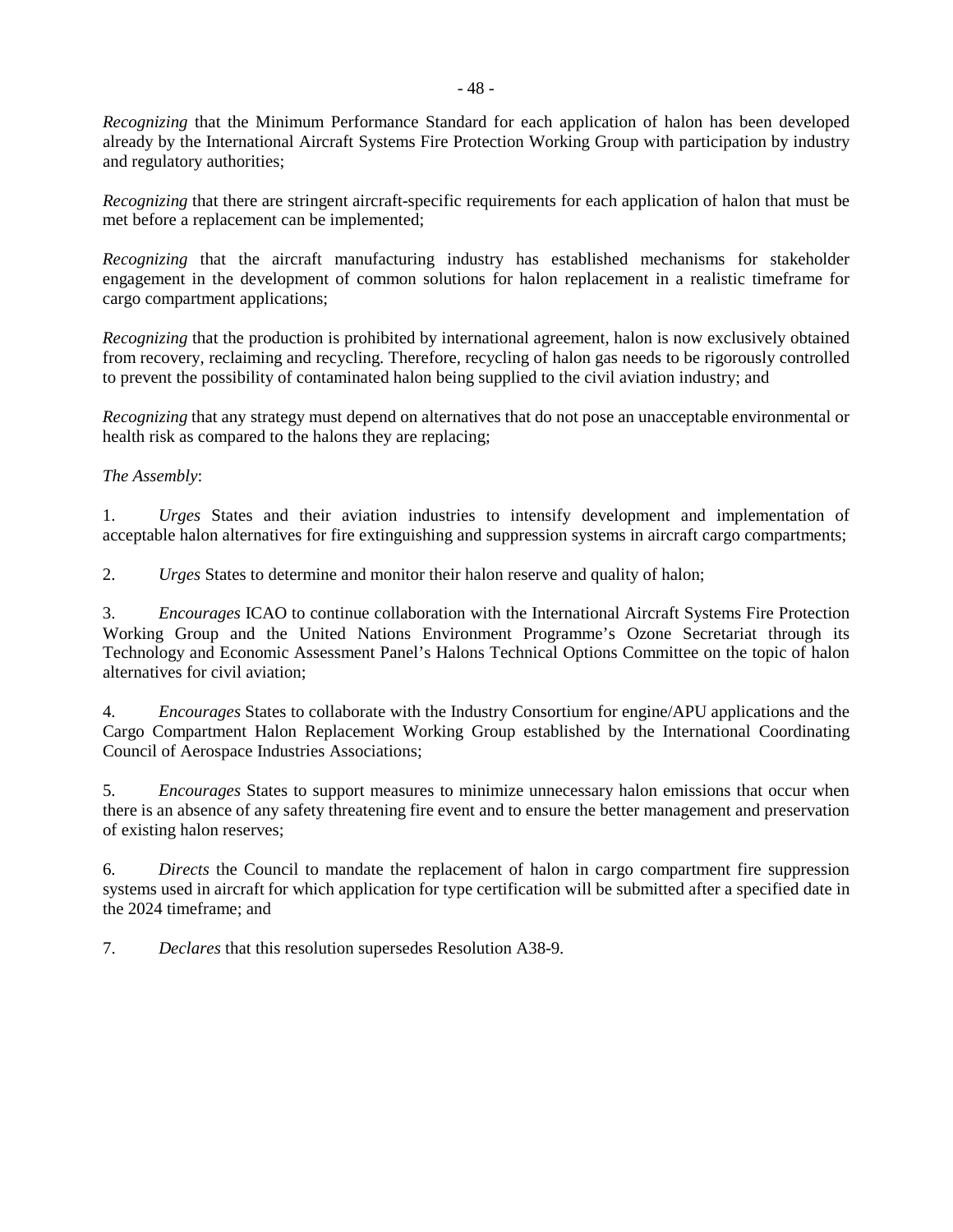### **A39-14**: **Regional cooperation and assistance to resolve safety deficiencies, establishing priorities and setting measurable targets**

*Whereas* a primary objective of the Organization continues to be that of ensuring the safety of international civil aviation worldwide;

*Whereas* ensuring the safety of international civil aviation is also the responsibility of Member States both collectively and individually;

*Whereas* in accordance with Article 37 of the *Convention on International Civil Aviation* each Member State undertakes to collaborate in securing the highest practicable degree of uniformity in regulation, standards, procedures and organization in relation to aircraft, personnel, airports, airways and auxiliary services in all matters in which uniformity will facilitate and improve air navigation;

*Whereas* the improvement of the safety of international civil aviation on a worldwide basis requires the active collaboration of all stakeholders;

*Whereas* the Convention and its Annexes provide the legal and operational framework for Member States to build a civil aviation safety system based on mutual trust and recognition, requiring that all Member States implement the SARPs as far as practicable and adequately perform safety oversight;

*Whereas* the results of the audits and ICAO Coordinated Validation Missions (ICVMs) conducted under the Universal Safety Oversight Audit Programme Continuous Monitoring Approach (USOAP-CMA) indicate that several Member States have not yet been able to establish a satisfactory national safety oversight system and some Member States have been identified as having significant safety concerns (SSCs);

*Whereas* ICAO plays a leadership role in facilitating the implementation of SARPs and the rectification of safety-related deficiencies by coordinating support and harnessing resources among aviation safety partners;

*Recognizing* that the ICAO Plans of Action developed for individual Member States serve as platforms to provide, in coordination with other stakeholders, direct assistance and guidance to those States in resolving their SSCs as well as addressing low effective implementation (EI) of critical elements;

*Whereas* ICAO has a Policy on Regional Cooperation which is committed to render assistance, advice and any other form of support, to the extent possible, in the technical and policy aspects of international civil aviation to Member States in carrying out their responsibilities pertaining to the *Convention on International Civil Aviatio*n and ICAO Strategic Objectives, inter alia by promoting regional cooperation through close partnerships with regional organizations and regional civil aviation bodies;

*Recognizing* that not all Member States have the requisite human, technical and financial resources to adequately perform safety oversight;

*Recognizing* that the establishment of subregional and regional aviation safety and safety oversight bodies, including regional safety oversight organizations (RSOOs), has great potential to assist States in complying with their obligations under the Chicago Convention through economies of scale and harmonization on a larger scale resulting from the collaboration among Member States in establishing and operating a common safety oversight system;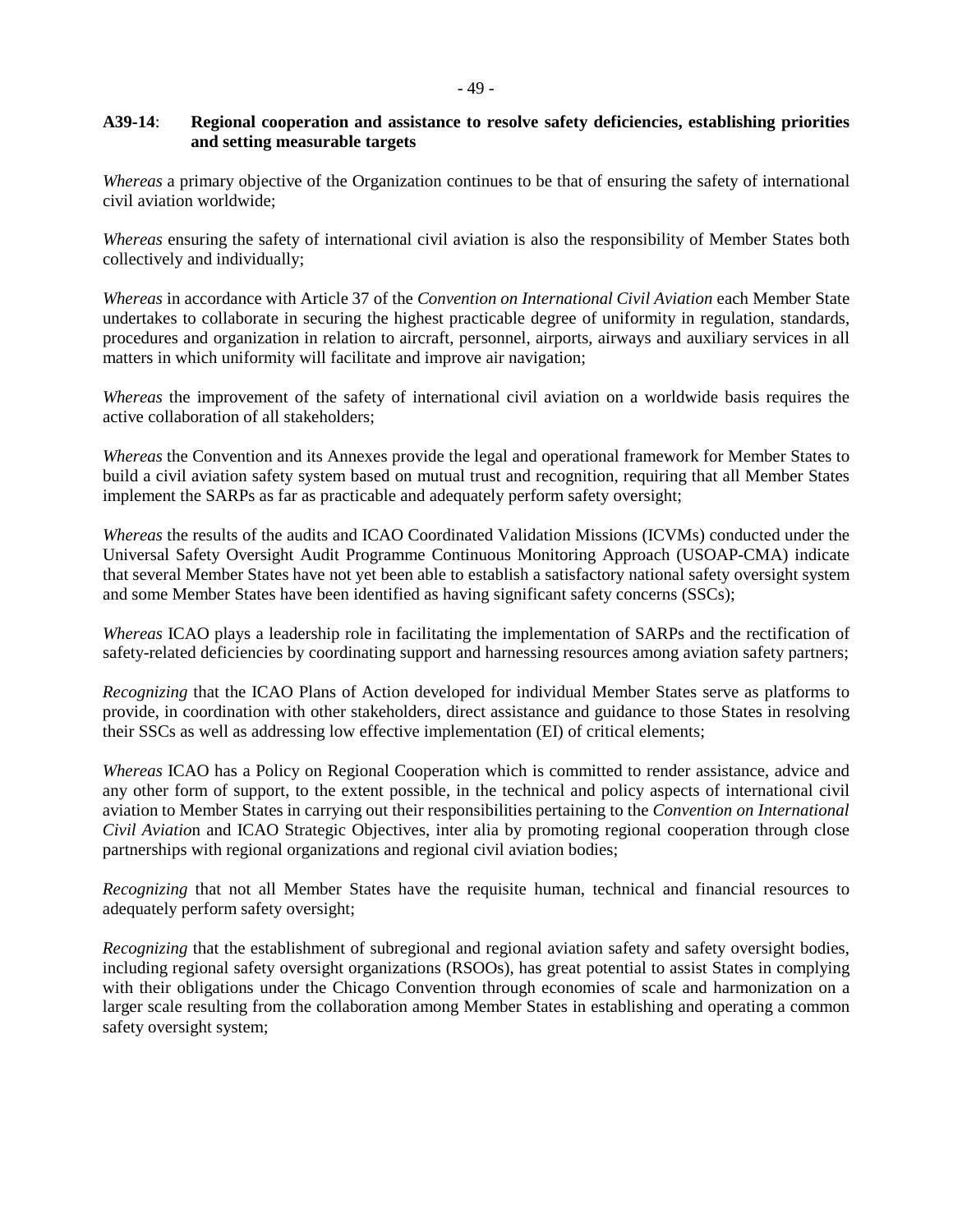*Recalling* that Member States are responsible for implementing ICAO Standards and may, in this respect, decide on a voluntary basis to delegate certain functions to RSOOs, and that, when applicable, the word "States" should be read to include RSOOs;

*Acknowledging* the recognition given in Annex 19 to RSOOs and their role in discharging delegated State safety management functions on behalf of States;

*Recognizing* that groups of Member States may decide to establish regional aviation systems, the legal basis of which may be an international Treaty and would encompass common rules and oversight applicable in the participating States;

*Recognizing* that the assistance available to Member States experiencing difficulties in correcting deficiencies identified through the safety oversight audits, particularly with priority given to those States with SSCs, would be greatly enhanced by coordination amongst all Member States, ICAO and other concerned parties in civil aviation operations; and

*Recognizing* that established regional aviation safety groups (RASGs) have the objective of establishing objectives, priorities and indicators and the setting of measurable targets to address safety-related deficiencies in each region while ensuring consistency of action and coordination of efforts;

### *The Assembly:*

1. *Directs* the Council, in partnership with all aviation safety partners, to implement a comprehensive assistance programme that will help Member States to correct deficiencies identified through USOAP-CMA, with priority given to the resolution of SSCs;

2. *Directs* the Council to promote the concepts of regional cooperation, including the strengthening of RSOOs and RASGs, as well as the establishment of objectives, priorities and indicators and the setting of measurable targets to address SSCs and safety-related deficiencies;

3. *Directs* the Council to take the appropriate actions to ensure that the specificities of a regional aviation system established by a group of Member States are recognized and integrated in the ICAO framework;

4. *Directs* the Council to continue to partner with Member States, industry and other aviation safety partners for coordinating and facilitating the provision of financial and technical assistance to States and subregional and regional safety and safety oversight bodies, including RSOOs and RASGs, in order to enhance safety and strengthen safety oversight capabilities;

5. *Directs* the Council to continue the analysis of relevant safety-critical information for determining effective means of providing assistance to States and subregional and regional safety and safety oversight bodies, including RSOOs and RASGs;

6. *Directs* the Secretary General to continue to foster coordination and cooperation between ICAO, RASGs, RSOOs and other organizations with aviation safety-related activities in order to reduce the burden on States caused by repetitive audits or inspections and to decrease the duplication of monitoring activities;

7. *Urges* Member States to give the highest priority to the resolution of SSCs in order to ensure that there are no immediate safety risks to international civil aviation and that the minimum requirements established by the Standards set forth in the ICAO Annexes are met;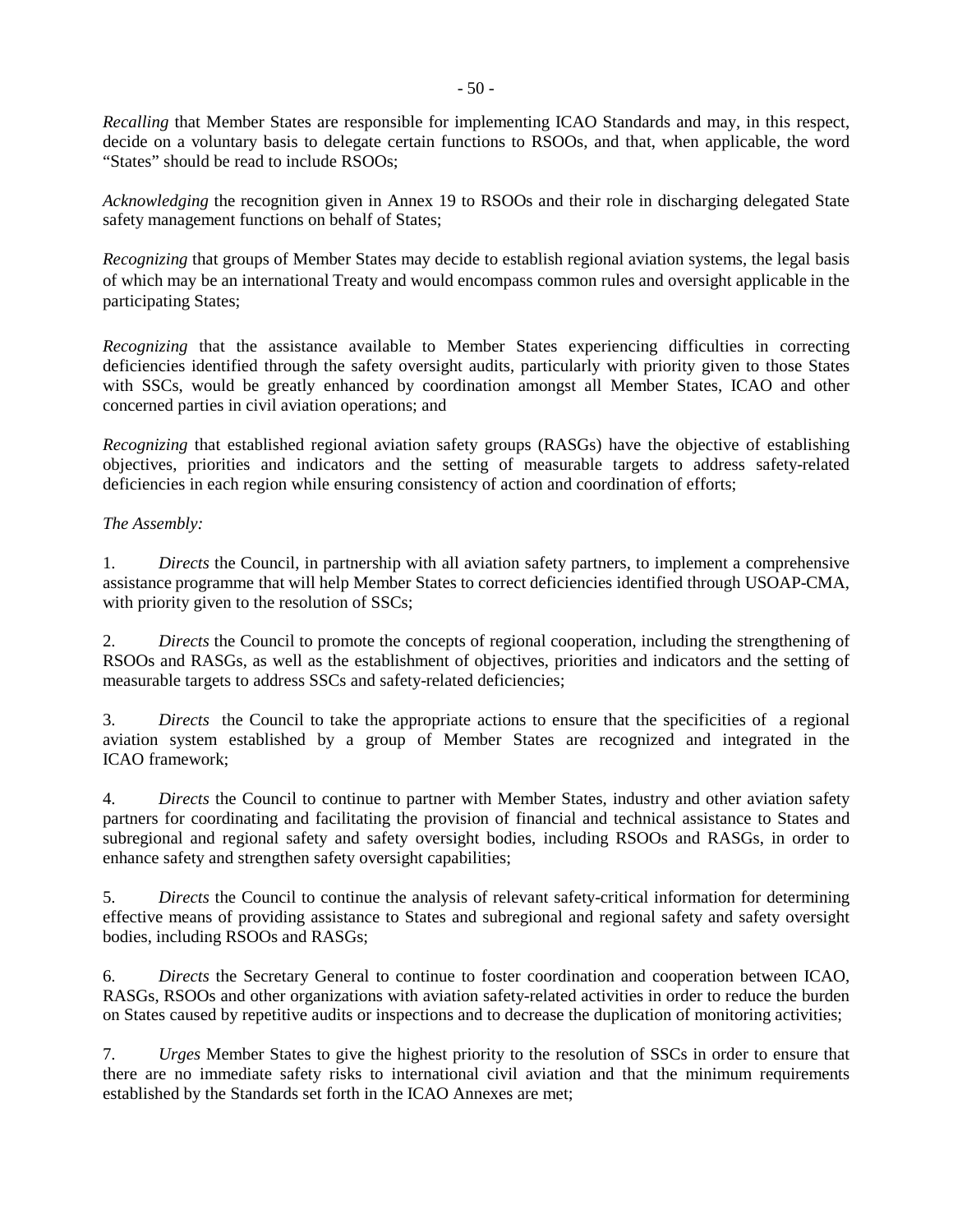8. *Urges* Member States to utilize the Flight Procedures Programme, where available, for PBN implementation;

9. *Urges* Member States to develop and further strengthen regional and subregional cooperation in order to promote the highest degree of aviation safety;

10. *Calls* upon all Member States and relevant aviation safety partners, wherever possible, to assist requesting States with financial and technical resources to ensure the immediate resolution of identified SSCs and the longer-term sustainability of the State safety oversight system;

11. *Encourages* Member States to establish partnerships with other States, industry, financial institutions and other aviation safety partners to strengthen safety oversight capabilities, in order to better discharge State responsibilities and foster a safer international civil aviation system;

12. *Encourages* Member States to foster the creation of regional or subregional partnerships to collaborate in the development of solutions to common problems to build State safety oversight capability, and to participate in, or provide tangible support for, the strengthening and furtherance of subregional and regional aviation safety and safety oversight bodies, including RSOOs;

13. *Requests* the Secretary General to play a leading role in coordinating efforts to assist States to resolve SSCs through the development of ICAO Plans of Action and/or specific project proposals and to assist States to obtain the necessary financial resources to fund such assistance projects;

14. *Requests* the Council to report to the next ordinary session of the Assembly on the overall implementation of the comprehensive assistance programme; and

15. *Declares* that this resolution supersedes Resolution A38-5.

#### **A39-15: Consolidated statement of continuing ICAO policies in the air transport field**

*Whereas* the *Convention on International Civil Aviation* establishes the basic principles to be followed by governments to ensure that international air transport services may be developed in an orderly, regular, efficient, economical, harmonious and sustainable manner and it is therefore one of the purposes of ICAO to support principles and arrangements in order that international air transport services may be established on the basis of equality of opportunity, sound and economic operation, mutual respect of the rights of States and taking into account the general interest;

*Whereas* air transport is a major factor in promoting and fostering sustainable economic development at national as well as international levels;

*Whereas* it is increasingly difficult, particularly for developing countries, to secure the necessary resources required to optimize the opportunities and meet the challenges inherent in the development of air transport, and to keep pace with the challenges posed by demands on air transport;

*Whereas* the Organization prepares guidance, studies and statistics on the development of air transport for Member States on a continuing basis and these should be kept current, focused and relevant and should be disseminated to Member States through the most effective means;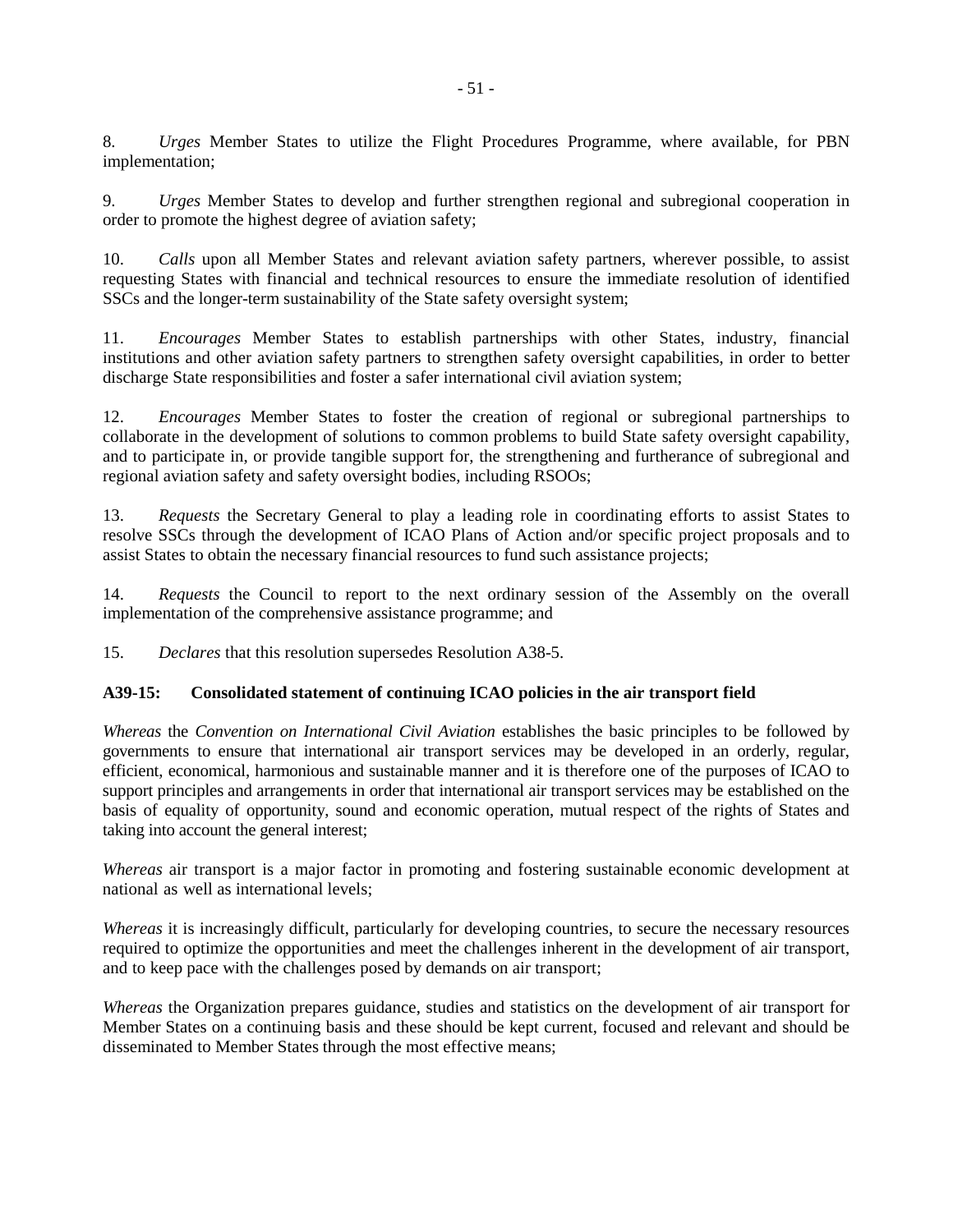*Whereas* Member States are required to provide accurate and factual statistical data and other information in order that the Organization may prepare relevant guidance and studies;

*Whereas* the Organization is moving toward management by objective with more focus on implementation over standard setting of policies, in line with the *No Country Left Behind* (NCLB) initiative;

*Whereas* guidance developed by the Organization, and action taken by the Organization in implementing its Strategic Objectives, should assist Member States in developing policies and practices that facilitate the globalization, commercialization and liberalization, as well as the creation of a favourable environment for the sustainable development of international air transport; and

*Whereas* it is important for Member States to participate in the work of the Organization in the air transport field;

#### *The Assembly:*

1. *Resolves* that the Appendices attached to this resolution and listed below constitute the consolidated statement of continuing ICAO policies in the air transport field, as these policies exist at the close of the 39th Session of the Assembly:

Appendix A — Economic regulation of international air transport

Appendix  $B - T$ axation

Appendix  $C -$  Airports and air navigation services

Appendix  $D$  — Aviation data and statistics

Appendix E — Forecasting, planning and economic analyses

2. *Urges* Member States to have regard to these policies and their continuing elaboration by the Council and by the Secretary General in the relevant ICAO documents;

3. *Urges* Member States to make every effort to fulfil their obligations, arising from the Convention and Assembly resolutions, to support the work of the Organization in the air transport field, and, in particular, to provide complete and prompt statistical and other information requested by the Organization for its air transport work;

4 *Urges* Member States in their regulatory functions to have regard to the policies and guidance material developed by ICAO on economic regulation of international air transport, such as those contained in Doc 9587, *Policy and Guidance Material on Economic Regulation of International Air Transport*;

5. *Requests* the Council to attach particular importance to the challenge of financing the development of the human and technical resources necessary to ensure the best possible contribution of air transport to the economic and social well-being of Member States, especially developing countries;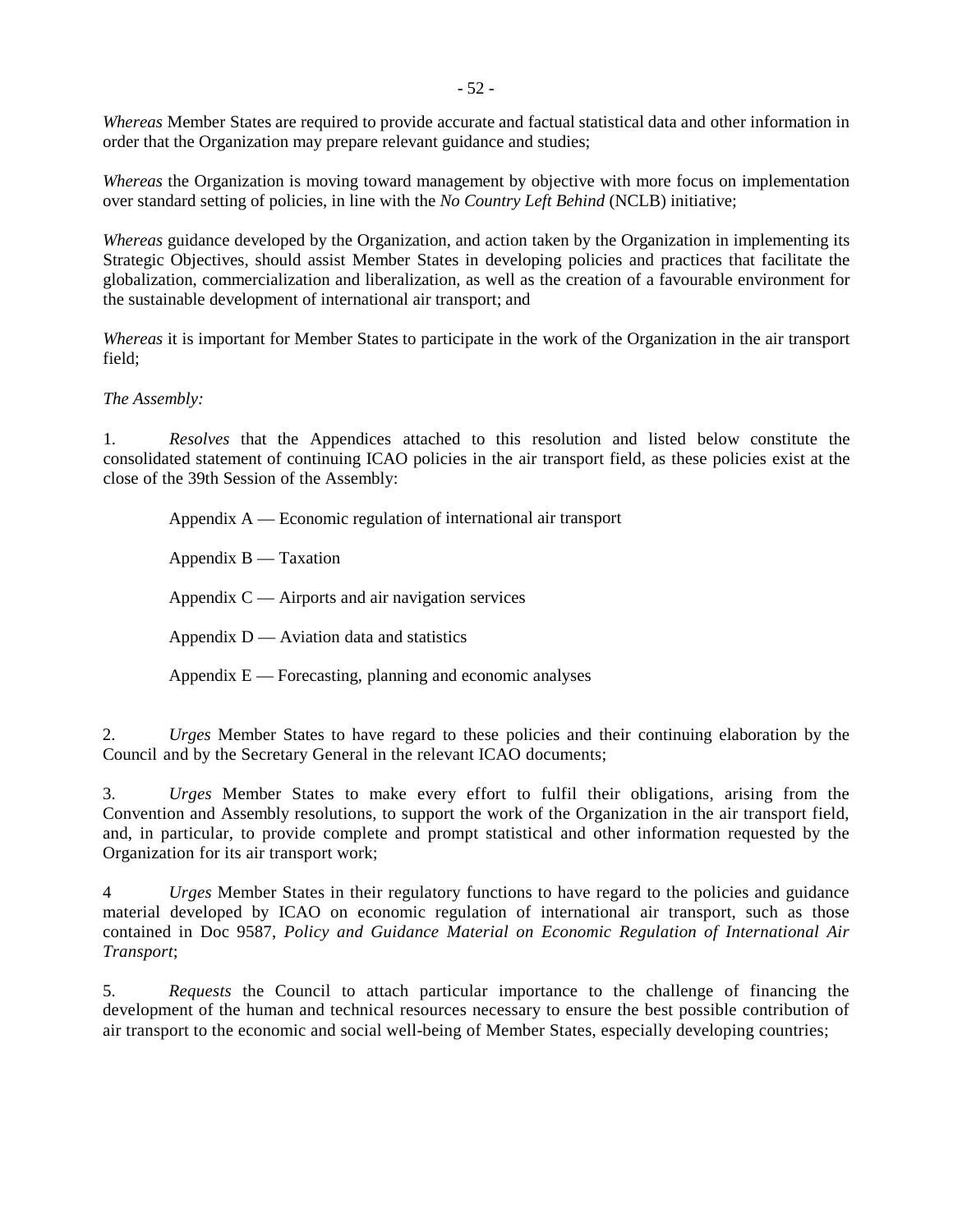6. *Requests* the Council, when it considers it of benefit to the work on any air transport issue, to consult expert representatives from Member States by the most appropriate means, including the establishment of panels or Secretariat study groups of such qualified experts, who would meet or work by correspondence and subsequently report to the Air Transport Committee;

7. *Requests* the Council to convene Conferences or Divisional meetings, in which all Member States may participate, as the principal means of progressing the resolution of issues of worldwide importance in the air transport field, when such meetings are justified by the number and importance of the issues to be dealt with and where there is the likelihood of constructive action upon them;

8. *Requests* the Council and the Secretary General to disseminate and promote ICAO's air transport policies and associated guidance to and amongst Member States;

9. *Requests* the Council and the Secretary General to take necessary action to implement Assembly resolutions and decisions concerning the Organization's air transport activities, and to monitor and assist the implementation by States of ICAO's policies in the air transport field;

10. *Requests* the Council to keep the consolidated statement of ICAO's air transport policies under review and advise the Assembly when changes are required to the statement;

11. *Request* the Council to keep ICAO's policies and guidance material in the air transport field current and responsive to changes and the needs of Member States while preserving the core principles on which they are based; and

12. *Declares* that this resolution supersedes Resolution A38-14.

## **APPENDIX A**

#### **Economic regulation of international air transport**

#### **Section I. Basic principles and long-term vision**

*Whereas* the basic principles of sovereignty, fair and equal opportunity, non-discrimination, interdependence, harmonization and cooperation set out in the Convention have served international air transport well and continue to provide the basis for and contribute to its future development;

*Whereas* multilateralism in commercial rights to the greatest possible extent continues to be an objective of the Organization;

*Whereas* within the framework of the Convention, Member States have many differing regulatory goals and policies but share a fundamental objective of participation through reliable and sustained involvement in the international air transport system;

*Whereas* there is a need to adapt to the changing regulatory and operating environment in the air transport field and the Organization has accordingly developed policy guidance for the regulation of international air transport, including model clauses and template air services agreements;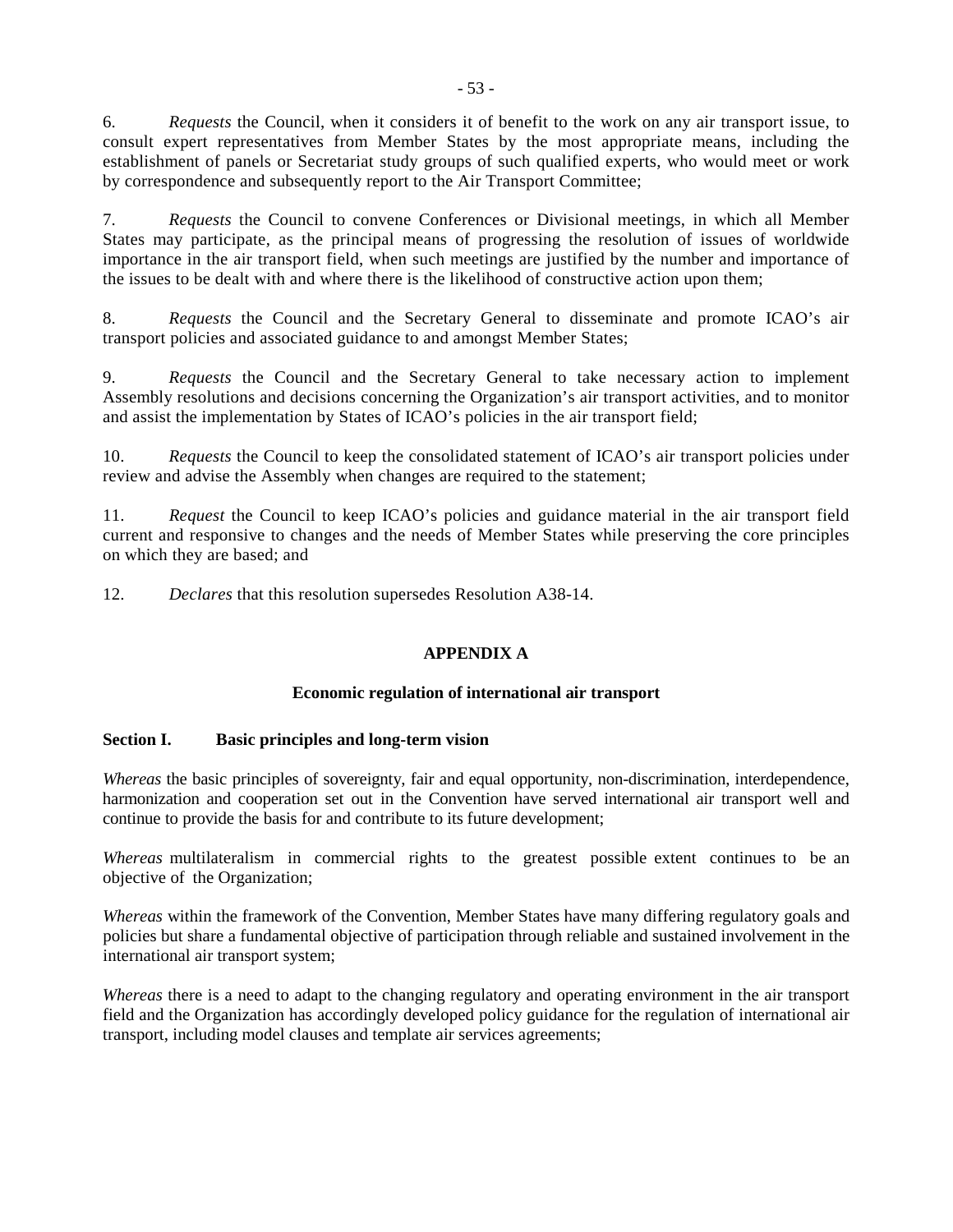*Whereas* the provision of regular and reliable air transport services is of fundamental importance to the development of the economies of States, especially the developing States, including those dependent on tourism;

*Whereas* the Organization has adopted the long-term vision for international air transport liberalization which states: *We, the Member States of the International Civil Aviation Organization, resolve to actively pursue the continuous liberalization of international air transport to the benefit of all stakeholders and the economy at large.*  We will be guided by the need to ensure respect for the highest levels of safety and security and the principle of *fair and equal opportunity for all States and their stakeholders;* 

*Whereas* the compliance of Member States with provisions of the Convention and the universal adherence to the *International Air Services Transit Agreement* (IASTA) and other ICAO instruments governing international air transport can facilitate and contribute to the achievement of the objectives of the Organization; and

*Whereas* consumer interest should be given due regard in the development of policy and regulation of international air transport;

## *The Assembly:*

1. *Urges* all Member States to give regard to, and apply, the ICAO long-term vision for international air transport liberalization in policy-making and regulatory practices;

2. *Encourages* Member States to pursue liberalization of market access at a pace and in a manner appropriate to needs and circumstances, giving due regard to the interests of all stakeholders, the changing business environment and infrastructure requirements, as well as to the principles pertaining to safeguard measures designed to ensure the sustained and effective participation of all States, including the principle of giving special consideration to the interests and needs of developing countries;

3. *Urges* Member States to avoid adopting unilateral and extraterritorial measures that may affect the orderly, sustainable and harmonious development of international air transport and to ensure that domestic policies and legislation are not applied to international air transport without taking due account of its special characteristics;

4. *Urges* Member States that have not yet become parties to the *International Air Services Transit Agreement* (IASTA), the Montréal Convention of 1999 and other ICAO instruments governing international air transport to give urgent consideration to so doing;

5. *Urges* all Member States to register all agreements and arrangements relating to international civil aviation with ICAO in accordance with Article 83 of the Convention and the *Rules for Registration with ICAO of Aeronautical Agreements and Arrangements,* to enhance transparency*;*

6. *Urges* Member States to keep the Council fully informed of serious problems arising from the application of air services agreements or arrangements and of any significant developments in the liberalization process;

7. *Urges* Member States to give due regard to the distinct features of air cargo services when exchanging market access rights in the framework of air service agreements and grant appropriate rights and operational flexibility so as to promote the development of these services;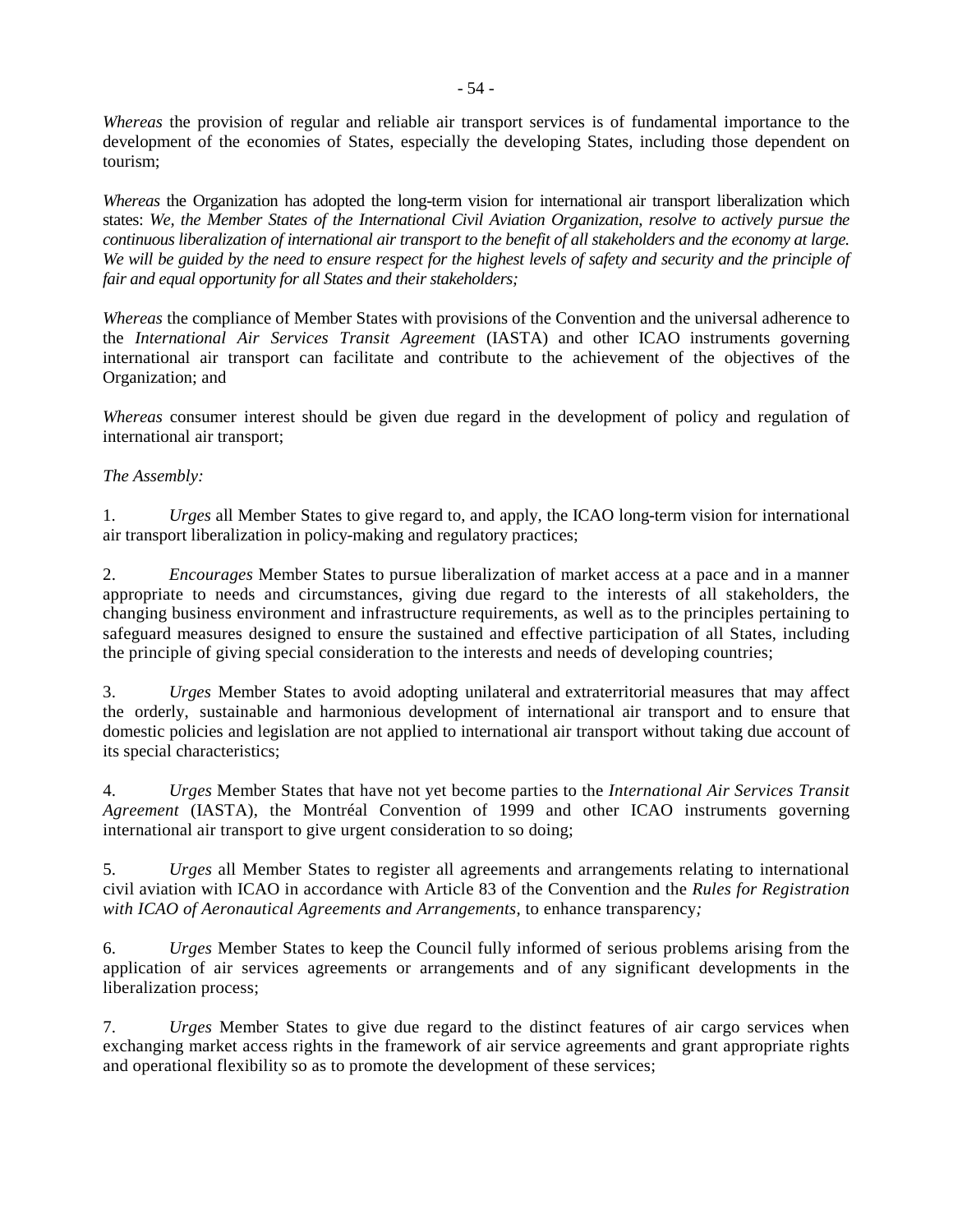8. *Urges* Member States, in dealing with the issues related to slot allocation and night flight restrictions, to give due consideration to the needs and concerns of other States and make every effort to resolve any concerns through consultation between the parties concerned, in a transparent and nondiscriminatory manner, and to respect and follow the ICAO Balanced Approach principle in regulatory action on aircraft noise management at airports;

9. *Urges* Member States and concerned stakeholders to give regard to, and apply, the ICAO highlevel, non-binding, non-prescriptive core principles on consumer protection in policy-making and regulatory and operational practices, and to keep ICAO informed of the experiences gained or issues encountered in their application;

10. *Encourages* Member States to make use of and benefit from the ICAO Air Services Negotiation (ICAN) facility, which facilitates and improves the efficiency of their air services negotiations and consultations;

11. *Requests* the Council to complete the examination of an international agreement by which States could liberalize market access, and continue the development of an international agreement to liberalize air carrier ownership and control and a specific international agreement to facilitate further liberalization of air cargo services, taking into account the goals of the ICAO long-term vision for international air transport liberalization, and the past experience and achievements of States, including existing market access liberalization agreements concluded at bilateral, regional and multilateral levels, as well as the various proposals presented during the Sixth Worldwide Air Transport Conference  $(ATConf/6);$ 

12. *Requests* the Council to continue to cooperate with regional and sub-regional bodies in the examination and development of measures of cooperation, including liberalized arrangements, and the results of these measures, in order to see whether similar or other measures should at the appropriate time be recommended to Member States for application on a wider basis; and

13. *Requests* the Council to continue the comparative and analytical study of the policies and practices of Member States in the regulation of international air transport, including the provisions of air services agreements, and to share such information with Member States.

# **Section II. Air carrier ownership and control**

*Whereas* the strict application of the criterion of substantial ownership and effective control for the authorization of an airline to exercise route and other air transport rights could deny many States a fair and equal opportunity to operate international air services and to optimize the benefits to be derived therefrom;

*Whereas* airline designation and authorization for market access should be liberalized at each State's pace and discretion progressively, flexibly and with effective regulatory control in particular regarding safety and security;

*Whereas* the broadening or the flexible application of the criteria for airline designation and authorization could help create an operating environment in which international air transport may develop and flourish in a stable, efficient and economical manner, and contribute to the participation objectives of States in the liberalization process, without prejudice to States' obligations for aviation safety and security; and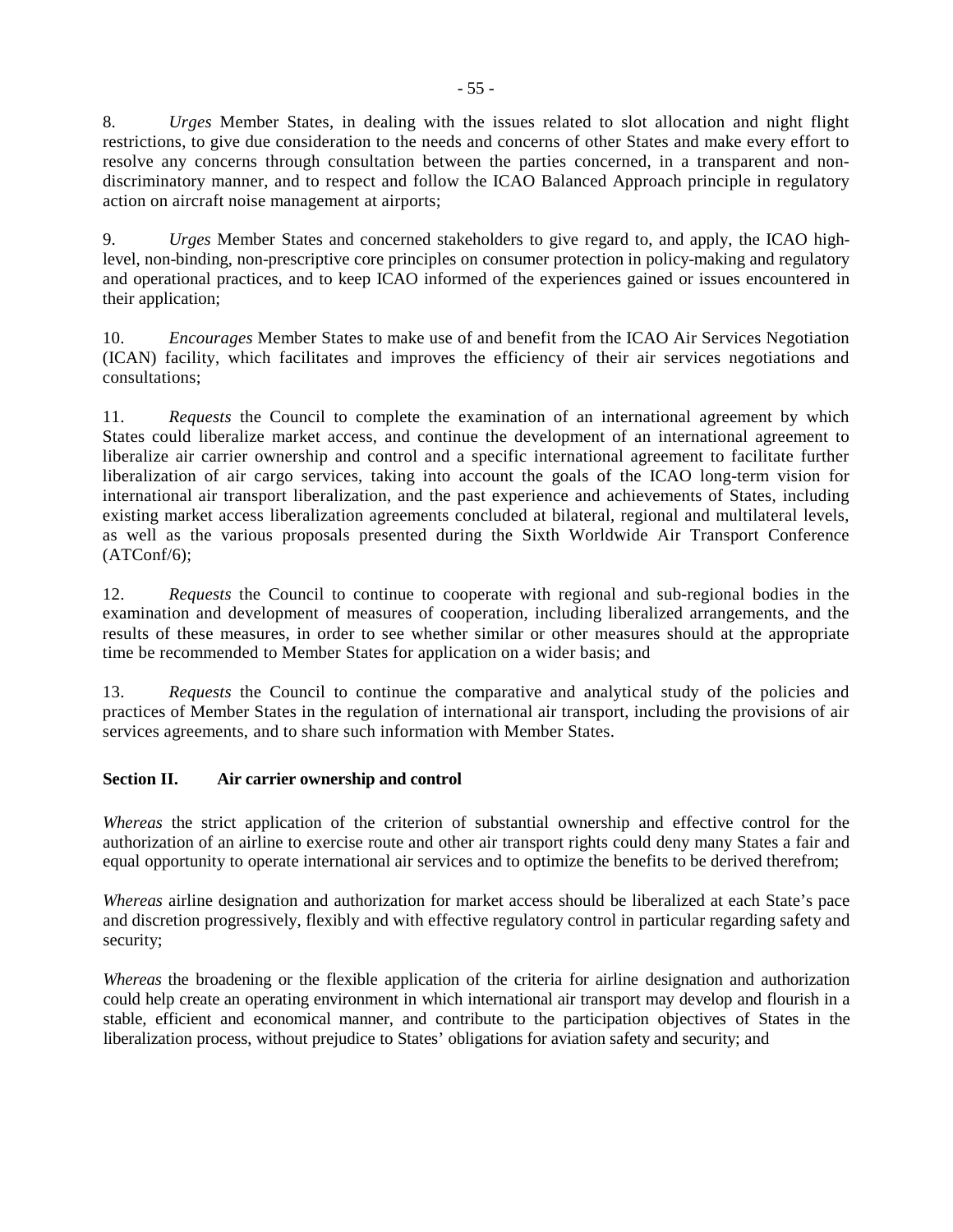*Whereas* the realization of developmental objectives among States is increasingly being promoted by cooperative arrangements in the form of regional economic groupings and functional cooperation symbolic of the affinity and community of interest;

## *The Assembly:*

1. *Urges* Member States to continue to liberalize air carrier ownership and control, according to needs and circumstances, through various existing measures such as waivers of ownership and control restrictions in bilateral air services agreements or designation provisions recognizing the concept of community of interest within regional or sub-regional economic groupings, and those recommended by ICAO;

2. *Urges* Member States to accept such designations and allow such airlines to exercise the route rights and other air transport rights of a State or States, in particular developing States, within the same grouping, under mutually acceptable terms and conditions including air transport agreements negotiated or to be negotiated by the parties concerned;

3. *Urges* Member States to recognize the concept of community of interest within regional or subregional economic groupings as a valid basis for the designation by one State or States of an airline of another State or States within the same regional economic grouping where such airline is substantially owned and effectively controlled by such other State or States or its or their nationals;

4. *Urges* Member States to give consideration to the use of alternative criteria for airline designation and authorization, including those developed by ICAO, and to adopt a flexible and positive approach to accommodate other States in efforts to liberalize air carrier ownership and control without compromising safety and security;

5. *Invites* Member States with experience in various forms of joint operation of international air services to submit to the Council, on a continuing basis, information concerning their experience, so that the Organization may have information that might be of assistance to Member States;

6. *Requests* the Council, when approached, to render all feasible assistance to Member States wishing to enter regional or sub-regional economic groupings with respect to the operation of international air services; and

7. *Requests* the Council to give assistance, when approached, to Member States that take the initiative in developing cooperative arrangements for the joint ownership and operation of international air services, directly among themselves or whose airlines develop such arrangements, and to promptly circulate to States information concerning such cooperative arrangements.

## **Section III. Cooperation in regulatory arrangements and competition**

*Whereas* certain economic, financial and operational constraints unilaterally introduced at the national level affect the stability of, and tend to create unfair discriminatory trading practices in, international air transport and might be incompatible with the basic principles of the Convention and the orderly and harmonious development of international air transport; and

*Whereas* the Organization has developed policy guidance for States to foster harmonization and compatibility of regulatory approaches and practices for international air transport, including on competition matters;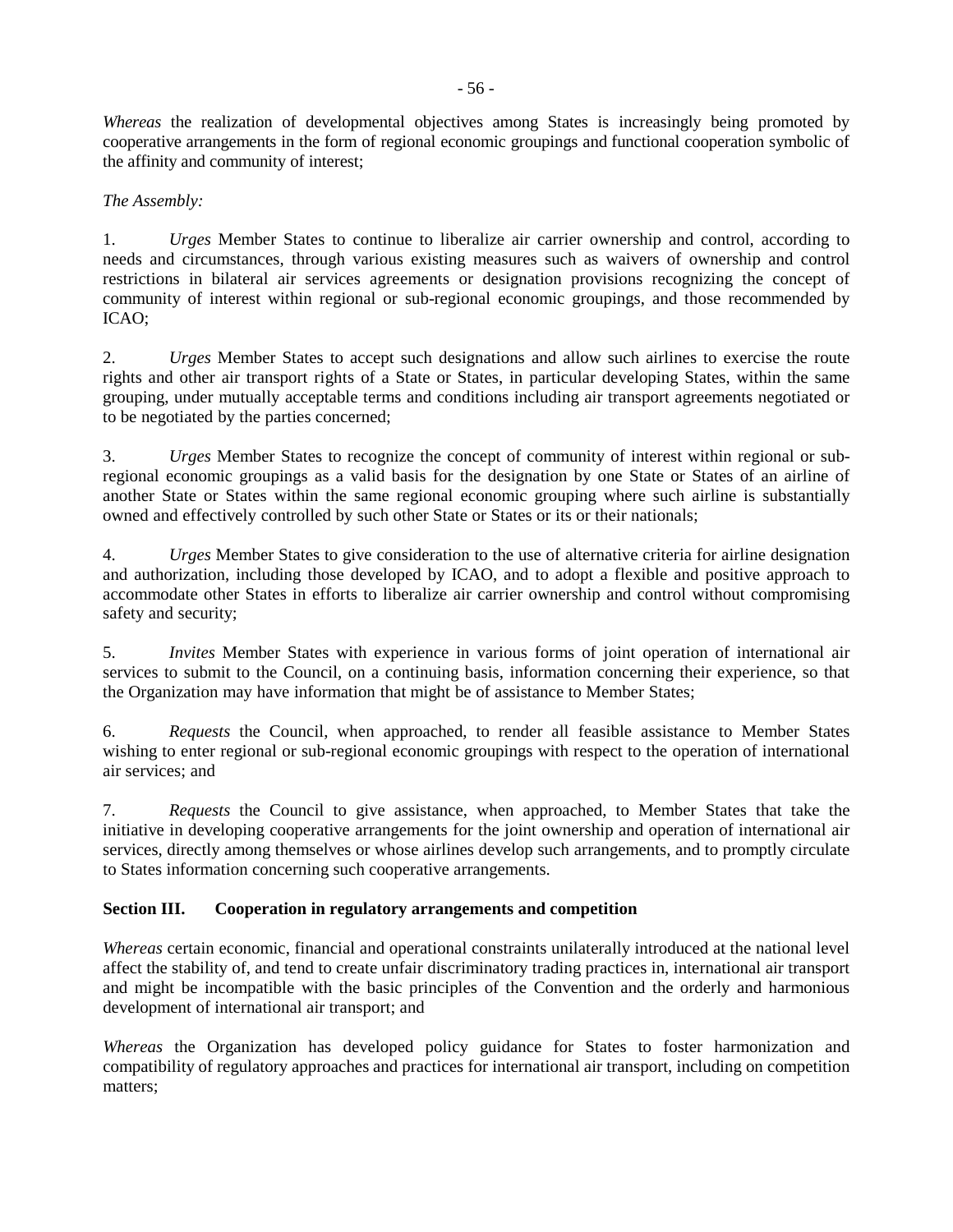#### *The Assembly:*

*1. Urges* Member States to take into consideration that fair competition is an important general principle in the operation of international air transport services;

2. *Urges* Member States to develop competition laws and policies that apply to air transport, taking into account national sovereignty and to consider ICAO guidance on competition;

3. *Urges* Member States to encourage cooperation among regional and/or national competition authorities when dealing with matters relating to international air transport, including in the context of approval of alliances and mergers;

4. *Encourages* Member States to incorporate the basic principles of fair and equal opportunity to compete, non-discrimination, transparency, harmonization, compatibility and cooperation set out in the Convention and embodied in ICAO's policies and guidance in national legislation, rules and regulations, and in air services agreements;

5. *Requests* the Council to develop tools such as an exchange forum to enhance cooperation, dialogue and exchange of information on fair competition between States with a view to promoting compatible regulatory approaches towards international air transport; and

6. *Requests* the Council to continue to monitor developments in the area of competition in international air transport and update, as necessary, its policies and guidance on fair competition.

### **Section IV. Trade in services**

*Whereas* the General Agreement on Trade in Services (GATS) adopted by the World Trade Organization (WTO) has included certain aspects of international air transport; and

*Whereas* ICAO has actively promoted an understanding by all parties concerned of the provisions of the *Convention on International Civil Aviation* and of the particular mandate and role of ICAO in international air transport;

## *The Assembly:*

1. *Reaffirms* the need for ICAO to continue to explore future regulatory arrangements and develop recommendations and proposals to meet the challenges facing international air transport, responding to the internal and external changes affecting it;

2. *Recognizes* that such arrangements should create an environment in which international air transport may develop and continue to flourish in an orderly, efficient and economical manner without compromising safety and security, while ensuring the interests of all Member States and their effective and sustained participation in international air transport;

3. *Reaffirms* the primary role of ICAO in developing policy guidance on the regulation of international air transport;

4. *Urges* Member States that participate in trade negotiations, agreements and arrangements relating to international air transport to: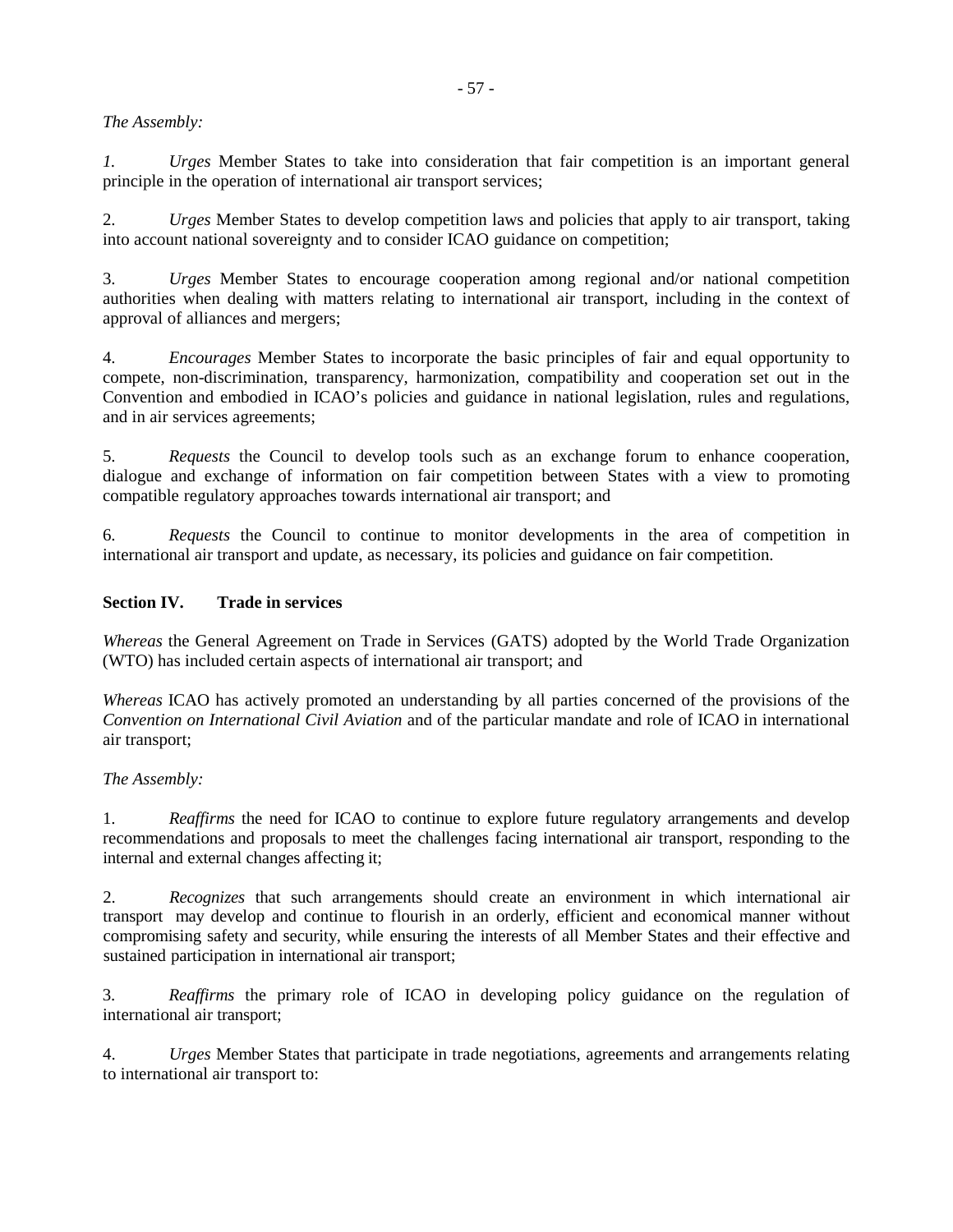- a) ensure internal coordination in national administrations and, in particular, the direct involvement of aeronautical authorities and the aviation industry in the negotiations;
- b) ensure that representatives are fully aware of the provisions of the *Convention on International Civil Aviation*, the particular characteristics of international air transport and its regulatory structures, agreements and arrangements;
- c) take into account rights and obligations vis-à-vis those of ICAO Member States which are not members of the WTO;
- d) examine carefully the implications of any proposed inclusion of an additional air transport service or activity in the GATS bearing in mind, in particular, the close linkage between economic, environmental, safety and security aspects of international air transport;
- e) promote a full understanding of the role and mandate of ICAO in developing policy guidance on economic regulation, including liberalization of international air transport, and consider using this guidance; and
- f) file with ICAO under Article 83 of the Convention copies of any exemptions and specific commitments pertaining to international air transport made under the GATS;
- 5. *Requests* the WTO its Member States and Observers to accord due consideration to:
	- a) the particular regulatory structures and arrangements of international air transport and the liberalization taking place at the bilateral, sub-regional and regional levels;
	- b) ICAO's constitutional responsibility for international air transport and, in particular, for its safety and security; and
	- c) ICAO's existing policy and guidance material on the economic regulation of international air transport and its continued work in the field; and
- 6. *Requests* the Council to:
	- a) continue to exert a global leadership role in facilitating and coordinating the process of economic liberalization while ensuring safety, security and environmental protection in international air transport;
	- b) pursue in a proactive manner developments in trade in services that might impinge on international air transport and inform Member States accordingly; and
	- c) promote continued effective communication, cooperation and coordination between ICAO, the WTO, and other intergovernmental and non-governmental organizations dealing with trade in services.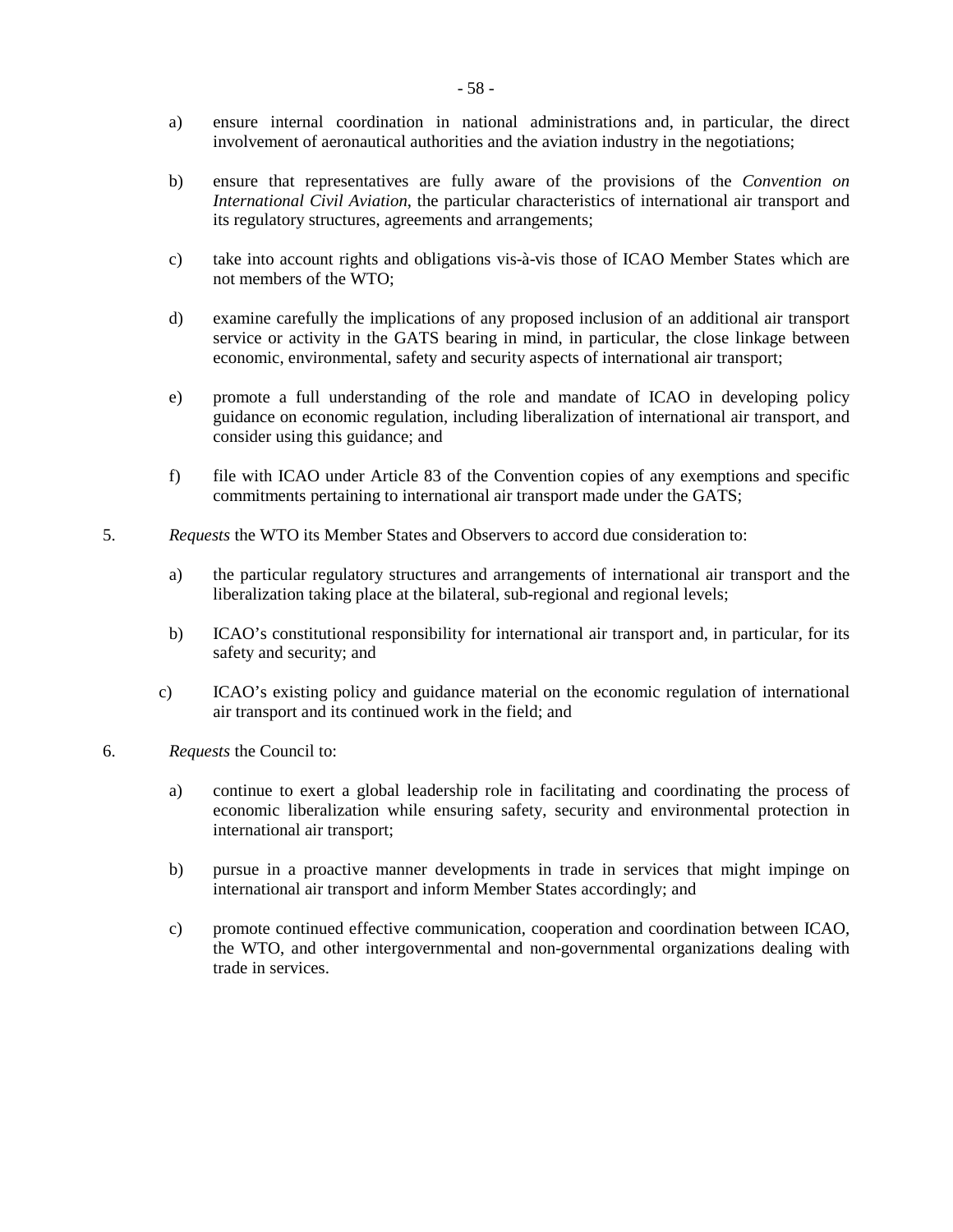### **APPENDIX B**

#### **Taxation**

*Whereas* the imposition of taxes on international air transport, such as on aircraft, fuel, and consumable technical supplies, on the income of international air transport enterprises, and on the sale or use of such services, may have an adverse economic and competitive impact on international air transport operations;

*Whereas ICAO's Policies on Taxation in the Field of International Air Transport* as contained in Doc 8632 make a conceptual distinction between a charge and a tax in that "a charge is a levy that is designed and applied specifically to recover the costs of providing facilities and services for civil aviation, and a tax is a levy that is designed to raise national or local government revenues which are generally not applied to civil aviation in their entirety or on a cost-specific basis";

*Whereas* it is a matter of great concern that taxes are increasingly being imposed by some Member States in respect of certain aspects of international air transport and that levies imposed on air traffic, several of which can be categorized as taxes on the sale or use of international air transport, are proliferating;

*Whereas* the matter of aircraft engine emission-related levies is addressed in Assembly Resolution A39-1, *Consolidated statement of continuing ICAO policies and practices related to environmental protection — General provisions, noise and local air quality (*Appendix H*, Aviation impact on local air quality)*; and

*Whereas* the ICAO policies on taxation in Doc 8632 supplement Article 24 of the Convention and are designed to recognize the nature of international civil aviation and the need to accord tax-exempt status to certain aspects of the operations of international air transport;

#### *The Assembly:*

1. *Urges* Member States to follow the *ICAO's Policies on Taxation in the Field of International Air Transport* as contained in Doc 8632, and to avoid imposing discriminatory taxes on international aviation;

2. *Urges* Member States to avoid double taxation in the field of air transport; and

3. *Requests* the Council to continue to promote ICAO's policies on taxation, monitor developments, and update its policies as required.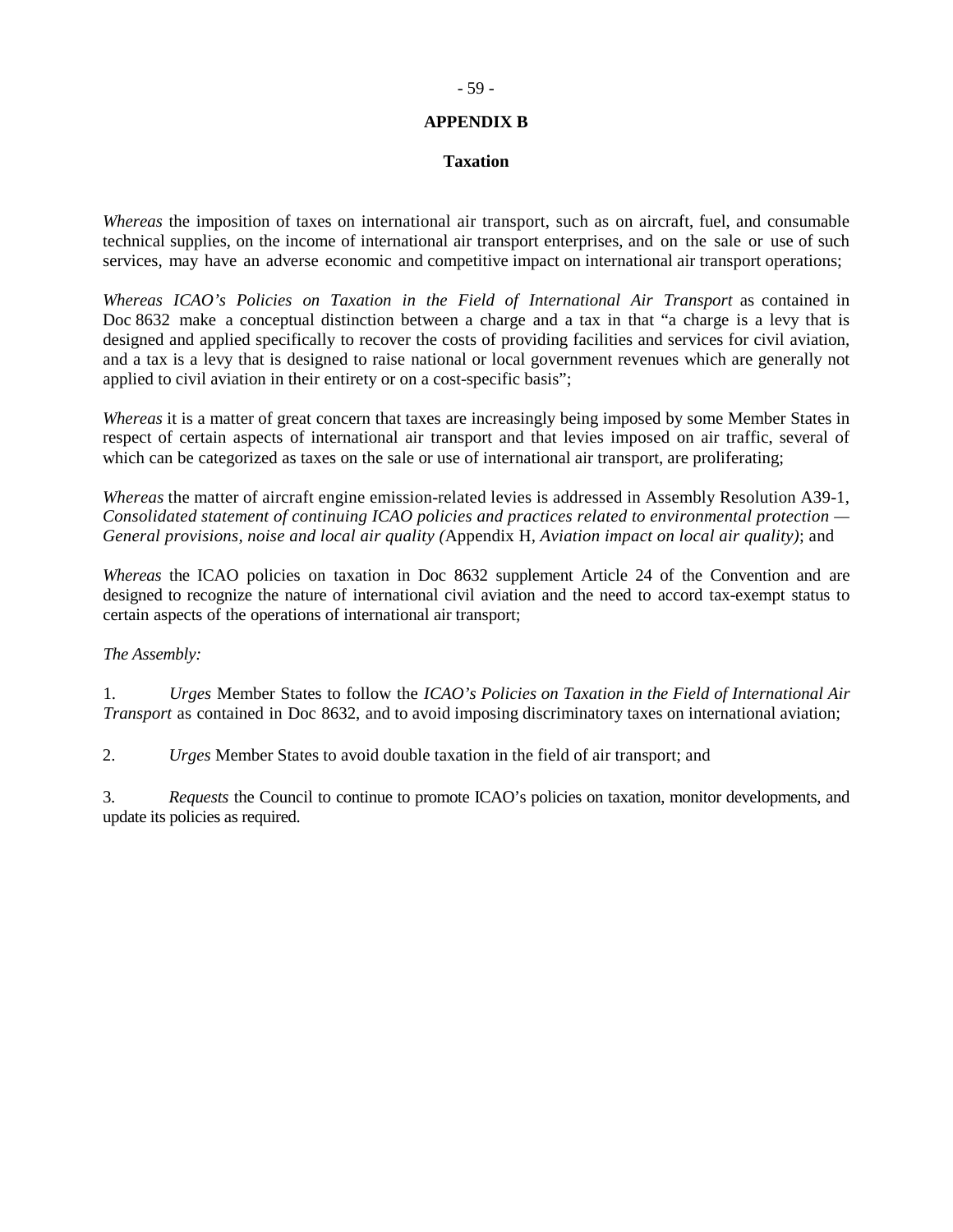### **APPENDIX C**

#### **Airports and air navigation services**

#### **Section I. Charging policy**

*Whereas* Article 15 of the Convention establishes the basis for the application and disclosure of charges for airports and air navigation services;

*Whereas ICAO's Policies on Charges for Airports and Air Navigation Services* as contained in Doc 9082 make a conceptual distinction between a charge and a tax in that "a charge is a levy that is designed and applied specifically to recover the costs of providing facilities and services for civil aviation, and a tax is a levy that is designed to raise national or local government revenues which are generally not applied to civil aviation in their entirety or on a cost-specific basis";

*Whereas* the matter of aircraft engine emission-related levies and market-based measures is addressed separately in Assembly Resolution A39-1, *Consolidated statement of continuing ICAO policies and practices related to environmental protection — General provisions, noise and local air quality* (Appendix H*, Aviation impact on local air quality*)*,* and in Assembly Resolution A39-2, *Consolidated statement of continuing ICAO policies and practices related to environmental protection — Climate change*;

*Whereas* the Council has been directed to formulate recommendations for the guidance of Member States with regard to the principles on which providers of airports and air navigation services for international civil aviation may charge to recover the costs of their provision and derive other reasonable revenue therefrom, and with regard to the methods that may be employed to that effect; and

*Whereas* the development of air transport infrastructure and the global plan for Aviation System Block Upgrades (ASBUs) requires necessary business case justification to secure funding and financing to support implementation;

#### *The Assembly:*

1. *Urges* Member States to ensure that Article 15 of the Convention is fully respected;

2. *Urges* Member States to base the recovery of the costs of the airports and air navigation services they provide or share in providing for international civil aviation on the principles set forth in Article 15 of the Convention and in Doc 9082, *ICAO's Policies on Charges for Airports and Air Navigation Services*, regardless of the organizational structure under which the airports and air navigation services are operated;

3. *Urges* Member States to ensure that airport and air navigation services charges are applied towards defraying the costs of providing facilities and services for civil aviation;

4. *Urges* Member States to make every effort pursuant to Article 15 of the Convention to publish and communicate to the Organization any charges that may be imposed or permitted to be imposed by a Member State for the use of air navigation facilities and airports by the aircraft of any other Member State;

5. *Urges* Member States to adopt the principles of non-discrimination, cost-relatedness, transparency and consultation, as set out in Doc 9082, in national legislation, regulation or policies, as well as in air services agreements, to ensure compliance by airports and air navigation services providers;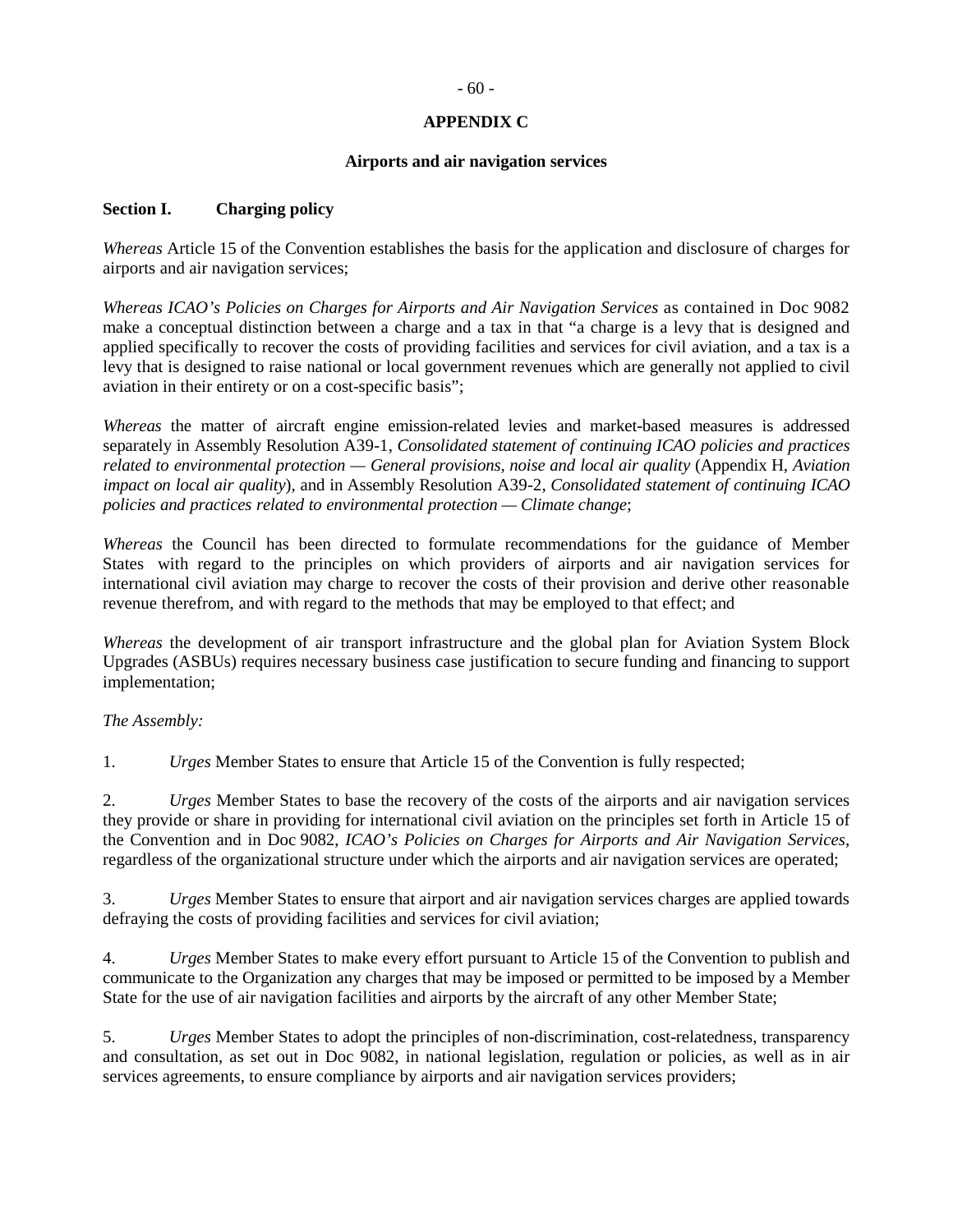6. *Urges* Member States to ensure that the current ICAO policies for cost recovery of security measures and functions at airports and by air navigation services providers, as set out in Doc 9082, are implemented so that security user charges are reasonable, cost-effective and foster harmonization worldwide; and

7. *Requests* the Council to continue to develop or refine, as required, guidance on funding of air transport infrastructure, appropriate oversight functions and financing of the air transport system, including mechanisms to support operational improvements as described in the ASBU modules.

### **Section II. Economics and management of aviation infrastructure**

*Whereas* the global costs of providing airports and air navigation services may continue to rise in order to handle growing volumes of traffic;

*Whereas* Member States are placing increased emphasis on improving efficiency and cost-effectiveness in the provision of airports and air navigation services;

*Whereas* a balance should be maintained between the respective financial interests of providers of airports and air navigation services on the one hand and air carriers and other users on the other and which should be based on promoting cooperation between providers and users;

*Whereas* Member States have called on the Organization to provide advice and guidance aimed at promoting equitable recovery of airport and air navigation services costs;

*Whereas* Member States are increasingly assigning the operation of airports and air navigation services to commercialized and privatized entities, which may have less awareness and knowledge of States' obligations specified in the Convention and its Annexes and of ICAO's policies and guidance material in the economic field, and are using multinational facilities and services to meet the commitments they have assumed under Article 28 of the Convention; and

*Whereas* the Council has adopted policy guidance on the allocation of Global Navigation Satellite System (GNSS) costs to ensure an equitable treatment of all users;

#### *The Assembly:*

1. *Reminds* Member States that with regard to airports and air navigation services they remain responsible for the commitments they have assumed under Article 28 of the Convention, regardless of what entity or entities operate the airports or air navigation services concerned;

2. *Encourages* Member States to consider the establishment of autonomous entities to operate airports and air navigation services providers, taking into account economic viability as well as the interests of the users and other interested parties;

3. *Urges* Member States to promote quality air navigation services performance through good governance;

4. *Urges* Member States to cooperate in the recovery of costs of multinational air navigation facilities and services and to consider the use of the ICAO policy guidance on the allocation of GNSS costs;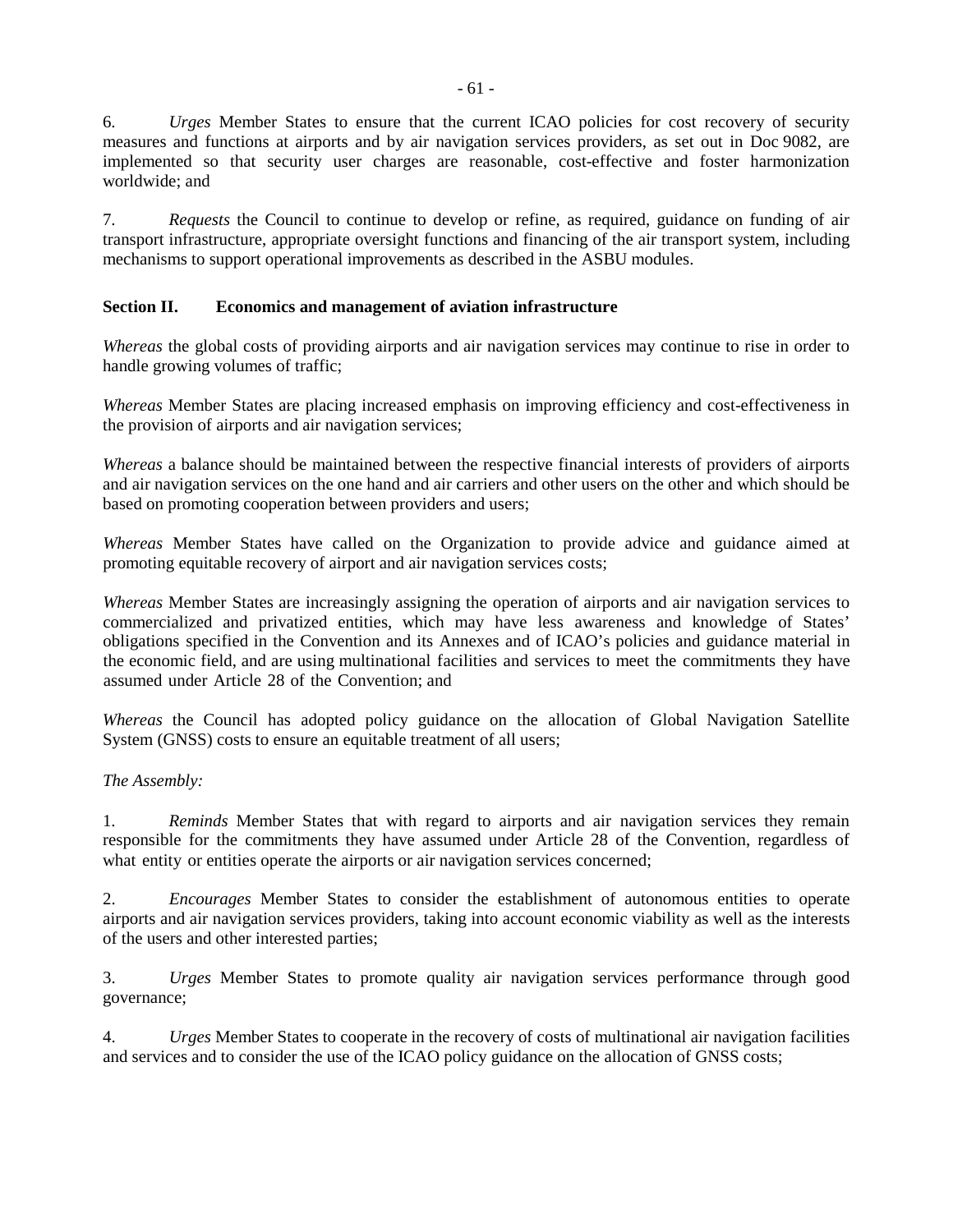5. *Requests* the Council to continue to develop ICAO's policy and guidance material with a view to contributing to increased efficiency and improved cost-effectiveness in the provision and operation of airports and air navigation services, including the foundation for a sound cooperation between providers and users;

6. *Requests* the Council to continue, as required, refinement of its policy guidance on the allocation of GNSS costs and the coordination of technical, legal and economic aspects, including cost-efficient interoperability; and

7. *Requests* the Council to promote ICAO's policies on user charges and related guidance material in order to increase the awareness of, and implementation by, Member States and their airports and air navigation services entities.

### **APPENDIX D**

#### **Aviation data and statistics**

*Whereas* ICAO's Aviation Data and Statistics Programme provides an independent and global foundation for the purpose of fostering the planning and sustainable development of international air transport;

*Whereas* each Member State has undertaken that its international airlines shall file the data and statistics requested by the Council in accordance with Article 67 of the Convention;

*Whereas* the Council has also laid down requirements for data and statistics on domestic airline operations, international airports, and international route facilities, pursuant to Articles 54 and 55 of the Convention;

*Whereas* the Council has laid down requirements for data and statistics collection on civil aircraft on register pursuant to Article 21 of the Convention;

*Whereas* there is a need for the Organization to collect data and statistics from States on annual aviation fuel consumption to monitor and report the potential impact of economic measures linked to the operational aspects of the international aviation services and related infrastructure;

*Whereas* the Council has adopted a policy of management by objective which requires collection of pertinent data, statistics and analysis to measure the performance of the Organization as a whole and of its constituent parts in meeting the Strategic Objectives of the Organization;

*Whereas* cooperation amongst international organizations active in the area of collection and distribution of aviation data and statistics may enable expansion of scope, coverage and quality of data, avoidance of duplication of efforts and reduction in the burden on States;

*Whereas* ICAO's role in processing and disseminating aviation data and statistics allows States to use it as a significant tool for the safe and orderly growth of international civil aviation services that are operated soundly and economically; and

*Whereas* ICAO has continued its effort to make the processes involving aviation data and statistics efficient and effective through the development of a set of electronic tools in order to answer to the evolving needs of Member States;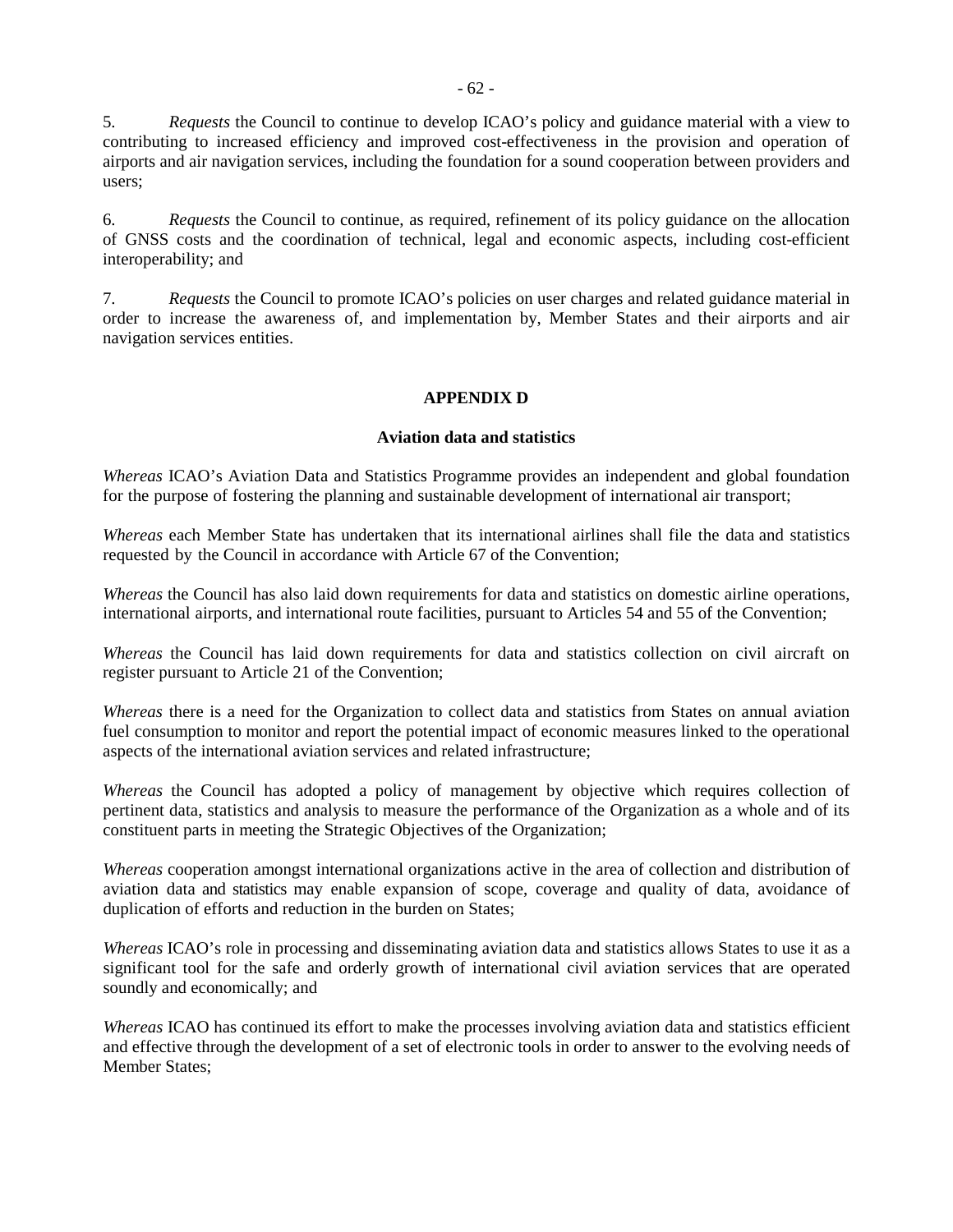### *The Assembly:*

1. *Urges* Member States to nominate focal points for aviation data and statistics, and to make every effort to provide it to ICAO on time and electronically whenever possible;

2. *Encourages* Member States to use the available electronic tools when providing and accessing aviation data and statistics and actively participate in the development of such tools by providing support and by sharing relevant knowledge and experience;

3. *Requests* the Council, calling on national experts in the relevant disciplines as required, to examine on a regular basis the data and statistics collected by ICAO in order to meet more effectively the needs of the Organization and its Member States, and to establish the necessary metrics to monitor the performance of the Organization in meeting its Strategic Objectives, to improve the uniformity of the data and statistics, the completeness and timeliness of reporting by Member States, and the form and content of analyses; and

4. *Requests* the Council to:

- a) continue to explore ways of closer cooperation with the United Nations (UN), its agencies and other international organizations in the collection and distribution of aviation data, statistics and analysis;
- b) make arrangements, on an appropriate basis, for assistance to be given upon request to Member States by ICAO for the improvement of aviation data, statistics and analysis and statistical reporting to the Organization;
- c) develop a process by which to enable harmonization of aviation data and statistics from different sources in order to facilitate the provision of accurate, reliable and consistent data required for informed decision-making by States; and
- d) create, host, and manage a platform where the aviation community can share and promote its data, statistics and electronic tools in accordance with the principles and provisions as contained in the Convention and relevant decisions of the Organization.

# **APPENDIX E**

#### **Forecasting, planning and economic analyses**

#### **Section I. Forecasting and planning**

*Whereas* Member States require global and regional forecasts of future civil aviation developments for various planning and implementation purposes;

*Whereas* the Council, in carrying out its continuing functions in the air transport economic field, must foresee future developments likely to require action by the Organization and must initiate such action in good time;

*Whereas* the Organization has to regularly assess its performance against its Strategic Objectives with particular focus on safety, air navigation capacity and efficiency, security and facilitation, economic development of air transport and environmental protection; and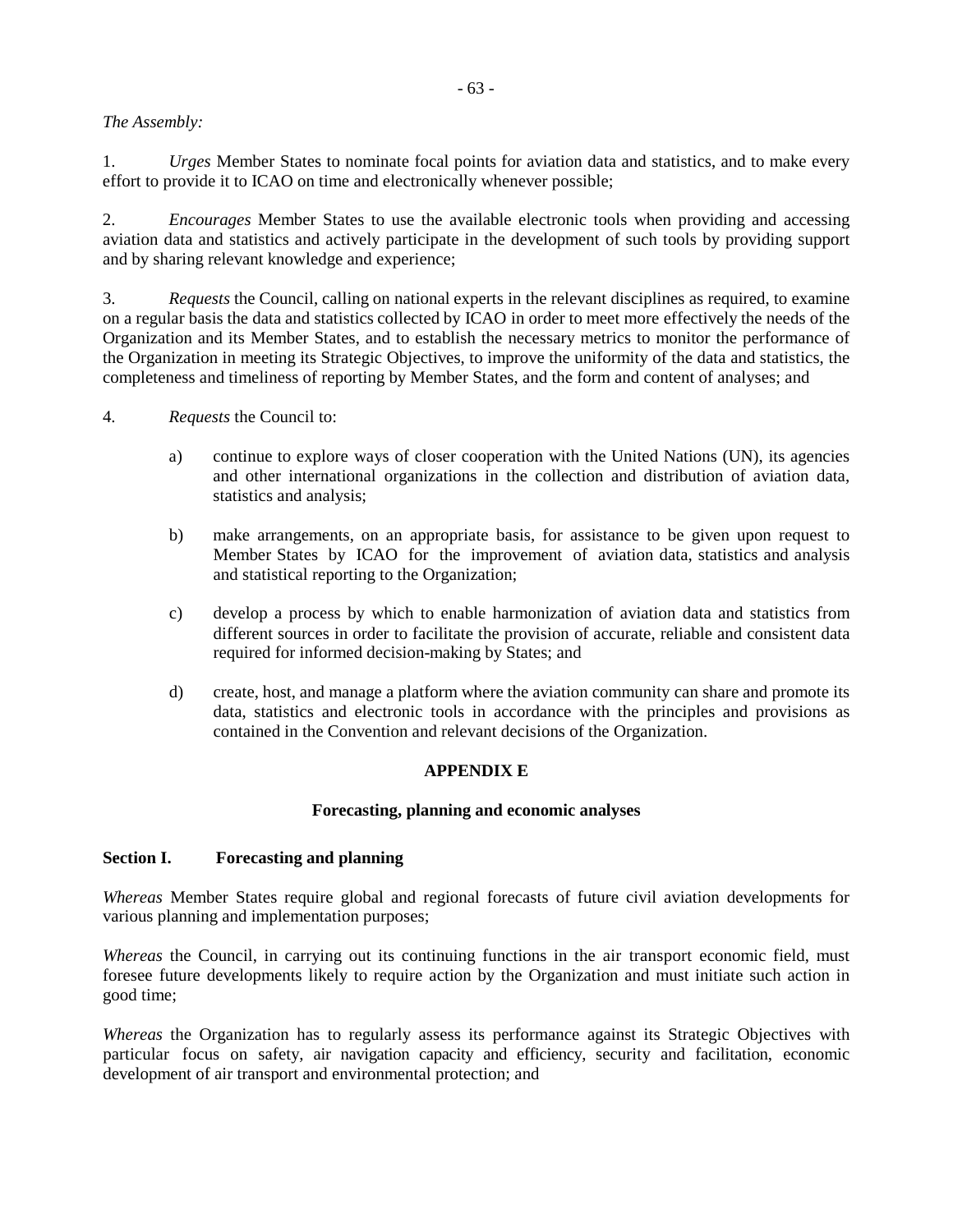*Whereas* the Organization requires specific forecasts for airports and air navigation systems planning and environmental monitoring and planning purposes;

## *The Assembly:*

1. *Requests* the Council to develop and update forecasts of future trends and developments in civil aviation, and to make these available to Member States;

2. *Requests* the Council to develop and update one single set of long-term traffic forecast, from which customized or more detailed forecasts can be produced for various purposes, such as air navigation systems planning and environmental analysis; and

3. *Requests* the Council to keep forecasting methodologies and procedures reviewed and improved.

#### **Section II. Economic analysis**

*Whereas* there is a continuing interest among Member States, international organizations, financial institutions, as well as aviation, tourism, and trade industries, in the economic analysis of air transport, including aviation's contribution to global, regional and national economies;

*Whereas* there is an acute shortage of information on the increasingly important role of aviation in national economies worldwide;

*Whereas* the economic studies conducted by ICAO on international air transport costs and revenues have promoted neutrality and have resulted in a more equitable system of revenue sharing of airlines; and

*Whereas* ICAO requires economic analyses to assist the Council in assessment of the effectiveness of measures proposed for the implementation of the Strategic Objectives of the Organization, and for environmental planning, investment studies and other purposes;

#### *The Assembly:*

1. *Requests* the Council to instruct the Secretary General to develop a methodological framework for the economic measurement of aviation activity, including aviation's contribution to Gross Domestic Product (GDP), the number of jobs created by aviation, aviation consumption, and the impact of aviation on balance of payments;

2. *Requests* the Council to instruct the Secretary General to issue periodically a study on regional differences in the level of international air transport operating costs, analysing how differences in operations and input prices may affect their levels and the impact that changes in costs may have on air transport tariffs;

3. *Requests* the Council to develop methodologies and procedures for the assessment of economic impact of new measures, the analyses of cost-benefit or cost-effectiveness, and the development of business cases to meet the needs of the Organization, the regional air navigation planning groups, and other activities of the Organization; and

4. *Requests* the Council to monitor developments, conduct studies on major issues of global importance, and share its analyses with States, international organizations and the industry.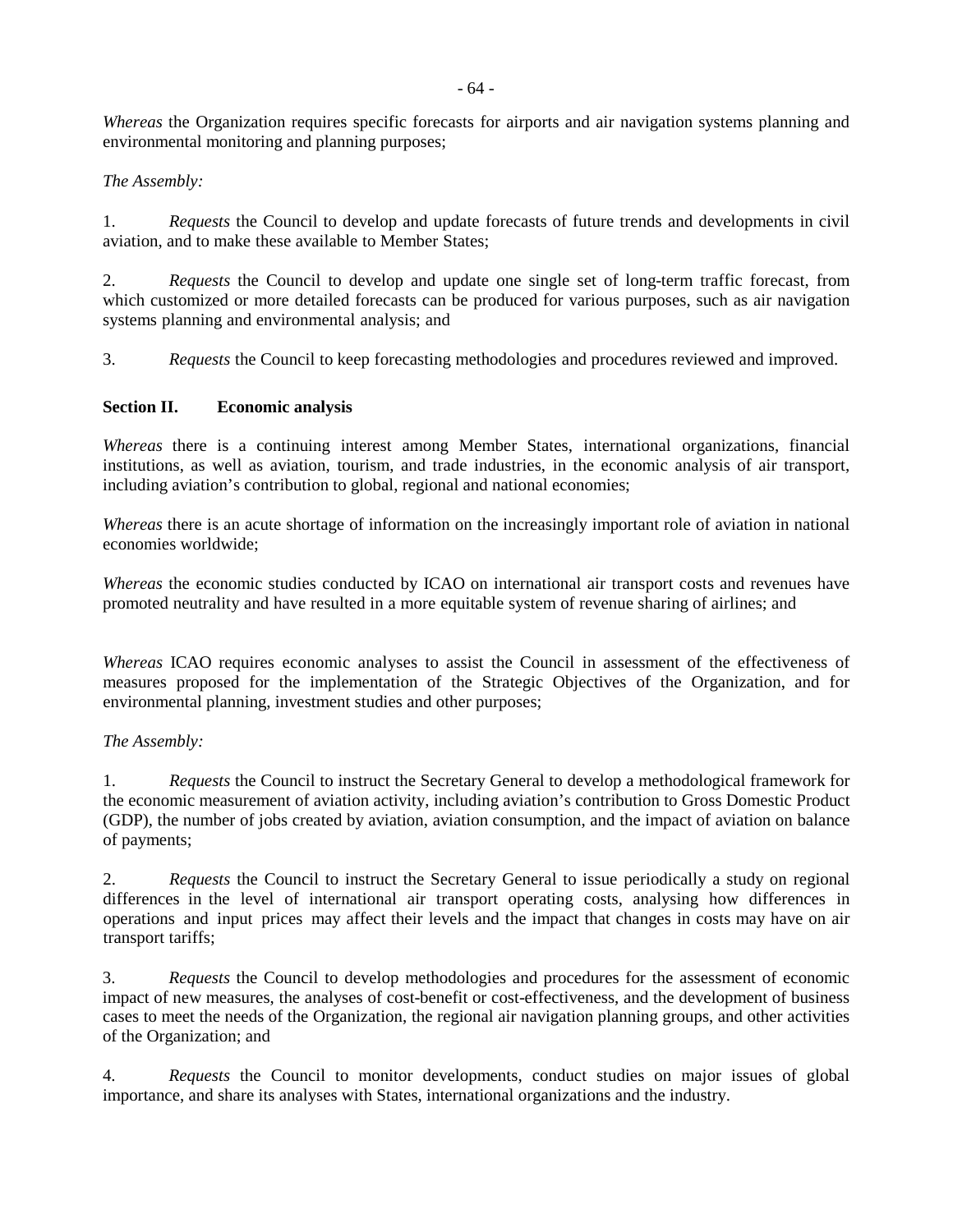#### **Section III. Air mail**

*Whereas* air mail is an integral component of international air transport, which is increasingly affected by ecommerce;

### *The Assembly:*

1. *Urges* Member States to take into account the effects on international civil aviation whenever policy is being formulated in the field of international air mail, and particularly at meetings of the Universal Postal Union (UPU); and

2. *Directs* the Secretary General to furnish to the UPU, on request and as stipulated in relevant cooperation arrangements between UPU and ICAO, information of a factual character which may be readily available.

### **A39-16: Consolidated statement of ICAO policies on technical cooperation and technical assistance**

*Whereas* new policies have been approved by the Council for technical support, in the form of technical assistance and technical cooperation and endorsed by the  $38<sup>th</sup>$  Session of the Assembly;

*Whereas* "Technical Cooperation" is any project requested and funded by States and/or Organizations and implemented through the Technical Cooperation Bureau on a cost-recovery basis, where all the direct and indirect costs related to the project are recovered;

*Whereas* **"**Technical Assistance" is any assistance provided by ICAO to States, which is funded by the Regular Budget and/or Voluntary Funds, and implemented through any Bureau/Office depending on the nature and duration of the project;

#### *The Assembly:*

1. *Resolves* that the Appendices attached to this resolution constitute the consolidated statement of ICAO policies on technical cooperation and technical assistance, as these policies exist at the close of the 39<sup>th</sup> Session of the Assembly;

2. *Declares that* this resolution supersedes A36-17.

## **APPENDIX A**

#### **The ICAO Technical Cooperation and Technical Assistance Programmes**

*Whereas* the growth and improvement of civil aviation can make an important contribution to the economic development of States;

*Whereas* civil aviation is important to the technological, economic, social and cultural advancement of all countries and especially of developing countries and their subregional, regional and global cooperation;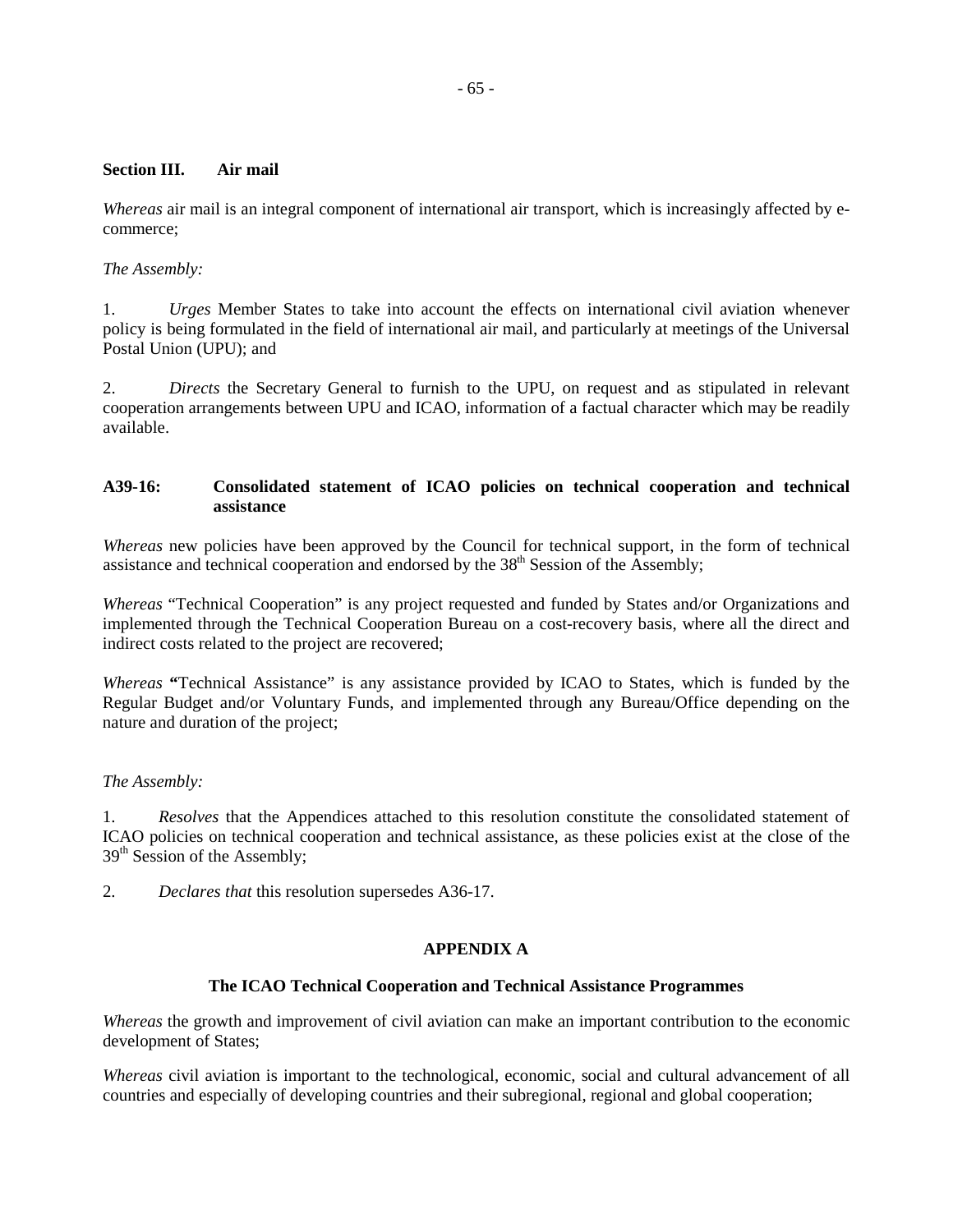*Whereas* ICAO can assist States in advancing their civil aviation and at the same time promote the realization of its Strategic Objectives;

*Whereas* Resolution 222 (IX)A of 15 August 1949 of the United Nations Economic and Social Council, approved by the General Assembly in its Resolution of 16 November 1949 and endorsed by the ICAO Assembly in its Resolution A4-20, entrusted all Organizations of the United Nations system to participate fully in the Expanded Programme of Technical Assistance for Economic Development, and that ICAO, as the United Nations specialized agency for civil aviation, began the execution of technical cooperation and technical assistance projects in 1951 with funding from the United Nations Special Account for Technical Assistance, established pursuant to the above Resolution;

*Whereas* the large deficits experienced from 1983 to 1995 required the definition of a new policy on technical cooperation and technical assistance and a new organizational structure for the Technical Cooperation Bureau;

*Whereas* the implementation of the New Policy on technical cooperation and technical assistance, endorsed by the 31st Session of the Assembly, based on the progressive implementation of the core staff concept, the integration of the Technical Cooperation Bureau into the Organization's structure, and the establishment of the ICAO Objectives Implementation Funding Mechanism, as well as the new organizational structure for the Technical Cooperation Bureau implemented in the 1990s, significantly reduced costs and substantially improved the financial situation of the Technical Cooperation and Technical Assistance Programmes;

*Whereas* the objectives of the New Policy emphasized the importance of the Technical Cooperation and Technical Assistance Programmes in the global implementation of ICAO Standards and Recommended Practices (SARPs) and Air Navigation Plans (ANPs) as well as the development of the civil aviation infrastructure and human resources of developing States in need of technical cooperation or technical assistance from ICAO;

*Whereas* standardization and monitoring of SARPs implementation remain important functions of the Organization and emphasis has been placed on ICAO's role towards implementation and support to Contracting States;

*Whereas* A35-21 encouraged the Council and the Secretary General to adopt a structure and mechanism that would use commercially oriented practices to allow fruitful partnerships with funding partners and recipient States:

*Whereas* the Council agreed that greater operational flexibility should be accorded to the Technical Cooperation Bureau with the appropriate oversight and control over technical cooperation and technical assistance activities;

*Whereas* all technical cooperation activities of the Organization continue to be based on the principle of cost recovery and measures should be taken to minimize administrative and operational costs to the extent possible;

*Whereas* the Technical Cooperation and Technical Assistance Programmes and related Administrative and Operational Services Cost (AOSC) Fund income for the triennium and beyond cannot be estimated with precision and can vary substantially based on various factors outside ICAO's control;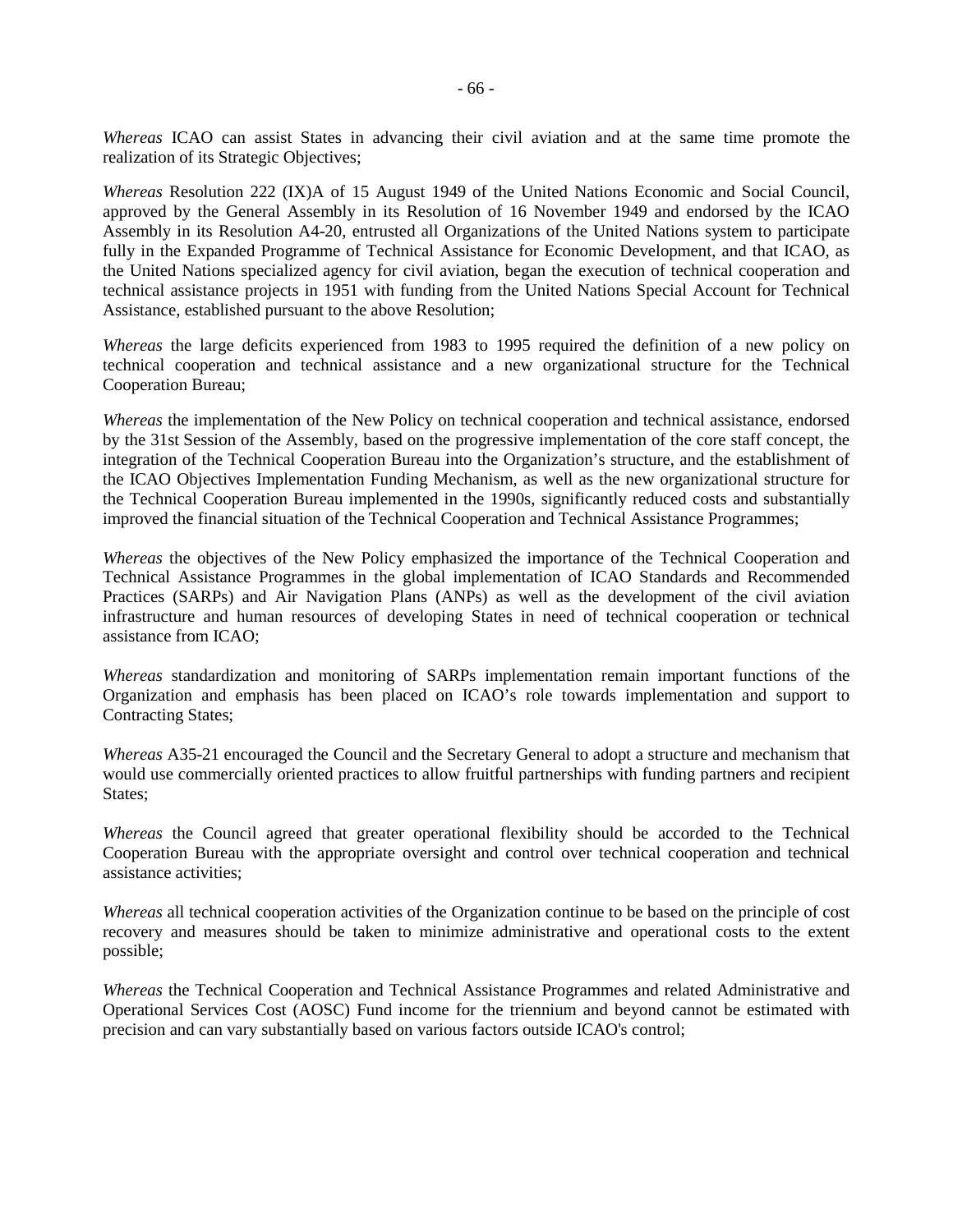*Whereas* the Council adopted a policy on cost recovery concerning the apportionment of costs between the Regular Budget and the AOSC Fund for services provided by the Regular Programme to the Technical Cooperation Bureau and for services provided by the Technical Cooperation Bureau to the Regular Programme.

*The Assembly:* 

### *Technical Cooperation and Technical Assistance Programmes*

1. *Recognizes* the importance of the Technical Cooperation and Technical Assistance Programmes for promoting the achievement of the Strategic Objectives of the Organization;

2. *Reaffirms* that the Technical Cooperation and Technical Assistance Programmes, implemented within the rules, regulations and procedures of ICAO, is a permanent priority activity of ICAO that complements the role of the Regular Programme in providing support to States in the effective implementation of SARPs and ANPs as well as in the development of their civil aviation administration infrastructure and human resources;

3. *Reaffirms* that, within the existing financial means, the ICAO Technical Cooperation and Assistance Programmes should be strengthened, at Regional Office and field level, in order to allow the Technical Cooperation Bureau to play its role more efficiently and effectively with the understanding that no increase in project costs will be incurred;

4. *Reaffirms* that the Technical Cooperation Bureau is one of the main instruments of ICAO to assist States in remedying their deficiencies in the field of civil aviation for the benefit of the international civil aviation community as a whole;

5. *Affirms* that improved coordination of ICAO's technical cooperation and technical assistance activities should be achieved through clear delineation of each Bureau's mandate and activities, and enhanced cooperation, as well as closer coordination of the Technical Cooperation and Technical Assistance Programmes for the avoidance of duplication and redundancy;

6. *Reaffirms* that, in the event that the AOSC operation for any given financial year ends in a financial deficit, such deficit should first be met from the accumulated surplus of the AOSC Fund and a call for support from the Regular Programme Budget would be the last resort;

7. *Requests* the Secretary General to implement greater efficiency measures leading to a gradual reduction of administrative support costs charged to technical cooperation and technical assistance projects;

8. *Reaffirms* that that costs recovered by the Organization for support services provided to the Technical Cooperation Bureau must be directly and exclusively related to project operations in order to keep administrative support costs to a minimum;

#### *ICAO as the recognized agency for civil aviation*

9. *Recommends* to donor States, financing institutions and other development partners, including the aviation industry and the private sector, wherever appropriate, to give preference to ICAO for the identification, formulation, analysis, implementation and evaluation of civil aviation projects in the field of technical cooperation and technical assistance, and *requests* the Secretary General to continue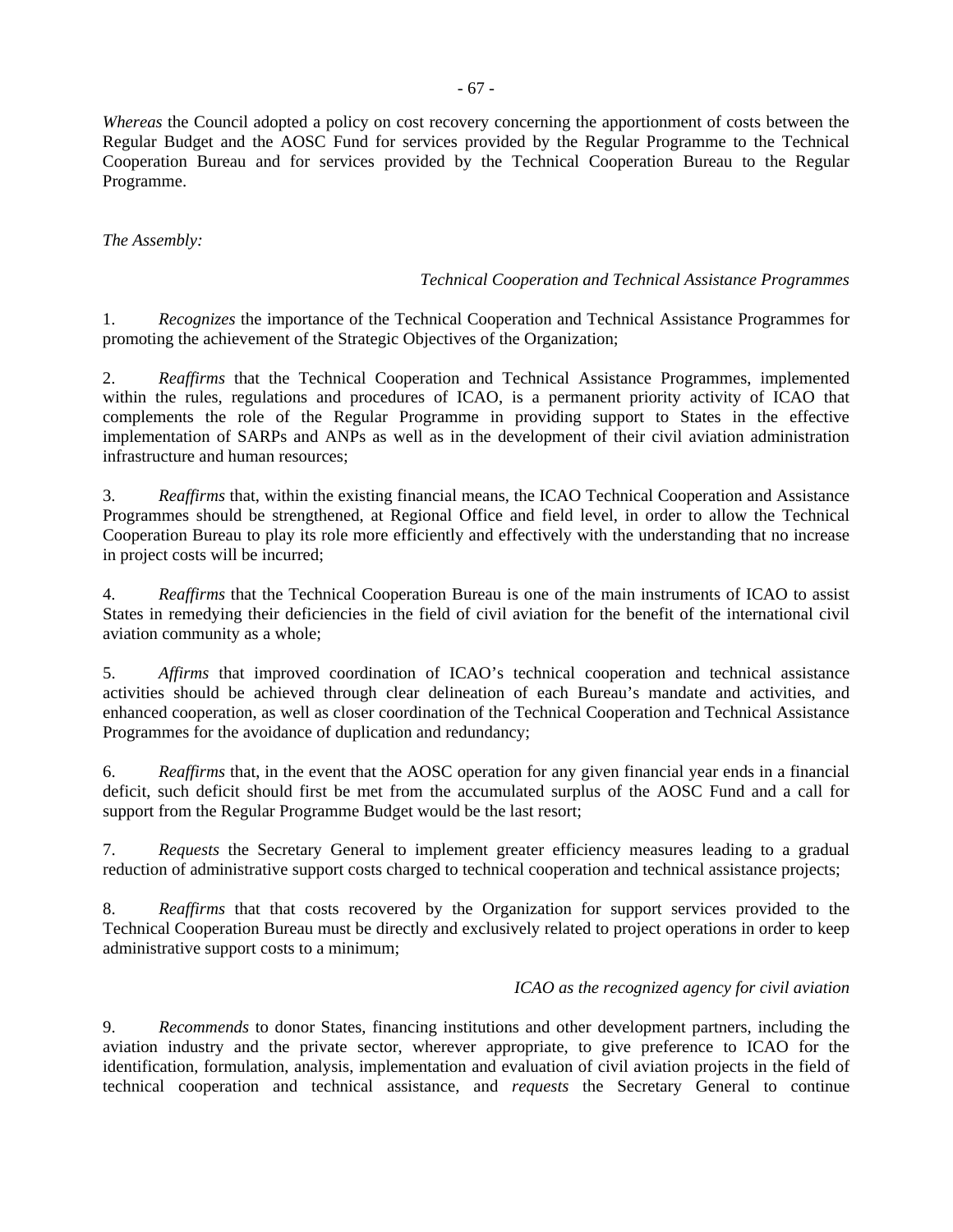communication with such entities and with potential recipient States, with a view to allocating funds for the development of civil aviation, using ICAO as executing agency;

10. *Recommends* to States receiving bilateral or other government-sponsored aid to consider the value of using the ICAO Technical Cooperation and Technical Assistance Programmes in helping to support implement their programmes related to civil aviation;

## *Expansion of ICAO Technical Cooperation and Technical Assistance Activities*

11. *Reaffirms* that in adopting commercially oriented practices for the Technical Cooperation Bureau, there is a need to ensure that the good reputation of ICAO is maintained;

12. *Reaffirms* the need to expand the provision of technical cooperation and technical assistance by ICAO to the non-State entities (public or private) directly involved in civil aviation, in furtherance of ICAO Strategic Objectives, such cooperation and assistance to encompass, inter alia*,* those activities that were traditionally provided by national civil aviation administrations and are being privatized to some degree, where the State shall, nonetheless, continue to be responsible under the Chicago Convention for the quality of the services provided and their compliance with ICAO SARPs, and *requests* the Secretary General to inform the civil aviation authority concerned of the technical aspects of the project immediately upon the start of negotiations with non-State entities;

13. *Reaffirms* that ICAO should expand the provision of technical cooperation and technical assistance services, upon request, to non-State entities (public and private) that are implementing projects in Contracting States in the field of civil aviation which aim at enhancing the safety, security and efficiency of international air transport, and *directs* the Secretary General to consider, on a case-by-case basis, the requests of such entities for ICAO cooperation and assistance in the traditional technical cooperation and technical assistance areas, with particular regard to project compliance with ICAO SARPs and, as applicable, to relevant national policies and regulations promulgated by the recipient State;

#### *Technical Cooperation and Technical Assistance Agreements*

14*. Reaffirms* that ICAO, within the framework of its Technical Cooperation and Technical Assistance Programmes, uses Trust Fund (TF) Agreements, Management Services Agreements (MSA), the Civil Aviation Purchasing Service (CAPS) and other framework agreements and funding arrangements as may be necessary to provide maximum cooperation and assistance to stakeholders implementing civil aviation projects; and

15. *Views with satisfaction* the initiative of States to make greater use of these arrangements to obtain technical cooperation and technical assistance in the field of civil aviation.

#### **APPENDIX B**

## **Funding of the Technical Cooperation and Technical Assistance Programmes**

*Whereas* funds available for technical cooperation and technical assistance in the field of civil aviation are insufficient to meet the needs of civil aviation, especially in the developing countries;

*Whereas* the Technical Cooperation Programme, with few exceptions, is funded by developing countries providing funds for its own projects;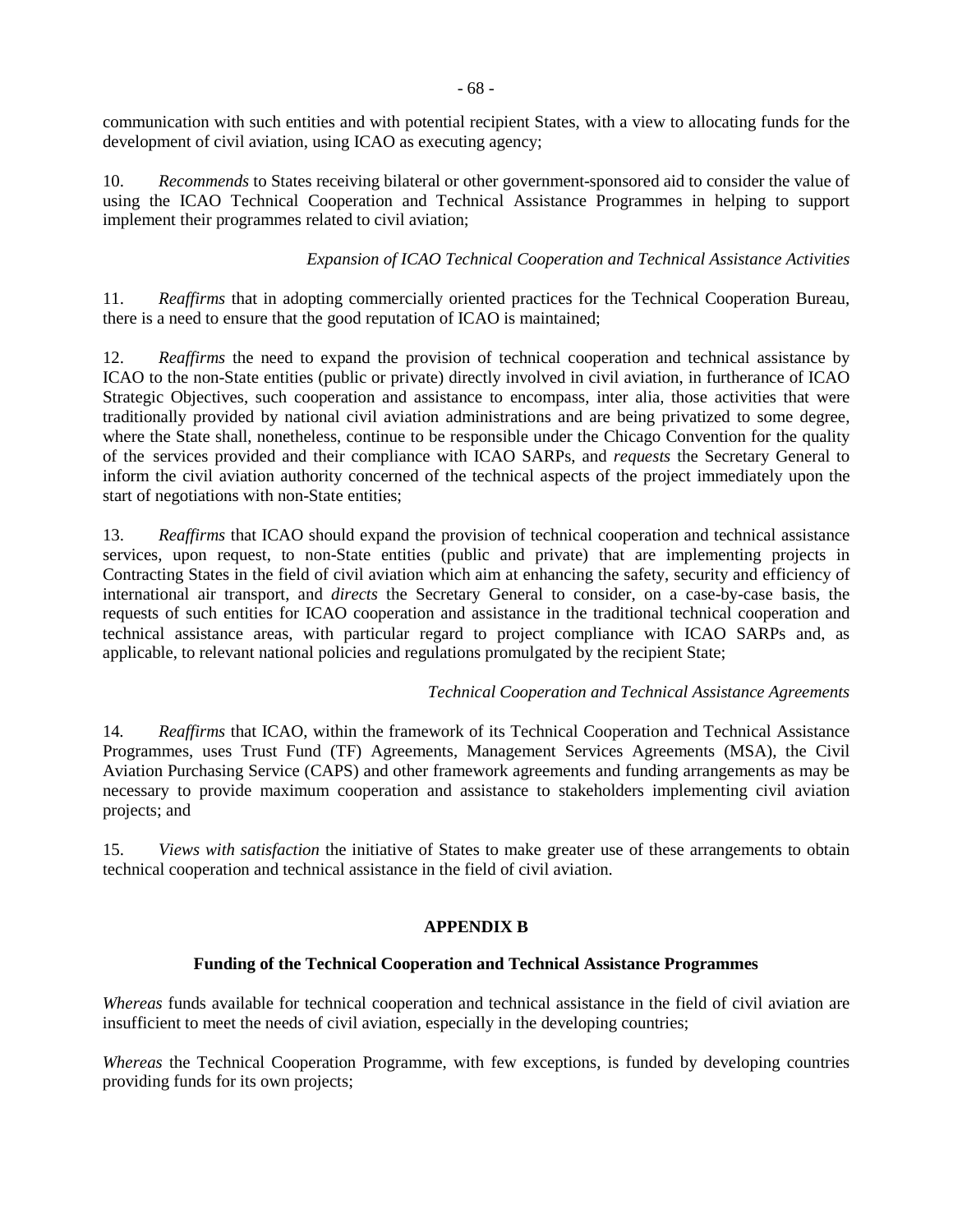*Whereas* the Technical Assistance Programme is funded through ICAO Voluntary Funds and through the Regular Budget of the Organization;

*Whereas* civil aviation administrations of Least Developed Countries are, in particular, those needing the most support while, at the same time, relying mostly on financial institutions and sector industry to fund their technical cooperation projects;

*Whereas* UNDP funding is directed mainly to development sectors other than civil aviation, and its financial contribution to civil aviation activities has considerably decreased to a level where it represents less than one per cent of the ICAO Technical Cooperation and Technical Assistance Programmes*,* but UNDP continues to provide administrative support to ICAO at the country level;

*Whereas* rapid technical development in civil aviation requires from developing States substantial expenditures in aviation ground facilities to match that development, and continues to increase requirements for training of national aeronautical personnel that are beyond their financial resources and training facilities;

*Whereas* the Assembly introduced the ICAO Objectives Implementation Funding Mechanism with a view to mobilizing additional resources for technical cooperation and technical assistance projects identified as required to support the implementation of SARPs and the facilities and services listed in the ANPs, as well as the implementation of ICAO audit-related recommendations and the rectification of identified deficiencies;

*Whereas* funding institutions expect from those implementing the projects they finance, expedient and effective project execution as well as detailed and real-time information on project activities and finances;

### *The Assembly:*

1. *Requests* financing institutions, donor States and other development partners, including the industry and the private sector, to give higher priority to the development of the air transport sub-sector in developing countries and *requests* the President of the Council, the Secretary General and the Secretariat to intensify their contacts with the United Nations, including UNDP, to increase their contribution to ICAO's technical cooperation and technical assistance projects;

2. *Draws the attention* of financing institutions, donor States and other development partners to the fact that ICAO is the Specialized Agency of the United Nations concerned with civil aviation and, as such, is accepted by the United Nations as the expert authority in carrying out technical cooperation and technical assistance for developing countries in civil aviation projects;

3. *Urges* Contracting States that are associated with funding sources to draw the attention of their representatives to these organizations towards the value of providing cooperation and assistance to civil aviation projects, particularly where these are necessary for the provision of the vital air transport infrastructure and/or the economic development of a country;

4. *Urges* Contracting States to give high priority to civil aviation development and, when seeking external cooperation and assistance for this purpose, to stipulate to financing institutions through an appropriate level of government that they wish ICAO to be associated as executing agency with civil aviation projects which may be funded;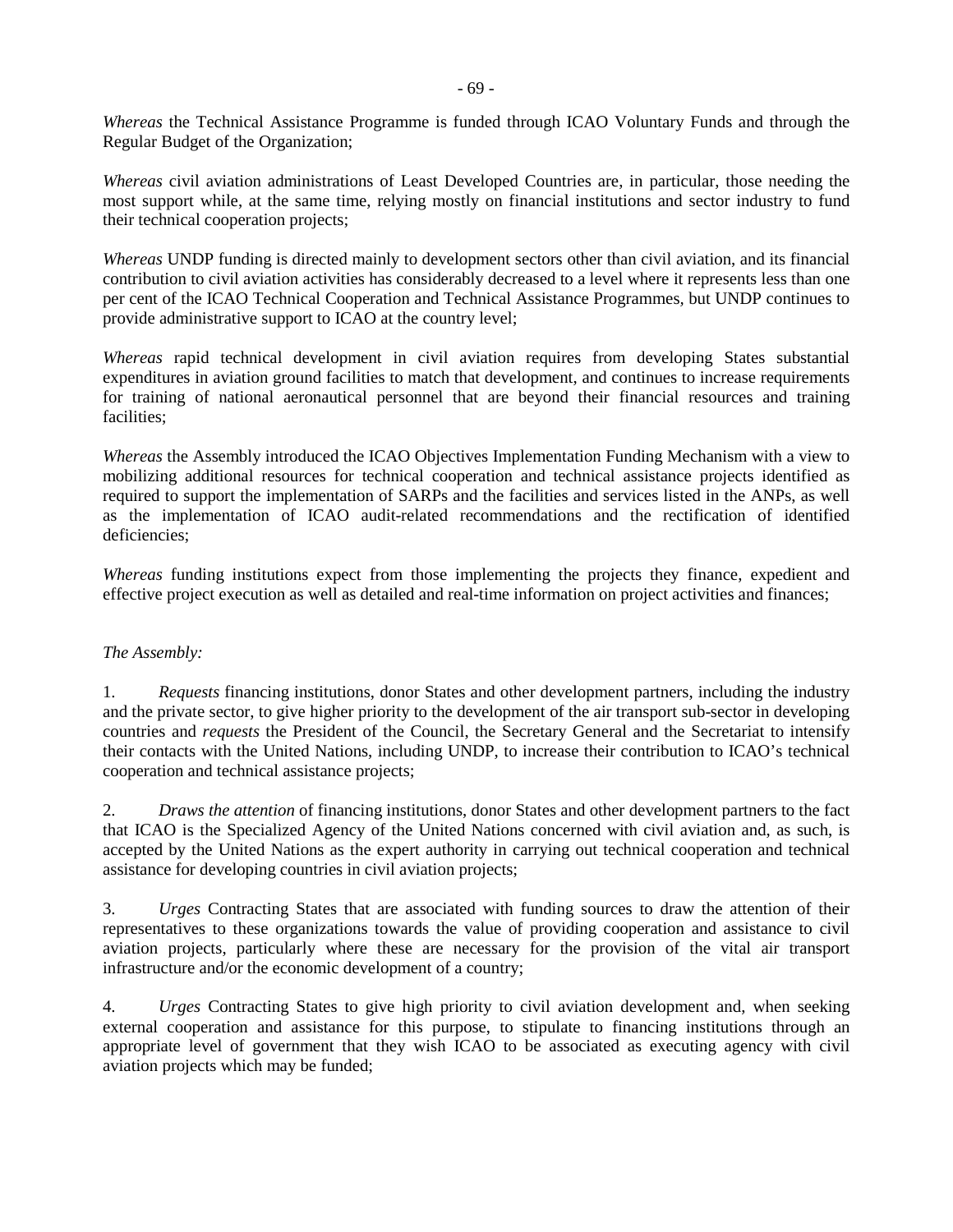5. *Encourages* the actions of developing countries in seeking funds for the development of their civil aviation from all appropriate sources to complement funds available from national budgets, financial institutions, donor States and other development partners so that such development may progress at the maximum feasible rate;

6. *Recognizes* that extra-budgetary contributions from donors will allow the Technical Cooperation and Technical Assistance Programmes to expand its services to States in relation to safety, air navigation security, environmental protection and efficiency in civil aviation, thus further contributing to the achievement of the Strategic Objectives, in particular to the implementation of SARPs and the rectification of deficiencies identified by audits;

7. *Authorizes* the Secretary General to receive, on behalf of the ICAO Technical Cooperation and Technical Assistance Programmes, financial and in-kind contributions to technical cooperation and technical assistance projects, including voluntary contributions in the form of scholarships, fellowships, training equipment and funds for training, from States, financing institutions and other public and private sources and to act as an intermediary between States regarding the granting of scholarships, fellowships and provision of training equipment;

8. *Urges* those States which are in a position to do so to provide additional funds to the ICAO Technical Cooperation and Technical Assistance Programmes through the ICAO Voluntary Funds for the implementation of civil aviation projects;

9. *Encourages* States and other development partners, including the industry and the private sector, to contribute to the ICAO Objectives Implementation Funding Mechanism which allows them to participate in the implementation of ICAO's civil aviation projects; and

10. *Requests* the Council to advise and assist developing countries to secure the support of financing institutions, donor States and other development partners in implementing ICAO regional and subregional safety and security programmes, such as the Cooperative Operational Safety and Continuing Airworthiness Programme (COSCAP) and Cooperative Aviation Security Programme (CASP).

## **APPENDIX C**

## **Implementation of the Technical Cooperation and Technical Assistance Programmes**

*Whereas* the aim of ICAO is to ensure the safe and orderly growth of international civil aviation throughout the world;

*Whereas* the implementation of technical cooperation and technical assistance projects complements the Regular Programme efforts towards the achievements of ICAO's Strategic Objectives;

*Whereas* Contracting States increasingly call upon ICAO to provide advice, technical cooperation and technical assistance to implement SARPs and develop their civil aviation through the strengthening of their administration, the modernization of their infrastructure and the development of their human resources;

*Whereas*, on an urgent basis, there is a need for effective follow-up and remedial action as a result of the ICAO Universal Safety Oversight Audit Programme/Continuous Monitoring Approach (USOAP CMA) and Universal Security Audit Programme (USAP) audits in order to provide support to States in addressing the identified deficiencies, including Significant Safety and Security Concerns;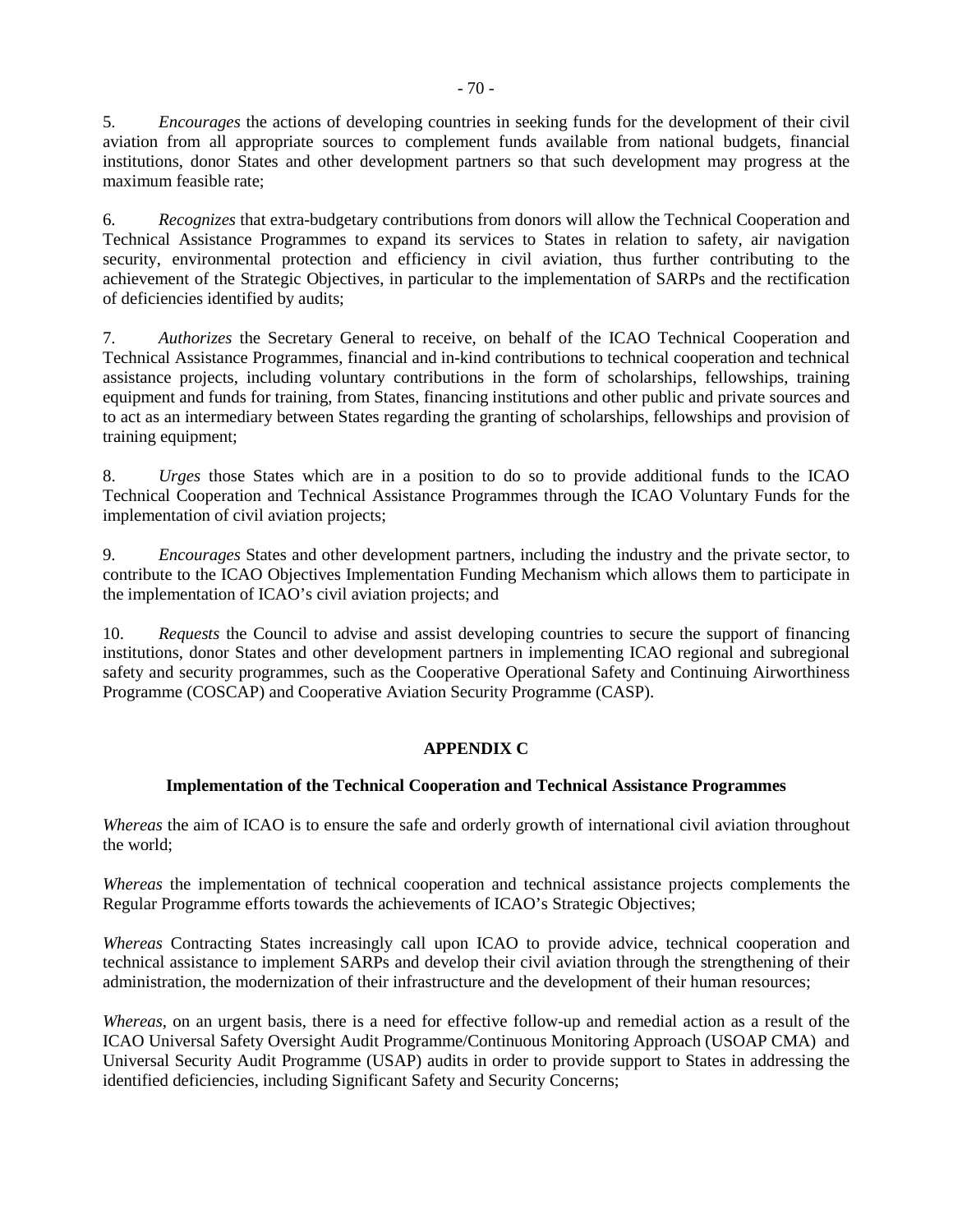*Whereas* extra-budgetary funding provided to the Technical Cooperation and Technical Assistance Programmes allows ICAO, through its Technical Cooperation Bureau, to provide initial support to States to address the deficiencies identified through the USOAP CMA, ICAO Coordinated Validation Missions (ICVMs) and USAP audits;

*Whereas* implementation of projects in compliance with ICAO SARPs by the Technical Cooperation Bureau or any other third party outside ICAO results in substantially enhanced safety, security and efficiency of civil aviation worldwide;

*Whereas* ex-post evaluations could constitute a valuable tool for establishing the impact of projects on aviation and for the planning of future projects;

*Whereas* non-State entities (public and private) implementing projects for Contracting States in the field of civil aviation increasingly call upon ICAO, through the Technical Cooperation Bureau, to provide advice, technical cooperation and technical assistance in the traditional technical cooperation and technical assistance fields and ensure project compliance with ICAO SARPs;

### *The Assembly:*

1*. Draws the attention* of Contracting States requesting technical cooperation and technical assistance to the advantages to be derived from well-defined projects based on civil aviation master plans;

2. *Draws the attention* of Contracting States to the cooperation and assistance provided through subregional and regional projects executed by ICAO, such as COSCAPs and CASPs and *urges* the Council to continue to give high priority to management and implementation of such projects through the Technical Cooperation and Technical Assistance Programmes in view of the great benefit such projects represent;

3. *Urges* States to give high priority to the training of their national civil aviation technical, operational and management personnel through the development of a comprehensive training programme and *reminds*  States of the importance of making adequate provision for such training and of the need to provide suitable incentives to retain the services, in their respective fields, of such personnel after they have completed their training;

4. *Encourages* States to concentrate their efforts upon the further development of existing training centres and to support Regional Training Centres which are located in their area for the advanced training of their national civil aviation personnel where such training is not available nationally, so as to promote a selfreliant capability within that region;

5. *Urges* States receiving technical cooperation and technical assistance through ICAO to avoid project implementation delays by ensuring timely decisions regarding experts, training and procurement components in accordance with the terms of the project agreements;

6. *Draws the attention* of Contracting States to the Civil Aviation Purchasing Service (CAPS), which is a facility provided by ICAO to developing countries to purchase high value items of civil aviation equipment and to contract for technical services;

7. *Requests* that Contracting States, in particular, developing countries, encourage fully qualified technical experts to apply for inclusion in ICAO's Technical Cooperation and Technical Assistance Programmes' roster of experts;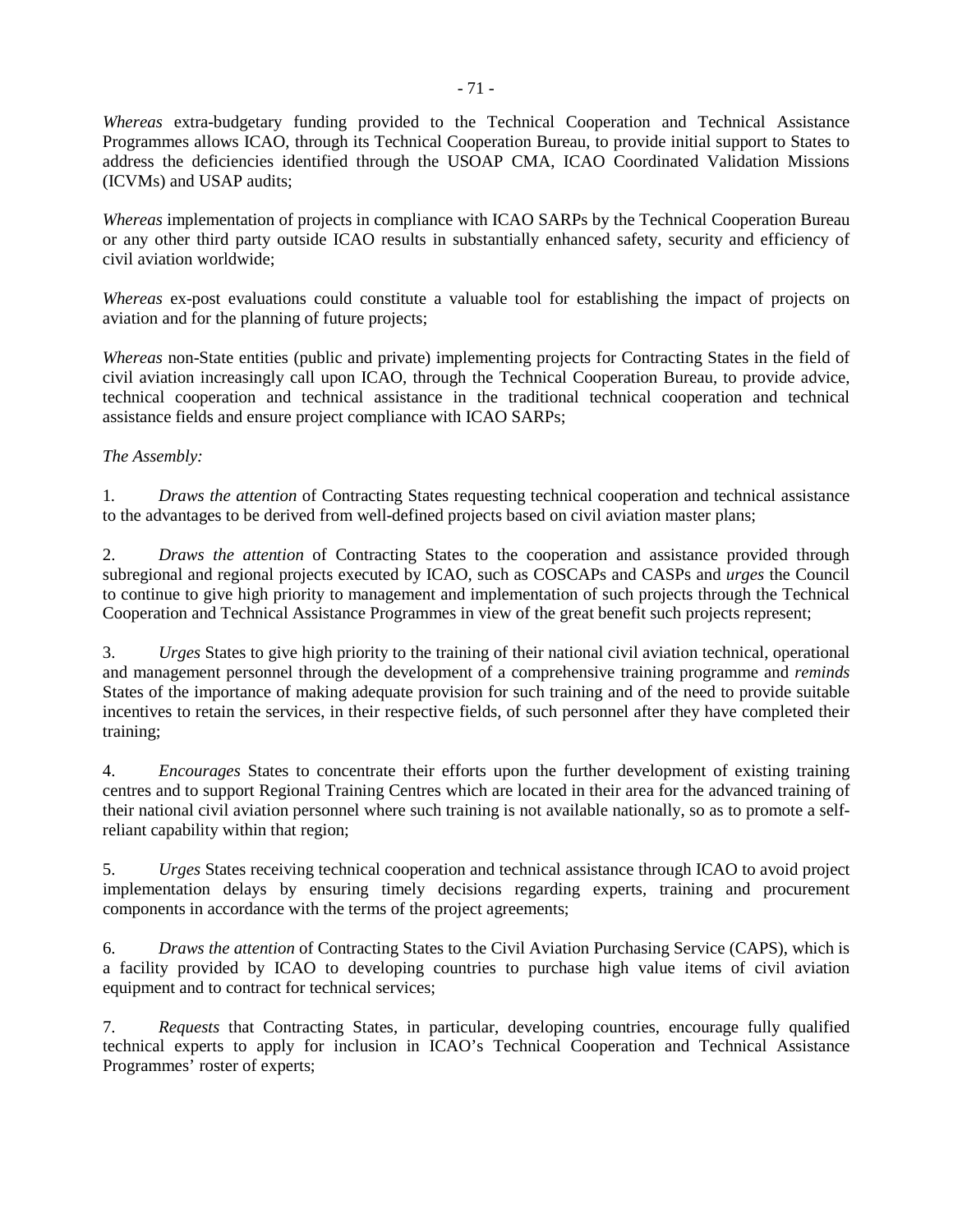8. *Encourages* States to make use of the quality assurance services offered by the Technical Cooperation Bureau, on a cost-recovery basis, for the supervision of projects implemented by third parties outside the Technical Cooperation and Technical Assistance Programmes of ICAO, including the review of their compliance with ICAO SARPs; and

9. *Encourages* States and donors to include, and provide funding for, ex-post evaluations of their civil aviation projects as an integral part of project planning and implementation.

### **A39-17: ICAO Programme for Aviation Volunteers**

*Whereas* in accordance with Article 37 of the *Convention on International Civil Aviation* each Member State undertakes to collaborate in securing the highest practicable degree of uniformity in regulation, standards, procedures and organization in relation to aircraft, personnel, airports, airways and auxiliary services in all matters in which uniformity will facilitate and improve air navigation;

*Whereas* many States have difficulties meeting their obligations under the Convention and discrepancies in the level of implementation of ICAO Standards and Recommended Practices (SARPs) still exist;

*Whereas* a number of States are confronted with insufficient financial and human resources capacity and cannot adequately address the deficiencies in their civil aviation systems;

*Whereas* ICAO plays a leadership role in facilitating the implementation of SARPs and the rectification of civil aviation related deficiencies by coordinating assistance and harnessing resources among aviation partners;

*Whereas* assistance to States in addressing the shortcomings identified during ICAO safety and security audits, in developing capabilities in the implementation of ICAO SARPs, in responding to emergencies affecting States' aviation systems and in fostering self-reliance and growth is required and desirable;

*Recalling* the United Nations General Assembly Resolution 70/129 - Integrating volunteering into peace and development: the plan of action for the next decade and beyond;

*Recognizing* that volunteerism, in its diversity, universality and values, can be a powerful development tool and asset for Governments and partners worldwide, which potential as a complementary resource for technical support, should be fully exploited; and

*Whereas* skilled and experienced aviation professionals from ICAO, the aviation industry, States and the private sector are an invaluable source of knowledge that could contribute to the sustainable development of Civil Aviation.

#### *The Assembly*:

1. *Advances* volunteerism as a significant and meaningful instrument for qualified experts to positively engage in the sustainable development of civil aviation worldwide;

2. *Endorses* the decisions taken by the Council on the establishment and promotion of the ICAO Programme for Aviation Volunteers (IPAV);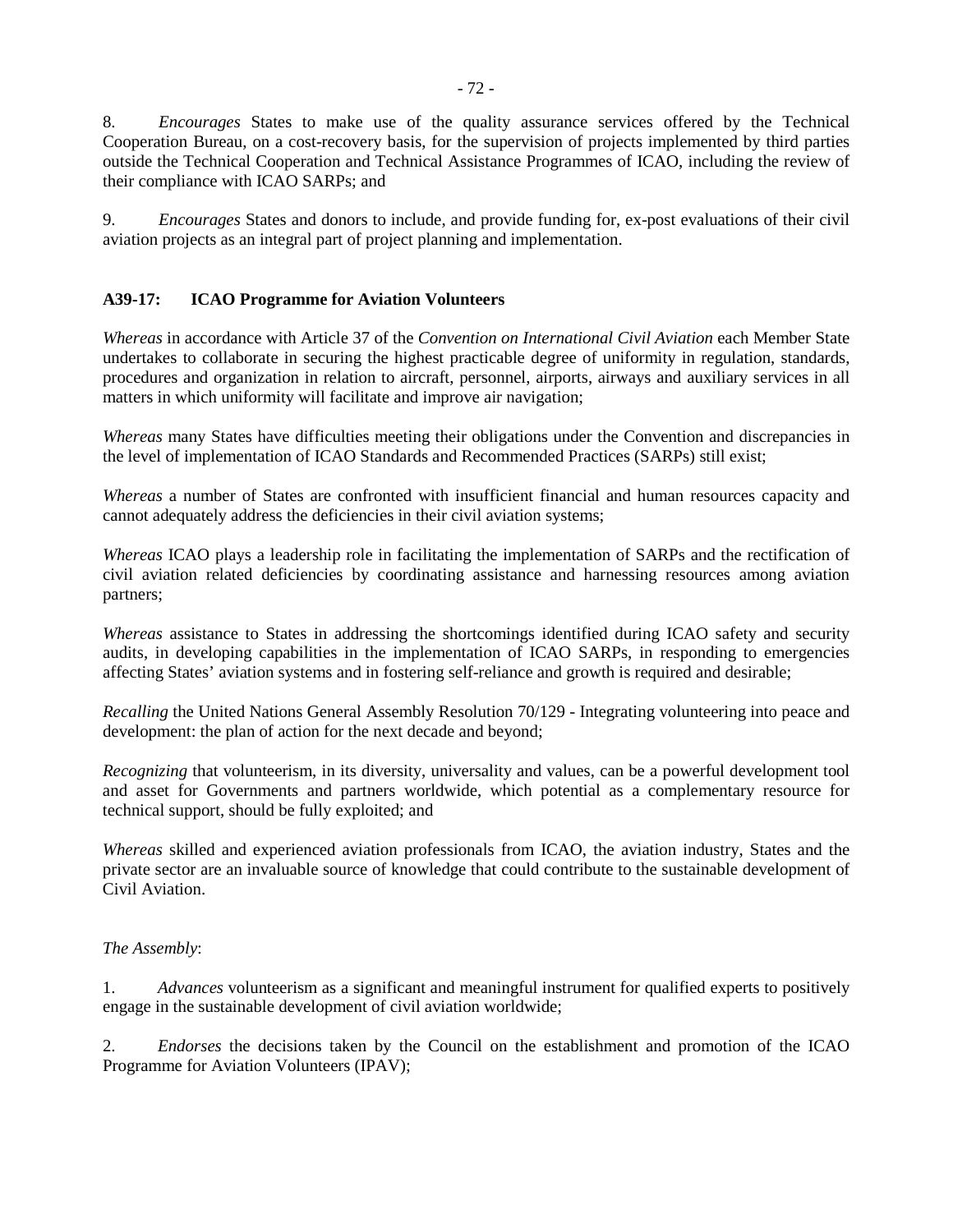3. *Encourages* the meaningful participation and integration, as Volunteers, of skilled and experienced aviation professionals from ICAO, States, the aviation industry and the private sector into ICAO programmes and projects of technical assistance/cooperation through the IPAV;

4. *Invites* Contracting States to consider the IPAV for technical assistance/cooperation, where appropriate;

5. *Emphasizes* that the provision of adequate means for Volunteer action is essential to leverage the full potential of volunteerism and the IPAV;

*6. Encourages* Contracting States and other stakeholders in a position to do so, in coordination with the international civil aviation community, to participate in the IPAV by providing financial and human resources to support developing and least developed States in their efforts to meet their obligations under the *Convention on International Civil Aviation;* 

7. *Invites* donor States, financing institutions and other development partners to provide sustained funding in support of the administration, monitoring and implementation of the IPAV through the IPAV Voluntary Fund; and

8. *Calls upon* the Council to continue to support and assist in the promotion of the IPAV.

### **A39-18: Consolidated statement of continuing ICAO policies related to aviation security**

*Whereas* it is considered desirable to consolidate Assembly resolutions on the policies related to the safeguarding of international civil aviation against acts of unlawful interference in order to facilitate their implementation and practical application by making their texts more readily available, understandable and logically organized;

*Whereas* in Resolution A38-15 the Assembly resolved to adopt at each session a consolidated statement of continuing ICAO policies related to the safeguarding of international civil aviation against acts of unlawful interference; and

*Whereas* the Assembly has reviewed proposals by the Council for the amendment of the consolidated statement of continuing ICAO policies in Resolution A38-15, Appendices A to I inclusive, and has amended the statement to reflect the decisions taken during the 39th Session;

### *The Assembly:*

1. *Resolves* that the Appendices attached to this resolution constitute the consolidated statement of continuing ICAO policies related to the safeguarding of international civil aviation against acts of unlawful interference, as these policies exist at the close of the 39th Session of the Assembly;

2. *Resolves* to request that the Council submit for review at each ordinary session a consolidated statement of continuing ICAO policies related to the safeguarding of international civil aviation against acts of unlawful interference; and

3. *Declares* that this resolution supersedes Resolution A38-15.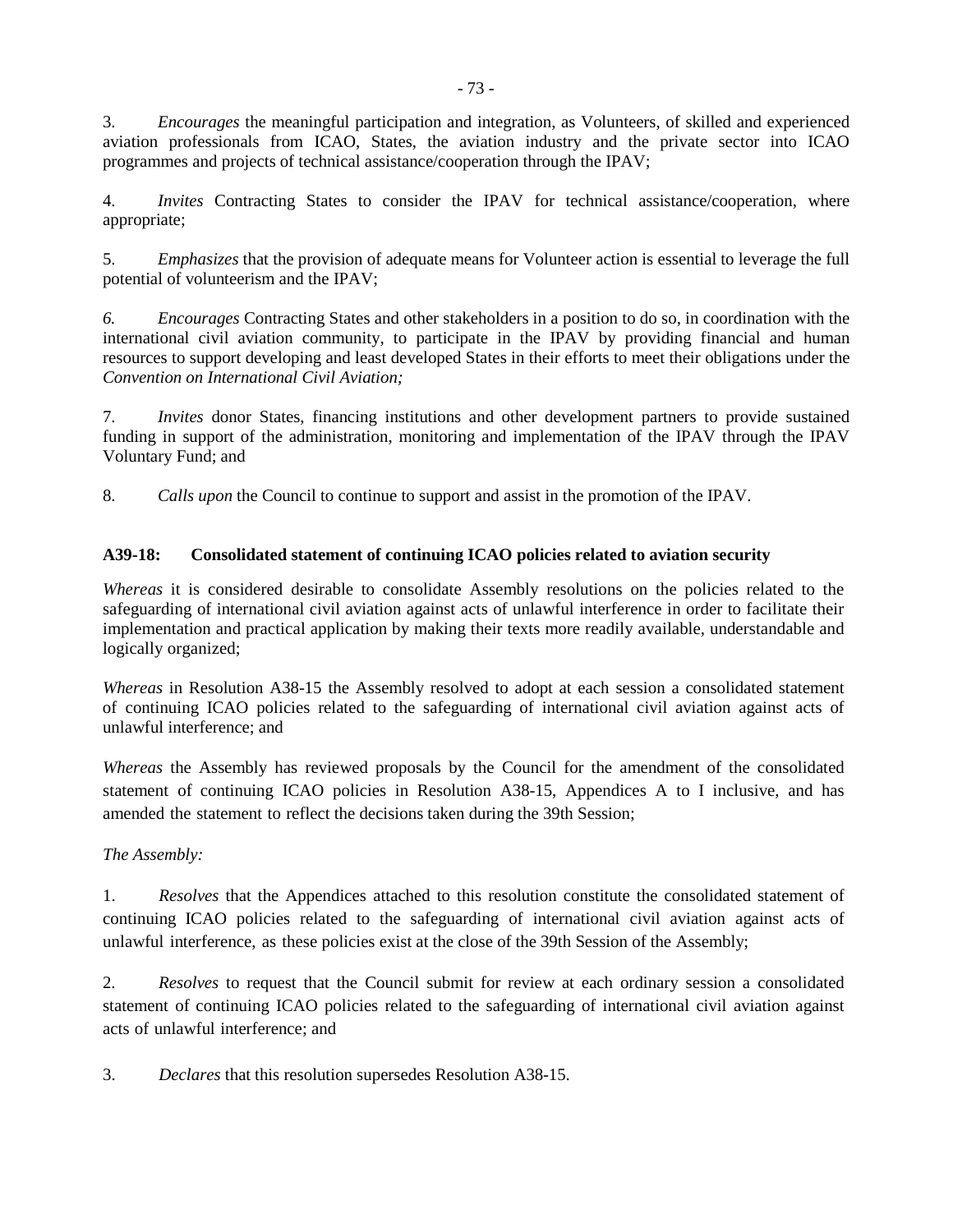#### - 74 -

#### **APPENDIX A**

#### **General policy**

*Whereas* the development of international civil aviation can greatly help to create and preserve friendship and understanding among the nations and peoples of the world, yet its abuse can become a threat to general security;

*Whereas* acts of unlawful interference against civil aviation have become the main threat to its safe and orderly development;

*Whereas* the threat of terrorist acts, including those posed by the use of aircraft as a weapon of destruction, by the targeting of aircraft by man-portable air defence systems (MANPADS), other surface-to-air missiles systems, light weapons and rocket-propelled grenades, by carrying on board liquids, gels and aerosols as component parts of an improvised explosive device, by sabotage or attempted sabotage using an improvised explosive device, by the unlawful seizure of aircraft, or by attack on aviation facilities, including in landside areas, and other acts of unlawful interference against civil aviation, has a serious adverse effect on the safety, efficiency and regularity of international civil aviation, endangering the lives of persons on board and on the ground and undermining the confidence of the peoples of the world in the safety of international civil aviation;

*Whereas* all acts of unlawful interference against international civil aviation constitute a grave offence in violation of international law;

*Recalling* that Resolutions A27-12 and A29-16 remain in force;

*Recognizing* the exploitation of the aviation sector by a variety of criminal activities, including the illicit transport of narcotics and psychotropic substances by air;

*Recalling* Assembly Resolutions A33-1 and A36-19 and the recommendations of the High-level, Ministerial Conference on Aviation Security held in February 2002;

*Recalling* the Declaration on Aviation Security that was adopted by the 37th Session of the Assembly;

*Recalling* the Joint Statements adopted at ICAO Regional Conferences on Aviation Security held in 2011 and 2012;

*Recalling* the Joint Communiqués issued by the ICAO-WCO Joint Conferences on Enhancing Air Cargo Security and Facilitation, held in Singapore in July 2012, in Manama, Bahrain in April 2014, and in Kuala Lumpur, Malaysia in July 2016;

*Recalling* the Communiqué of the High-level Conference on Aviation Security held in Montréal in September 2012, and the conference conclusions and recommendations;

*Noting with satisfaction* the actions taken to implement the ICAO Comprehensive Aviation Security Strategy (ICASS) and its seven strategic focus areas, as adopted by the Council on 17 February 2010, which provides the framework for ICAO's aviation security activities for the 2011-2016 triennia;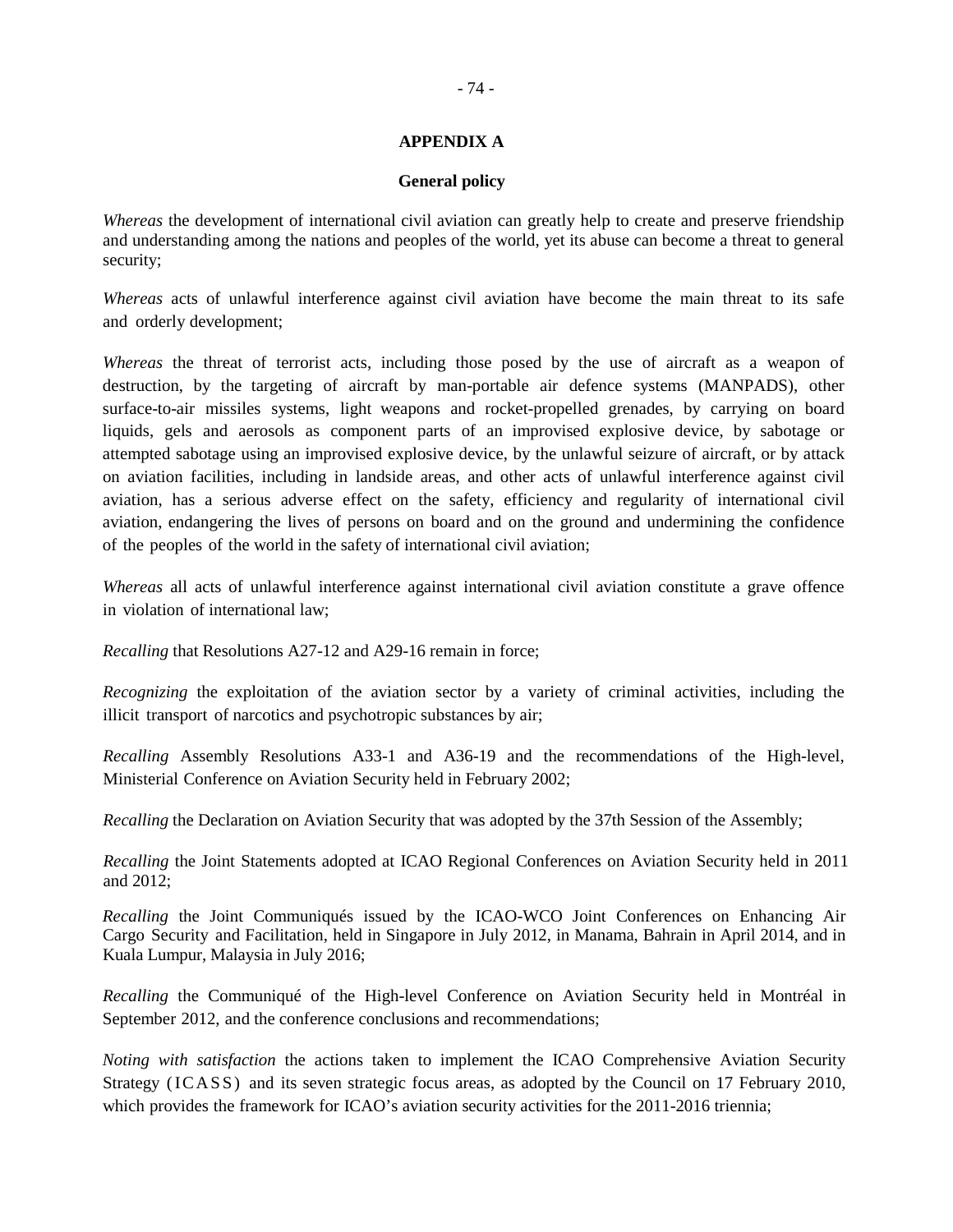*Mindful* of the valuable lessons learned in the implementation of the ICASS, which has provided the basis and solid foundation for addressing current and future aviation security challenges, and should be used in developing the Global Aviation Security Plan (GASeP) as the future global framework for progressive aviation security enhancement;

*Mindful* of United Nations Security Council Resolution 2309 (2016) – Threats to international peace and security caused by terrorist acts: Aviation security;

*Recognizing* the importance of global consultations and outreach efforts with Member States to elaborate and refine the elements of the GASeP; and

*Recognizing* that it is necessary for the Organization to continue to implement the ICASS, until the GASeP has been fully developed and approved for implementation.

### *The Assembly:*

1. Strongly condemns all acts of unlawful interference against civil aviation wherever and by whomsoever and for whatever reason they are perpetrated;

2. *Notes with abhorrence* all acts and attempted acts of unlawful interference aimed at the destruction in flight of civil aircraft including any misuse of civil aircraft as a weapon of destruction and the death of persons on board and on the ground;

3. *Reaffirms* that aviation security must continue to be treated as a matter of highest priority and appropriate resources should be made available by ICAO and its Member States;

4. *Calls upon* all Member States to confirm their resolute support for the established policy of ICAO by applying the most effective security measures, individually and in cooperation with one another, to prevent acts of unlawful interference and to punish the perpetrators, planners, sponsors, and financiers of conspirators in any such acts;

5. *Reaffirms* ICAO's responsibility to facilitate the consistent and uniform resolution of questions which may arise between Member States in matters affecting the safe and orderly operation of international civil aviation throughout the world;

6. *Directs* the Council to continue, as an urgent priority, its work relating to measures for prevention of acts of unlawful interference, on the basis of the strategic direction provided under the ICASS, and ensure that this work is carried out with the highest efficiency and responsiveness;

7. *Expresses appreciation* to Member States for the voluntary contributions in the form of human and financial resources to the ICASS during the 2014-2016 triennium;

8. *Urges* all Member States to continue to financially support the Organization's aviation security activities beyond those budgeted for under the regular programme through the ICASS;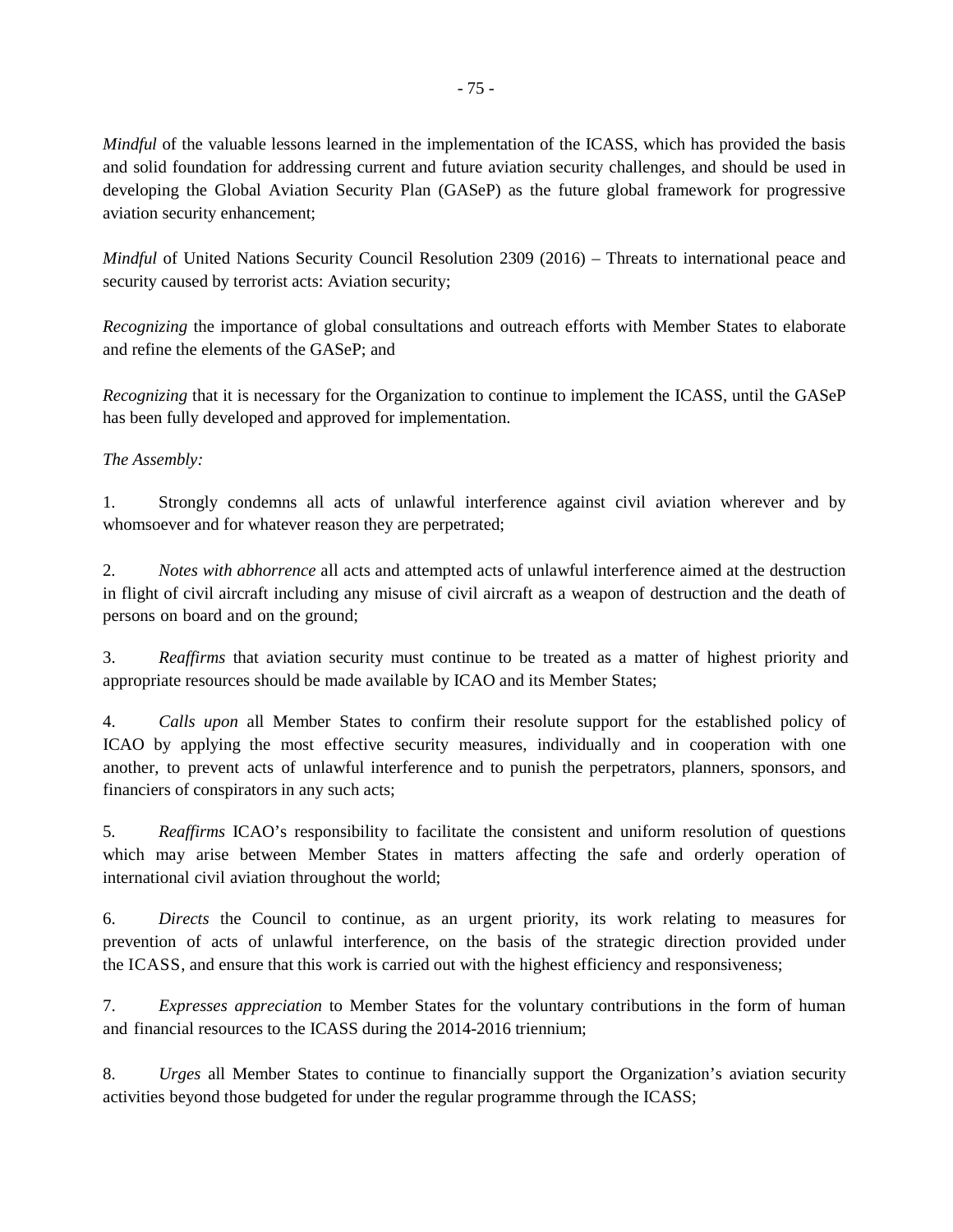9. *Directs* the Council to consider the lessons learned from ICASS in establishing the GASeP based on clear and collective aviation security goals and targets, and supported by concrete and measurable indicators to guide ICAO, States and stakeholders in ensuring continuous improvement in aviation security;

10. *Directs* the Council to task the Aviation Security Panel to expeditiously develop the GASeP and present the Plan to the Council for approval and consultation with Member States and key stakeholders by the second half of 2017;

11. *Urges* all Member States to take active participation in global and regional consultations in order for the GASeP to be truly global and also reflect aspirations, needs and priorities at the national and regional levels.

#### **APPENDIX B**

## **International legal instruments, enactment of national legislation and conclusion of appropriate agreements for the suppression of acts of unlawful interference with civil aviation**

#### a) *International air law instruments*

*Whereas* the protection of civil aviation from acts of unlawful interference has been enhanced by the *Convention on Offences and Certain Other Acts Committed on Board Aircraft* (Tokyo, 1963), by the *Convention for the Suppression of Unlawful Seizure of Aircraft* (The Hague, 1970), by the *Convention for the Suppression of Unlawful Acts Against the Safety of Civil Aviation* (Montréal, 1971), by the *Protocol for the Suppression of Unlawful Acts of Violence at Airports Serving International Civil Aviation*, *Supplementary to the Convention for the Suppression of Unlawful Acts Against the Safety of Civil Aviation* (Montréal, 1988), by the *Convention on the Marking of Plastic Explosives for the Purpose of Detection* (Montréal, 1991), by the *Convention for the Suppression of Unlawful Acts Relating to International Civil Aviation* (Beijing, 2010), by the *Protocol Supplementary to the Convention for the Suppression of Unlawful Seizure of Aircraft* (Beijing, 2010), by the *Protocol to Amend the Convention on Offences and Certain Other Acts Committed on Board Aircraft (Montréal, 2014) and by* bilateral agreements for the suppression of such acts;

#### *The Assembly*:

1. *Urges* Member States which have not yet done so to become parties to the *Convention on Offences and Certain Other Acts Committed on Board Aircraft* (Tokyo, 1963), to the *Convention for the Suppression of Unlawful Seizure of Aircraft* (The Hague, 1970), to the *Convention for the Suppression of Unlawful Acts Against the Safety of Civil Aviation* (Montréal, 1971) and the 1988 *Supplementary Protocol to the Montréal Convention*, to the *Convention on the Marking of Plastic Explosives for the Purpose of Detection* (Montréal, 1991), to the *Convention for the Suppression of Unlawful Acts Relating to International Civil Aviation* (Beijing, 2010), to the *Protocol Supplementary to the Convention for the Suppression of Unlawful Seizure of Aircraft* (Beijing, 2010), and to the *Protocol to Amend the Convention*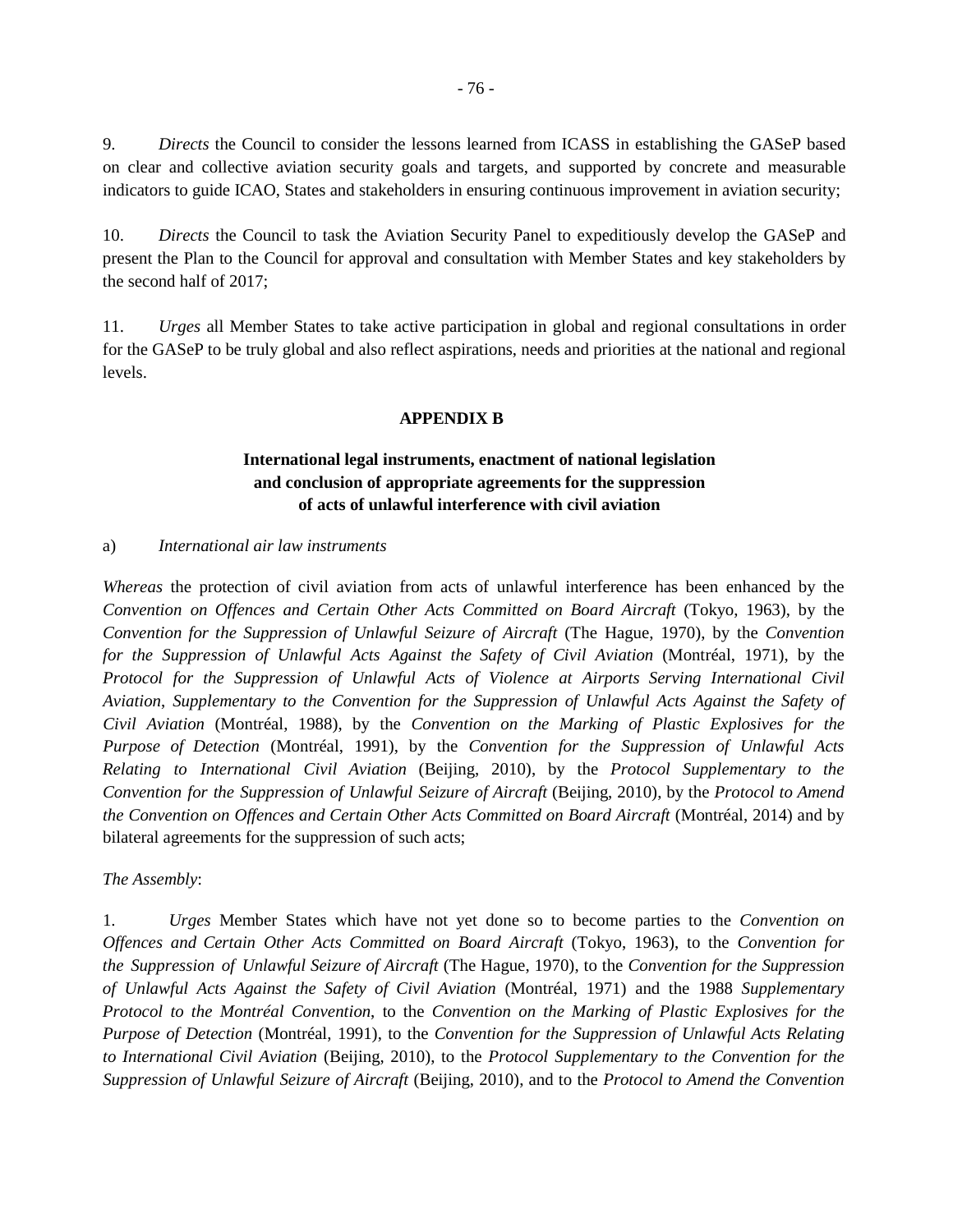*on Offences and Certain Other Acts Committed on Board Aircraft* (Montréal, 2014). Lists of States Parties to aviation security legal instruments can be found on [www.icao.i](http://www.icao.int/)nt under the ICAO Treaty Collection;

2. *Calls upon* States not yet parties to the *above-mentioned air law instruments* to give effect, even before ratification, acceptance, approval or accession, to the principles of those instruments and calls upon States which manufacture plastic explosives to implement the marking of such explosives as soon as possible; and

3. *Requests* the Council to direct the Secretary General to continue to remind States of the importance of becoming parties to the Tokyo, The Hague, Montréal and Beijing Conventions, to the 1988 *Supplementary Protocol to the Montréal Convention*, to the 2010 *Protocol Supplementary to the Convention for the Suppression of Unlawful Seizure of Aircraft,* to the 2014 *Protocol to Amend the Convention on Offences and Certain Other Acts Committed on Board Aircraft* and to the *Convention on the Marking of Plastic Explosives for the Purpose of Detection* and to provide assistance requested by States encountering any difficulties in becoming parties to these instruments.

## b) *Enactment of national legislation and conclusion of appropriate agreements*

*Whereas* deterrence of acts of unlawful interference with civil aviation can be greatly facilitated through the enactment by Member States of national criminal laws providing severe penalties for such acts;

### *The Assembly*:

1. *Calls upon* Member States to give special attention to the adoption of adequate measures against persons committing, planning, sponsoring, financing or facilitating acts of unlawful seizure of aircraft, acts of sabotage or attempted sabotage or other acts or attempted acts of unlawful interference against civil aviation, and in particular to include in their legislation rules for the severe punishment of such persons; and

2. *Calls upon* Member States to take adequate measures relating to the extradition or prosecution of persons committing acts of unlawful seizure of aircraft, acts of sabotage or attempted sabotage or other acts or attempted acts of unlawful interference against civil aviation by adopting appropriate provisions in law or treaty for that purpose or by strengthening existing arrangements and by concluding appropriate agreements for the suppression of such acts which would provide for the extradition of persons committing criminal attacks on international civil aviation.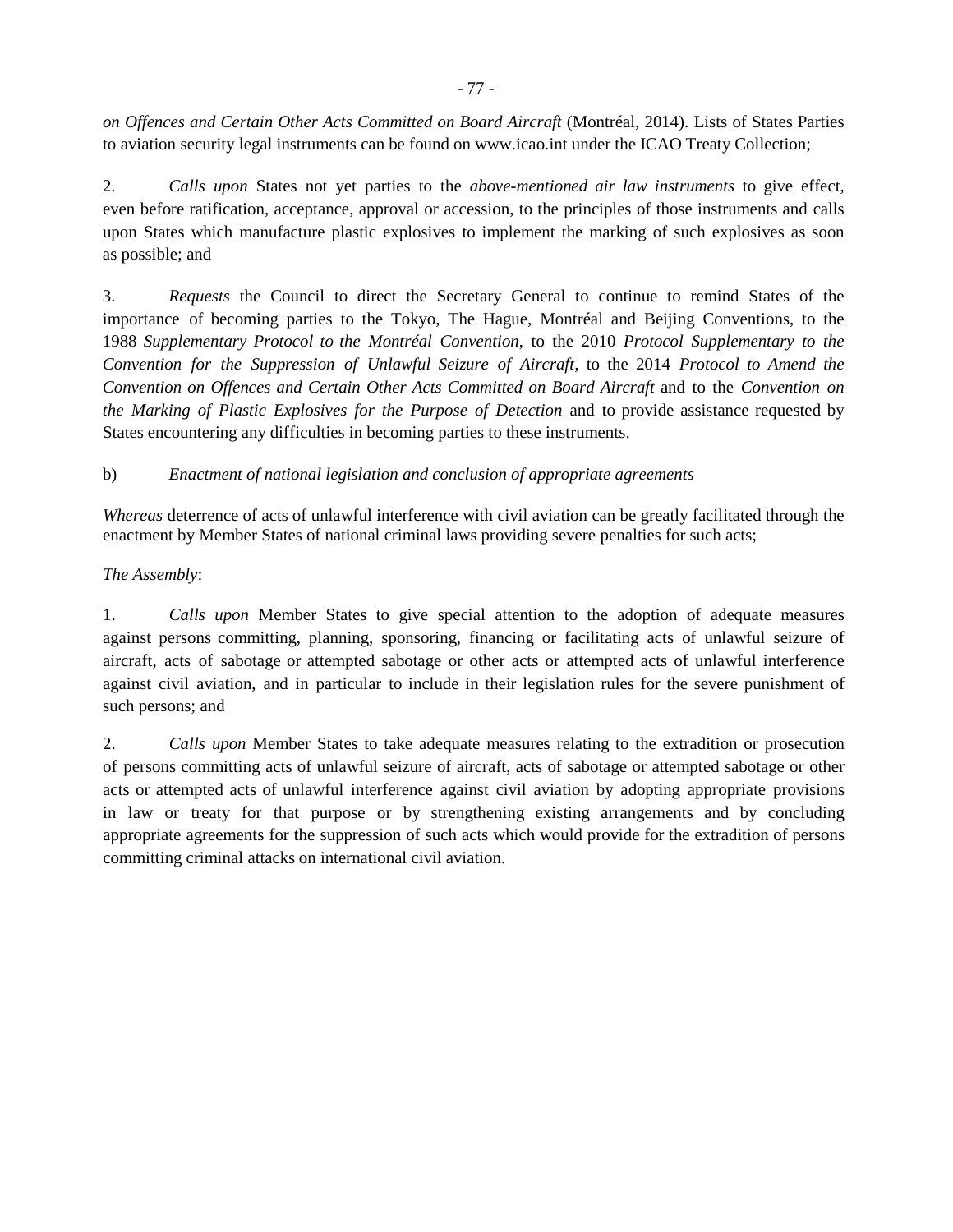#### **APPENDIX C**

#### **Implementation of technical security measures**

*Whereas* protection of civil aviation against acts of unlawful interference requires continued vigilance and development and implementation of positive safeguarding action by the Organization and its Member States;

*Whereas* a clear need exists for the strengthening of security to be applied to all phases and processes associated with the carriage of persons, their cabin and hold baggage, cargo, mail, courier and express parcels, and in protecting civil aviation against cyber-attacks, and threats to the landside areas of airports, as well as attacks carried out or facilitated by insiders;

*Whereas* Machine Readable Travel Documents strengthen security by improving the integrity of documents which verify the identity of travellers and air crew;

*Whereas* such Machine Readable Travel Documents also enable high-level cooperation among States to strengthen resistance to passport fraud, including the forgery or counterfeiting of passports, the use of valid passports by impostors, the use of expired or revoked passports, and the use of fraudulently obtained passports;

*Whereas* the use of Machine Readable Travel Documents and other passenger information tools can also be employed for security purposes, adding an important layer to the international civil aviation system, in order to detect terrorists and prevent acts of unlawful interference well before the aircraft boarding process;

*Whereas* threats to the air cargo and mail systems as a whole require a global approach in the development and implementation of security requirements and best practices, including cooperation with relevant international organizations such as the World Customs Organization (WCO), Universal Postal Union (UPU), and International Maritime Organization (IMO);

*Whereas* the responsibility for ensuring that security measures are applied by government agencies, airport authorities and aircraft operators rests with the Member States;

*Whereas* the implementation of the security measures advocated by ICAO is an effective means of preventing acts of unlawful interference with civil aviation;

*Whereas* a broad set of risk management strategies and tools must be employed to align security measures with security risk in order to ensure the effectiveness and sustainability of aviation security measures;

*Whereas* countermeasures for protection of civil aviation can only be effective through employment of highly trained security personnel, in addition to background checks, certification and quality control; and

*Whereas* technology and process innovations are required to achieve effective and efficient aviation security and facilitation measures, and in defining the future of security screening regimes;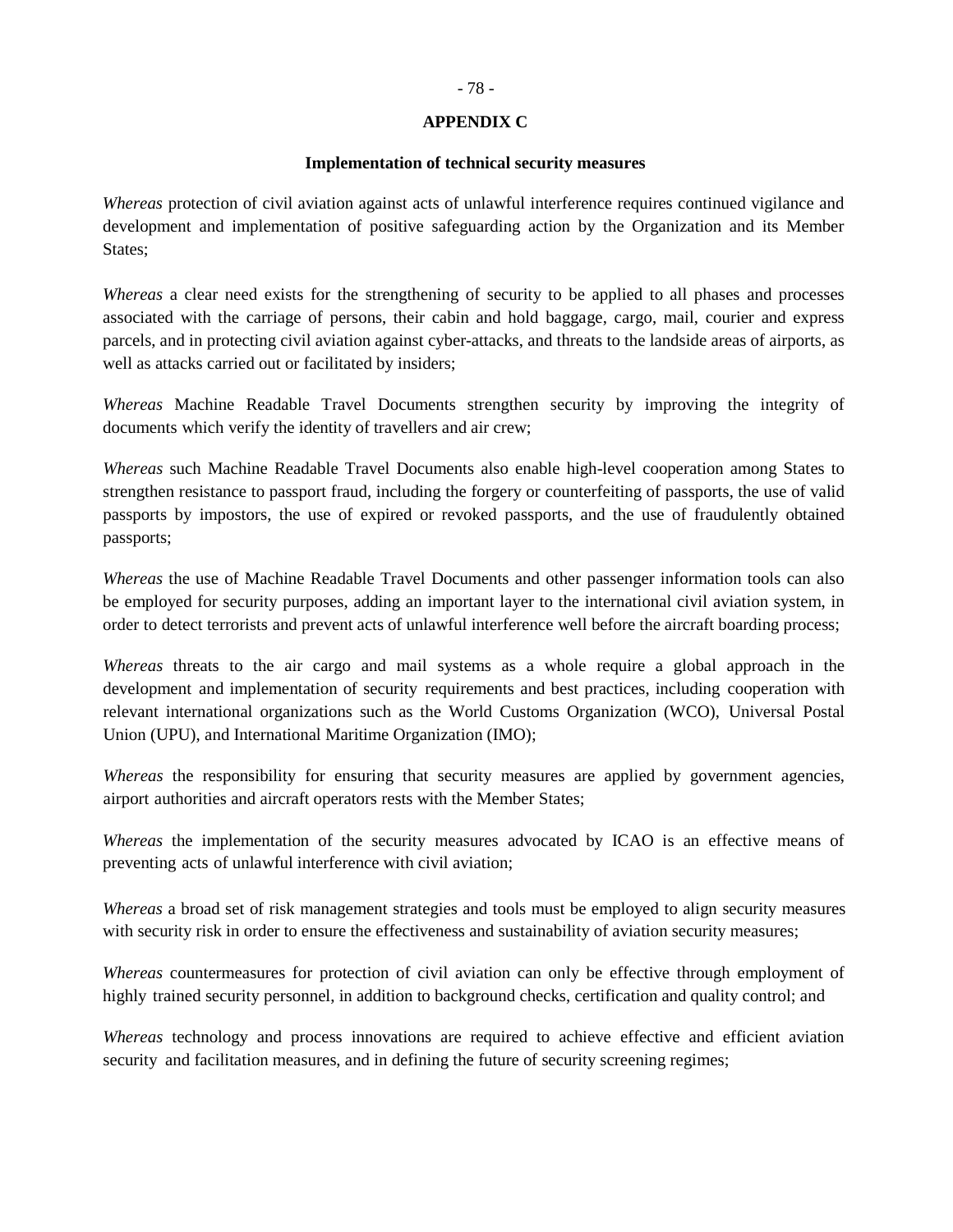#### *The Assembly*:

1. *Urges* the Council to continue to attach the highest priority to the adoption of effective measures for the prevention of acts of unlawful interference commensurate with the current threat to the security of international civil aviation, to take into account the innovative and evolving nature of that threat, and to keep up to date the provisions of Annex 17 to the Chicago Convention from a threat and risk perspective;

2. *Requests* that the Council complete, in addition to the International Explosives Technical Commission (IETC) mandate as prescribed by the *Convention on the Marking of Plastic Explosives for the Purpose of Detection*, studies into methods of detecting explosives or explosive materials, especially into the marking of those explosives of concern, other than plastic explosives, with a view to the evolution, if needed, of an appropriate comprehensive legal regime;

3. *Urges* all States on an individual basis and in cooperation with other States to take all possible measures for the prevention of acts of unlawful interference, in particular, those required or recommended in Annex 17 as well as those recommended by the Council;

3*bis*. *Reiterates* the responsibility of all States for the implementation of effective aviation security measures within their territory, taking into account the evolving threat;

4. *Urges* Member States to fully and sustainably implement Annex 17 — *Security* and securityrelated provisions of Annex 9 — *Facilitation* to intensify their efforts for the implementation of existing Standards and Recommended Practices (SARPs), and procedures relating to aviation security, to monitor such implementation, to rectify any gaps or deficiencies as a matter of urgency, to take all necessary steps to prevent acts of unlawful interference against international civil aviation and to give appropriate attention to the guidance material contained in the ICAO *Aviation Security Manual* (Doc 8973 — Restricted) and other security-related guidance material available on the ICAO restricted website;

5. *Encourages* Member States to promote aviation security as a fundamental component of national, social and economic priorities, planning and operations;

6. *Encourages* Member States to work in partnership with industry to develop, conduct operational trials of, and implement effective security measures;

7. *Encourages* Member States, pursuant to their domestic laws, regulations and aviation security programmes, and in accordance with applicable SARPs and the capacity of each State, to promote the implementation of aviation security measures in a practical manner to:

a) broaden existing cooperation mechanisms amongst States and industry, as appropriate, for information exchange and the early detection of security threats to civil aviation operations;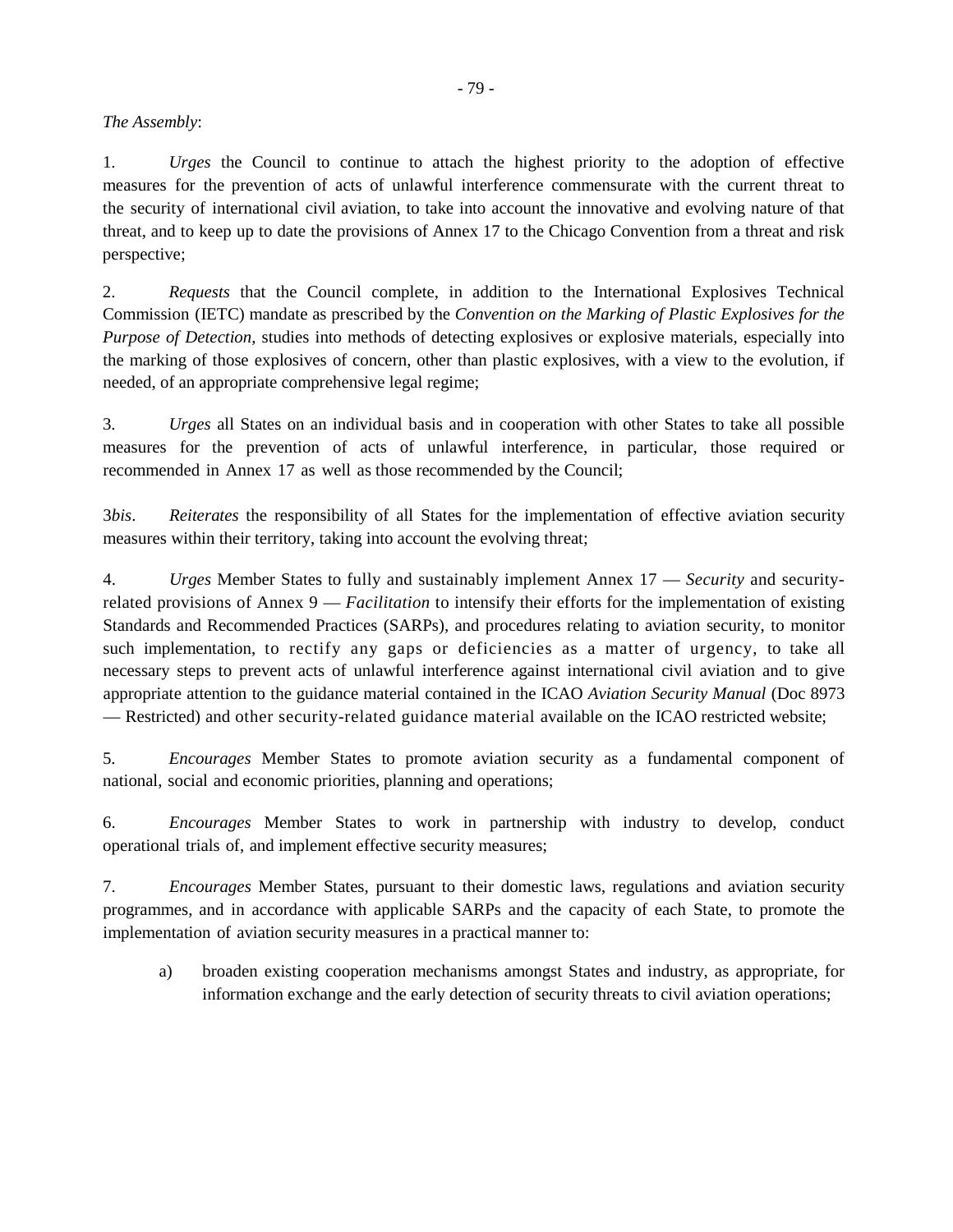- b) share expertise, best practices and information relating to preventive security measures, including screening and inspection techniques, the detection of explosives, airport security behavioural detection, screening and credentialing of airport staff, human resource development and the research and development of relevant technologies;
- c) utilize modern technologies to detect prohibited materials and to prevent the carriage of such materials on board aircraft while respecting the privacy and safety of individuals;
- d) define aviation security measures that are risk-based, appropriate and proportionate to the threat, effective, efficient, operationally viable, economically and operationally sustainable, and take into account the impact on passengers and on legitimate trade;
- e) address the continued threat posed by liquids, aerosols and gels (LAGs) explosives, including the implementation of technological solutions needed to gradually lift restrictions on the carriage of LAGs in cabin baggage;
- f) treat flights arriving from States where LAGs screening is applied in the same way as flights from States where LAGs restrictions are applied;
- g) intensify efforts in securing the air cargo and mail security system by:
	- i. developing a strong, sustainable and resilient air cargo security framework;
	- ii. implementing robust security standards effectively;
	- iii. adopting a total supply chain approach to air cargo and mail security;
	- iv. establishing and strengthening oversight and quality control of air cargo and mail security;
	- v. engaging in bilateral and multilateral cooperative efforts to coordinate actions to harmonize and enhance air cargo and mail security and secure the global air cargo supply chain;
	- vi. sharing best practices and lessons learned with other States to enhance the overall level of air cargo and mail security; and
	- vii. strengthening initiatives to intensify capacity-building in air cargo and mail security;
- h) give consideration to the potential security vulnerability of remotely piloted aircraft systems in order to prevent unlawful interference;
- i) ensure that civil aviation threat and risk assessments in airspace are performed, and that States provide information to relevant stakeholders in a timely manner on all possible risks to civil aviation;
- j) address the risk of attacks in landside areas, including terminal buildings, by working with all stakeholders to:
	- i. maintain a practical balance between the needs of effective and sustainable security measures and passenger facilitation;
	- ii. implement a set of risk-based measures that are flexible and practical, with clearly defined responsibilities among relevant actors;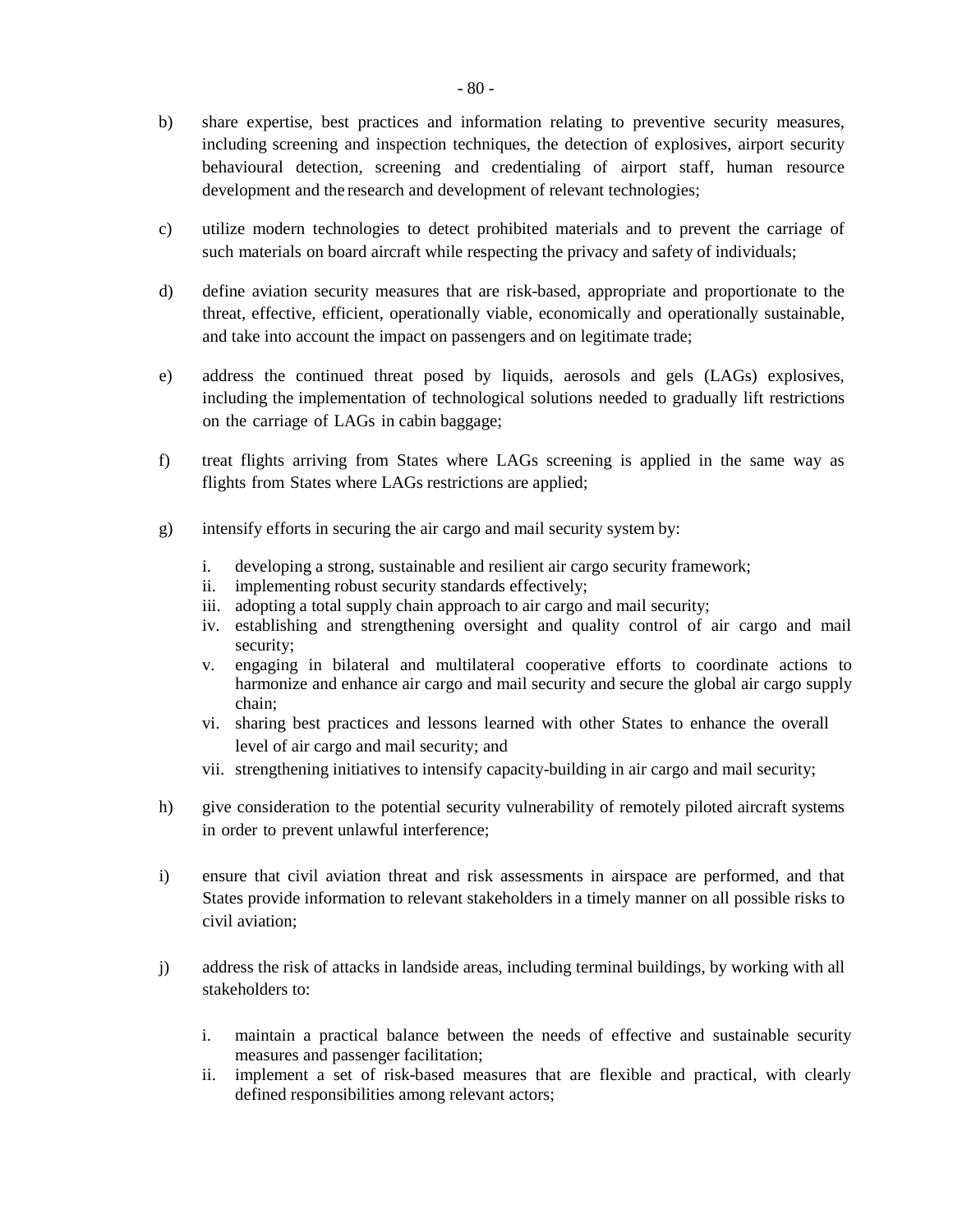- iii. avoid the creation of any areas of mass gathering either inside or proximate to the terminal; and
- iv. sustain a culture of constant vigilance, deterrence, prevention, response and resilience in a coordinated manner in the face of evolving threats; and
- k) ensure the protection of civil aviation against cyber-attacks and cyber threats.

8. *Calls upon* Member States to enhance their use of information exchange mechanisms, particularly Advance Passenger Information (API) provided by air carriers, to strengthen aviation security and reduce the risk to passengers, while ensuring the protection of privacy and civil liberties;

9. *Calls upon* Member States, while respecting their sovereignty, to minimize disruption to air travel resulting from confusion or inconsistent interpretation of standards by cooperating and coordinating actions in order to implement SARPs and guidance consistently, efficiently and effectively and by providing clear, well-timed and readily available information to the travelling public;

10. *Calls upon* Member States, when requesting another State to apply security measures to protect aircraft flying into its territory, to take fully into account the security measures already in place in the requested State and, where appropriate, to recognize those measures as equivalent;

11. Requests the Council to direct the Secretary General to:

- a) ensure that the provisions of Annex 17 and Annex 9 Facilitation are compatible with and complementary to each other, provided that the effectiveness of security measures is not compromised;
- b) where relevant, include items dealing with aviation security on the agenda of ICAO meetings;
- c) continue to promote the development of effective and innovative security processes and concepts, through awareness-raising regional and subregional aviation security events at the request of States concerned, including in cooperation with industry stakeholders and equipment manufacturers to develop the next generation of passenger and cargo screening processes;
- d) continue to work with the Aviation Security Panel to address new and existing threats to civil aviation, and to develop appropriate preventive measures, including the screening and security control of persons other than passengers with access to secured airport facilities, enhanced screening of passengers and baggage, appropriate security controls for cargo, the supply chain and service providers, as well as the selection and training of persons executing and implementing security measures;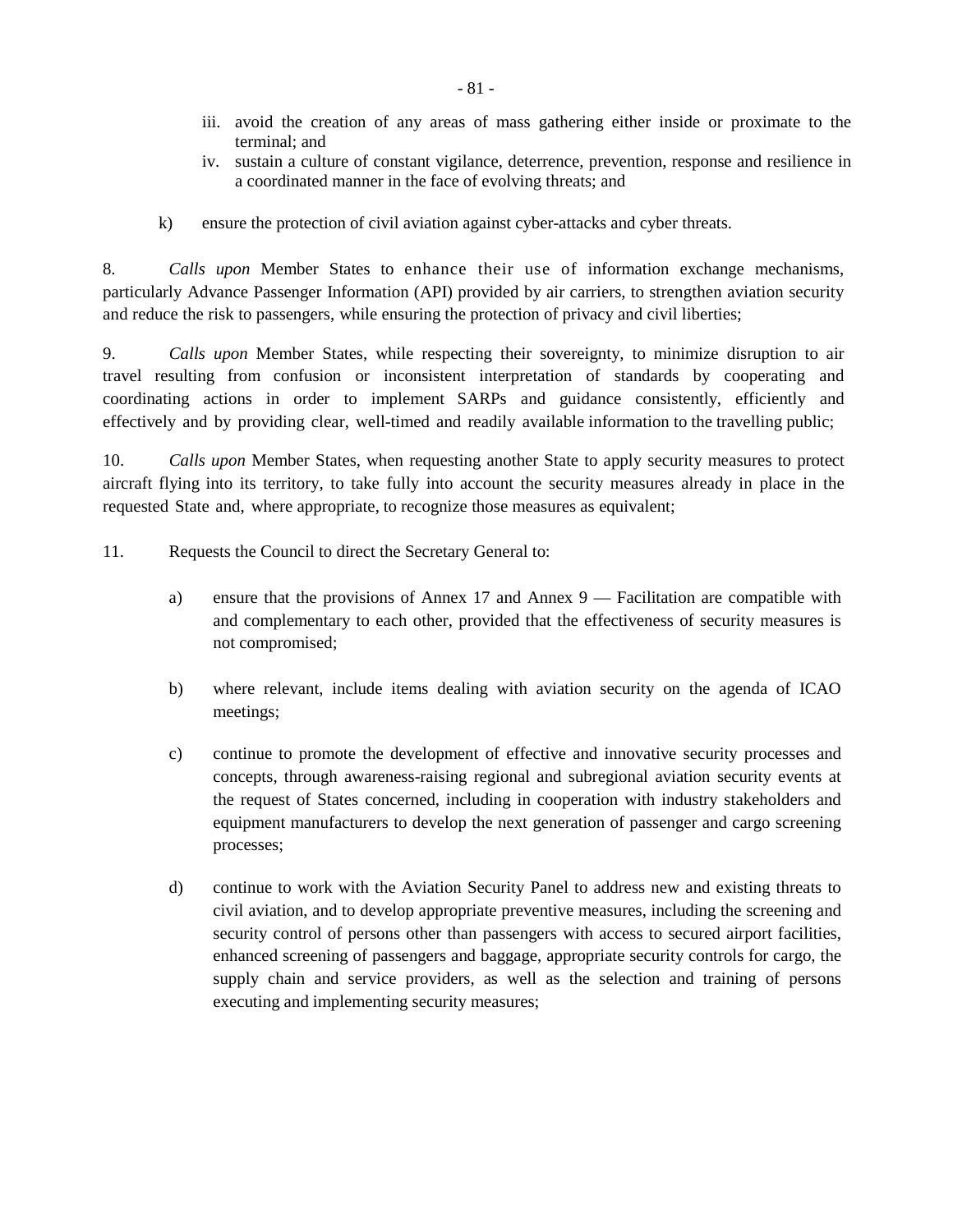- e) promote the development of mutual recognition processes with the goal of assisting States in achieving mutually beneficial arrangements, including one-stop security arrangements, which recognize the equivalence of their aviation security measures where these achieve the same outcomes, and which are based on an agreed comprehensive and continuous validation process and effective exchange of information regarding their respective aviation security systems; and
- f) continue to address other threats and risks, including cyber threats to aviation security, risks to landside areas of airports and air traffic management security, in consultation with the Aviation Security Panel;

12. *Directs* the Council to require the Secretary General to update and amend at appropriate intervals the Aviation Security Manual and develop new guidance material, including detailed guidance material on liquids, aerosols and gels, and human factors, as required, designed to assist Member States in responding to new and existing threats to aviation and implementing the specifications and procedures related to civil aviation security;

13. *Directs* the Council to instruct the Secretary General and the Aviation Security Panel to ensure the periodic review and updating of the *ICAO Global Risk Context Statement,* which provides a risk assessment methodology for aviation security which may be considered by Member States for use in further developing their own national risk assessments and to include risk-based assessments with any recommendations for the adoption of new or amended aviation security measures in Annex 17 or in any other ICAO document;

14. *Directs* the Council to instruct the Secretary General and the Aviation Security Panel to ensure that appropriate fields of expertise are engaged in the assessment of aviation security risks and the development of SARPs, specifications, guidance material, and other mean to address issues of aviation security, including coordination with other panels; and

15. *Directs* the Council to instruct the Aviation Security Panel to continually assess its terms of reference and governing procedures to ensure there are no constraints on the Panel's ability to consider the full scope of aviation security issues.

### **APPENDIX D**

### **Action of States concerned with an act of unlawful interference**

### a) *Acts of unlawful interference*

*Whereas* acts of unlawful interference continue seriously to compromise the safety, regularity and efficiency of international civil aviation;

*Whereas* the safety of flights of aircraft subjected to acts of unlawful seizure may be further jeopardized by the denial of navigation aids and air traffic services, the blocking of runways and taxiways and the closure of airports; and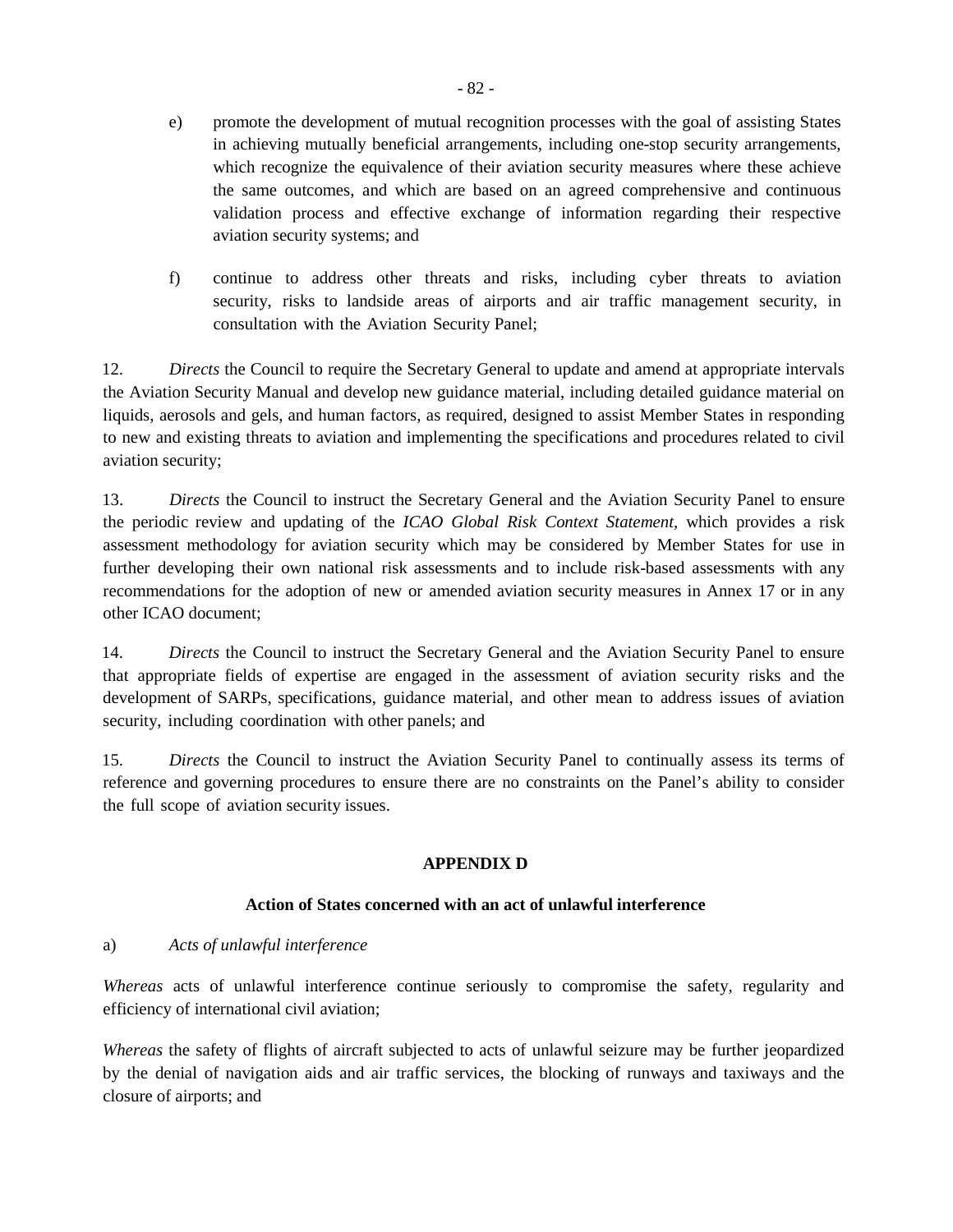*Whereas* the safety of passengers and crew of an aircraft subjected to an act of unlawful seizure may also be further jeopardized if the aircraft is permitted to take off while still under seizure;

*The Assembly:*

1. *Expresses concern* about the challenges posed to security of civil aviation by new and existing threats and the changing modus operandi used in perpetrating acts of unlawful interference;

2. *Recalls* in this regard the relevant provisions of the Chicago, Tokyo, The Hague, Montréal and Beijing Conventions, the 1988 Supplementary Protocol to the Montréal Convention and the 2010 *Protocol Supplementary to the Convention for the Suppression of Unlawful Seizure of Aircraft*, and the 2014 *Protocol to Amend the Convention on Offences and Certain Other Acts Committed on Board Aircraft*;

3. *Recommends* that States take into account the above considerations in the development of their policies and contingency plans for dealing with acts of unlawful interference;

4. *Urges* Member States to provide assistance to an aircraft subjected to an act of unlawful seizure, including the provision of navigation aids, air traffic services and permission to land;

5. *Urges* Member States to ensure that an aircraft subjected to an act of unlawful seizure which has landed in its territory is detained on the ground unless its departure is necessitated by the overriding duty to protect human life;

6. *Recognizes* the importance of consultations between the State where an aircraft subjected to an act of unlawful seizure has landed and the State of the operator of that aircraft as well as notification by the State where the aircraft has landed to the States of assumed or stated destination;

7. *Urges* Member States to cooperate for the purpose of providing a joint response in connection with an act of unlawful interference, as well as utilizing, if necessary, the experience and capabilities of the State of the operator, the State of manufacture and the State of registration of an aircraft which has been subjected to an act of unlawful interference, while taking measures in their territory to free the passengers and crew members of that aircraft;

8. *Condemns* any failure by a Member State to fulfil its obligations to return without delay an aircraft which is being illegally detained and to submit to competent authorities or extradite without delay the case of any person accused of an act of unlawful interference with civil aviation;

9. *Condemns* the reporting of false threats to civil aviation and *calls upon* Member States to prosecute the perpetrators of such acts in order to prevent the disruption of civil aviation operations; and

10. *Calls upon* Member States to continue to assist in the investigation of such acts and in the apprehension and prosecution of those responsible.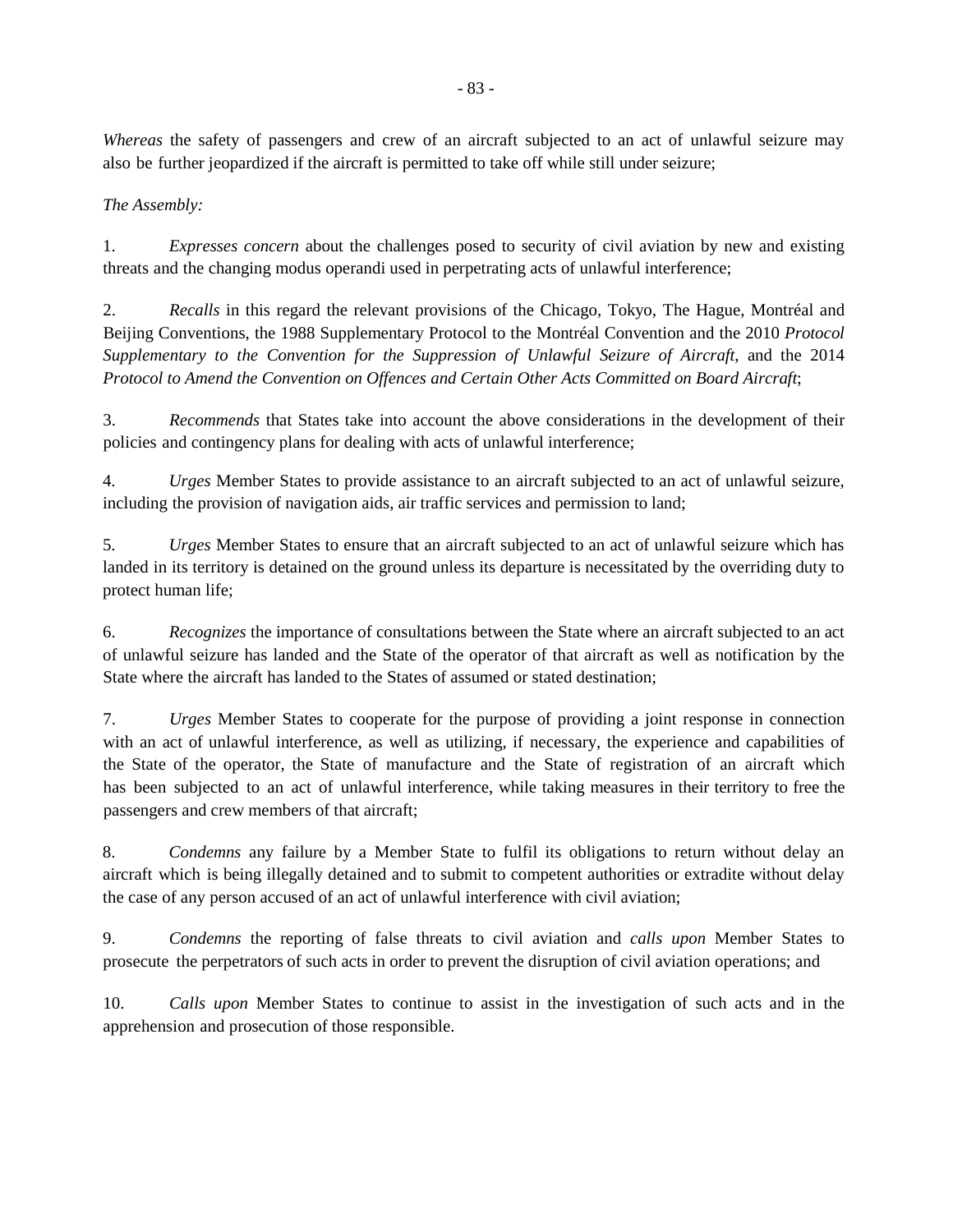#### b) *Reporting on acts of unlawful interference*

*Whereas* official reports provided to ICAO in a timely manner by States concerned with acts of unlawful interference should contain comprehensive and credible information and constitute the basis for evaluation and analysis of acts; and

*Whereas* the ICAO online database of acts of unlawful interference is an effective tool for the prompt dissemination of information related to aviation security incidents, and is readily accessible by Member States through the ICAO Secure Portal (https://portal.icao.int);

### *The Assembly:*

1. *Notes with concern* that many States experiencing acts of unlawful interference often do not provide the Council with the official reports on such acts;

2. *Urges* States to fulfil their obligations under Article 11 of The Hague Convention and Article 13 of the Montréal Convention as well as under Annex 17, following occurrences of unlawful interference, to forward to the Council, as soon as possible, all relevant information required by those Articles and SARPs in order to enable the Secretariat to retain accurate and complete information and to analyse trends and new threats to civil aviation;

3. *Directs* the Council to direct the Secretary General, within a reasonable time from the date of a specific occurrence of unlawful interference, to request that concerned States forward to the Council in accordance with their national law all relevant information concerning such an occurrence, including, particularly, information relating to extradition or other legal proceedings; and

4. *Requests* that the Council direct the Secretary General, in conjunction with the Aviation Security Panel, to monitor, collate, verify and analyse reported acts of unlawful interference, inform States of trends and potential and new threats, and develop appropriate guidance to deter new and existing threats.

### **APPENDIX E**

### **The ICAO Universal Security Audit Programme**

*Whereas* the ICAO Universal Security Audit Programme (USAP) has been successful in meeting the mandate of Resolution A38-15, Appendix E;

*Whereas* one of the primary objectives of the Organization continues to be ensuring the security of international civil aviation worldwide;

*Whereas* Member States are committed to compliance with Annex 17 and the security-related provisions of Annex 9;

*Whereas* the establishment of an effective security oversight system by States supports the implementation of international aviation security Standards and Recommended Practices (SARPs) and contributes to this objective;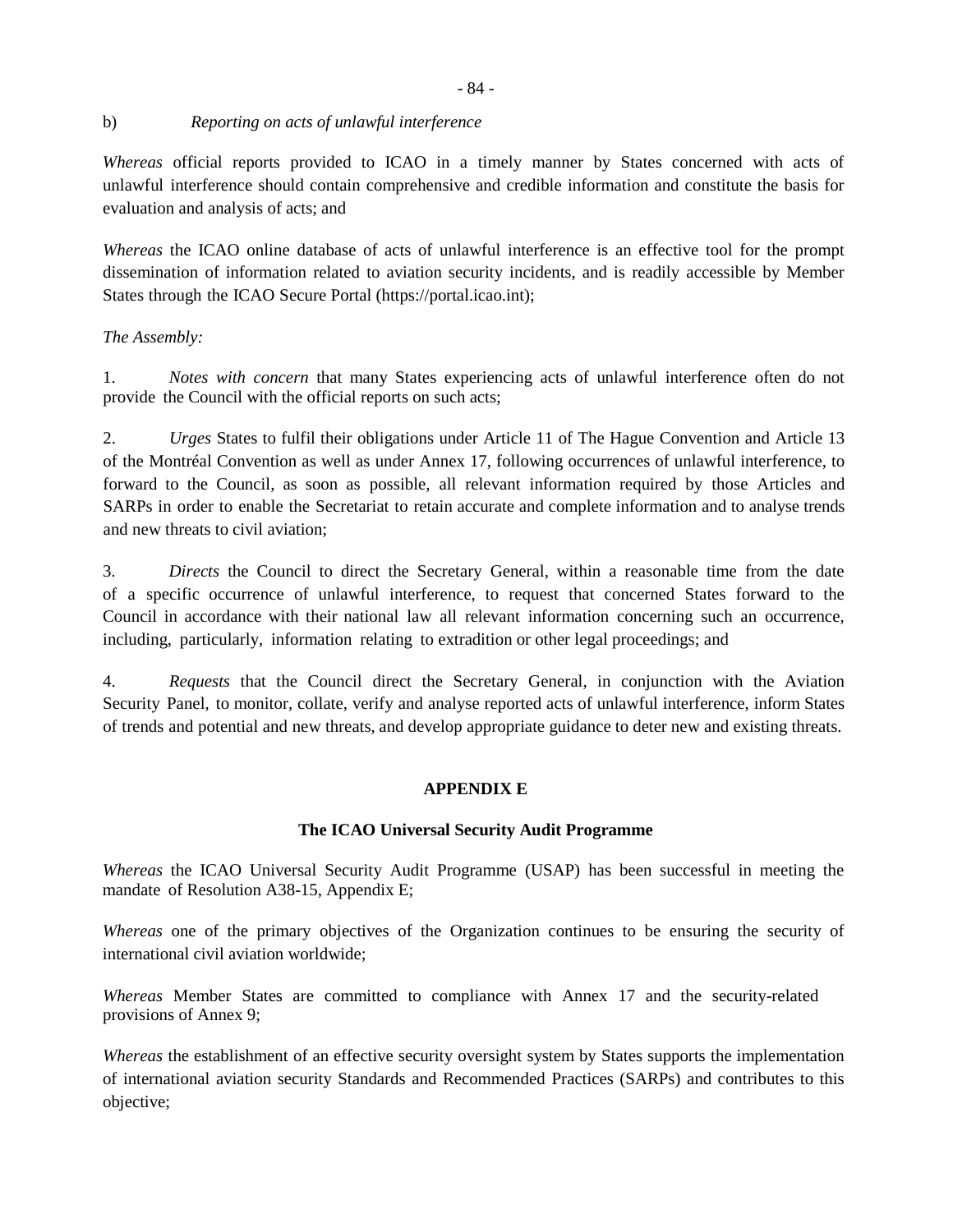*Recalling* that the ultimate responsibility to ensure the security of civil aviation rests with Member States;

*Considering* that the USAP has proven to be instrumental in the identification of aviation security concerns and in providing recommendations for their resolution, and that the programme continues to enjoy the support of States, serving as a catalyst for their continued efforts to meet their international obligations in the field of aviation security;

*Recognizing* that the effective implementation of State corrective action plans to address deficiencies identified through USAP audits is an integral and crucial part of the monitoring process in order to achieve the overall objective of enhancing global aviation security;

*Recognizing* the importance of a limited level of disclosure with respect to ICAO aviation security audit results, balancing the need for States to be aware of unresolved security concerns with the need to keep sensitive security information out of the public realm;

*Considering* the approval by the Council of a mechanism to address significant security concerns (SSeCs) in a timely manner;

*Recognizing* the importance of a coordinated strategy for facilitating assistance to States through the highlevel Secretariat Monitoring and Assistance Review Board;

*Recognizing* that the continuation of the USAP is essential to create mutual confidence in the level of aviation security between Member States and to encourage the adequate implementation of security-related Standards;

*Considering* the approval by the Council of the application of a Continuous Monitoring Approach (CMA) to the USAP following the completion of the second cycle of audits in 2013; and

*Considering* that full implementation of the USAP-CMA began on 1 January 2015;

*Recalling* that the 38th Session of the Assembly requested the Council to report on the overall implementation of the USAP-CMA;

### *The Assembly:*

1. *Notes with satisfaction* that the USAP has proven to be instrumental in the identification of aviation security concerns and in providing recommendations for their resolution;

2. *Expresses its appreciation* to Member States for their cooperation in the audit process and for making available security experts to be certified as USAP auditors to serve as short-term experts in the conduct of audits, as well as long- term experts to act as USAP audit team leaders;

3. *Requests* the Council to ensure the continuation of the USAP and to oversee the activities of the USAP-CMA as it monitors States' levels of effective implementation of the critical elements of an aviation security oversight system, compliance with the ICAO security-related SARPs, and implementation of State corrective action plans;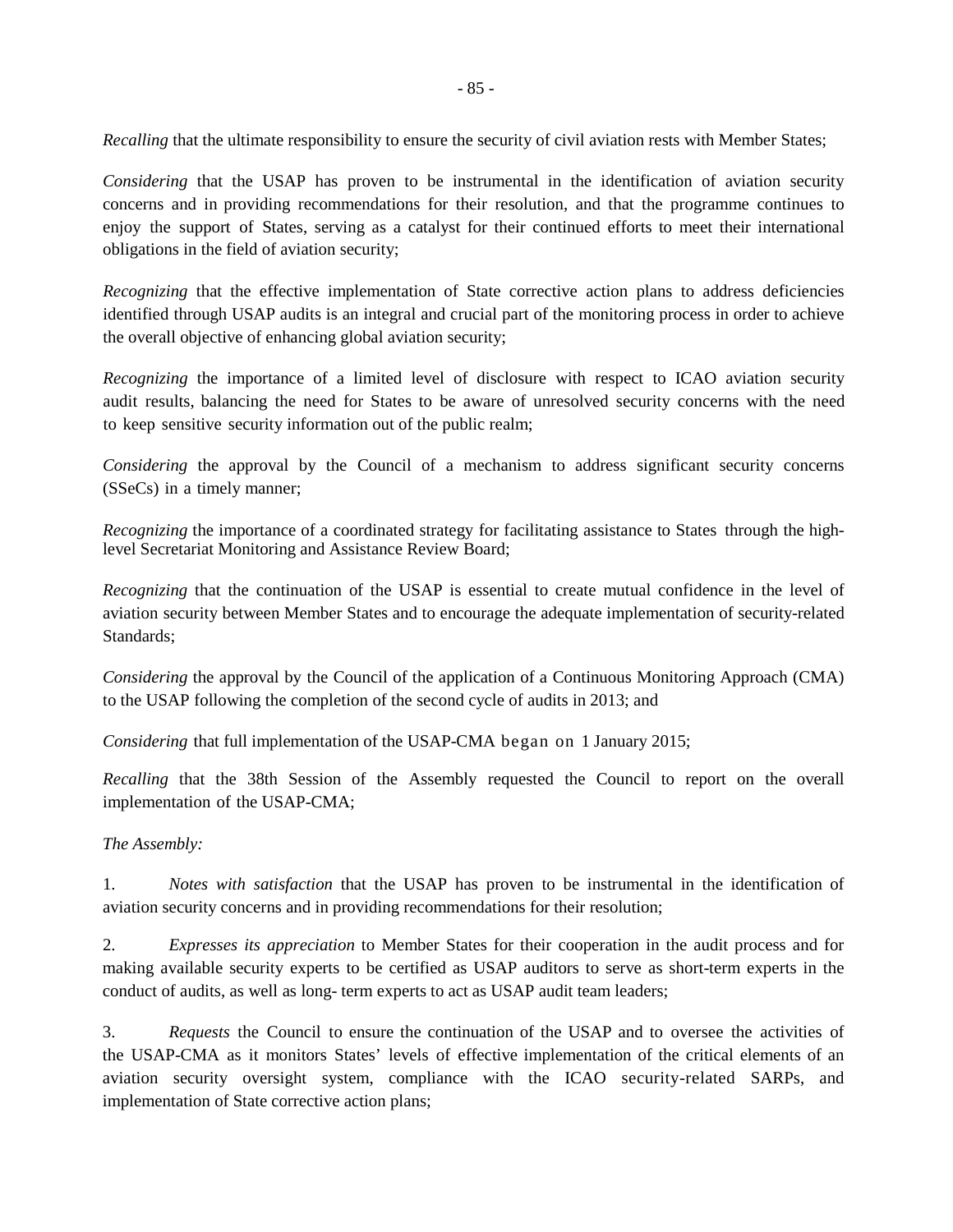4. *Requests* the Council to direct the ICAO Secretariat to review the scope and methodology of the Universal Security Audit Programme, in consultation with Member States, to ensure that it provides reliable information to Member States regarding the effective implementation of aviation security measures on the ground, and that the methodology takes into consideration a risk-based approach for the implementation of aviation security measures;

5. *Endorses* the policy of a limited level of disclosure of security audit results for the USAP-CMA, particularly relating to the prompt notification of the existence of significant security concerns;

6. *Urges* all Member States to give full support to ICAO by:

- a) accepting USAP-CMA missions as scheduled by the Organization, in coordination with relevant States;
- b) facilitating the work of USAP-CMA teams;
- c) preparing and submitting to ICAO all required documentation; and
- d) preparing and submitting an appropriate corrective action plan to address deficiencies identified during USAP-CMA activities;

7. *Urges* all Member States to share upon request, if appropriate and consistent with their sovereignty, the results of audits and other USAP-CMA activities carried out by ICAO and the corrective actions taken by the audited State; and

8. *Requests* that the Council report to the next ordinary session of the Assembly on the overall implementation of the USAP-CMA.

#### **APPENDIX F**

#### **The ICAO Implementation Support and Development – Security Programme (ISD-SEC)**

*Whereas* the implementation of technical measures for prevention of acts of unlawful interference with international civil aviation requires financial resources and training of personnel; and

*Whereas* notwithstanding assistance given, some countries, in particular developing countries, lack aviation security oversight capacity and still face difficulties in fully implementing preventive measures due to insufficient financial, technical and material resources;

*The Assembly*:

1. *Directs* the Council to request the Secretary General to facilitate and coordinate technical assistance and support for States that need to improve their aviation security oversight, through the development of a coordinated, targeted and effective international aviation security capacity-building framework;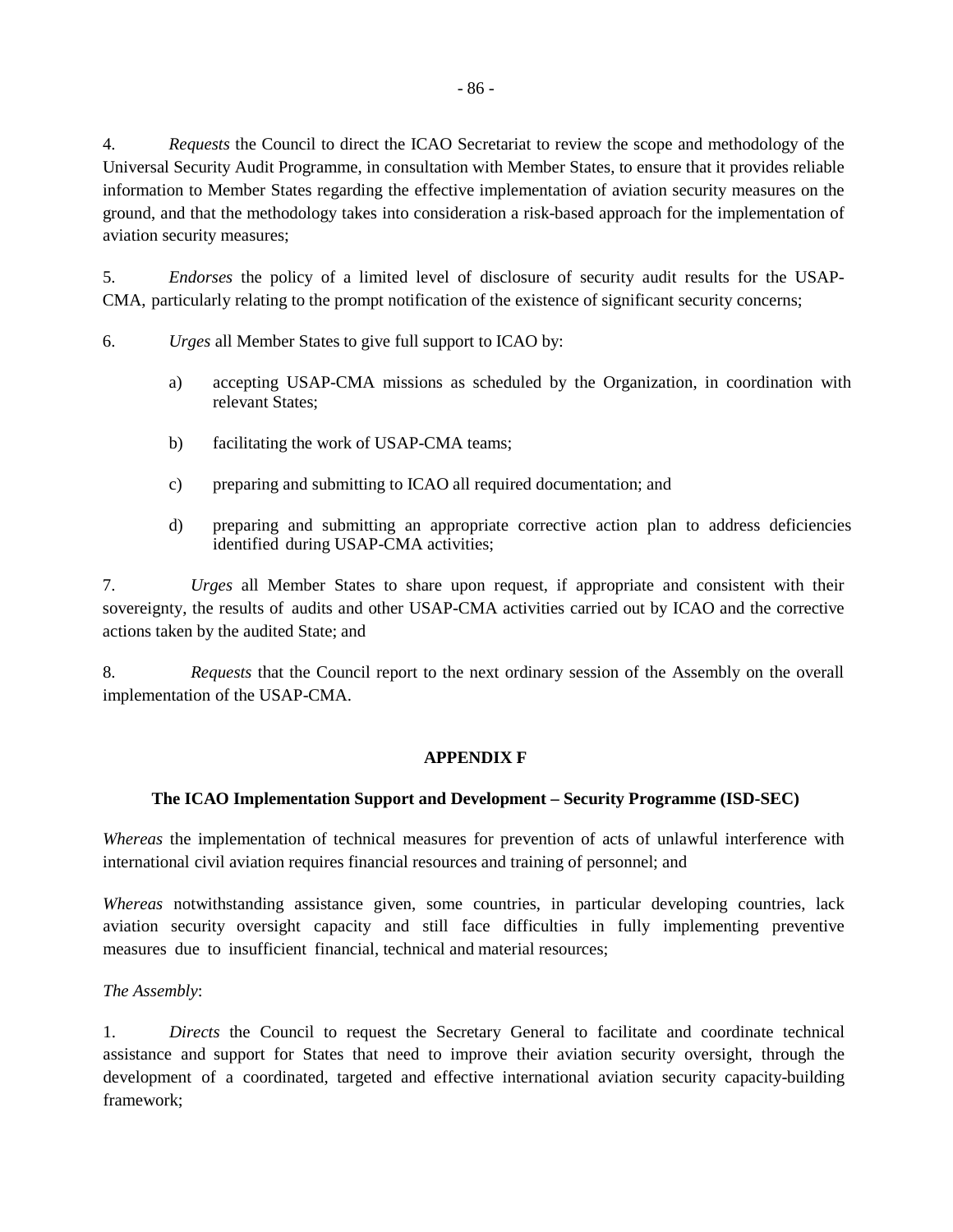2. *Urges* Member States to voluntarily contribute financial and in-kind resources to increase the reach and impact of ICAO aviation security enhancement activities;

3. *Urges* States able to do so to assist in the delivery of effective and targeted capacity development, training and other necessary resources, technical assistance, technology transfers and programmes, where it is needed to enable all States to achieve an enhanced and effective aviation security regime;

4. *Invites* Member States to take advantage of ICAO's capacity to provide, facilitate or coordinate short-term remedial assistance and long-term assistance to remedy deficiencies in their implementation of Annex 17 SARPs, and ICAO's capacity to make best use of USAP audit results for defining and targeting aviation security capacity-building activities for the benefit of Member States in need;

5. *Invites* Member States to also consider requesting assistance from other international organizations to meet their technical assistance requirements arising from the need to protect international civil aviation;

6. *Urges* ICAO, Member States and organizations to share with ICAO information on their assistance programmes and activities in order to promote the efficient and effective use of resources;

7. *Directs* the Council to request the Secretary General to facilitate the coordination of assistance programmes and activities by collecting information on such initiatives;

8. *Directs* the Council to request the Secretary General to assess the quality and effectiveness of ICAO assistance projects;

9. *Urges* Member States and relevant stakeholders to partner for the organization and delivery of capacity-building activities, documenting the commitments made by each party ;

10. *Requests* the Council to direct the Secretary General to enhance the ICAO Training Programme for Aviation Security, Aviation Security Training Packages (ASTPs) and Aviation Security Workshops, and promote other methods of aviation security training such as e-learning and blended learning;

11. *Urges* Member States to contribute training documentation to aid in the future development and updates of the ICAO Training Programme for Aviation Security including, *inter alia*, ASTPs and Aviation Security Workshops;

12. *Requests* the Council to direct the Secretary General to oversee, develop, promote, and regularly re-evaluate the Aviation Security Training Centres (ASTCs) network to ensure that training standards are maintained and sound levels of cooperation are achieved;

13. *Urges* Member States to utilize ICAO ASTCs for security training; and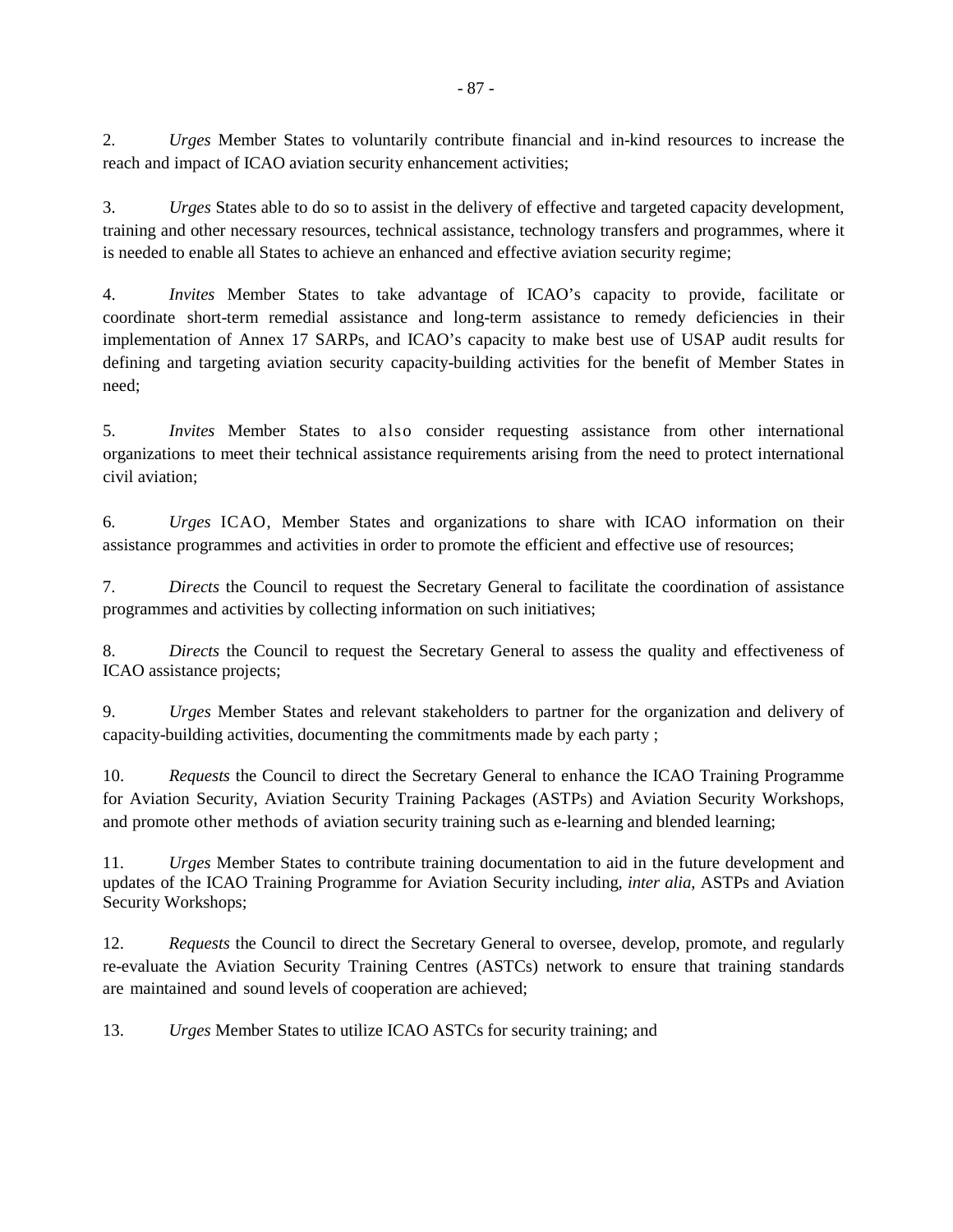14. *Urges* the international community to consider increasing assistance to States and enhancing cooperation amongst them, in order to be able to benefit from the achievement of the aims and objectives of the *Convention on the Marking of Plastic Explosives for the Purpose of Detection*, in particular through the International Explosives Technical Commission (IETC).

### **APPENDIX G**

### **Action by the Council with respect to multilateral and bilateral cooperation in different regions of the world**

*Whereas* the rights and obligations of States under the international legal instruments on aviation security and under the SARPs adopted by the Council on aviation security could be complemented and reinforced in multilateral and bilateral cooperation between States;

*Whereas* the multilateral and bilateral agreements on air services represent the main legal basis for international commercial carriage by air of passengers, baggage, cargo and mail;

*Whereas* provisions on aviation security should form an integral part of the multilateral and bilateral agreements on air services; and

*Whereas* focussing on security outcomes, recognition of equivalence and one-stop security, and respecting the spirit of cooperation defined in multilateral and/or bilateral air services agreements are policy principles whose implementation can contribute significantly to aviation security sustainability;

#### *The Assembly*:

1. *Recognizes* that success in eliminating threats to civil aviation can only be achieved through the concerted effort of everyone concerned and a close working relationship between national agencies and aviation security regulators of all Member States;

2. *Urges* all Member States to insert into their multilateral and bilateral agreements on air services a clause on aviation security, taking into account the model clause adopted by the Council on 25 June 1986 and the model agreement adopted by the Council on 30 June 1989;

3. *Urges* all Member States to adopt the following key principles as the basis for international cooperation in aviation security and to ensure effective aviation security cooperation amongst States, ICAO and other relevant international organizations:

- a) respect for the spirit of cooperation defined in bilateral and/or multilateral air services agreements;
- b) recognition of equivalent security measures; and
- c) focus on security outcomes;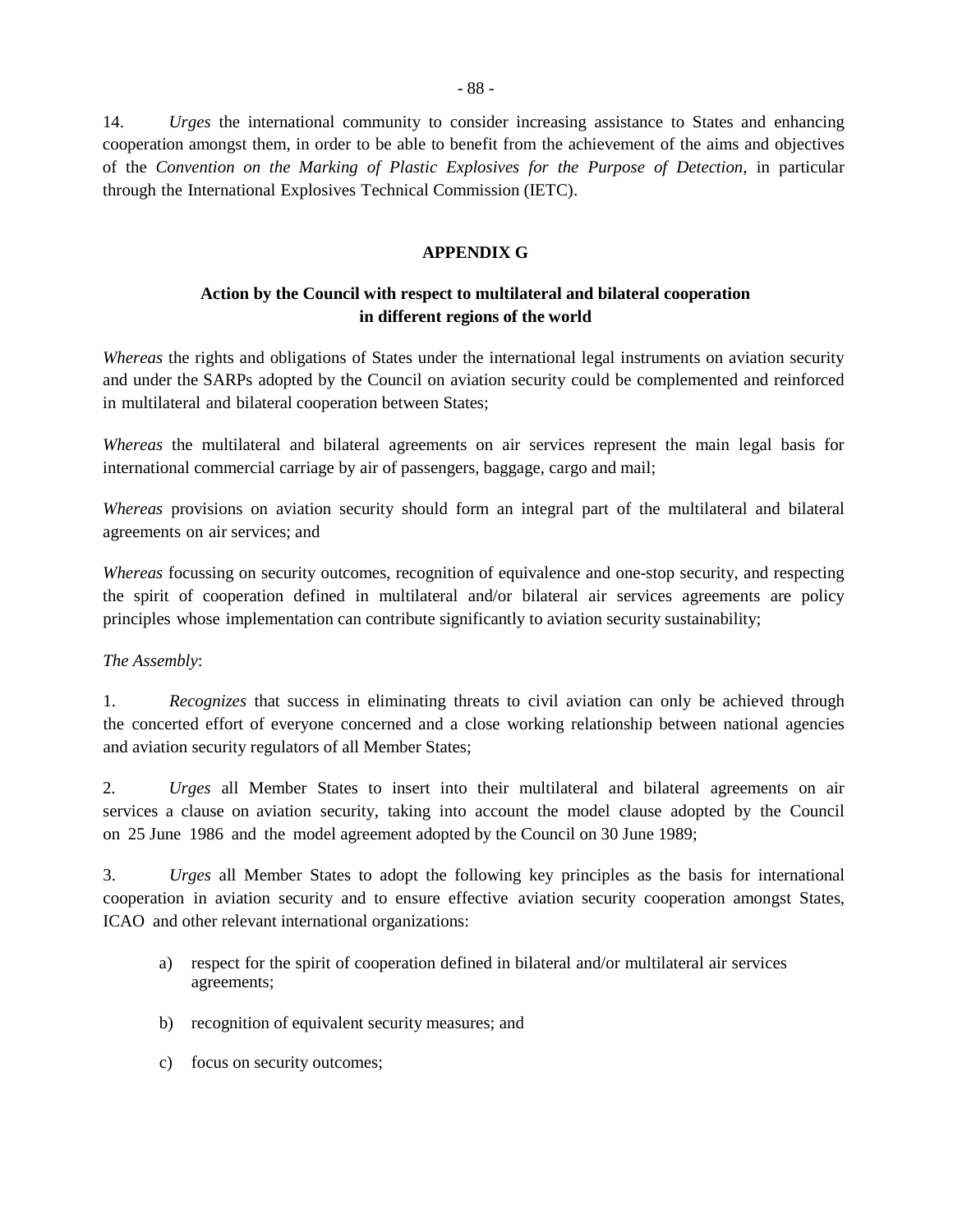4. *Urges* all Member States, who have not yet done so, to participate in the ICAO Aviation Security Point of Contact (PoC) Network, established for the communication of imminent threats to civil air transport operations, with the objective of providing a network of international aviation security contacts within each State, and to intensify their coordination and cooperation to ensure the exchange of best practices through the AVSECPaedia;

5. *Urges* the Council to request the Secretary General to promote initiatives which enable the establishment of technological platforms for the exchange of aviation security information among Member States;

- 6. *Requests* that the Council continue to:
	- a) gather the results of States' experience in cooperating with each other to prevent acts of unlawful interference with international civil aviation;
	- b) analyse differing circumstances and trends in preventing threats to international civil aviation in different regions of the world; and
	- c) prepare recommendations for strengthening measures to deter and prevent such acts of unlawful interference;

7. *Directs* the Council to act with the requisite urgency and expedition to address new and existing threats to civil aviation, seeking to mitigate unnecessary disruption to air travel as a result of confusion or inconsistent implementation or interpretation of necessary measures, facilitating a common and consistent response by States, and encouraging clear communication by States to the travelling public.

### **APPENDIX H**

#### **International and regional cooperation in the field of aviation security**

*Recognizing* that the threat posed to civil aviation requires development of an effective global response by States and concerned international and regional organizations;

### *The Assembly:*

1. *Invites* the Civil Air Navigation Services Organization (CANSO), the International Atomic Energy Agency (IAEA), the International Criminal Police Organization (ICPO/INTERPOL), the International Maritime Organization (IMO), the Organization for Security and Cooperation for Europe (OSCE), the United Nations Counter-Terrorism Committee Executive Directorate (UNCTED), the United Nations Counter-Terrorism Implementation Task Force (UNCTITF), the United Nations Office on Drugs and Crime (UNODC), the Universal Postal Union (UPU), the World Customs Organization (WCO), the African Union (AU), the European Union (EU), the Arab Civil Aviation Commission (ACAC), the African Civil Aviation Commission (AFCAC), the European Civil Aviation Conference (ECAC), the Latin American Civil Aviation Commission (LACAC), the International Air Transport Association (IATA), Airports Council International (ACI), the International Federation of Airline Pilots' Associations (IFALPA), the International Business Aviation Council (IBAC), the International Coordinating Council of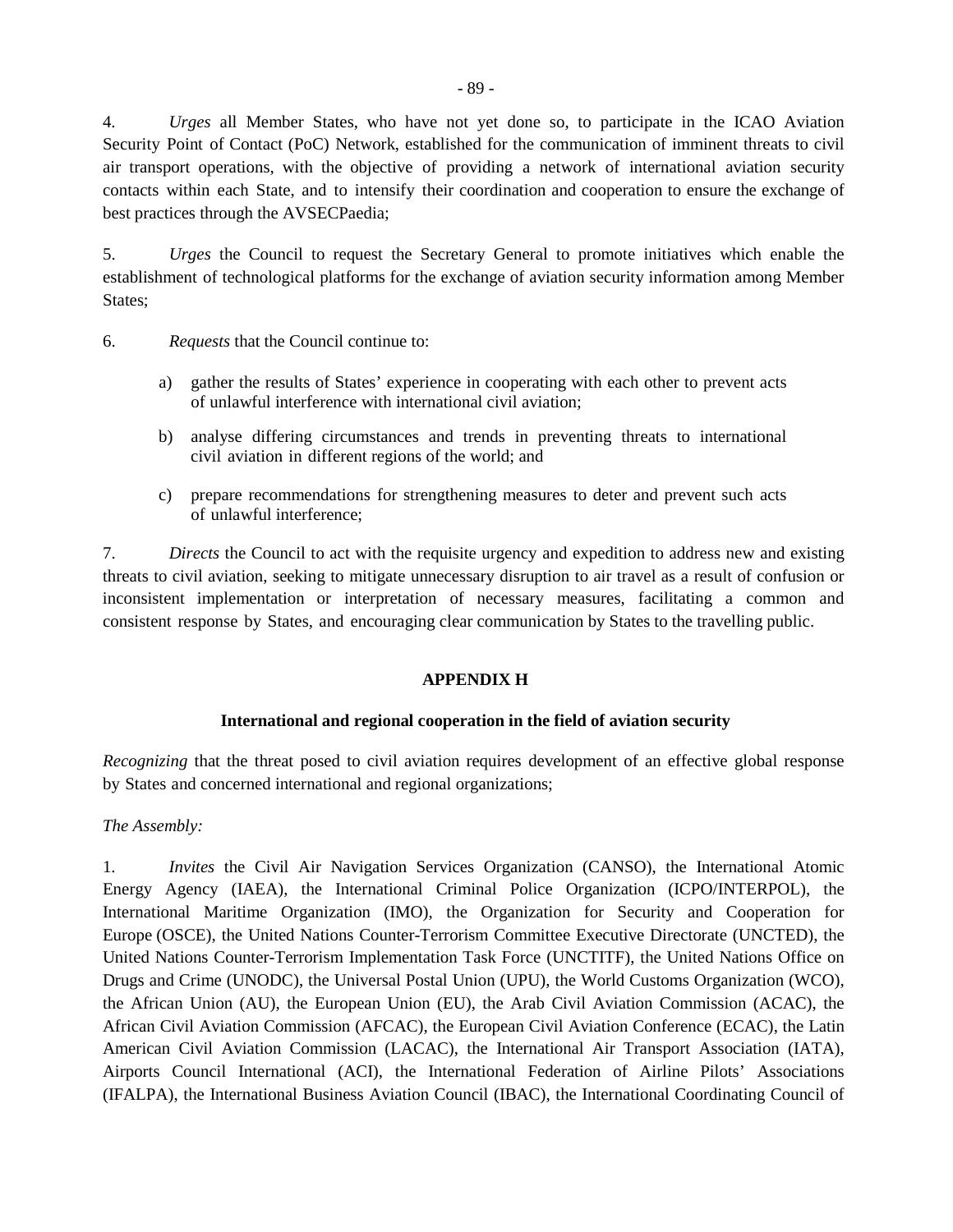Aerospace Industries Associations (ICCAIA), the Global Express Association (GEA), the International Federation of Freight Forwarders Associations (FIATA), The International Air Cargo Association (TIACA) and other stakeholders to continue their cooperation with ICAO, to the maximum extent possible, to safeguard international civil aviation against acts of unlawful interference;

2. *Directs* the Council to take into account the G8 Secure and Facilitated International Travel Initiative (SAFTI) and to continue its collaboration with this group and other relevant groups of States such as the Asia-Pacific Economic Cooperation Secure Trade in the Asia and Pacific Region (STAR) initiative in its work relating to development of countermeasures against the threat posed by manportable air defence systems (MANPADS) and encourage their implementation by all Member States; and

3. *Directs* the Council to continue its cooperation with the United Nations Counter-Terrorism Committee (CTC), in the global effort to combat terrorism.

#### **Declaration on Aviation Security**

(as adopted by the 37th Session of the Assembly)

The Assembly*, recognizing* the need to strengthen aviation security worldwide, in light of the continuing threat to civil aviation, including the attempted sabotage of Northwest Airlines flight 253 on 25 December 2009; and *acknowledging* the value of the joint declarations on civil aviation security emanating from regional conferences held with a view to enhancing international cooperation, hereby *urges* Member States to take the following actions to enhance international cooperation to counter threats to civil aviation:

1) strengthen and promote the effective application of ICAO Standards and Recommended Practices, with particular focus on Annex 17 — *Security,* and develop strategies to address current and emerging threats;

2) strengthen security screening procedures, enhance human factors and utilize modern technologies to detect prohibited articles and support research and development of technology for the detection of explosives, weapons and prohibited articles in order to prevent acts of unlawful interference;

3) develop enhanced security measures to protect airport facilities and improve in-flight security, with appropriate enhancements in technology and training;

4) develop and implement strengthened and harmonized measures and best practices for air cargo security, taking into account the need to protect the entire air cargo supply chain;

5) promote enhanced travel document security and the validation thereof using the ICAO Public Key Directory (PKD) in conjunction with biometric information, and the commitment to report on a regular basis, lost and stolen passports to the INTERPOL Lost and Stolen Travel Documents Database to prevent the use of such travel documents for acts of unlawful interference against civil aviation;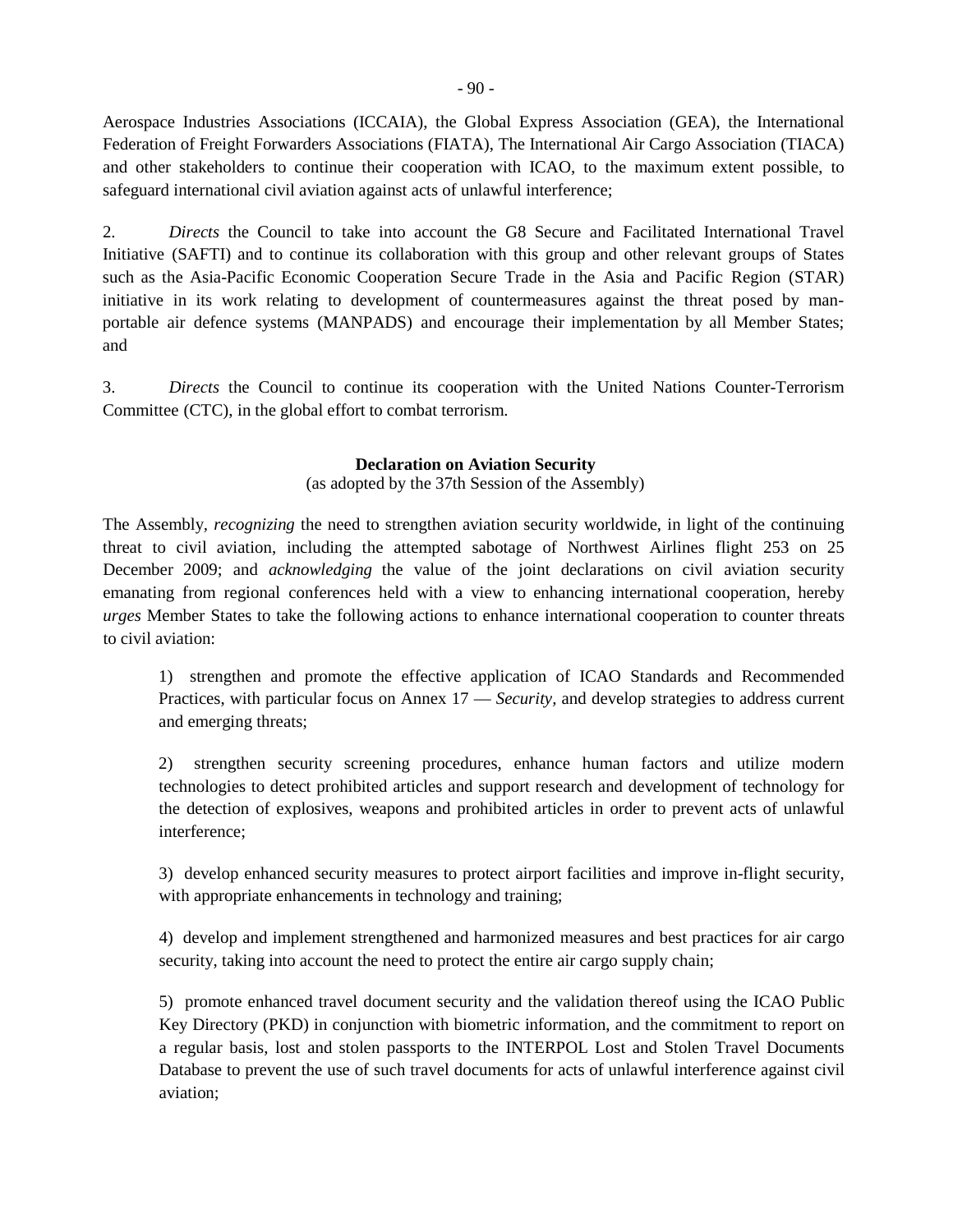6) improve Member States' ability to correct deficiencies identified under the Universal Security Audit Programme (USAP) by ensuring the appropriate availability of audit results among Member States, which would enable better targeting of capacity-building and technical assistance efforts;

7) provide technical assistance to States in need, including funding, capacity building and technology transfer to effectively address security threats to civil aviation, in cooperation with other States, international organizations and industry partners;

8) promote the increased use of cooperation mechanisms among Member States and with the civil aviation industry, for information exchange on security measures in order to avoid redundancy, where appropriate, and for early detection and dissemination of information on security threats to civil aviation, including through the collection and transmission of advance passenger information (API) and passenger name record (PNR) data, as an aid to security, whilst ensuring the protection of passengers' privacy and civil liberties; and

9) share best practices and information in a range of key areas, such as: screening and inspection techniques, including assessments of advanced screening technology for the detection of weapons and explosives; document security and fraud detection; behaviour detection and threat-based risk analysis; screening of airport employees; the privacy and dignity of persons; and aircraft security.

### **A39-19: Addressing Cybersecurity in Civil Aviation**

*Whereas* the global aviation system is a highly complex and integrated system that comprises information and communications technology critical for the safety and security of civil aviation operations;

*Noting* that aviation sector is increasingly reliant on the availability of information and communications technology systems, as well as on the integrity and confidentiality of data;

*Mindful* that the threat posed by cyber incidents on civil aviation is rapidly and continuously evolving, that threat actors are focused on malicious intent, disruption of business continuity and theft of information for political, financial or other motivations, and that the threat can easily evolve to affect critical civil aviation systems worldwide;

*Recognizing* that not all cybersecurity issues affecting the safety of civil aviation are unlawful and/or intentional, and should therefore be addressed through the application of safety management systems;

*Reaffirming* the importance and urgency of protecting civil aviation's critical infrastructure systems and data against cyber threats;

*Considering* the need to work collaboratively towards the development of an effective and coordinated global framework for civil aviation stakeholders to address the challenges of cybersecurity, along with shortterm actions to increase the resilience of the global aviation system to cyber threats that may jeopardize the safety of civil aviation;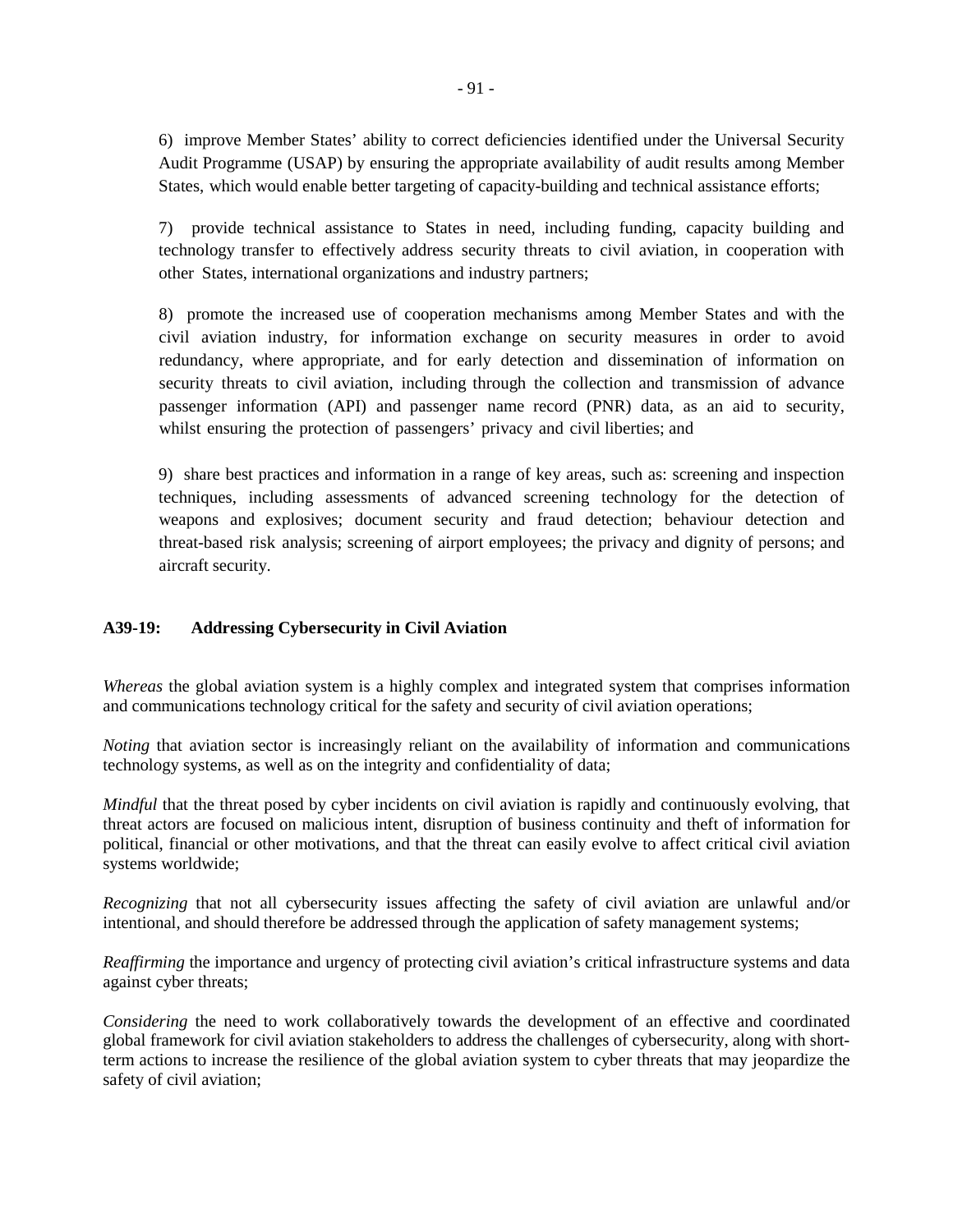*Acknowledging* the value of relevant initiatives, action plans, publications and other media designed to address cybersecurity issues in a collaborative and comprehensive manner;

*Recalling* initiatives by the principals of Airports Council International (ACI), the Civil Air Navigation Services Organisation (CANSO), the International Air Transport Association (IATA) and the International Coordinating Council of Aerospace Industries Associations (ICCAIA) and ICAO that recognized the need to work together and be guided by a shared vision, strategy and roadmap to strengthen the global aviation system's protection from and resilience to cyber threats; and

*Recognizing* the multi-faceted and multi-disciplinary nature of cybersecurity challenges and solutions;

### *The Assembly*:

1. *Calls upon* States and industry stakeholders to take the following actions to counter cyber threats to civil aviation:

- a) Identify the threats and risks from possible cyber incidents on civil aviation operations and critical systems, and the serious consequences that can arise from such incidents;
- b) Define the responsibilities of national agencies and industry stakeholders with regard to cybersecurity in civil aviation;
- c) Encourage the development of a common understanding among Member States of cyber threats and risks, and of common criteria to determine the criticality of the assets and systems that need to be protected;
- d) Encourage government/industry coordination with regard to aviation cybersecurity strategies, policies, and plans, as well as sharing of information to help identify critical vulnerabilities that need to be addressed;
- e) Develop and participate in government/industry partnerships and mechanisms, nationally and internationally, for the systematic sharing of information on cyber threats, incidents, trends and mitigation efforts;
- f) Based on a common understanding of cyber threats and risks, adopt a flexible, risk-based approach to protecting critical aviation systems through the implementation of cybersecurity management systems;
- g) Encourage a robust all-round cybersecurity culture within national agencies and across the aviation sector;
- h) Determine legal consequences for activities that compromise aviation safety by exploiting cyber vulnerabilities;
- i) Promote the development and implementation of international standards, strategies and best practices on the protection of critical information and communications technology systems used for civil aviation purposes from interference that may jeopardize the safety of civil aviation;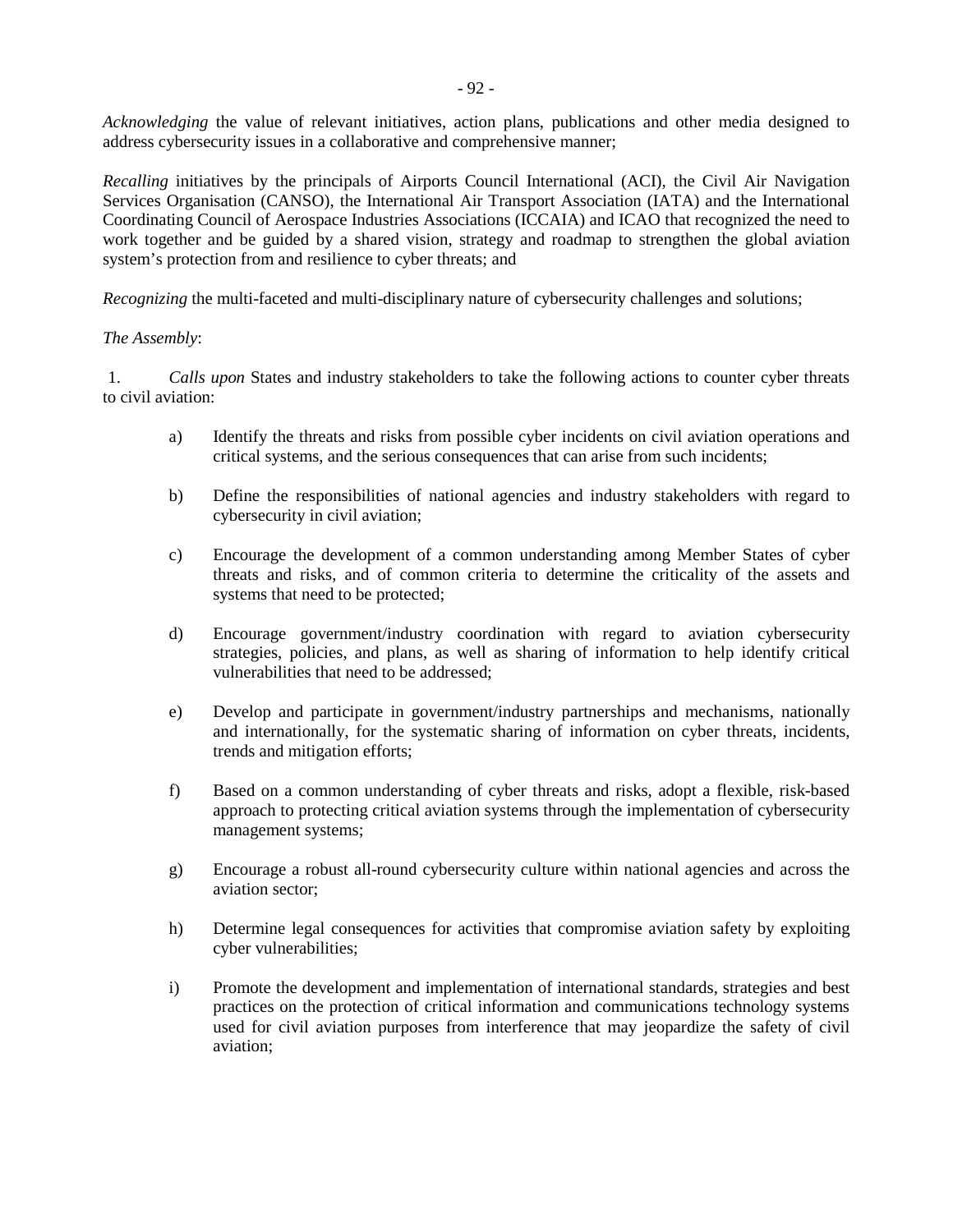- j) Establish policies and allocate resources when needed to ensure that, for critical aviation systems: system architectures are secure by design; systems are resilient; methods for data transfer are secured, ensuring integrity and confidentiality of data; system monitoring, and incident detection and reporting, methods are implemented; and forensic analysis of cyber incidents is carried out; and
- k) Collaborate in the development of ICAO's cybersecurity framework according to a horizontal, cross-cutting and functional approach involving air navigation, communication, surveillance, aircraft operations and airworthiness and other relevant disciplines.
- 2. *Instructs* the Secretary General to:
	- a) Assist and facilitate States and industry in taking these actions; and
	- b) Ensure that cybersecurity matters are fully considered and coordinated across all relevant disciplines within ICAO.

### **A39-20: Consolidated statement of continuing ICAO policies related to facilitation**

*Whereas* Annex 9 — *Facilitation*, was developed as a means of articulating the obligations of Member States under Articles 22, 23 and 24 of the Convention and standardizing procedures for meeting the legal requirements referred to in Articles 10, 13, 14, 29 and 35;

*Whereas* implementation of the Standards and Recommended Practices in Annex 9 is essential to facilitate the clearance of aircraft, passengers and their baggage, cargo and mail and manage challenges in border controls and airport processes so as to maintain the efficiency of air transport operations; and

*Whereas* it is essential that Member States continue to pursue the objective of maximizing efficiency and security in such clearance operations;

### *The Assembly*:

1. *Resolves* that the Appendices attached to this resolution and listed below constitute the consolidated statement of continuing ICAO policies related to facilitation, as these policies exist at the close of the 39th Session of the Assembly:

- Appendix  $A \longrightarrow$  Development and implementation of facilitation provisions
- Appendix B National and international action in ensuring the security and integrity of traveller identification and border controls
- Appendix  $C \rightarrow$  National and international action and cooperation on facilitation matters
- Appendix D Passenger Data Exchange Systems

2. *Requests* the Council to keep the consolidated statement related to facilitation under review and advise the Assembly as appropriate when changes are needed to the statement; and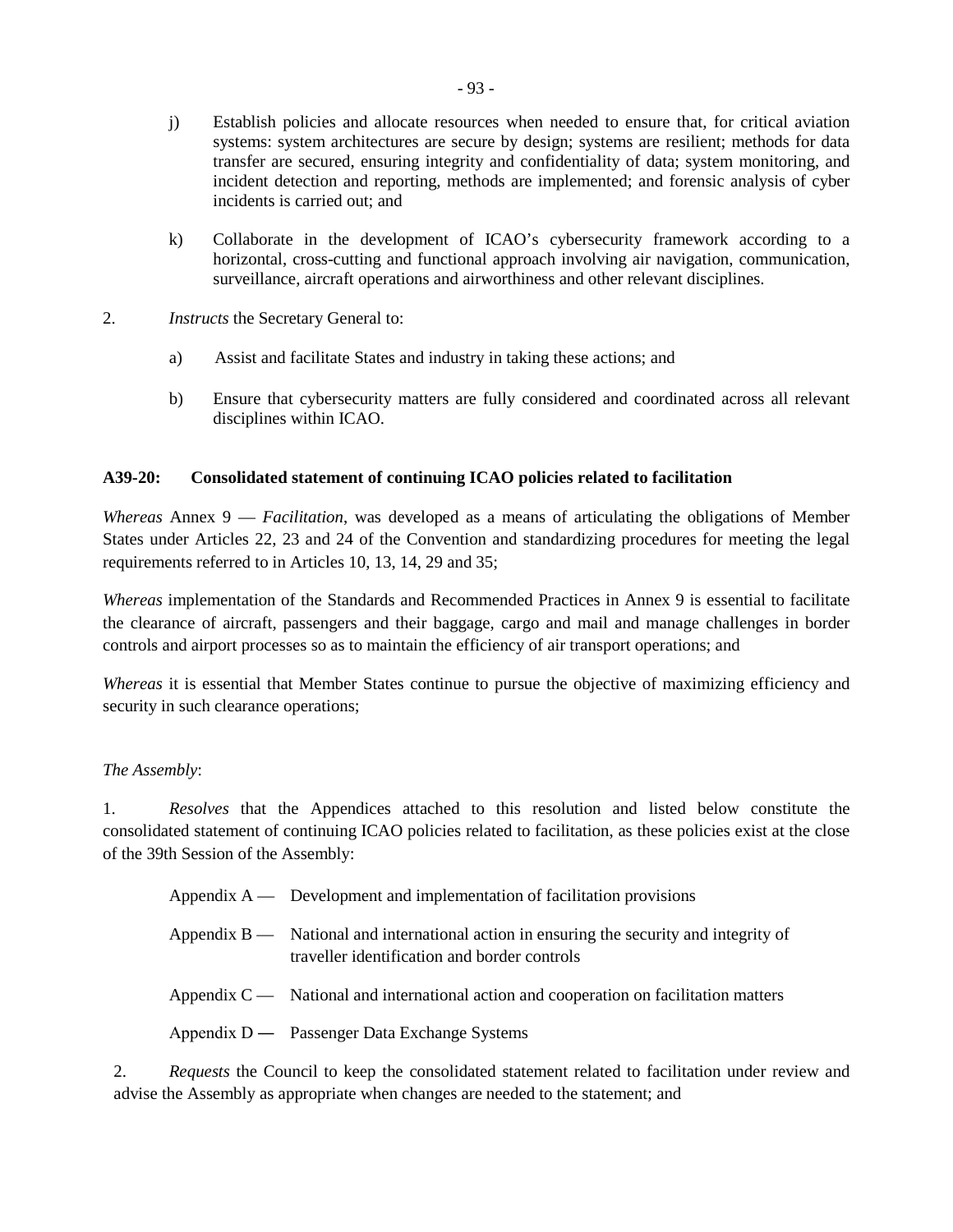3. *Declares* that this resolution supersedes Resolution A38-16: Consolidated statement of continuing policies related to facilitation.

#### **APPENDIX A**

#### **Development and implementation of facilitation provisions**

*Whereas* the *Convention on the Rights of Persons with Disabilities* and its Optional Protocol, that had been adopted in December 2006 by the United Nations General Assembly, entered into force on 3 May 2008;

*Whereas* the development of specifications for machine readable travel documents by the Organization has proved effective in the development of systems that expedite the movement of international passengers and crew members through clearance control at airports while enhancing immigration compliance programmes; and

*Whereas* the development of a set of standard signs to facilitate the efficient use of airport terminals by travellers and other users has proved effective and beneficial;

*The Assembly*:

1. *Urges* Member States to give special attention to increasing their efforts to implement Annex 9 Standards and Recommended Practices;

2. *Urges* Member States to give due regard to Doc 9984, *Manual on Access to Air Transport by Persons with Disabilities*, in their implementation of the relevant provisions of Annex 9;

3. *Requests* the Council to ensure that Annex 9 — *Facilitation*, is current and addresses the contemporary requirements of Member States with respect to administration of border controls, cargo and passengers; advances in technologies related to such administration; cargo facilitation; the handling of and responses to health-related and other disruptive events to aviation; and unaccompanied minors;

4. *Requests* the Council to ensure that relevant guidance material is current and responsive to the requirements of Member States;

5. *Requests* the Council to ensure that the provisions of Annex 9 — *Facilitation*, and Annex 17 — *Security*, are compatible with and complementary to each other; and

6. *Requests* the Council to update Doc 9636, *International Signs to Provide Guidance to Persons at Airports and Marine Terminals*, to ensure that it is current and responsive to the requirements of Member States.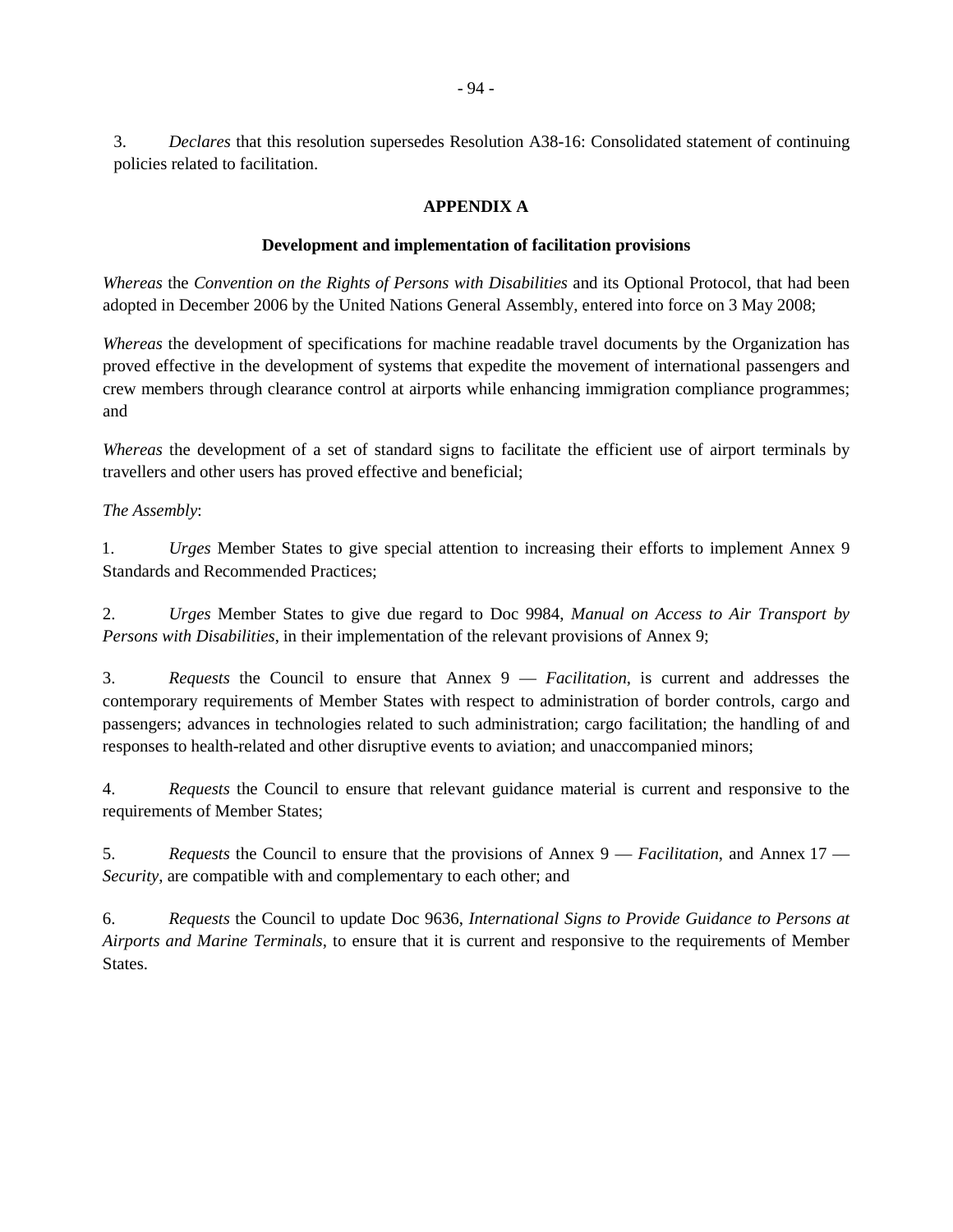#### **APPENDIX B**

### **National and international action in ensuring the security and integrity of traveller identification and border controls**

*Whereas* Member States recognize the relevance of traveller identification and border control management to aviation security and facilitation;

*Whereas* Member States recognize that the ability to uniquely identify individuals requires a holistic and coordinated approach, which links the following five interdependent elements of traveller identification and border control management into a coherent framework:

- a) Foundational documents, tools and processes required to ensure authentic evidence of identity;
- b) The design and manufacture of standardized Machine Readable Travel Documents (MRTDs), especially ePassports, that comply with ICAO specifications;
- c) Processes and protocols for document issuance by appropriate authorities to authorized holders, and controls to combat theft, tampering and loss;
- d) Inspection systems and tools for the efficient and secure reading and verification of MRTDs at borders, including use of the ICAO PKD; and
- e) Interoperable applications that provide for timely, secure and reliable linkage of MRTDs and their holders to available and relevant data in the course of inspection operations;

*Whereas* Member States require capacity to uniquely identify individuals and require tools and mechanisms available to establish and confirm the identity of travellers;

*Whereas* the ICAO Traveller Identification Programme (ICAO TRIP) Strategy provides the global framework for achieving the maximum benefits of travel documents and border controls by bringing together the elements of identification management, and building on the success of the ICAO MRTDs Programme;

*Whereas* Member States of the United Nations have resolved, under Resolution 70/1 adopted on 25 September 2015 to adopt a 2030 Agenda for Sustainable Development that includes a set of 17 Sustainable Development Goals (SDGs) supported by 169 targets, the target 16.9 being to provide legal identity for all, including birth registration by 2030;

*Whereas* the veracity and validity of machine readable travel documents (MRTDs) depends on the readability and protection of these documents, physical securities contributing to them, and electronic securities guaranteeing them;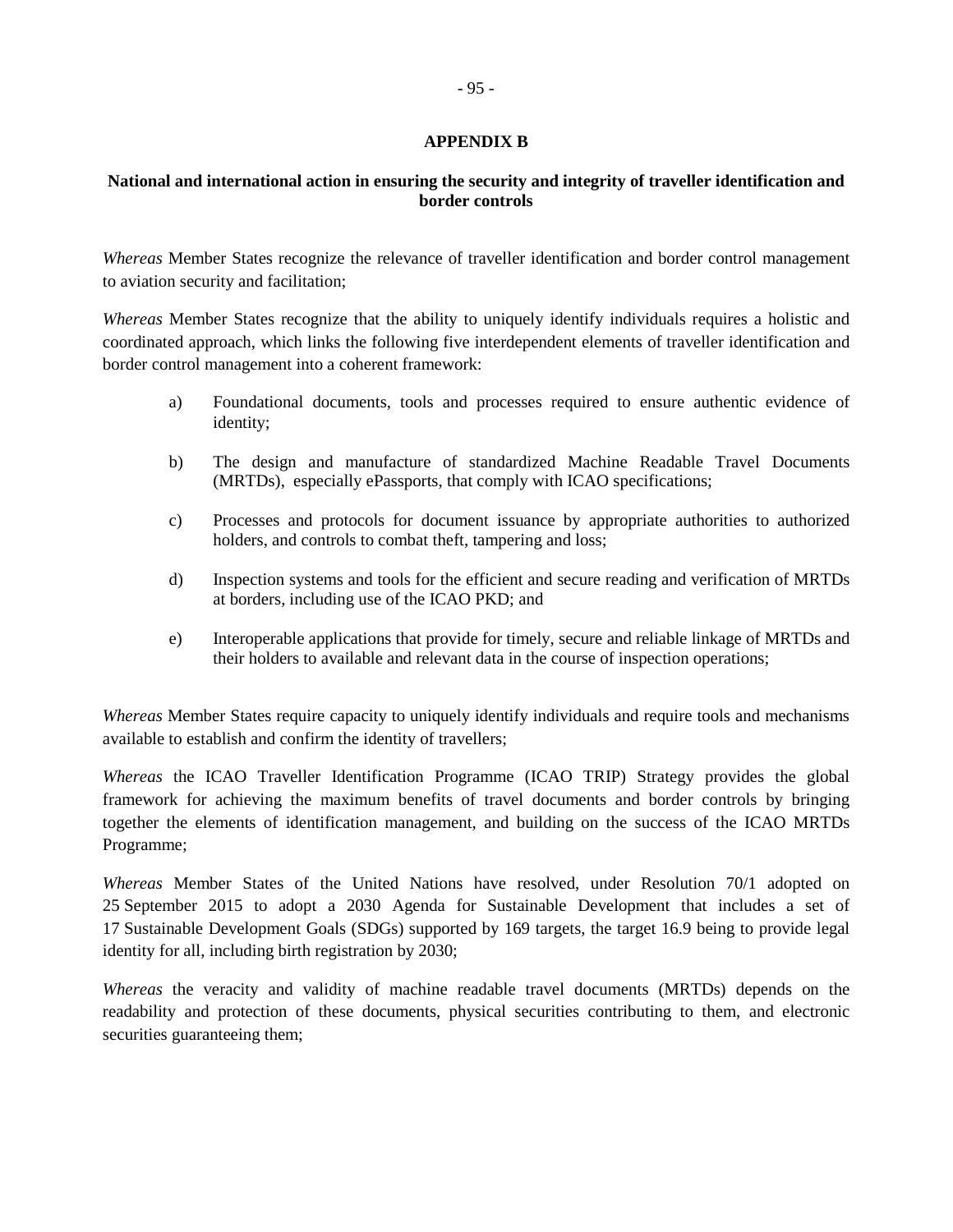*Whereas* the limitation of the number of possible civil status for a person depends on the documentation used to establish identity, confirm citizenship or nationality and assess entitlement of the passport applicant (i.e. breeder documentation);

*Whereas* the passport is the main official document that denotes a person's identity and citizenship and is intended to inform the State of transit or destination that the bearer can return to the State which issued the passport;

*Whereas* international confidence in the integrity of the passport is essential to the functioning of the international travel system;

*Whereas* the use of stolen blank passports, by those attempting to enter a country under a false identity, is increasing worldwide;

*Whereas* the security of traveller identification and border controls depends on a robust identification management system and the integrity of the travel document issuance process;

*Whereas* high-level cooperation among Member States is required in order to strengthen resistance to passport fraud, including the forgery or counterfeiting of passports, the use of forged or counterfeit passports, the use of valid passports by impostors, the use of expired or revoked passports, and the use of fraudulently obtained passports;

*Whereas* Member States of the United Nations have resolved, under the Global Counter-Terrorism Strategy adopted on 8 September 2006, to step up efforts and cooperation at every level, as appropriate, to improve the security of manufacturing and issuing identity and travel documents and to prevent and detect their alteration or fraudulent use;

*Whereas* Resolution 1373 adopted by the United Nations Security Council on 28 September 2001 decided that all Member States shall prevent the movement of terrorists or terrorist groups by effective border controls and controls on issuance of identity papers and travel documents, and through measures for preventing counterfeiting, forgery or fraudulent use of identity papers and travel documents;

*Whereas* enhanced and intensified cooperation among Member States is required in order to combat and prevent identification and travel document fraud;

*Whereas* the criminal focus worldwide has been increasingly shifting from travel document fraud to identification fraud;

*Whereas* Convention Travel Documents (CTDs) are travel documents that States Parties to the 1951 Convention Relating to the Status of Refugees ("the 1951 Convention") and the 1954 Convention Relating to the Status of Stateless Persons ("the 1954 Convention") shall issue to refugees or stateless persons lawfully staying on their territory (see respective Article 28 of both Conventions), and as such are travel documents foreseen in two international treaties for persons benefitting from an internationally recognized status;

*Whereas* ICAO has set up the Public Key Directory (PKD) to verify, validate and authenticate biometricallyenhanced MRPs (ePassports), thereby strengthening their security and the integrity of border controls; and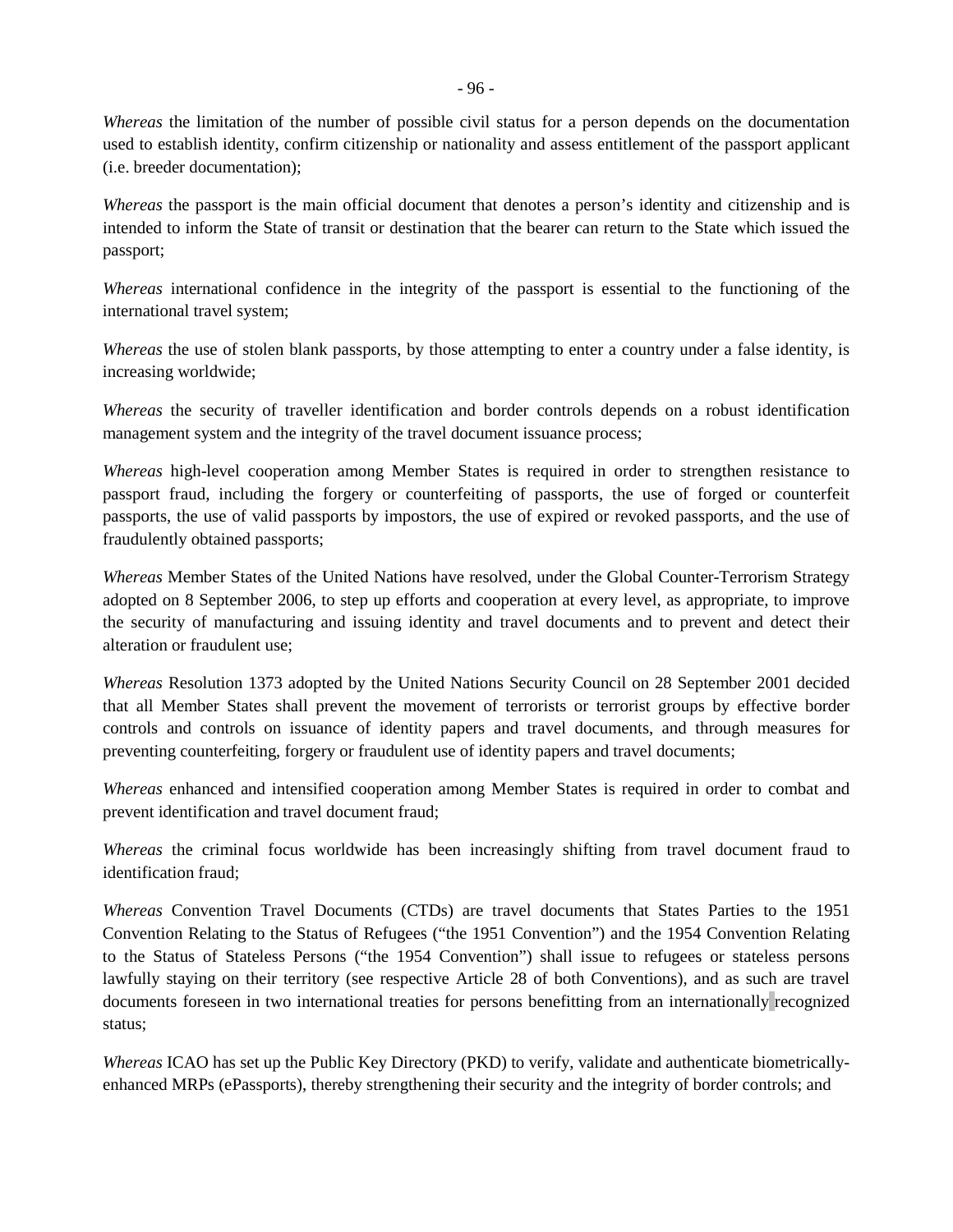*Whereas* Member States request from ICAO Programmes technical assistance and capacity-building support in strengthening their traveller identification and border control programmes;

*The Assembly*:

1. *Urges* Member States, through their travel document and border control programmes, to uniquely identify individuals to maximize security and facilitation benefits, including preventing acts of unlawful interference and other threats to civil aviation;

2. *Urges* Member States to implement rigorous processes and tools to safeguard the security and integrity of breeder documentation;

3. *Urges* Member States to intensify their efforts in developing and implementing a robust identification management system and safeguard the security and integrity of the travel document issuance process;

4. *Urges* Member States to intensify their efforts in establishing and implementing a solid verification system of the integrity of electronic passports, in particular by reading their electronic signatures and verifying their validity;

5. *Requests* the Council to direct the Secretary General to implement the ICAO TRIP Strategy to assist Member States to uniquely identify individuals, and to enhance the security and integrity of their travel documents and border controls;

6. *Requests* Member States to intensify their efforts to safeguard the security and integrity of traveller identification and border controls, and to assist one another in these matters;

7. *Urges* those Member States that have not already done so, to issue machine readable passports in accordance with the specifications of Doc 9303, Part 4;

8. *Reminds* Member States to ensure that non-machine readable passports are withdrawn from circulation;

9. *Reminds* Member States to ensure that when issuing travel documents for refugees and stateless persons ("Convention Travel Documents (CTDs)"), these CTDs are machine readable, in accordance with the specifications of Doc 9303;

10. *Reminds* Member States to establish controls to safeguard against the theft of blank travel documents and the misappropriation of newly issued travel documents;

11. *Urges* those Member States requiring assistance in building effective and efficient traveller identification and border control systems to contact ICAO without delay;

12. *Requests* the Council to ensure that specifications and guidance material contained in Doc 9303, *Machine Readable Travel Documents*, remain up to date in the light of technological advances;

13. *Requests* the Council to continue to explore technological solutions aimed at enhancing security and facilitation of border controls while improving clearance procedures, such as the Automated Border Control (ABC) gates;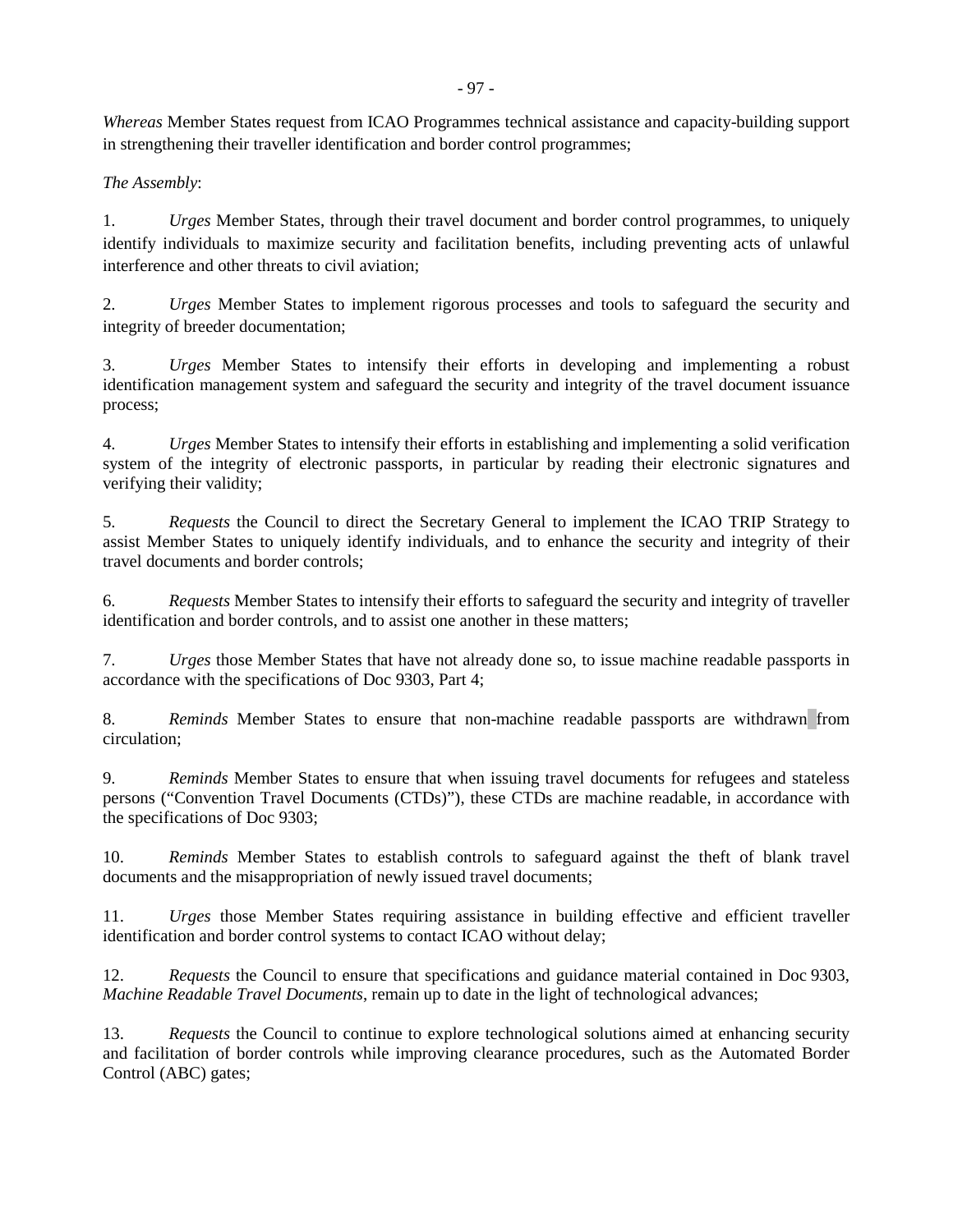14. *Requests* the Council to update the ICAO/United Nations High Commissioner for Refugees (UNHCR) *Guide for Issuing Machine Readable Convention Travel Documents for Refugees and Stateless Persons*;

15. *Requests* the Council to continue the work on further strengthening the security and integrity of traveller identification and border controls, and developing guidance material to assist Member States to further those objectives;

16. *Urges* the Council to explore ways of intensifying assistance and capacity-building support to Member States in the traveller identification and border control areas, including a proactive leadership role for ICAO in facilitating and coordinating such assistance in the international community;

17. *Urges* all Member States to join the ICAO PKD and to use the information available from the ICAO PKD to validate eMRTDs at border controls;

18. *Reminds* those Member States that are not already doing so to provide routine and timely submissions of stolen, lost, and revoked travel documents data to the Interpol's Stolen and Lost Travel Document (SLTD) Database.

19. *Urges* those Member States that are not already doing so to query, at entry and departure border control points, the travel documents of individuals travelling internationally against the INTERPOL Stolen and Lost Travel Documents (SLTD) database.

20. *Urges* Member States to establish efficient and effective mechanisms in order to implement submissions to, and queries of, the SLTD database.

#### **APPENDIX C**

#### **National and international action and cooperation on facilitation matters**

*Whereas* there is a need for continuing action by Member States to improve the effectiveness and efficiency of clearance control formalities;

*Whereas* the establishment and active operation of national facilitation programmes and facilitation committees is a proven means of effecting needed improvements;

*Whereas* cooperation on facilitation matters amongst Member States and with the various national and international parties interested in facilitation matters has brought benefits to all concerned;

*Whereas* such cooperation has become vital in the light of the proliferation of non-uniform passenger data exchange systems that adversely affect the viability of the air transport industry;

*Whereas* the threat of worldwide transmission of communicable diseases by means of air transport has increased in past years; and

*Whereas* Annex 9 provides for the facilitation of assistance to aircraft accident victims and their families;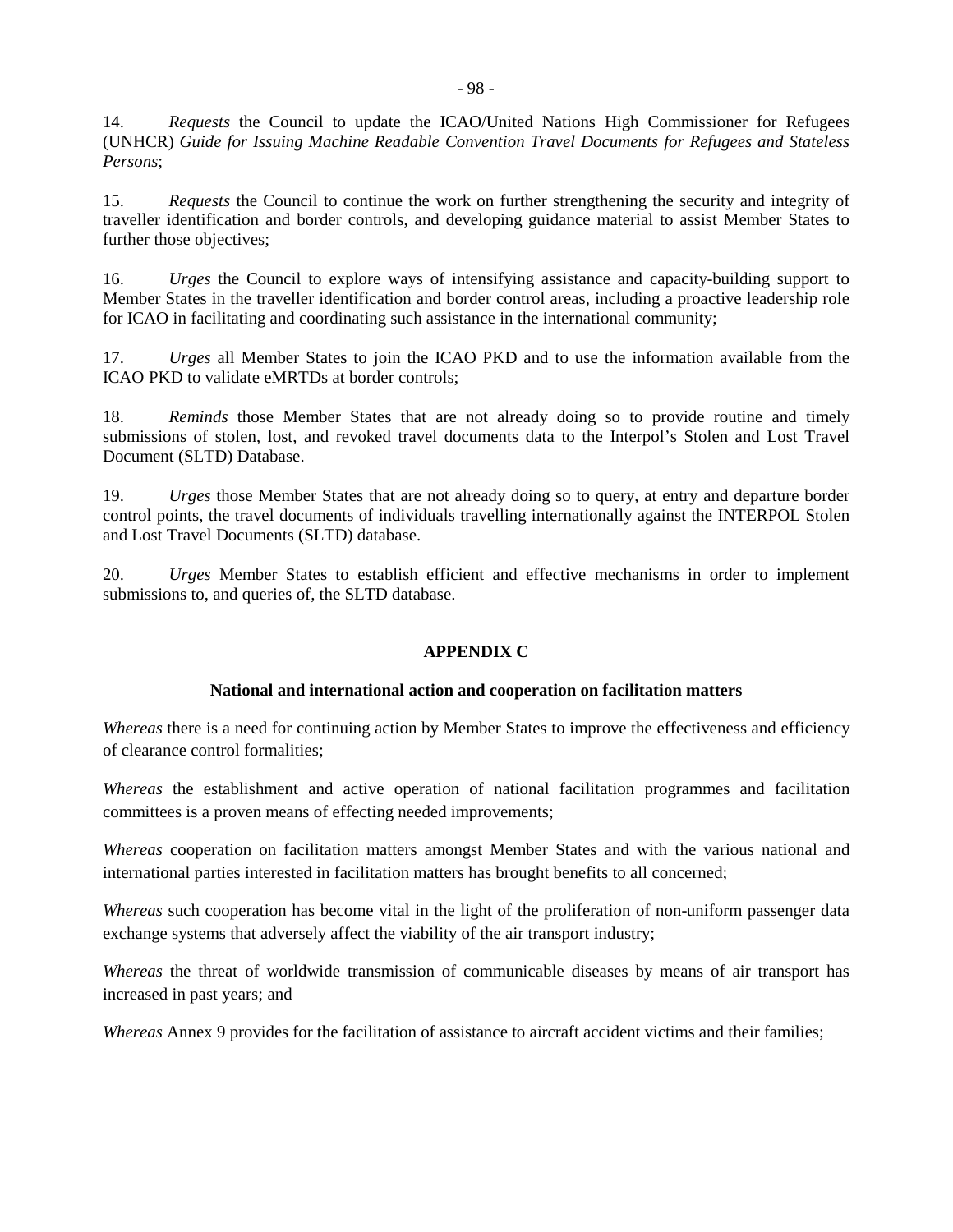*The Assembly*:

1. *Urges* Member States to establish and utilize national facilitation programmes and facilitation committees and adopt policies of cooperation on a regional basis among neighbouring States;

2. *Urges* Member States to participate in regional and subregional facilitation programmes of other intergovernmental aviation organizations;

3. *Urges* Member States to take all necessary steps, through national facilitation programmes and facilitation committees or other appropriate means, for:

- a) regularly calling the attention of all interested departments of their governments to the need for:
	- i. making the national regulations and practices conform to the provisions and intent of Annex 9; and
	- ii. working out satisfactory solutions for day-to-day problems in the facilitation field; and
- b) taking the initiative in any follow-up action required;

4. *Urges* Member States to encourage the study of facilitation problems by their national and other facilitation programmes and committees and to coordinate the findings of their committees on facilitation problems with those of other Member States with which they have air links;

5. *Urges* neighbouring and bordering Member States to consult one another about common problems that they may have in the facilitation field whenever it appears that these consultations may lead to a uniform solution of such problems;

6. *Urges* Member States, aircraft operators and airport operators to continue to cooperate intensively as regards:

- a) identification and solution of facilitation problems; and
- b) developing cooperative arrangements for the prevention of illicit narcotics trafficking, illegal immigration, the spread of communicable diseases and other threats to national interests;

7. *Urges* Member States to call upon aircraft and airport operators and their associations to participate in electronic data interchange systems in order to achieve maximum efficiency levels in the processing of cargo traffic at international terminals;

8. *Urges* Member States to implement the provisions of Annex 9 to facilitate assistance to aircraft accident victims and their families;

9. *Urges* Member States and aircraft and airport operators, in cooperation with interested international organizations, to make all possible efforts to speed up the handling and clearance of air cargo, while ensuring the security of the international supply chain; and

10. *Urges* Member States to undertake dialogue and cooperation between national and regional facilitation and security-related bodies.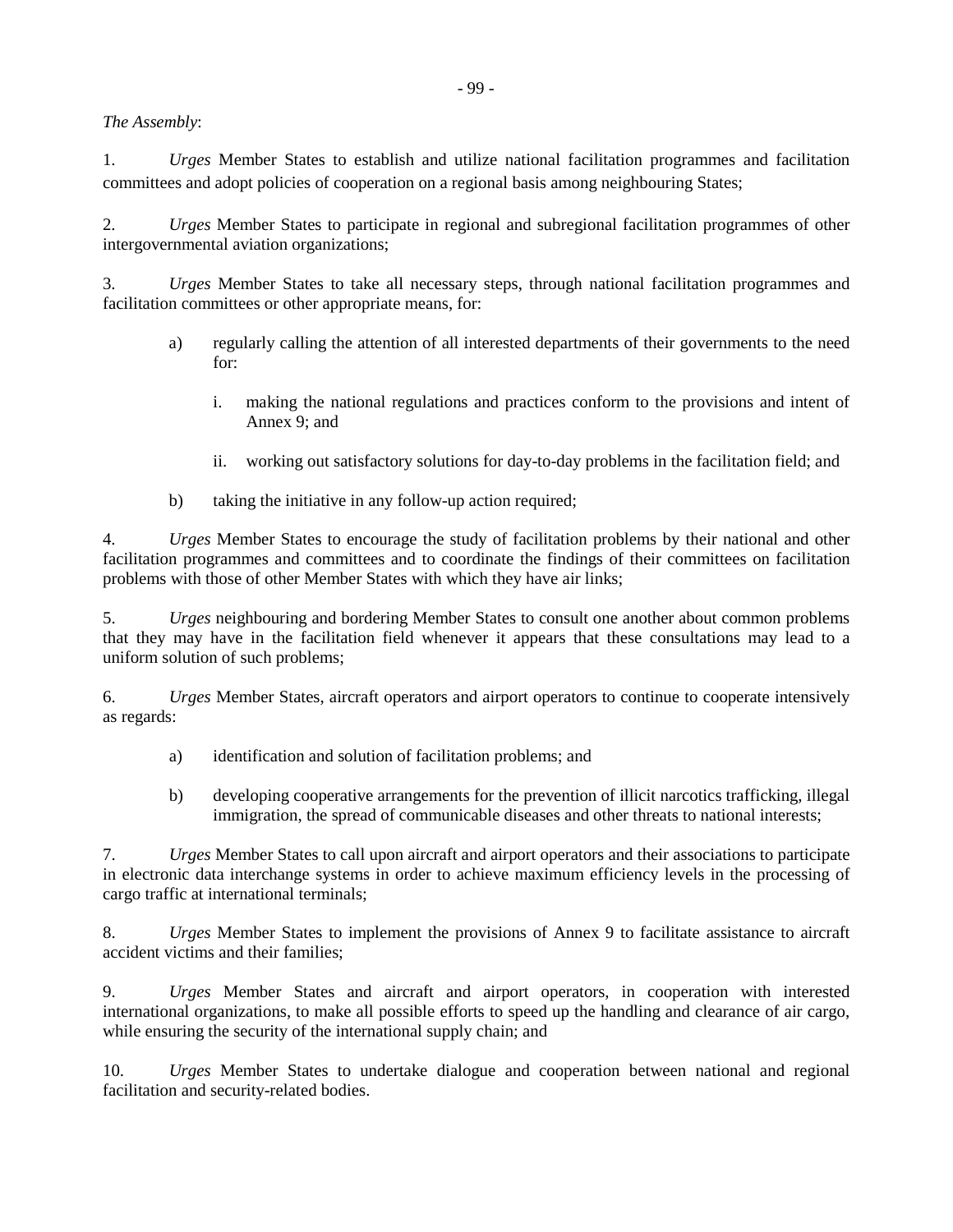### **APPENDIX D**

#### **Passenger Data Exchange Systems**

*Whereas* there is a need for continuing action by Member States to improve the effectiveness and efficiency of clearance control formalities;

*Whereas* UN Security Council, in Resolution 2178 (2014), at paragraph 9, has called upon Member States "to require that airlines operating in their territories provide advance passenger information to the appropriate national authorities in order to detect the departure from their territories, or attempted entry into or transit through their territories, by means of civil aircraft, of individuals designated by the Committee established pursuant to resolutions 1267 (1999) and 1989 (2011) ("the Committee"), and further calls upon Member States to report any such departure from their territories, or such attempted entry into or transit through their territories, of such individuals to the Committee, as well as sharing this information with the State or residence or nationality, as appropriate and in accordance with domestic law and international obligations."

#### *The Assembly:*

1. *Urges* Member States to call upon aircraft operators offering international air transport services to participate in electronic data interchange systems by providing advance passenger information in order to achieve maximum efficiency levels in the processing of passenger traffic at international terminals; and

2. *Urges* Member States, in the use of electronic data interchange systems, to ensure that the passenger data requirements conform to international standards adopted by relevant United Nations agencies for this purpose, and to ensure the security, fair processing and safeguarding of such data; and

3. *Urges* Member States to assist and share best practices, as appropriate, with other Member States in the establishment of passenger data exchange systems.

#### **A39-21: Addressing the low response rate by Member States to ICAO State letters**

*Whereas* Article 37 of the *Convention on International Civil Aviation* (Chicago Convention) requires the Organization to adopt and amend international Standards and Recommended Practices and Procedures and each Contracting State to collaborate in securing the highest possible degree of uniformity in regulations and practices in all matters in which such uniformity will facilitate and improve air navigation;

*Recognizing* that a State letter is a medium through which the Organization, under the authority of the Secretary General, officially communicates its Standards and Recommended Practices and policies and interacts with its Member States and with others concerned;

*Concerned* that the low response rate by Member States to State letters is a long-standing issue that can adversely impact the fulfilment of obligations under Articles 37, 38, 54, 57 and 90 of the Chicago Convention;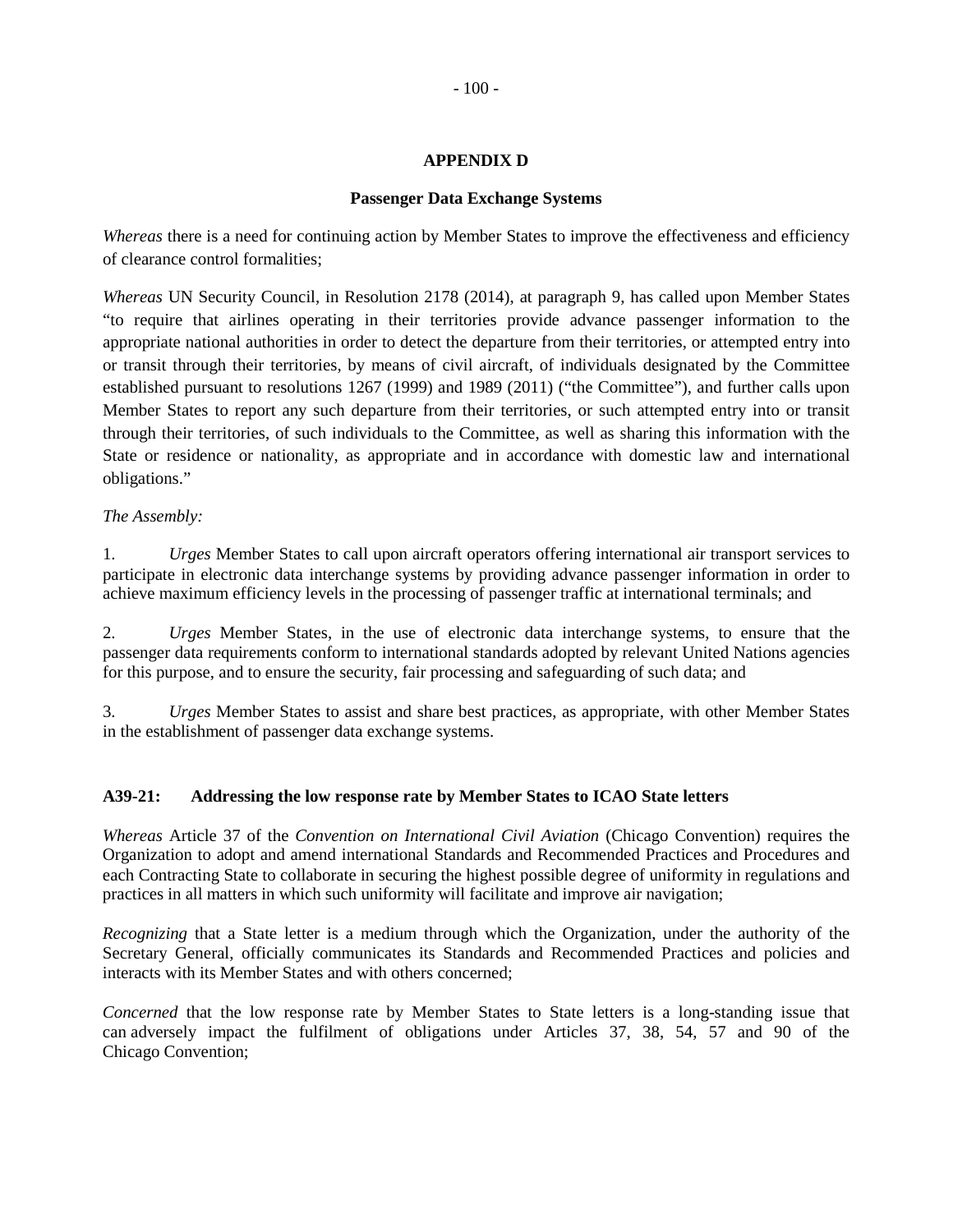*Recalling* that Resolution A29-3 urged States to respond to the ICAO Council's requests for comments and agreement or disagreement on ICAO proposed Standards to prevent decisions being taken on the basis of a small number of responses;

### *The Assembly*:

1. *Calls* on Member States to reaffirm the necessity and honour their commitment to responding to all State letters issued by the ICAO in a complete and timely manner and to share best practices, through ICAO Regional Offices and/or regional civil aviation commissions, in order to promote continuous improvement, mobilize resources and build capacity within Member States in concert with ICAO's *No Country Left Behind* (NCLB) initiative;

2. *Instructs* the Secretary General to implement a registry attributes scheme for State letters that identifies the category, priority, discipline or subject matter and response needs, to facilitate improved processing of the State letters by Member States and other recipients;

3. *Requests* the Secretary General to review and, as necessary, revise the format of State letters and Electronic Bulletins, including design layout, as a means to more effectively communicate their content with Member States and other recipients;

4. *Requests* the Secretary General to investigate and, as necessary, introduce new communications tools, including web-based solutions, as a means to improve communication and interaction with Member States and other recipients of State letters and the recording of replies in the ICAO Records Management System;

5. *Instructs* the Secretary General to implement an automated and interactive web-based system capable of reporting the response rates to State letters, thus improving visibility of the status of State letter responses by Member States, by regions and/or globally, and promoting awareness and capacity building among Member States;

6. *Instructs* the Secretary General to introduce follow-up procedures at all ICAO Regional Offices, as a component of the Regional Office Manual as necessary, as a means to further inform and interact with focal points within the Member States in their area of accreditation where responses to State letters are low or absent, and to take advantage of the presence of delegations at ICAO Headquarters in this connection also;

7. *Directs* the Council to monitor and analyse the response rate to State letters on a periodic basis, to make recommendations where the response rate of Member States is below the global average;

8. *Calls* on Member States to consider establishing focal points for internal (State-level) coordination and follow-up to State letters, continuously review the ICAO Directors General of Civil Aviation (DGCA) Directory and ensure that the contact details of the State letter recipients is kept up-to-date with changes notified to ICAO in a complete and timely manner; and

9. *Requests* the Secretary General to conduct an awareness campaign through ICAO Regional Offices, regional DGCA conferences and/or other fora such as regional civil aviation commissions targeted at Member States to increase the level of awareness of the importance of responding to all State letters issued by ICAO and in maintaining up-to-date contact details.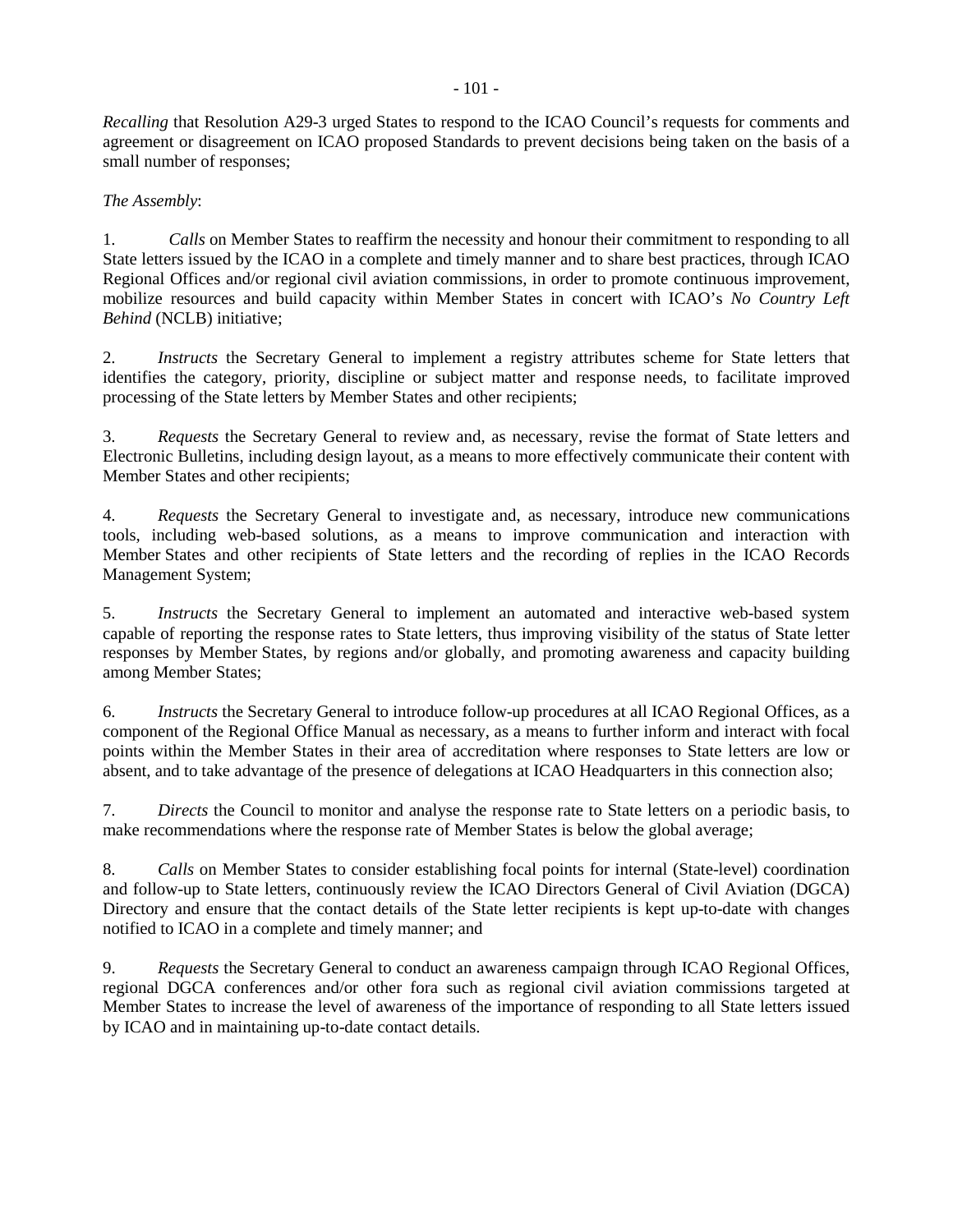#### - 102 -

## **A39-22: Formulation and implementation of Standards and Recommended Practices (SARPs) and Procedures for Air Navigation Services (PANS) and notification of differences**

*Whereas* Article 37 of the *Convention on International Civil Aviation* requires each Member State to collaborate in securing the highest practicable degree of uniformity in regulations and practices in all matters in which such uniformity will facilitate and improve air navigation;

*Whereas* Article 37 of the Convention requires the Organization to adopt and amend international standards and Recommended Practices and procedures and states the purpose of and the matters to be dealt with in that action, and Articles 38, 54, 57 and 90 contain additional relevant provisions;

*Whereas* in accordance with Article 38 of the Convention any Member State which finds it impractical to comply in all respects with any international standard or procedure or deems it necessary to adopt regulations or practices differing therefrom is obliged to give immediate notification to ICAO;

*Whereas* the Assembly deems it advisable to establish certain policies to be followed in complying with these provisions of the Convention;

*Recognizing* the effective implementation of SARPs and PANS promotes safe, secure and sustainable development of international civil aviation;

*Recognizing* that making differences information easily available to all stakeholders in a timely manner is important to promote safety, regularity and efficiency in international civil aviation;

*Noting* that many Member States experience difficulty in fulfilling their obligations under Articles 37 and 38 of the Convention and keeping pace with frequent amendments to Annexes;

*Recognizing* that up-to-date ICAO technical guidance material provides valuable assistance to Member States in the effective implementation of SARPs, PANS and Regional Plans;

*Recognizing* that substantial resources are required to develop and maintain all ICAO technical guidance material for SARPs and PANS;

*Noting* the increase of the number of notified differences to ICAO;

*Recognizing* that there is a strong need for all available means to be sought and employed in encouraging and assisting Member States in overcoming their difficulties in implementation of SARPs and PANS; and

*Recognizing* that implementation of a Standard is increased globally through a development process that encourages inclusion of perspectives among all States and relevant industry stakeholders;

### *The Assembly*:

1. *Calls on* Member States to reaffirm their commitment to abide by the obligations under Articles 37 and 38 of the Convention;

2. *Resolves* that SARPs and PANS shall be amended as necessary to reflect changing requirements and techniques and thus, inter alia, to provide a sound basis for global and regional planning and implementation;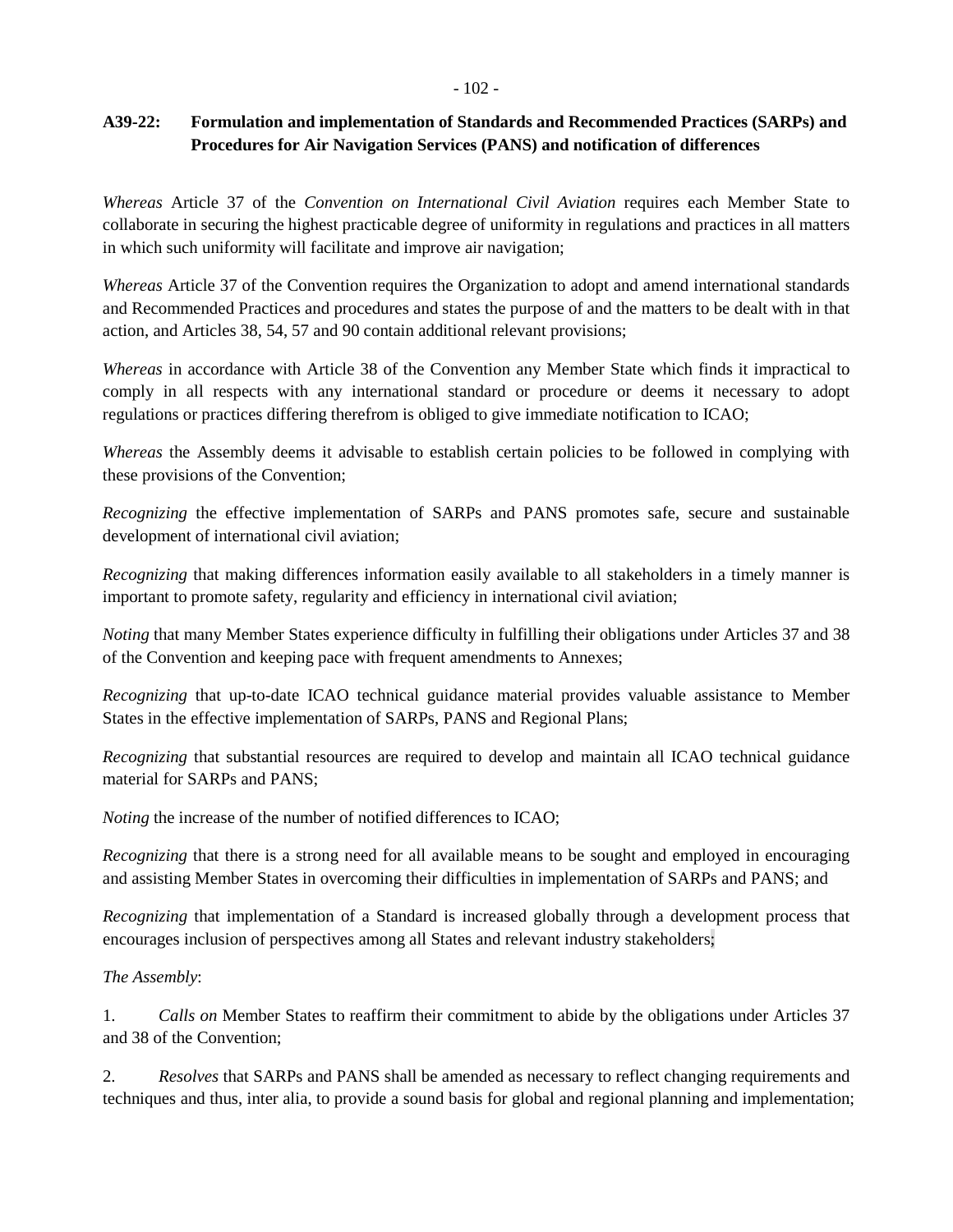3. *Agrees* that subject to the foregoing clause, a high degree of stability in SARPs shall be maintained to enable the Member States to maintain stability in their national regulations. To this end amendments shall be limited to those significant to safety, regularity and efficiency and editorial amendments shall be made only if essential;

4. *Reiterates* that SARPs and PANS shall be drafted in clear, simple and concise language. SARPs shall consist of broad, mature and stable provisions specifying functional and performance requirements that provide for the requisite levels of safety, regularity and efficiency. Supporting technical specifications, when developed by ICAO, should be translated in all working languages of ICAO in a timely manner and shall be placed in separate documents to the extent possible;

5. *Instructs* the Council to utilize, to the maximum extent appropriate and subject to the adequacy of a verification and validation process, the work of other recognized standards making organizations in the development of SARPs, PANS and ICAO technical guidance material. Material developed by these other standards-making organizations may be deemed appropriate by the Council as meeting ICAO requirements; in this case such material should be referenced in ICAO documentation;

6. *Resolves* that to the extent consistent with the requirements of safety regularity and efficiency, SARPs specifying the provision of facilities and services shall reflect a proper balance between the operational requirements for such facilities and services and the economic implications of providing them;

7. *Instructs* the Council to consult Member States on proposals for the amendment of SARPs and PANS before the Council acts on them, except when the Council may deem urgent action to be necessary. Furthermore, subject to the adequacy of the verification and validation process, technical specifications may be acted upon by the Council without consultation with Member States. Such material shall however be made available to Member States upon request;

8. *Resolves* that the applicability dates of amendments to SARPs and PANS shall be so established as to allow Member States sufficient time for their implementation;

9. *Agrees* that no Annex or PANS document shall be amended more frequently than once per calendar year;

10. *Reminds* Member States of the requirement in Annex 15 to publish any significant differences in their Aeronautical Information Publication (AIP) and to include English text for those parts expressed in plain language;

11. *Encourages* Member States to use the Electronic Filing of Differences (EFOD) System when notifying their differences to ICAO;

12. *Instructs* the Secretary General to continue improving the EFOD system and assist Member States in transitioning from the paper-based processes to the use of the EFOD system;

13. *Directs* the Council to monitor and analyse the differences between the regulations and the practices of Member States and the SARPs and PANS with the aim of encouraging the elimination of those differences that are important for the safety, regularity and efficiency of international air navigation and taking appropriate actions;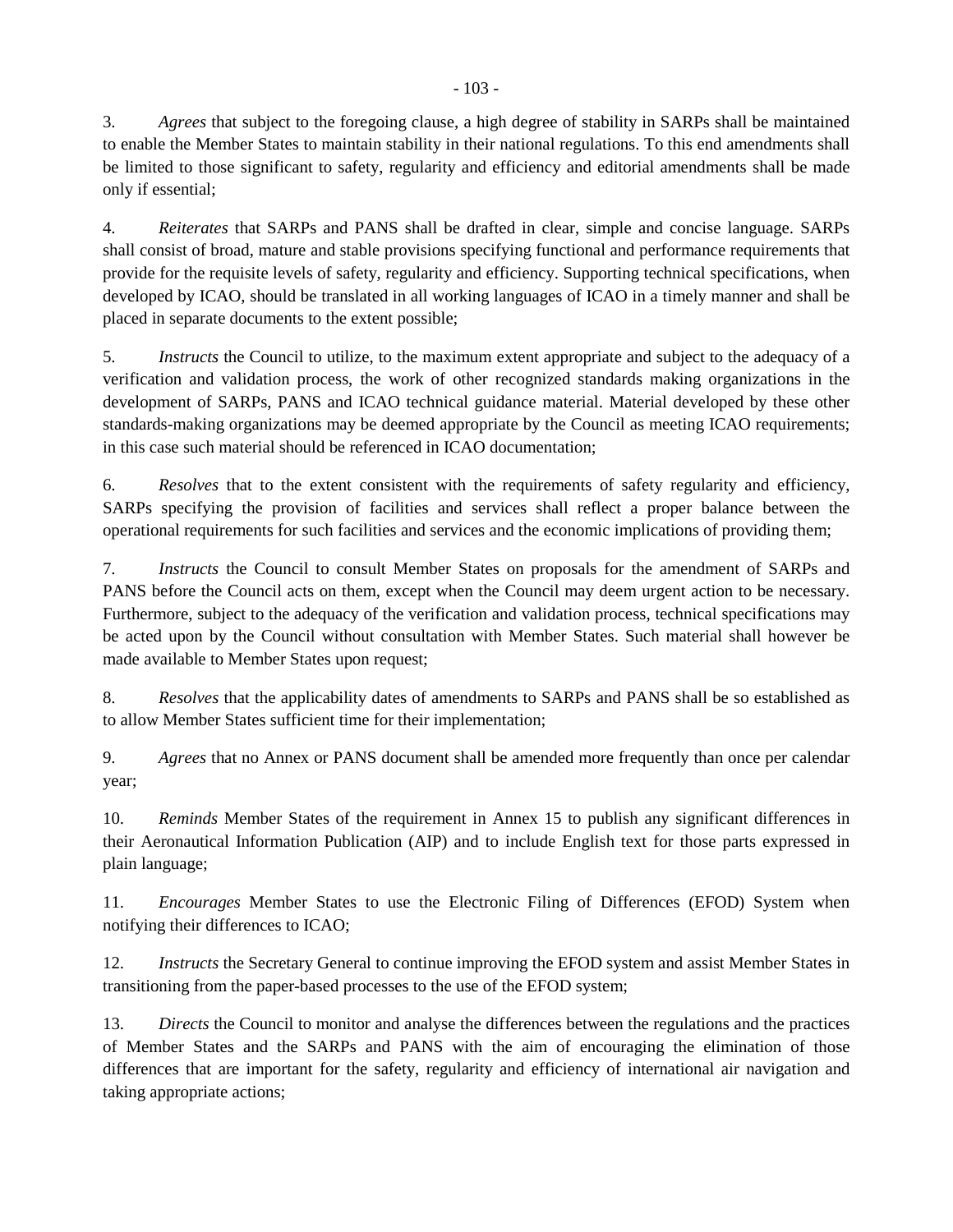15. *Resolves* that Member States shall be encouraged and assisted in the implementation of SARPs and PANS by all available means and provided as soon as possible with more guidance in respect of the notification and publication of differences;

16. *Calls* on all Member States able to do so to provide requesting States with technical cooperation in the form of financial and technical resources to enable those States to carry out their obligations under Articles 37 and 38 of the Convention;

17. *Instructs* ICAO to establish priorities for the continuing updating of the contents of present ICAO technical guidance material and the development of additional guidance material thus ensuring optimum value for Member States in their planning and implementation of SARPs and PANS;

18. *Resolves* that the associated practices in this Resolution constitute guidance intended to facilitate and ensure implementation of this Resolution;

19. *Urges* Member States to review their procedures related to the development of SARPs with a view to enhance the involvement of a broader set of aviation stakeholders";

20. *Requests* ICAO to consider development of a transition and communication strategy throughout planning and implementation phases for Member States, who in turn should facilitate outreach to stakeholders;

21. *Directs* ICAO to enhance the role of its Regional Offices in facilitating and monitoring the SARP amendment review process;

22. *Calls* upon Member States to respond to ICAO State letters regarding proposed Annex and PANS amendments; and

23. *Declares* that this resolution supersedes Resolution A38-11.

# **A39-23:** *No Country Left Behind* **(NCLB) Initiative**

*Whereas* Article 44 of the *Convention on International Civil Aviation* states that among the aims and objectives of ICAO are development of the principles and techniques of international air navigation and fostering of the planning and development of international air transport so as to meet the needs of the people of the world for safe, regular and economical air transport;

*Whereas* to realize these goals, the Organization has established Strategic Objectives on safety, air navigation capacity and efficiency, security and facilitation, economic development of air transport and environmental protection;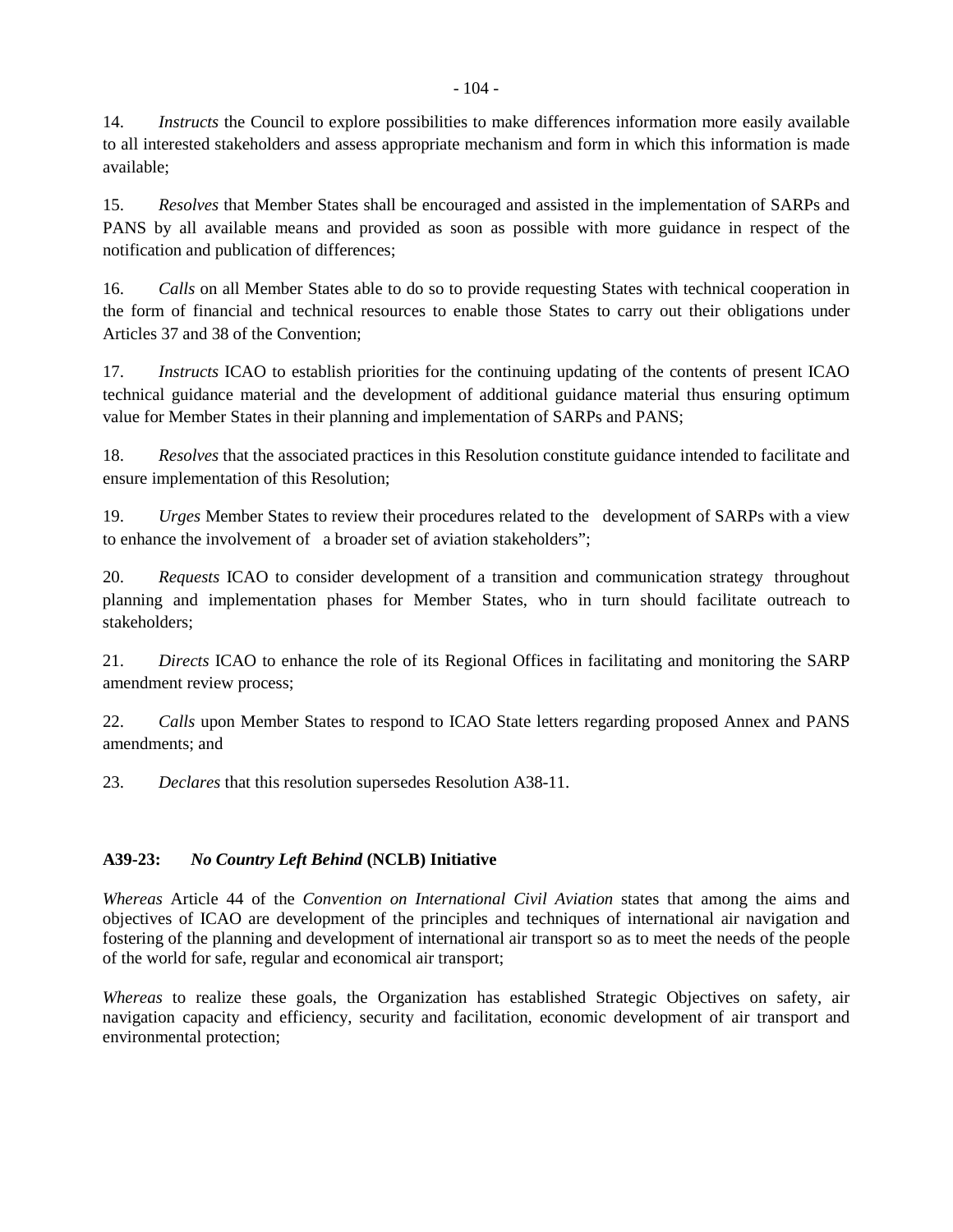*Recalling* that several Assembly resolutions, including A38-5, A38-11, A38-12, A38-15, A38-16, A38-17, and A33-9, urge States to increase the implementation of ICAO Standards and Recommended Practices (SARPs);

*Recognizing* that all States should effectively implement ICAO's Standards and Recommended Practices (SARPs) and policies so that all States have safe, secure, efficient, economically viable and environmentally sound air transport systems which support sustainable development and socio-economic prosperity, and which ultimately help to create and preserve friendship and understanding among the nations and peoples of the world;

*Whereas* the findings of the Universal Safety Oversight Audit Programme (USOAP) and the Universal Security Audit Programme (USAP) activities continue to indicate that many States experience difficulties in the implementation of ICAO SARPs;

*Recognizing* that due to a varying level of capacity to meet and sustain their compliance with SARPs, States are not always able to effectively implement SARPs in a timely manner at the rate in which they are adopted by ICAO;

*Recognizing* that the Council has established the *No Country Left Behind* (NCLB) initiative;

*Recognizing* that the successful implementation of the *No Country Left Behind* (NCLB) initiative will enhance States' air transport systems and align with the achievement of the United Nations (UN) Sustainable Development Goals (SDGs);

*Recognizing* that further progress in improving civil aviation, including the efficient human and financial resources for the implementation of assistance activities that are tailored to the needs of individual States, is best achieved through a cooperative, collaborative and coordinated approach in partnership with all stakeholders; and

*Recognizing* that all ICAO assistance activities and mechanisms have the common objective of supporting the effective implementation of SARPs and policies;

*The Assembly*:

1. *Urges* Members States to endorse the *No Country Left Behind* (NCLB) initiative;

2. *Urges* Member States to improve their civil aviation systems by actively participating in ICAO's work and by effectively implementing ICAO SARPs and policies so that they can foster sustainable local and regional prosperity and fully benefit from improved global connectivity;

3. *Directs* the Council to maintain the focus of the community on the global contribution and value of aviation through support of NCLB efforts and future ICAO World Aviation Forums;

4. *Directs* the Secretary General to coordinate, facilitate and implement comprehensive assistance programmes, in partnership with all stakeholders, that will help Member States in enhancing their civil aviation systems and oversight capabilities;

5. *Urges* Member States, the industry, financial institutions, donors and other stakeholders to coordinate and cooperate amongst themselves and through ICAO, and to support the implementation of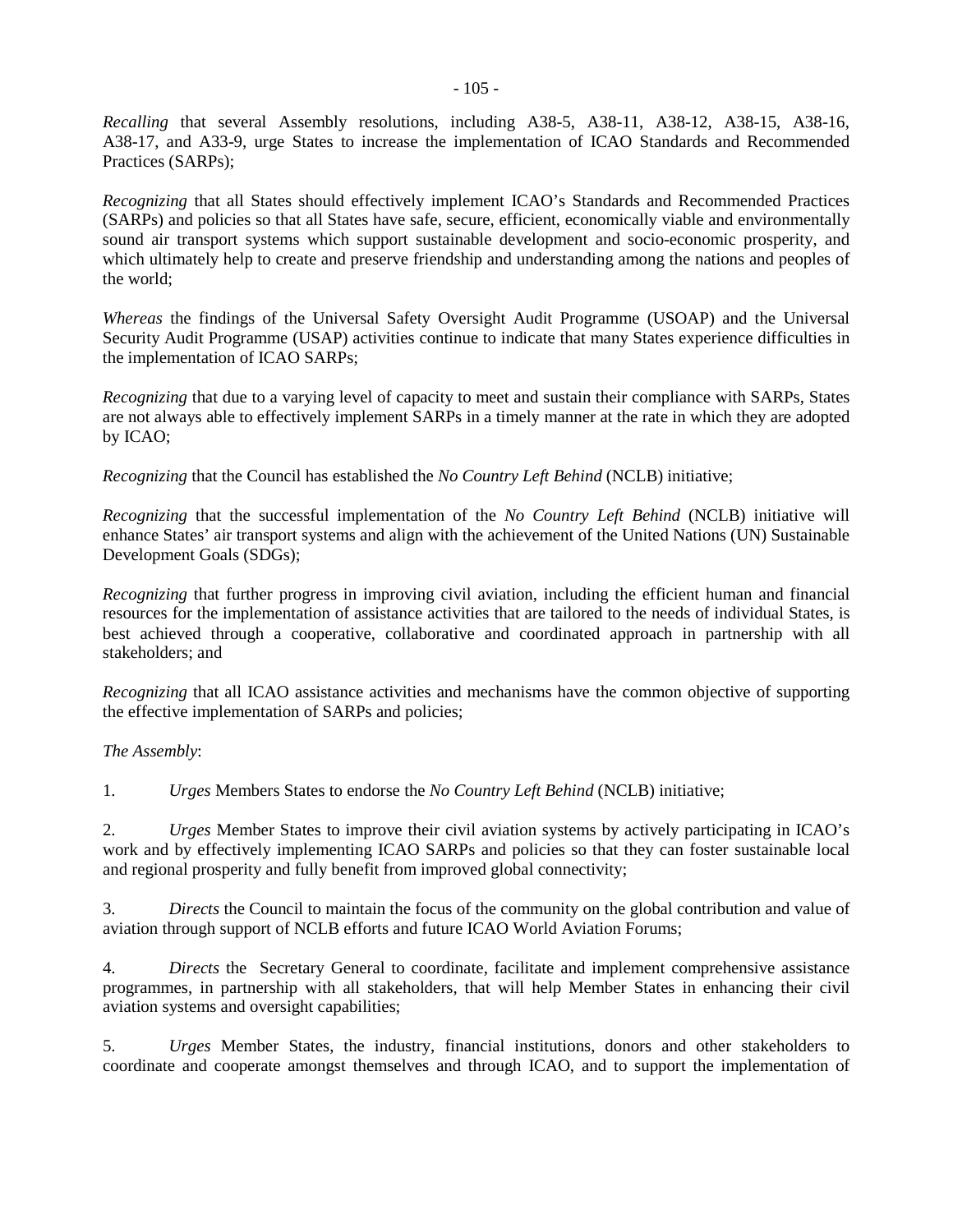assistance activities in line with the global and regional priorities established by ICAO, thereby avoiding duplication of efforts;

6. *Urges* Member States, international and regional organizations, and financial institutions to use ICAO data-driven decision-making tools and services to assist in identifying the deficiencies in aviation, implementing ICAO projects and programmes, mapping solutions, developing business cases, and identifying funding needs to facilitate finding potential donors and investors;

7. *Encourages* Member States to include within their aviation infrastructure development projects elements of training and capacity building aimed at strengthening their civil aviation authorities to enable an effective oversight of such infrastructure;

8. *Encourages* Member States to establish partnerships with other Member States, industry, financial institutions, donors and other stakeholders through ICAO to enhance their civil aviation systems and oversight capabilities;

9. *Encourages* Member States to make use of and benefit from the ICAO Air Services Negotiation (ICAN) facility, as a forum for Member States to negotiate and conclude bilateral and/or multilateral air services agreements, which contributes to enhancing air transport connectivity and consequently the development of tourism, trade, and national and global economies;

10. *Calls* on all Member States and relevant partners able to do so to provide States in need with financial and technical resources to assist them in enhancing their civil aviation systems by implementing SARPs and fulfilling their oversight responsibilities;

11. *Instructs* the Secretary General to further enhance its coordinated and comprehensive implementation and evaluation mechanisms to assist States in implementing ICAO SARPs, policies, plans and programmes;

12. *Requests* the Secretary General to coordinate with States, international organizations, industry and donors on the implementation of assistance activities by establishing partnerships through an ICAO network for aviation development;

13. *Requests* the Secretary General to engage States and financial institutions to secure their support for strengthening the safety, security and efficiency of the global aviation system;

14. *Urges* industry and financial institutions to develop and present to ICAO their own action plans in support of the full implementation of this resolution.

# **A39-24: Strategy on Disaster Risk Reduction and Response Mechanisms in Aviation**

*Whereas* Article 44 of the *Convention on International Civil Aviation* states that among the aims and objectives of ICAO are to foster the planning and development of international air transport so as to meet the needs of the people of the world for safe, regular, efficient and economical air transport;

*Whereas* the General Assembly of the United Nations endorsed the Sendai Declaration and the Sendai Framework for Disaster Risk Reduction 2015–2030 adopted by the Third United Nations World Conference on Disaster Risk Reduction;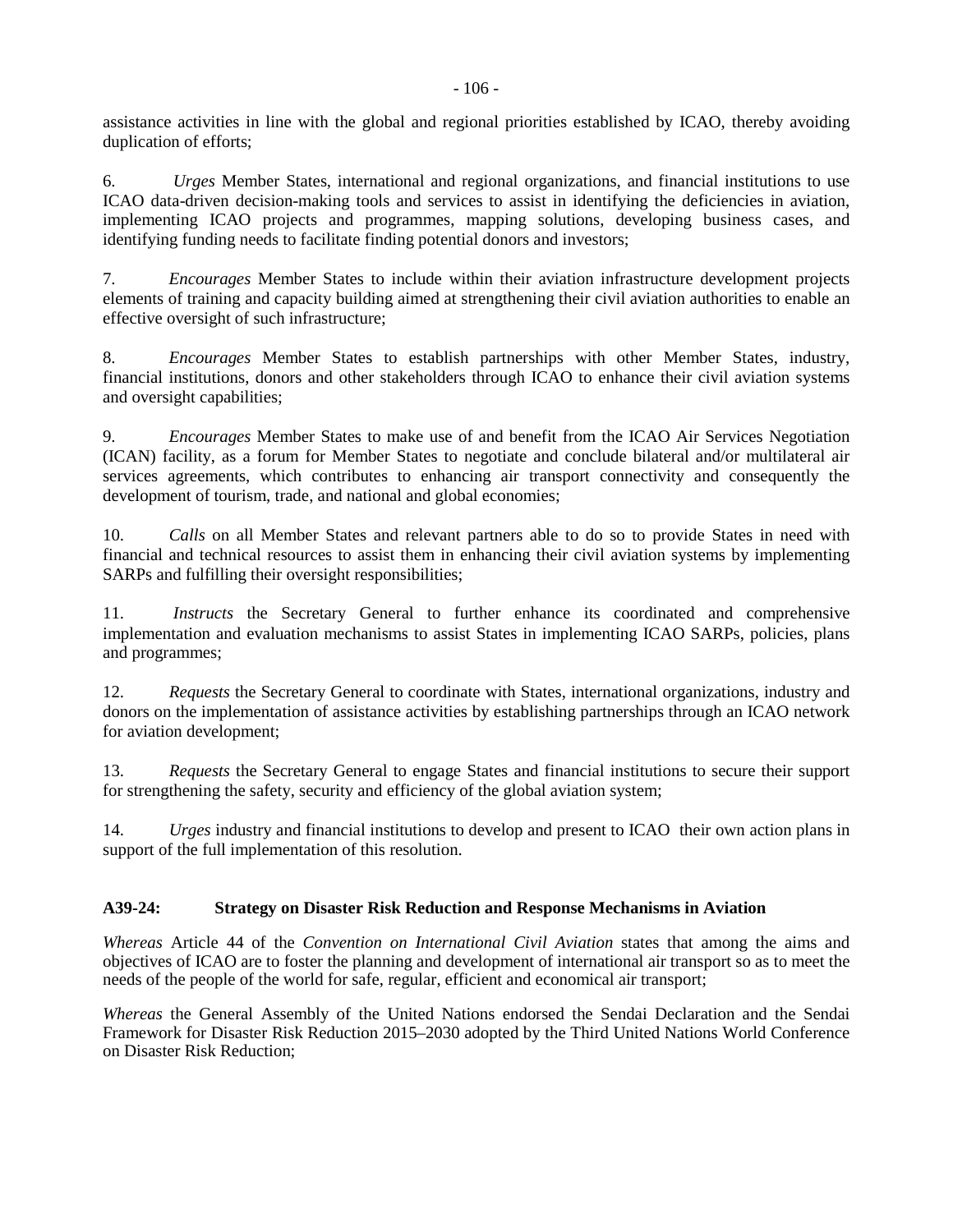*Mindful* that natural disasters damage the social and economic infrastructure of all countries, and the longterm consequences of natural disasters are especially severe for developing countries and hamper their sustainable development;

*Mindful* that States are primarily responsible for prevention and reduction of disaster risk and any response undertaken by the Organization should be guided by, and in concert with, the State(s) affected;

*Recognizing* that Annex 1 — Personnel Licensing, Annex 6 — Operation of Aircraft, Annex 9 — Facilitation, Annex 11 — Air Traffic Services, Annex 14 — Aerodromes and Annex 19 — Safety Management provide Standards and Recommended Practices (SARPs) for States relating to emergency planning and response, as well as border control formalities relating to relief flights following natural or man-made disasters;

*Recognizing* that disaster risk reduction is an important function of the United Nations System and should receive continued attention, and stressing the need for the international community to demonstrate the firm political determination required to utilize scientific and technical knowledge to reduce vulnerability to natural disasters and environmental hazards, taking into account the particular needs of developing countries;

*Recognizing* that all States have a vital need for disaster-resilient aviation infrastructure to promote socioeconomic development and, in times of need, to support the timely and efficient distribution of aid; and

*Recognizing* that all States can benefit from integrating disaster risk reduction strategies into their Air Transport Sector Strategic Plans.

## *The Assembly:*

 1. *Urges* States to recognize the significant role of aviation in the context of disaster risk reduction at the national level, including in their Air Transport Sector Strategic Plans;

2. *Urges* States to take into consideration the disaster risk reduction priorities as contained in the Sendai Framework for Disaster Risk Reduction 2015–2030, as well as the best practices of member States, in the development of their State emergency response plans as well as in the emergency response plan requirements for aviation service providers;

3. *Directs* the Council to establish a crisis response policy and disaster risk reduction strategy in aviation that would institutionalize and guide the Organizations strategic approach and tactical responses to aviation-specific crises that could affect the safety or continuity of international civil aviation;

4. *Directs* the Council to assist States in implementing disaster risk reduction strategies in aviation with priority given to Least Developed Countries (LDCs), Landlocked Developing Countries (LLDCs) and Small Island Developing States (SIDS);

5. *Instructs* the Secretary General to establish an ICAO mechanism, in coordination with the States affected and neighbouring States, for crises response and assistance;

6. *Instructs* the Secretary General to continue working collaboratively within the United Nations System to ensure timely, coordinated and high quality assistance to all States where disaster losses pose a threat to people's health and development; and

7. *Instructs* the Secretary General to ensure that ICAO participate, when applicable and in alignment with its Strategic Objectives, in appropriate mechanisms put in place to support the cross-sectorial implementation of the Sendai Framework for Disaster Risk Reduction 2015–2030 and the United Nations Plan of Action on Disaster Risk Reduction for Resilience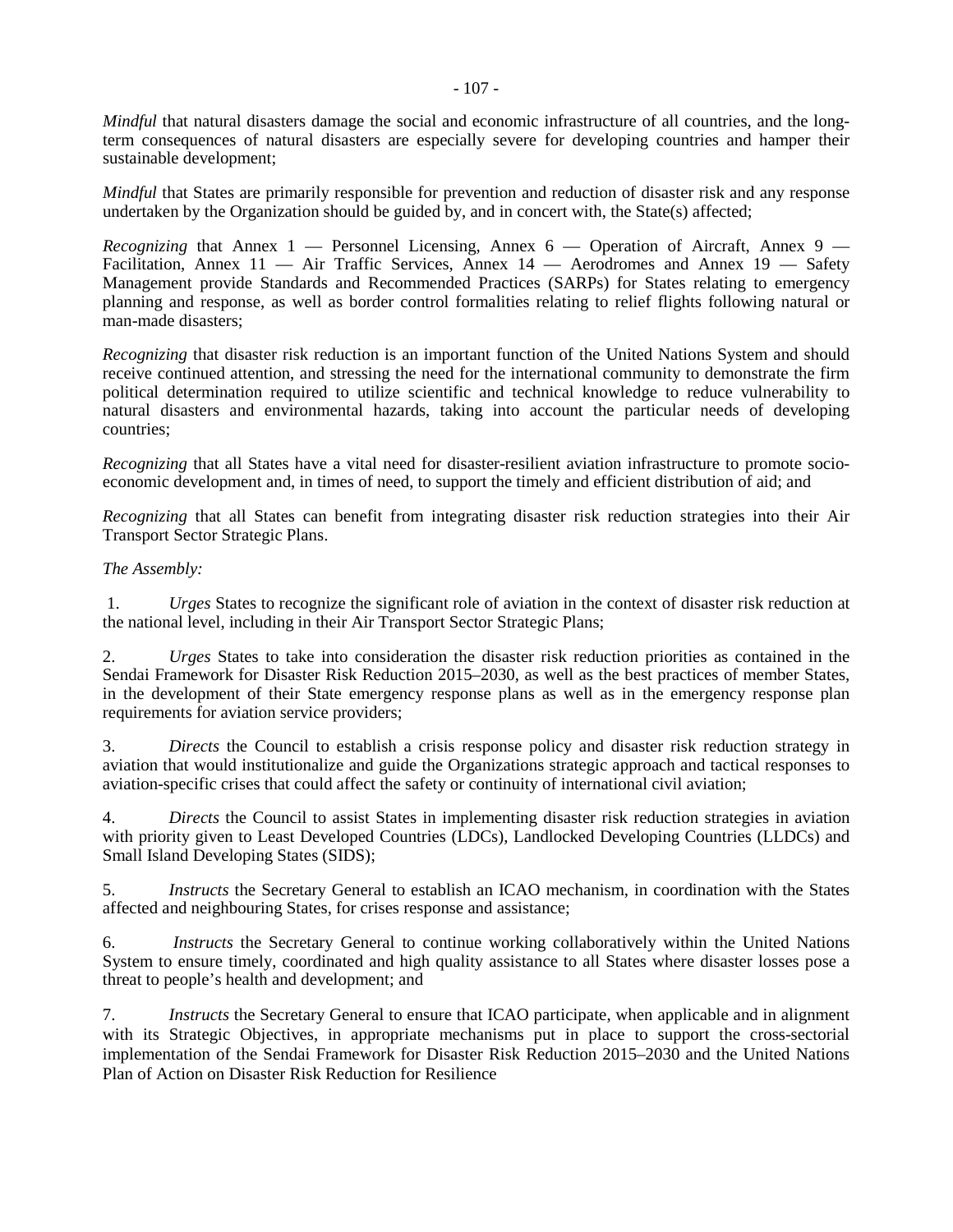## **A39-25: Aviation's contribution towards the United Nations 2030 Agenda for Sustainable Development**

*Recognizing* that air transport is a catalyst for sustainable development and that it represents an essential lifeline for least developed countries (LDCs), and especially for landlocked developing countries (LLDCs) and small island developing States (SIDS) to connect to the world;

*Recognizing* that air transport connectivity is of utmost importance for the economic, social and territorial cohesion of Member States and their populations;

*Recognizing* that the benefits enabled by air transportation can only materialize if States have a safe, efficient, secure, economically viable and environmentally sound air transport system;

*Whereas* the *No Country Left Behind* (NCLB) initiative aims at assisting States in effectively implementing ICAO Standards and Recommended Practices (SARPs), plans, policies and programmes, as well as addressing Significant Safety and Security Concerns so as to ensure that all States have access to the significant socio-economic benefits of air transport;

*Whereas* the General Assembly of the United Nations adopted the *Transforming our World: The 2030 Agenda for Sustainable Development* that includes a set of seventeen universal and transformative goals supported by 169 targets that balance the economic, social and environmental dimensions of sustainable development;

*Recalling* that the scale and ambition of the 2030 Agenda for Sustainable Development call for a global partnership that will bring together Governments, the private sector, civil society, the United Nations system and other actors to mobilize all available resources for its implementation;

*Whereas* the delivery of ICAO Strategic Objectives on safety, air navigation capacity and efficiency, security and facilitation, economic development of air transport, and environmental protection contribute to the attainment of the United Nation Sustainable Development Goals (SDGs);

#### *The Assembly:*

1. *Urges* Member States to recognize the significant contributions of aviation to sustainable development realized by stimulating employment, trade, tourism and other areas of economic development at the national, regional and global levels, as well as by facilitating humanitarian and disaster response to crises and public health emergencies;

2. *Directs* the Council and the Secretary General, within their respective competencies, to demonstrate that ICAO continues to serve as an advocate for aviation by raising awareness among Member States, including relevant authorities beyond the air transport sector, the United Nations system, the donor community and all relevant stakeholders about aviation's contributions to sustainable development and the attainment of the SDGs;

3. *Urges* Member States to enhance their air transport systems by effectively implementing SARPs and policies while at the same time including and elevating the priority of the aviation sector into their national development plans supported by robust air transport sector strategic plans and civil aviation master plans, thereby leading to the attainment of the SDGs;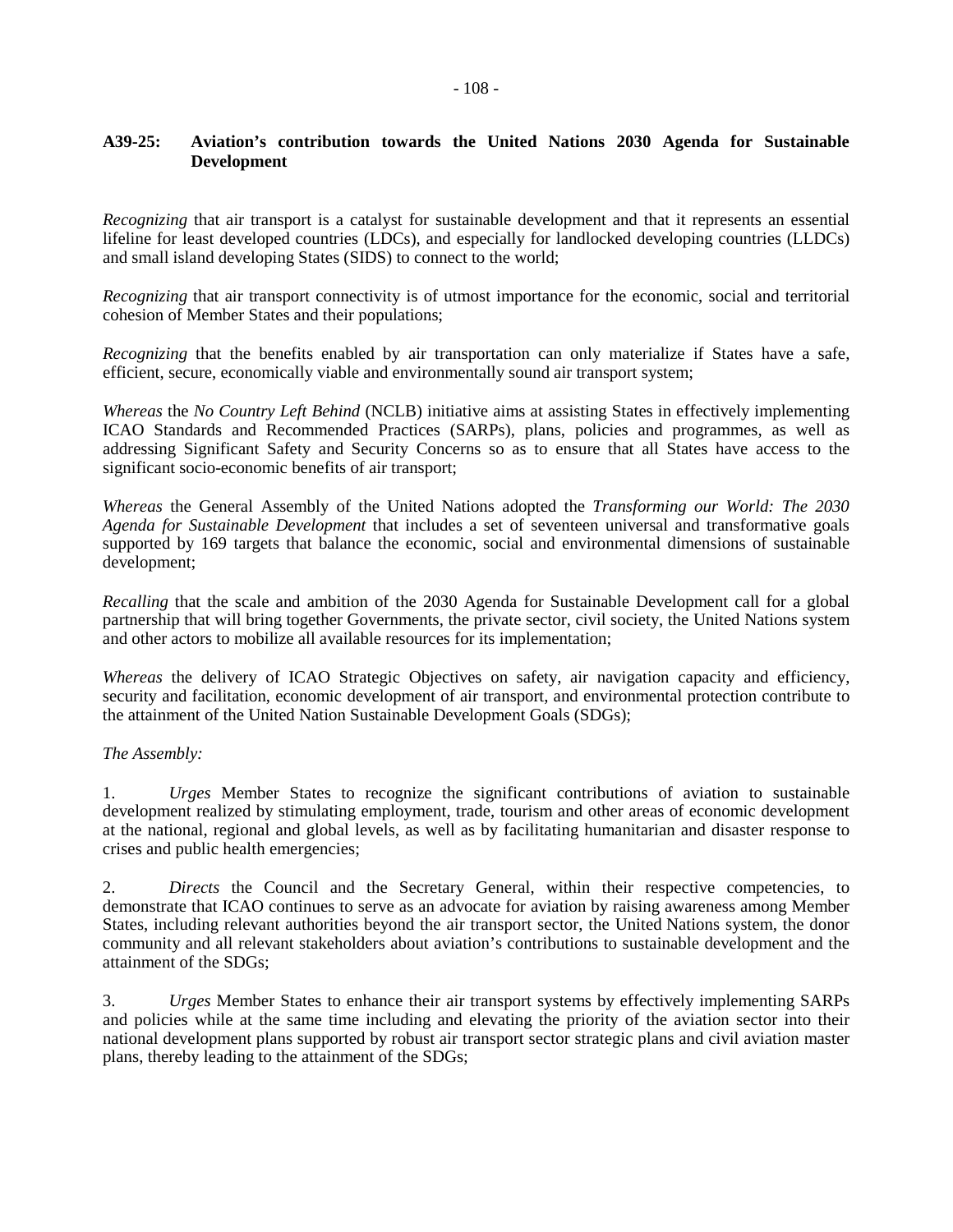4. *Directs* the Secretary General to consider the special needs and characteristics of LDCs, LLDCs and SIDS, identified within the framework of the United Nations, in the coordination, prioritization, facilitation and implementation of assistance programmes aimed at enhancing their air transport systems;

5. *Directs* the Secretary General to continue monitoring and reviewing, when applicable, the contributions made towards the attainment of the SDGs through the implementation of ICAO Strategic Objectives and work programmes;

6. *Directs* the Secretary General to ensure that ICAO participate, when applicable and in alignment with its Strategic Objectives, in appropriate mechanisms put in place to support the implementation of the 2030 Agenda for Sustainable Development so that aviation is recognized and prioritized as such by Member States in their development plans; and

7. *Requests* the Secretary General to enhance existing and establish new partnerships with Member States, the aviation industry, the United Nations system, international and regional organizations, financial institutions, donors and other actors to assist Member States in enhancing their air transport systems with a view to contributing, consequently, to the attainment of the SDGs.

# **A39-26: Resource Mobilization**

*Recognizing* that air transport is a catalyst for sustainable development and that despite its socio-economic significance, it receives limited funds from existing international funding mechanisms to support its development;

*Recognizing* that the successful implementation of the *No Country Left Behind* (NCLB) initiative will rely on an increased level of funding and investments supported by all Member States;

*Considering* that, in some cases, Member States may not have access to the necessary resources to remedy the deficiencies identified through ICAO audit programmes and to enhance their air transport systems;

*Whereas* most developing States experience difficulties in gaining access to many financial market sources, particularly foreign capital markets, for funding sustainable development of civil aviation;

*Whereas* the Council has established, based on ICAO Strategic Objectives, thematic and multi-donor trust funds with the objective of assisting Member States in enhancing civil aviation;

*Recalling* that several Assembly resolutions, including A38-2, A38-5, A38-7, A38-15, A37-16, A36-17, A36-18, A35-15, A33-1, A33-9, A29-13 and A22-19, urge States, international organizations and financial institutions to establish partnerships, mobilize resources for technical assistance and make voluntary contributions to ICAO Funds;

*Acknowledging* Member States, international and regional organizations and other donors' significant contributions to ICAO Funds associated with the fulfilment of the objectives of ICAO;

*Recognizing* that a holistic and purposeful resource mobilization capacity has the potential for increasing ICAO's support to States in facilitating access to funds to enhance their civil aviation systems;

*Whereas* ICAO has a Resource Mobilization Policy aimed at achieving adequate, more predictable and sustainable voluntary contributions to realize the Organization's mission, to complement the ICAO Regular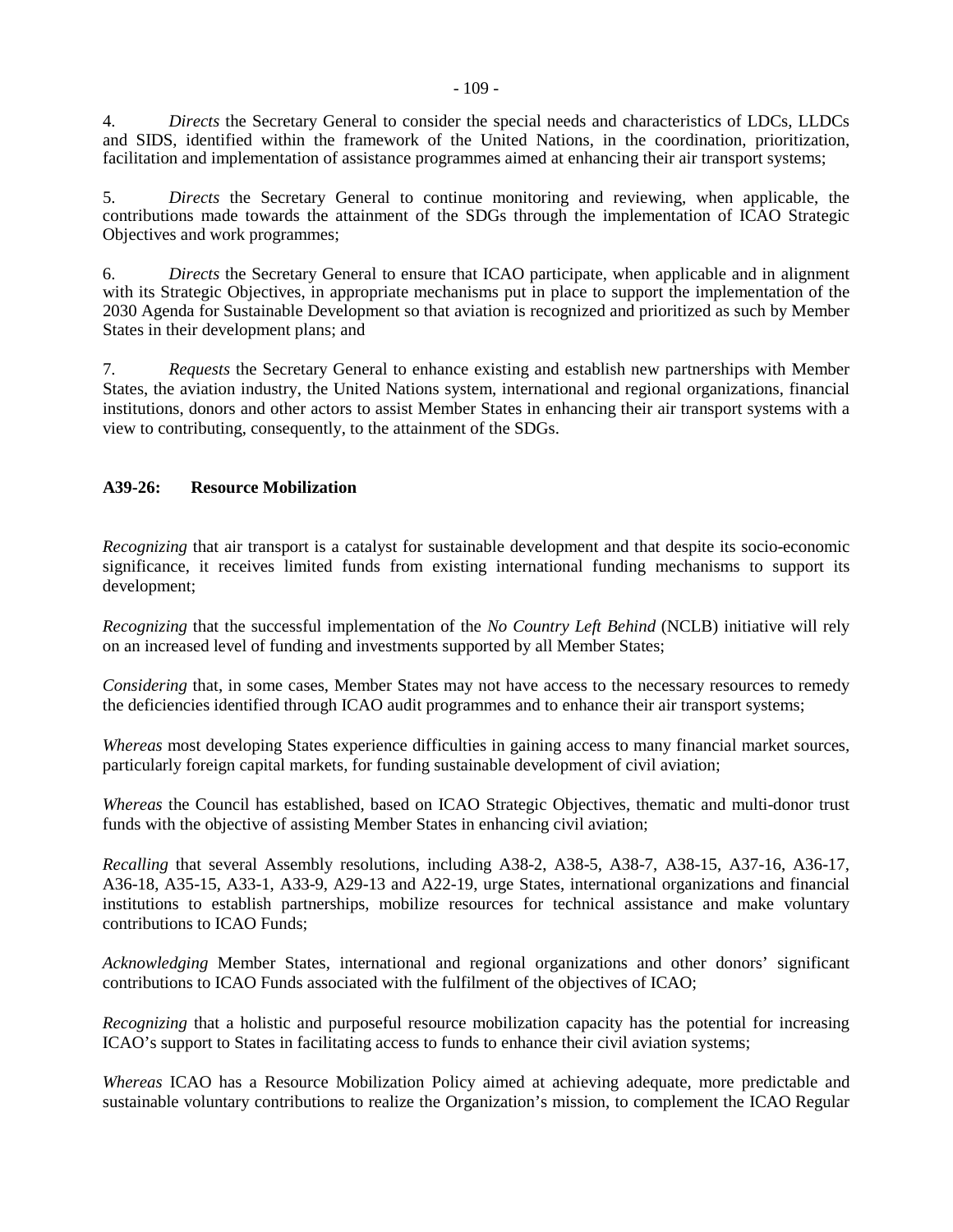Programme Budget, and to assist States in facilitating access to funds to enhance their safety, efficient, secure, economically viable and environmentally sound air transport system;

# *The Assembly:*

1. *Directs* the Council and Secretary General, within their respective competencies, to ensure that ICAO continue its role as an advocate for aviation by raising awareness among Member States, the United Nations system, international and regional organizations, financial institutions, the private sector and the donor community about the benefits of mobilizing resources for and investing in the sustainable development of air transport systems of all Member States;

2. *Urges* Member States, the industry, international and regional organizations, financial institutions, donors and other stakeholders to support the implementation of assistance activities in line with the global and regional aviation plans and priorities established by ICAO while avoiding duplication of efforts;

3. *Requests* the Secretary General to develop guidance material to assist States in including and elevating the priority of the aviation sector into their national development plans and developing robust air transport sector strategic plans and civil aviation master plans;

4. *Urges* Member States to secure national funding for the sustainable development of air transport and *encourages* them to seek assistance from ICAO when appropriate;

5. *Urges* Member States providing Official Development Assistance (ODA) to recognize the significant contributions of aviation to sustainable development by considering commitments and disbursements of financial flows to the enhancement of air transport of States in need and *encourages* the Secretary General to assist them in realizing this endeavour;

6. *Urges* all Member States, the industry, international and regional organizations financial institutions, donors and other stakeholders able to do so to continue making voluntary contributions to ICAO Funds and to partner with States in need with a view to providing financial and technical resources to assist in enhancing their civil aviation systems, including their oversight capabilities;

7. *Directs* the Council and Secretary General, within their respective competencies, to continue fostering ICAO's partnership with financial institutions seeking the prioritization or inclusion of aviation in their agendas and work programmes in order to facilitate States' access to fund or finance their aviation development projects;

8. *Directs* the Secretary General to develop strategies and means to mobilize resources among Member States, the UN system, international and regional organizations, financial institutions, the private sector and related mechanisms to assist States in need, especially Least Developed Countries (LDCs), Landlocked Developing Countries (LLDCs) and Small Island Developing States (SIDS), in enhancing their air transport systems when appropriate and consistent with the NCLB initiative;

9. *Directs* the Secretary General to work with international organizations to ensure that aviation priorities and opportunities are properly represented in global and regional initiatives related to the mobilization of resources for the development of air transport; and

10. *Directs* the Secretary General to work with international organizations to ensure that ICAO Resource Mobilization initiatives are harmonized and integrated in relevant funding and development frameworks.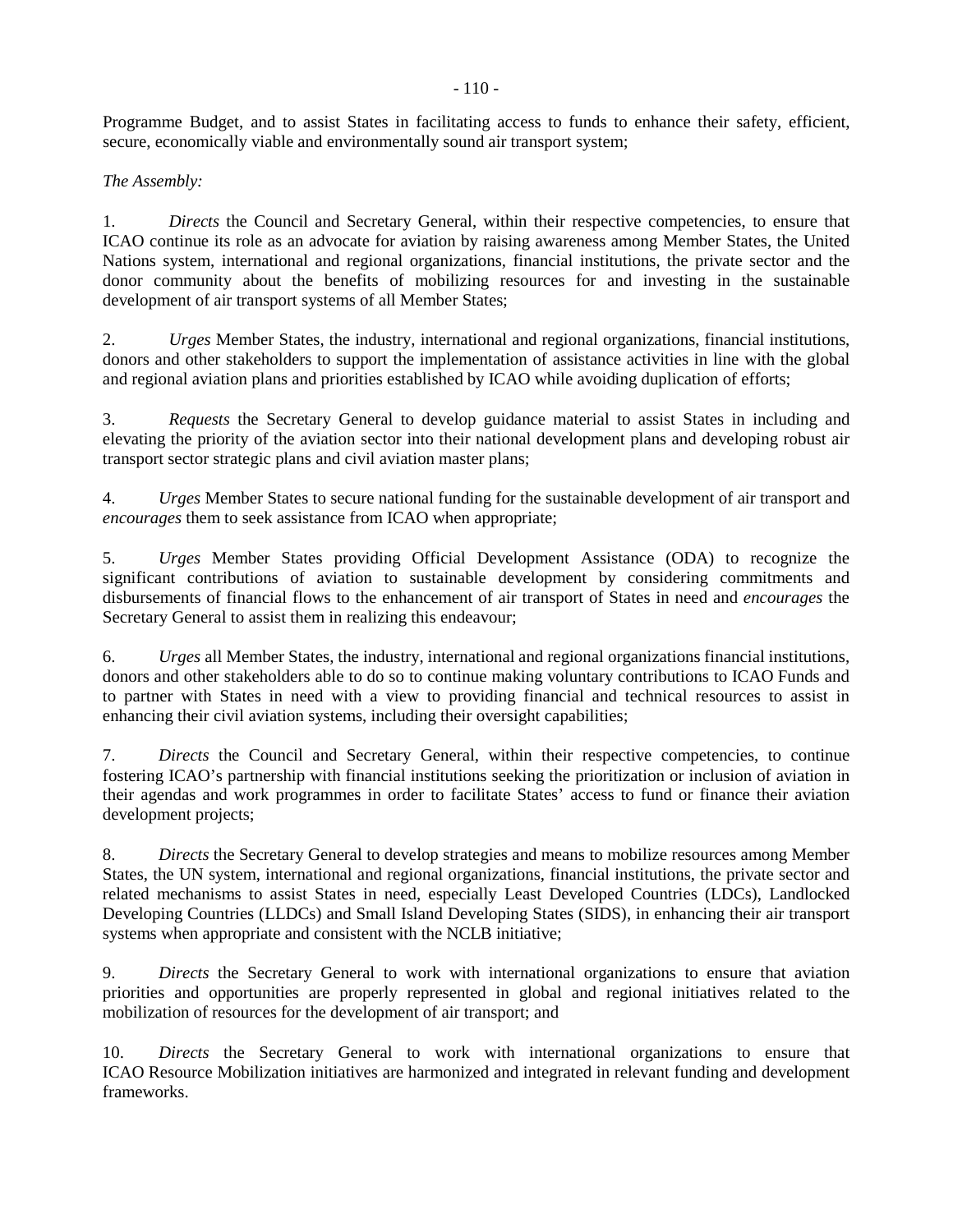#### - 111 -

## **A39-27: Assistance to victims of aviation accidents and their families**

*Having considered* that, even though international air transport is the safest means of transportation, the total elimination of serious accidents cannot be guaranteed;

*Whereas* the actions of the State of Occurrence should address the most critical needs of persons affected by a civil aviation accident;

*Whereas* the policy of the International Civil Aviation Organization (ICAO) should be to ensure that the mental, physical, and spiritual well-being of victims involved in civil aviation accidents and their families are considered and accommodated by ICAO and its Member States;

*Whereas* it is essential that ICAO and its Member States recognize the importance of timely notification of family members of victims involved in civil aviation accidents; the prompt recovery and accurate identification of victims; the return of the victims' personal effects; and the dissemination of accurate information to family members;

*Recognizing* the role of Governments of nationals, who are victims of civil aviation accidents, in notifying and assisting families of the victims;

*Recalling* the provision of Article 28 of the Montréal Convention of 1999 as well as Resolution No. 2 adopted by the Montréal Conference, which called for the provision of advance payments, without delay, to aircraft accident victims, and their families;

*Whereas* it is essential that support be provided to family members of victims of civil aviation accidents, wherever the accident may occur, and any lessons learned from support providers, including effective procedures and policies, be promptly disseminated to other Member States and ICAO to improve States' family support operations;

*Considering* that harmonization of the regulations for dealing with the needs of victims of civil aviation accidents and their families is also a humanitarian duty and a permissive function of the ICAO Council contemplated in Article 55 (c) of the Chicago Convention;

*Considering* that States should provide a homogeneous solution for treatment of victims of civil aviation accidents and their families;

*Recognizing* that the air carrier involved in a civil aviation accident is often best situated to assist families in the immediate aftermath of the accident;

*Noting* that family members of victims of a civil aviation accident, irrespective of where the accident occurs or the national origin of the victims, express certain fundamental human needs and emotions;

*Recognizing* that public attention will continue to focus on States' investigative actions, as well as the human interest aspects of a civil aviation accident;

*Recalling* the issuance of ICAO *Guidance on Assistance to Aircraft Accident Victims and their Families*  (Circ 285) in 2001 as well as the inclusion, in 2005, of provisions in Annex 9 to enable expeditious entry into the State in which an accident occurs for family members of victims of aircraft accidents; and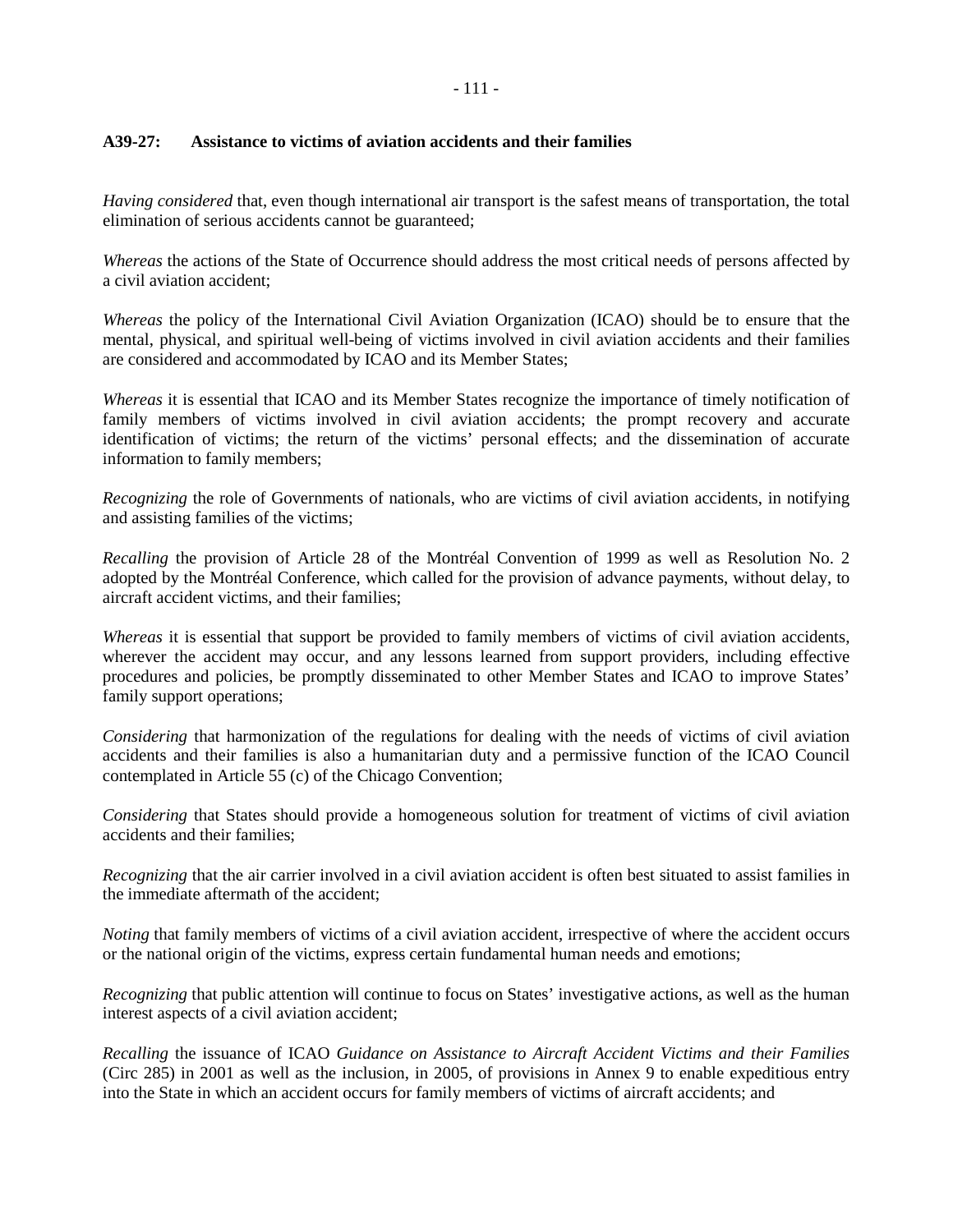*Acknowledging* the approval by the Council of the *ICAO Policy on Assistance to Aircraft Accident Victims and their Families* (Doc 9998) in March 2013 and the issuance of the *Manual on Assistance to Aircraft Accident Victims and their Families* (Doc 9973) in December 2013; and

*Noting* the inclusion, in 2015, of a provision in Annex 9 for States to establish legislation, regulations and/or policies in support of assistance to aircraft accident victims and their families;

# *The Assembly:*

1. *Calls on* Member States to reaffirm their commitment to support victims of civil aviation accidents and their family members;

2. *Urges* Member States to establish legislation, regulations and/or policies to support victims of civil aviation accidents and their family members, in consideration of the ICAO Policy in Doc 9998 and of Annex 9, and pursuant to Article 28 of the Montréal Convention of 28 May 1999 and Resolution No. 2 adopted by the Montréal Conference;

3. *Encourages* States that have legislation, regulations and/or policies to support civil aviation accident victims and their families to review these documents, as necessary, in consideration of the ICAO Policy in Doc 9998 and of the guidance material in Doc 9973;

4. *Urges* Member States to inform ICAO, through the compliance checklist (CC) in the Electronic Filing of Differences (EFOD), of the level of implementation of the provisions in Annex 9 associated with family assistance plans;

5. *Directs* the Council, when considering the extent of the level of implementation of family assistance plans obtained through the CC, to give further consideration to the development of Standards and Recommended Practices to support victims of civil aviation accidents and their family members; and

6. *Declares* that this resolution supersedes Resolution A38-1.

# **A39-28: Performance-based criteria and guidance material on aircraft disinsection and vector control measures**

*Whereas* the most recent outbreaks of vector-borne diseases have resulted in Contracting States imposing chemical disinsection requirements;

*Whereas* the World Health Organization has not issued recommendations regarding non-chemical disinsection methods;

*Whereas* there is strong evidence that chemicals are becoming increasingly ineffective in combatting vectorborne diseases as insect resistance to chemicals increases;

*Whereas* the lack of World Health Organization-recommended non-chemical disinsection methods leads to Contracting States continuing to require only chemical disinsection methods;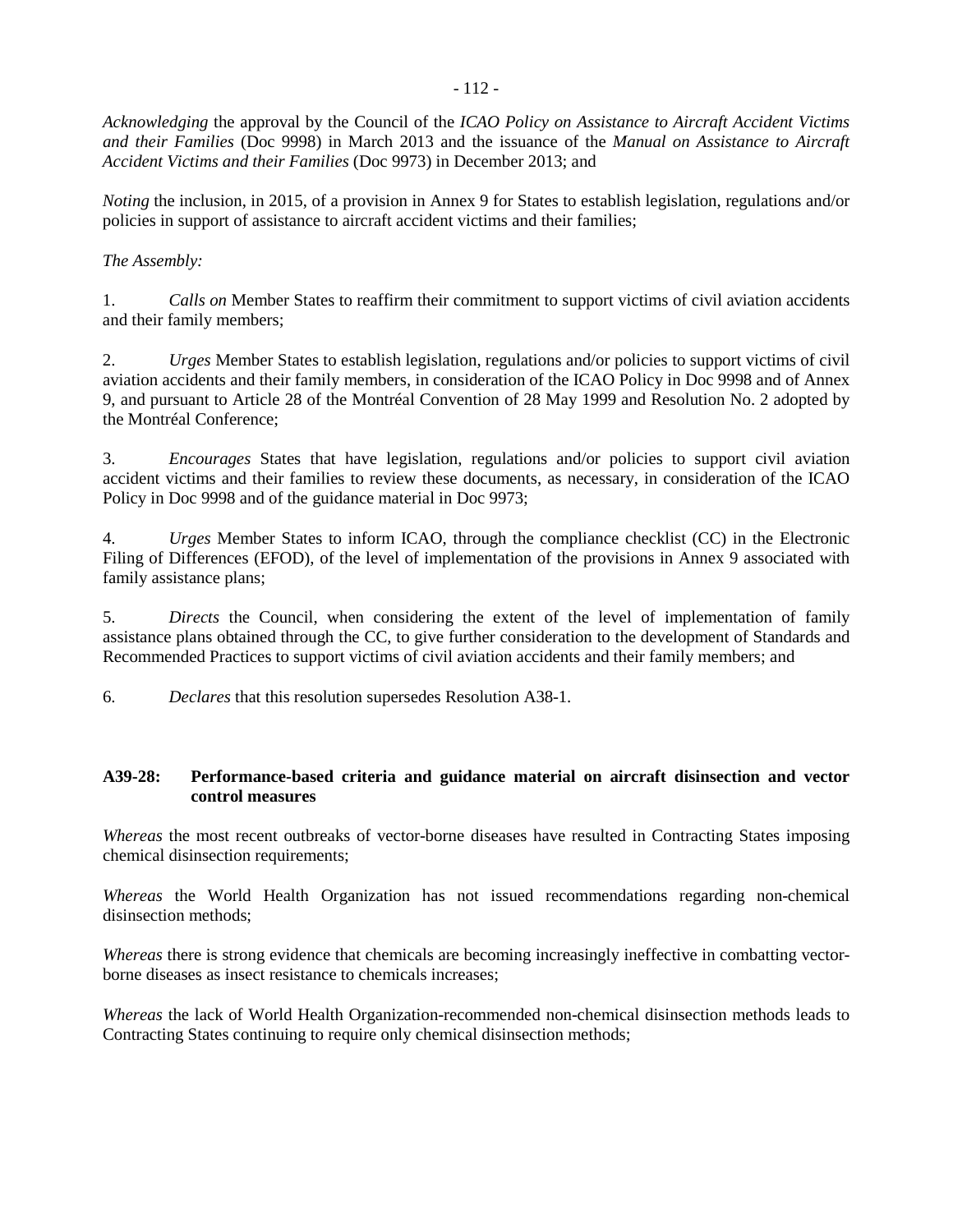*Whereas* despite past Assemblies having encouraged development of performance-based criteria for disinsection requirements, in collaboration with the World Health Organization, insufficient progress has been made in this regard;

## *The Assembly:*

- 1. *Directs* that the Council engage with the World Health Organization to develop:
	- a) performance-based criteria to evaluate all disinsection methods, including non-chemical means of disinsection;
	- b) recommendations regarding non-chemical disinsection methods; and
	- c) guidance on the components of a scientifically-based risk assessment model for Contracting States to use in determining whether to employ vector control measures that include but are not limited to aircraft disinsection.

2. *Urges* Contracting States to require pest management control programmes around airports and related facilities, which would mitigate the need to impose aircraft disinsection requirements;

3. *Urges* Contracting States to encourage airport reporting to the ICAO Airport Vector Control Registry and to keep the information current;

- 4. *Requests* the Council to report on the implementation of this Resolution at the next Assembly; and
- 5. *Declares* that this Resolution supersedes Resolution A37-14.

## **A39-29: Next Generation of Aviation Professionals**

*Recognizing* that aviation is a growing industry that is critical for promoting global connectivity while supporting economic development and growth around the world;

*Recognizing* that in order to support growing aviation needs and ensure the safe and efficient operation of the air transportation system, qualified and competent aviation professionals, as well as a diverse aviation workforce, are required;

*Considering* that, to meet current and future human resources needs, it is important for States and industry to engage the next generation of aviation professionals;

*Noting* that partnerships between government, regional organizations, industry and educational organizations are important to attracting, educating and retaining the next generation of aviation professionals, considering gender equality;

## *The Assembly*:

1. *Urges* Member States to work with the aviation community to identify long-term human resources needs and establish strategies to attract, educate and retain in the sector aviation professionals, considering gender equality;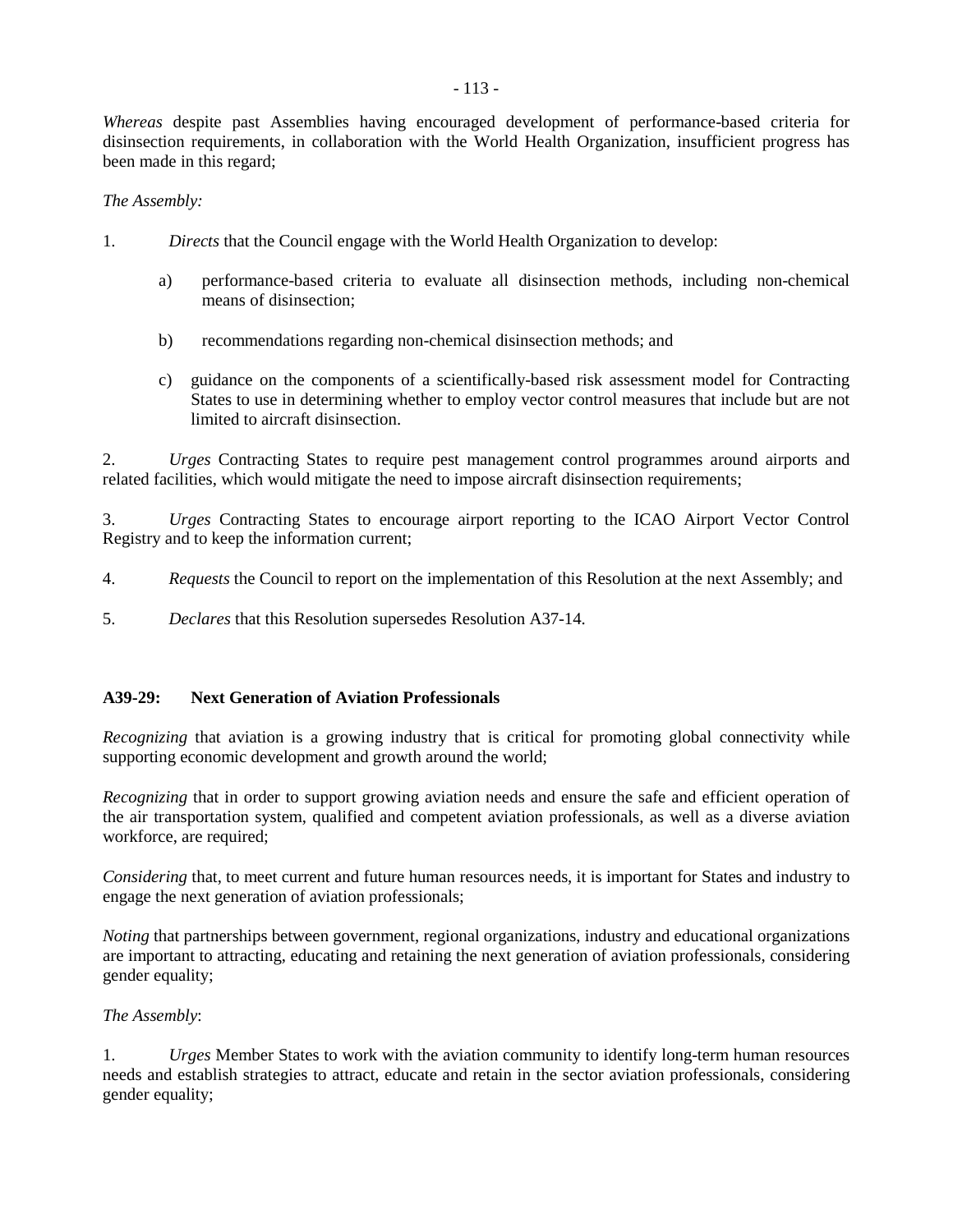2. *Encourages* Civil Aviation Authorities to communicate and cooperate with government education and labour bodies, the TRAINAIR PLUS Programme (TPP) network and the aviation industry to develop strategies for promoting aviation and developing competent aviation professionals and retaining them within States;

3. *Encourages* Member States to facilitate, through internationally agreed upon guidance and assessment practices for mutual recognition of qualifications and licenses, administrative procedures to allow for the free flow of professionals across borders;

4. *Instructs* the Council to ensure a continued leadership role for ICAO, in facilitating communication and collaboration with States and industry to support the development of forecasts, strategies, sharing of best practices, planning tools, and guidelines for engaging and cultivating the next generation of aviation professionals;

5. *Encourages* Member States to promote best practices that focus on meeting the needs and values of the next generation of aviation professionals to enable employee productivity, performance, recruitment, retention, and safety; and

6. *Encourages* Member States, international and regional organizations, academia and industry to support the NGAP Programme, as one of the integral elements of capacity building, by providing technical expertise and guidance, and resources (human, financial and data) to help achieve the Programme's objectives.

# **A39-30:** *ICAO Gender Equality Programme* **promoting the participation of women in the global aviation sector**

*Recognizing* that half of the world's population is made up of women.

*Acknowledging* that at the Twenty-third Special Session of the United Nations General Assembly (UNGA) in June 2000, upon reviewing the implementation of the Beijing Declaration and Platform for Action adopted at the Fourth World Conference on Women in September 1995, Governments committed to further actions to accelerate the implementation of the Platform for Action and to ensure that commitments for gender equality, development and peace were fully realized;

*Considering* that UNGA Resolution A/RES/69/151, adopted on 18 December 2014, highlights the need raised in previous resolutions regarding "*Strengthening the institutional arrangements for support of gender equality and the empowerment of women*" and calls upon all actors, including the UN specialized agencies and the private sector, to intensify and accelerate action to achieve the full and effective implementation of the Beijing Declaration and the Platform for Action;

*Noting* that in September 2015, at the United Nations Sustainable Development Summit 2015, world leaders came together at UN Headquarters in New York to adopt the *2030 Agenda for Sustainable Development*, committing their nations to a new global partnership to reduce extreme poverty and setting out a series of goals and targets known as the Sustainable Development Goals, of which Goal 5 is to achieve gender equality and empower all women and girls;

*Welcoming* the outcomes of the September 2015 Global Leader's Meeting on Gender Equality and Women's Empowerment: *A Commitment to Action*, in which more than 80 world leaders committed to end discrimination against women and further measures and targets to accelerate the achievement of women's empowerment and gender equality;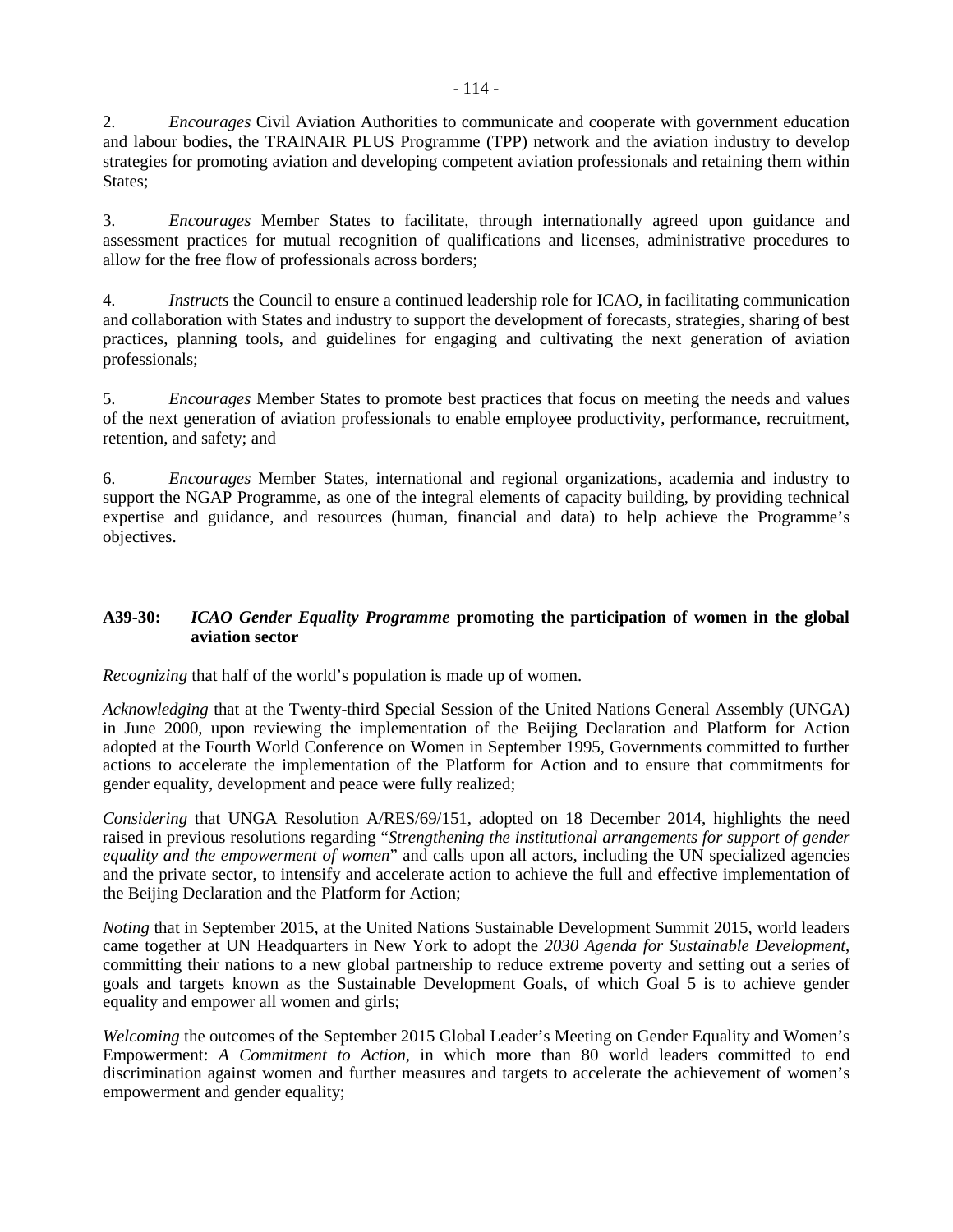*Welcoming* also the UN Women's theme for International Women's Day 2016: *Planet 50-50 by 2030: "Step It Up" for Gender Equality*, as a timely initiative to assist national leaders in intensifying their commitments to gender equality and women's empowerment and in accelerating momentum for effective implementation;

*Stressing* that in 2016, 21 years after the adoption of the Platform for Action, significant levels of inequality between women and men persist in critical areas including, but not limited to, access to decent work and closing the gender pay gap;

*Recalling* ICAO Assembly Resolution A36-27: Gender Equality, in particular its resolving clause 1 b), which states that "every effort should continue to be made by ICAO to attain gender equality and equity, with full respect for the principle of equitable geographical representation";

*Recalling also, the 1995 Beijing Platform for Action* in which the Secretary General of the United Nations urged International Organizations and Specialized Agencies of the United Nations, such as ICAO, to establish programmes in order to achieve the goal of 50/50 gender balance at all levels;

*Welcoming* achievements made by ICAO and States pursuant to ICAO Assembly Resolution A36-27;

*Acknowledging* that appointments to the ICAO Secretariat are based on merit, while having due regard to the importance of recruiting staff on as wide a geographical basis as possible and ensuring equal gender representation; and

*Recognizing* that, notwithstanding the extant challenges, ICAO should continue to focus greater attention on women's rights and gender equality by playing its part in furthering the goals of the Beijing Declaration and Platform for Action and UN Sustainable Development Goal 5.

## *The Assembly:*

1. *Reaffirms* its commitment to enhancing gender equality and the advancement of women's development by supporting UN Sustainable Development Goal 5: *Achieve gender equality and empower all women and girls* including by aiming to achieve an aspirational goal of 50-50 (women-men) by 2030 at all professional and higher levels of employment in the global aviation sector;

2. *Urges* States, regional and international aviation organizations and the international aviation industry to demonstrate strong, determined leadership and commitment to advance women's rights and to take the necessary measures to strengthen gender equality by supporting policies, as well as the establishment and improvement of programmes and projects, to further women's careers within ICAO's governing and technical bodies, the ICAO Secretariat and the global aviation sector;

3. *Urges* States, as part of national commitments to gender equality, to work cooperatively with ICAO by sharing best practices and working in partnership with ICAO on programmes and projects aimed at increasing the pool of women in the aviation sector and encouraging women to further develop their aviation careers, including through the promotion of women in aviation careers by State Ministries responsible for higher education;

4. *Instructs* the Secretary General to establish an *ICAO Gender Equality Programme* by mid-2017 with the primary aim of facilitating and coordinating targeted programmes and projects to enable and make regular reports on progress toward the goal of gender equality by 2030, especially in professional and higher levels of employment, within ICAO, and within States and the global aviation sector;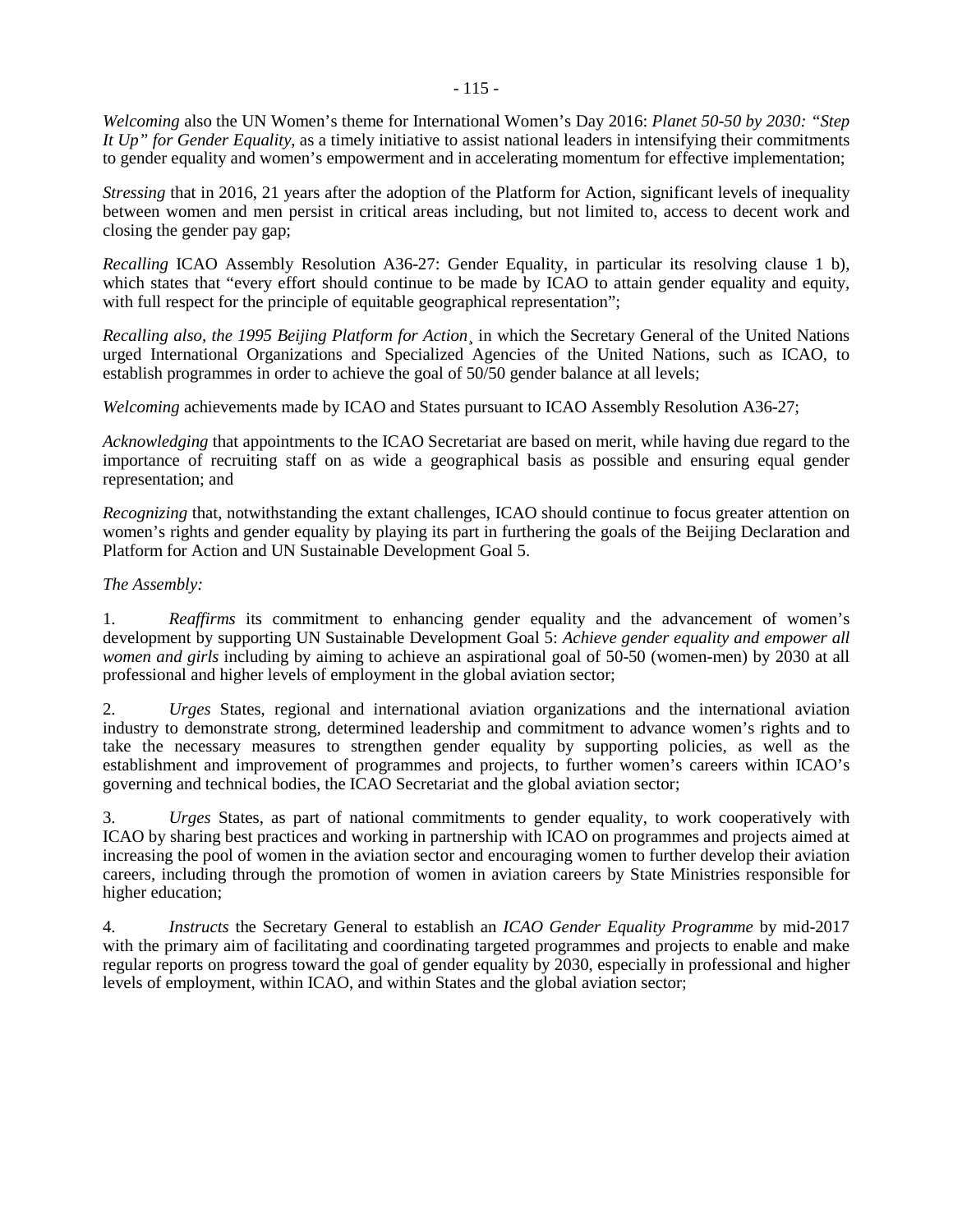6. *Declares* that this Resolution supersedes Resolution A36-27.

#### **A39-31: Discharge by Member States of financial obligations to the Organization and action to be taken in case of their failure to do so**

*Whereas* Article 62 of the *Convention on International Civil Aviation* provides that the Assembly may suspend the voting power in the Assembly and in the Council of any Member State that fails to discharge, within a reasonable period, its financial obligations to the Organization;

# *The Assembly:*

*Considering* that Article 6.5 a) of the *ICAO Financial Regulations* provides that contributions from Member States shall be considered due and payable in full as of the first day of the financial year to which they relate and Article 6.5 b) which stipulates that as of 1 January of the following financial year, any unpaid balance due shall be considered to be one year in arrears;

*Noting* that the delays in payment of current year contributions have constituted an obstacle to the implementation of the work programme and created serious cash flow difficulties;

*Urges* that all Member States in arrears make suitable arrangements for liquidating their arrears; and

*Urges* all Member States and, in particular, the States elected to the Council, to take all necessary measures to pay their contributions on time;

# *Resolves that, with effect from 1 January 2017:*

1. All Member States should recognize the necessity to pay their contributions at the beginning of the year in which they fall due, in order to avoid the need for the Organization to draw on the Working Capital Fund to make good the shortfall;

2. The Secretary General be directed to dispatch to all Member States, at least three times in the year, schedules showing the current amounts due for the current year and up to 31 December of the previous year;

3. The Council be authorized to discuss and conclude arrangements with Member States, whose contributions are in arrears for three or more years, for the settlement of accumulated arrears to the Organization, any such settlements or arrangements to be reported to the next session of the Assembly;

4. All Member States that are three years or more in arrears in the payment of their contributions should:

- a) effect without delay payment of the amounts outstanding with respect to advances to the Working Capital Fund, the current year contribution, and partial settlement of their arrears in the amount of 5 per cent of the arrears; and
- b) conclude within six months of the date of the payment referred to in sub-paragraph a) above, if they have not already done so, an agreement with the Organization for the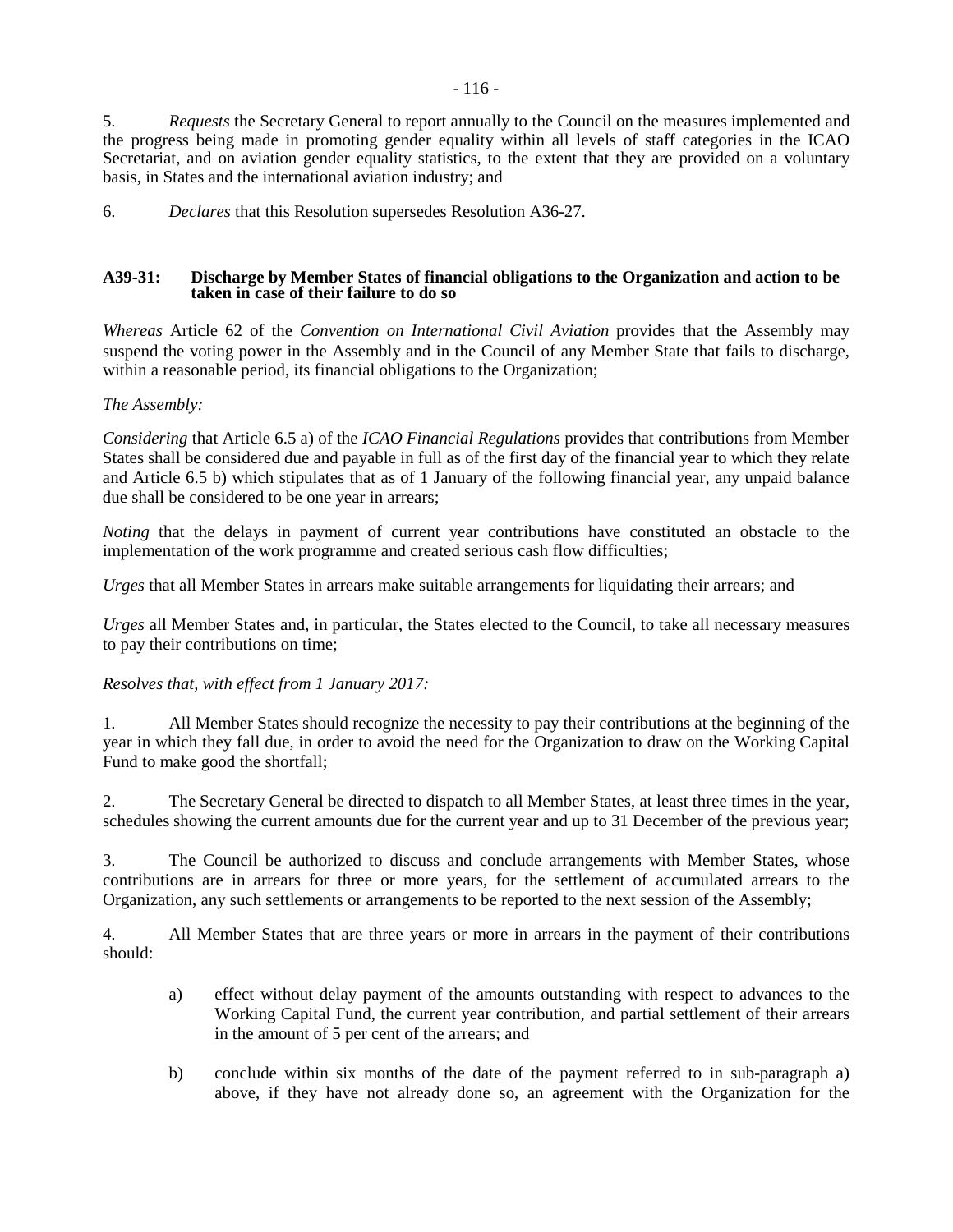settlement of the balance of their arrears, such agreement to provide for the payment annually, in full, of their current contributions and the balance of the arrears in instalments over a period of no more than ten years, which period may, at the discretion of the Council, be extended, to a maximum of twenty years in respect of special cases, i.e. those Member States which are classified by the United Nations as Least Developed Countries;

5. The Council should further intensify the current policy of inviting Member States in arrears to make settlement proposals for the liquidation of long-outstanding arrears of contributions in accordance with the provisions of Resolving Clause 4 above, taking full account of the economic position of the States concerned including the possibility of accepting other currencies in accordance with the provisions of Article 6.6 of the Financial Regulations, to the extent that the Secretary General can use these currencies;

6. The voting power in the Assembly be suspended for those Member States in arrears for an amount equal to or in excess of the total assessments for the three preceding financial years and of those Member States not in compliance with agreements entered into in accordance with Resolving Clause 4 b) above, such suspension to be revoked immediately upon the settlement of outstanding amounts due and amounts due under agreements; and

7. The voting power in the Council be suspended for those Council Member States that have annual assessed contributions or part thereof, in arrears for longer than 18 months, such suspension to be revoked immediately upon the settlement of outstanding amounts due; and

8. The voting power of a Member State suspended under Resolving Clause 6 may also be restored by action of the Assembly or the Council provided:

- a) it has already concluded with the Council an agreement that provides for the settlement of its outstanding obligations and for the payment of current contributions and has complied with the terms of that agreement; or
- b) the Assembly is satisfied that the State's willingness to reach an equitable settlement of its financial obligations to the Organization has been demonstrated;

9. Any State whose voting power has been suspended by the Assembly under Article 62 of the Convention may have it restored by the Council under the conditions stipulated in Resolving Clause 8 a) above, provided that a willingness on its part to reach an equitable settlement of its financial obligations to the Organization has been demonstrated;

10. The following additional measures be applied to those Member States whose voting rights have been suspended under Article 62 of the Convention:

- a) lose eligibility to host meetings, conferences, workshops and seminars which are funded, in whole or in part, by the Regular Programme;
- b) receive only the same free documentation as that provided to non-Member States, including those available in electronic media, and any other documents that are essential for safety, regularity or efficiency of international air navigation;
- c) Nominees or Representatives lose eligibility to be voted into any office;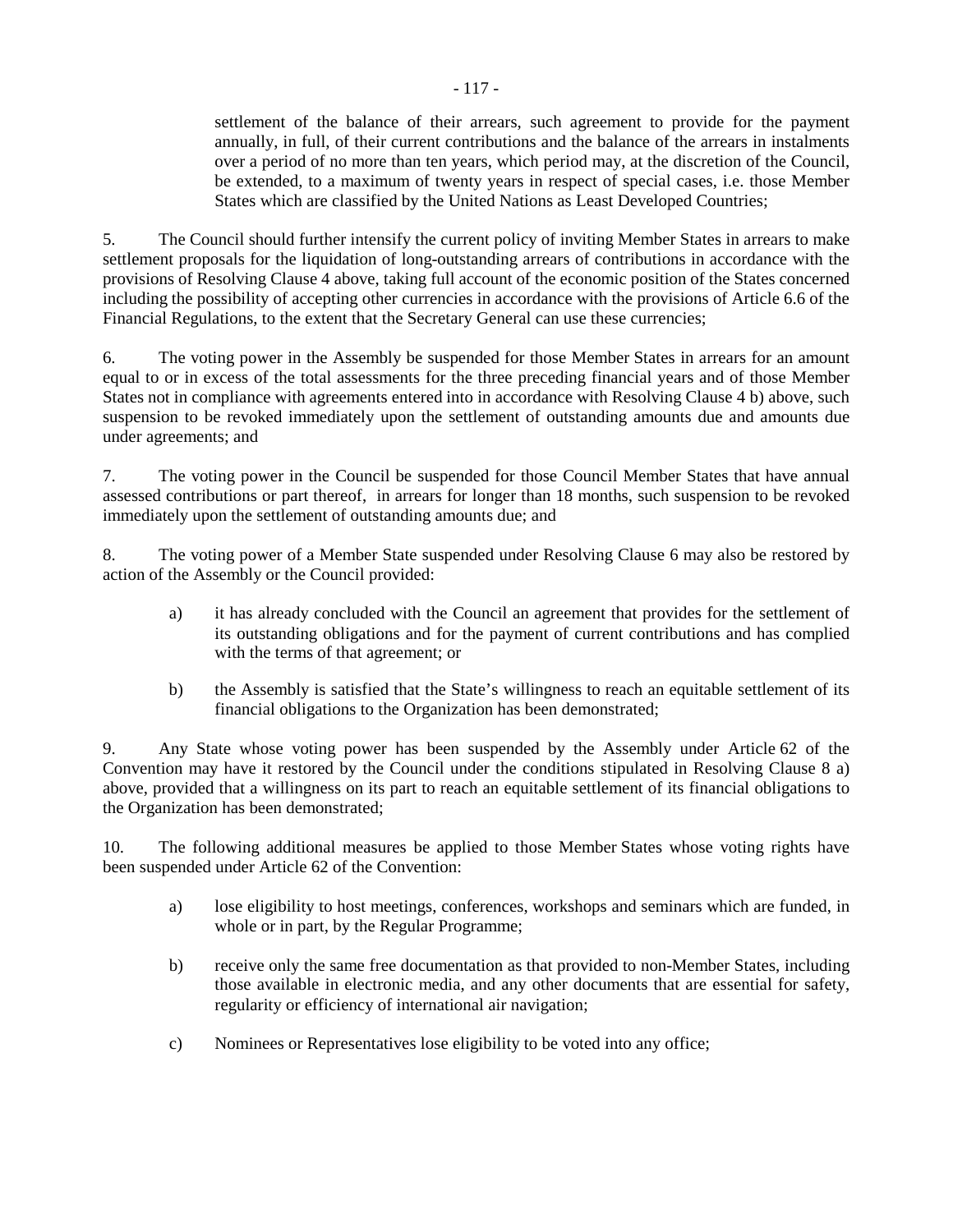- d) for purposes of recruitment to posts in the Secretariat, if all other circumstances are equal, candidates from States in arrears would be considered as having the status of candidates from a State that has already achieved the desired level of representation (under equal geographical representation principles), even if it has not achieved that level; and
- e) lose the right to participate in the ICAO Familiarization course;

11. Only those States which have no outstanding annual assessed contributions except for the current year's assessment will be eligible for election to the Council, Committees, and bodies;

12. The Secretary General be directed to report to Council any voting rights deemed to be suspended and suspension revoked under Clauses 6 and 7, as well as any non-eligibility for election to the Council, Committees and bodies under Clause 11, and to apply measures stipulated in Clause 10 accordingly; and

13. This Resolution supersedes Assembly Resolution A38-24.

## **A39-32: Assessments to the General Fund for 2017, 2018 and 2019**

## *The Assembly*:

 *Resolves* that the amounts to be assessed on Member States for 2017, 2018 and 2019 pursuant to Article 61, Chapter XII, of the Convention shall be determined in accordance with the scales set out in the Table below: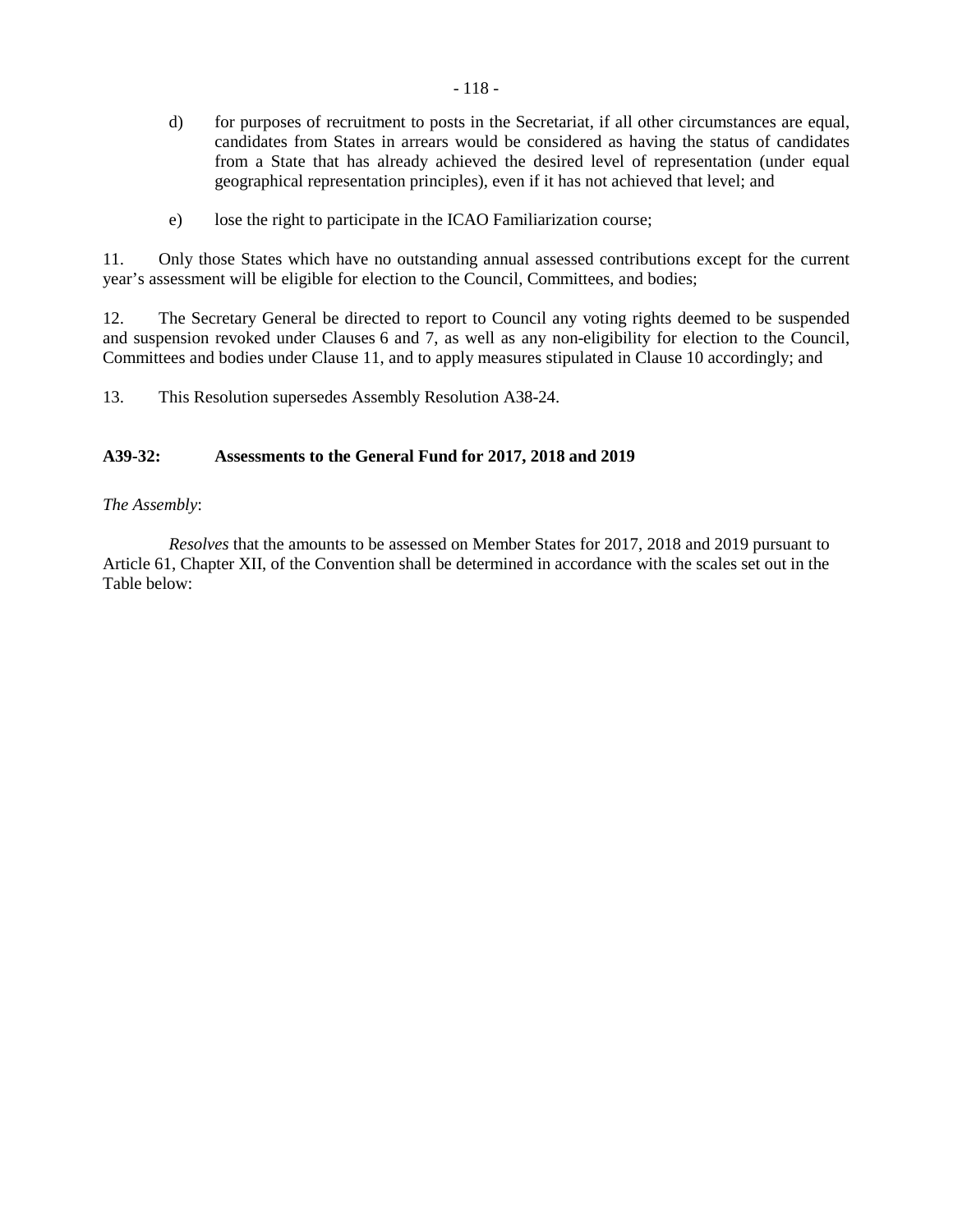|                                         | 2017 | 2018 | 2019 |
|-----------------------------------------|------|------|------|
|                                         | $\%$ | $\%$ | %    |
| <b>Afghanistan</b>                      | 0.06 | 0.06 | 0.06 |
| <b>Albania</b>                          | 0.06 | 0.06 | 0.06 |
| <b>Algeria</b>                          | 0.13 | 0.13 | 0.13 |
| Andorra                                 | 0.06 | 0.06 | 0.06 |
| Angola                                  | 0.09 | 0.09 | 0.09 |
| <b>Antigua and Barbuda</b>              | 0.06 | 0.06 | 0.06 |
| <b>Argentina</b>                        | 0.69 | 0.69 | 0.69 |
| <b>Armenia</b>                          | 0.06 | 0.06 | 0.06 |
| <b>Australia</b>                        | 2.06 | 2.06 | 2.06 |
| Austria                                 | 0.60 | 0.60 | 0.60 |
|                                         |      |      |      |
| Azerbaijan                              | 0.06 | 0.06 | 0.06 |
| <b>Bahamas</b>                          | 0.06 | 0.06 | 0.06 |
| <b>Bahrain</b>                          | 0.09 | 0.09 | 0.09 |
| <b>Bangladesh</b>                       | 0.08 | 0.08 | 0.08 |
| <b>Barbados</b>                         | 0.06 | 0.06 | 0.06 |
| <b>Belarus</b>                          | 0.06 | 0.06 | 0.06 |
| <b>Belgium</b>                          | 0.76 | 0.76 | 0.76 |
| <b>Belize</b>                           | 0.06 | 0.06 | 0.06 |
| <b>Benin</b>                            | 0.06 | 0.06 | 0.06 |
| <b>Bhutan</b>                           | 0.06 | 0.06 | 0.06 |
| <b>Bolivia (Plurinational State of)</b> | 0.06 | 0.06 | 0.06 |
| <b>Bosnia and Herzegovina</b>           | 0.06 | 0.06 | 0.06 |
| <b>Botswana</b>                         | 0.06 | 0.06 | 0.06 |
| <b>Brazil</b>                           | 2.94 | 2.94 | 2.94 |
| <b>Brunei Darussalam</b>                | 0.06 | 0.06 | 0.06 |
| <b>Bulgaria</b>                         | 0.06 | 0.06 | 0.06 |
| <b>Burkina Faso</b>                     | 0.06 | 0.06 | 0.06 |
| <b>Burundi</b>                          | 0.06 | 0.06 | 0.06 |
| <b>Cabo Verde</b>                       | 0.06 | 0.06 | 0.06 |
| Cambodia                                | 0.06 | 0.06 | 0.06 |
| <b>Cameroon</b>                         | 0.06 | 0.06 | 0.06 |
| Canada                                  | 2.61 | 2.61 | 2.61 |
| <b>Central African Republic</b>         | 0.06 | 0.06 | 0.06 |
| Chad                                    | 0.06 | 0.06 | 0.06 |
| <b>Chile</b>                            | 0.42 | 0.42 | 0.42 |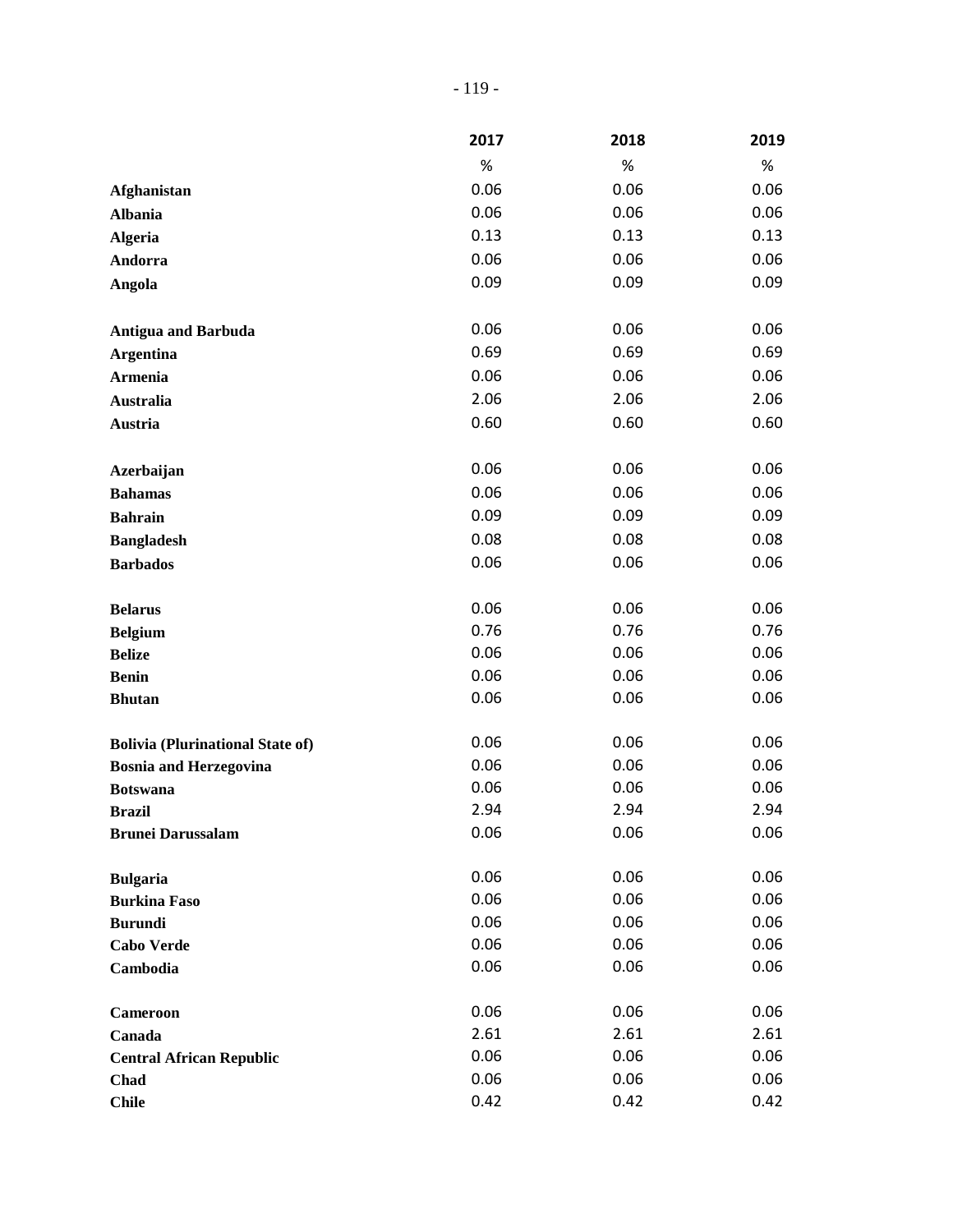|                                              | 2017 | 2018 | 2019 |
|----------------------------------------------|------|------|------|
|                                              | %    | $\%$ | %    |
| China                                        | 7.95 | 7.95 | 7.95 |
| Colombia                                     | 0.31 | 0.31 | 0.31 |
| <b>Comoros</b>                               | 0.06 | 0.06 | 0.06 |
| Congo                                        | 0.06 | 0.06 | 0.06 |
| <b>Cook Islands</b>                          | 0.06 | 0.06 | 0.06 |
| <b>Costa Rica</b>                            | 0.06 | 0.06 | 0.06 |
| Côte d'Ivoire                                | 0.06 | 0.06 | 0.06 |
| Croatia                                      | 0.07 | 0.07 | 0.07 |
| Cuba                                         | 0.06 | 0.06 | 0.06 |
| <b>Cyprus</b>                                | 0.06 | 0.06 | 0.06 |
| Czechia                                      | 0.27 | 0.27 | 0.27 |
| <b>Democratic People's Republic of Korea</b> | 0.06 | 0.06 | 0.06 |
| <b>Democratic Republic of the Congo</b>      | 0.06 | 0.06 | 0.06 |
| <b>Denmark</b>                               | 0.45 | 0.45 | 0.45 |
| <b>Djibouti</b>                              | 0.06 | 0.06 | 0.06 |
| <b>Dominican Republic</b>                    | 0.06 | 0.06 | 0.06 |
| <b>Ecuador</b>                               | 0.07 | 0.07 | 0.07 |
| Egypt                                        | 0.22 | 0.22 | 0.22 |
| <b>El Salvador</b>                           | 0.06 | 0.06 | 0.06 |
| <b>Equatorial Guinea</b>                     | 0.06 | 0.06 | 0.06 |
| <b>Eritrea</b>                               | 0.06 | 0.06 | 0.06 |
| <b>Estonia</b>                               | 0.06 | 0.06 | 0.06 |
| <b>Ethiopia</b>                              | 0.16 | 0.16 | 0.16 |
| Fiji                                         | 0.06 | 0.06 | 0.06 |
| <b>Finland</b>                               | 0.43 | 0.43 | 0.43 |
| <b>France</b>                                | 4.13 | 4.13 | 4.13 |
| Gabon                                        | 0.06 | 0.06 | 0.06 |
| Gambia                                       | 0.06 | 0.06 | 0.06 |
| Georgia                                      | 0.06 | 0.06 | 0.06 |
| <b>Germany</b>                               | 5.48 | 5.48 | 5.48 |
| Ghana                                        | 0.06 | 0.06 | 0.06 |
| <b>Greece</b>                                | 0.35 | 0.35 | 0.35 |
| Grenada                                      | 0.06 | 0.06 | 0.06 |
| Guatemala                                    | 0.06 | 0.06 | 0.06 |
| Guinea                                       | 0.06 | 0.06 | 0.06 |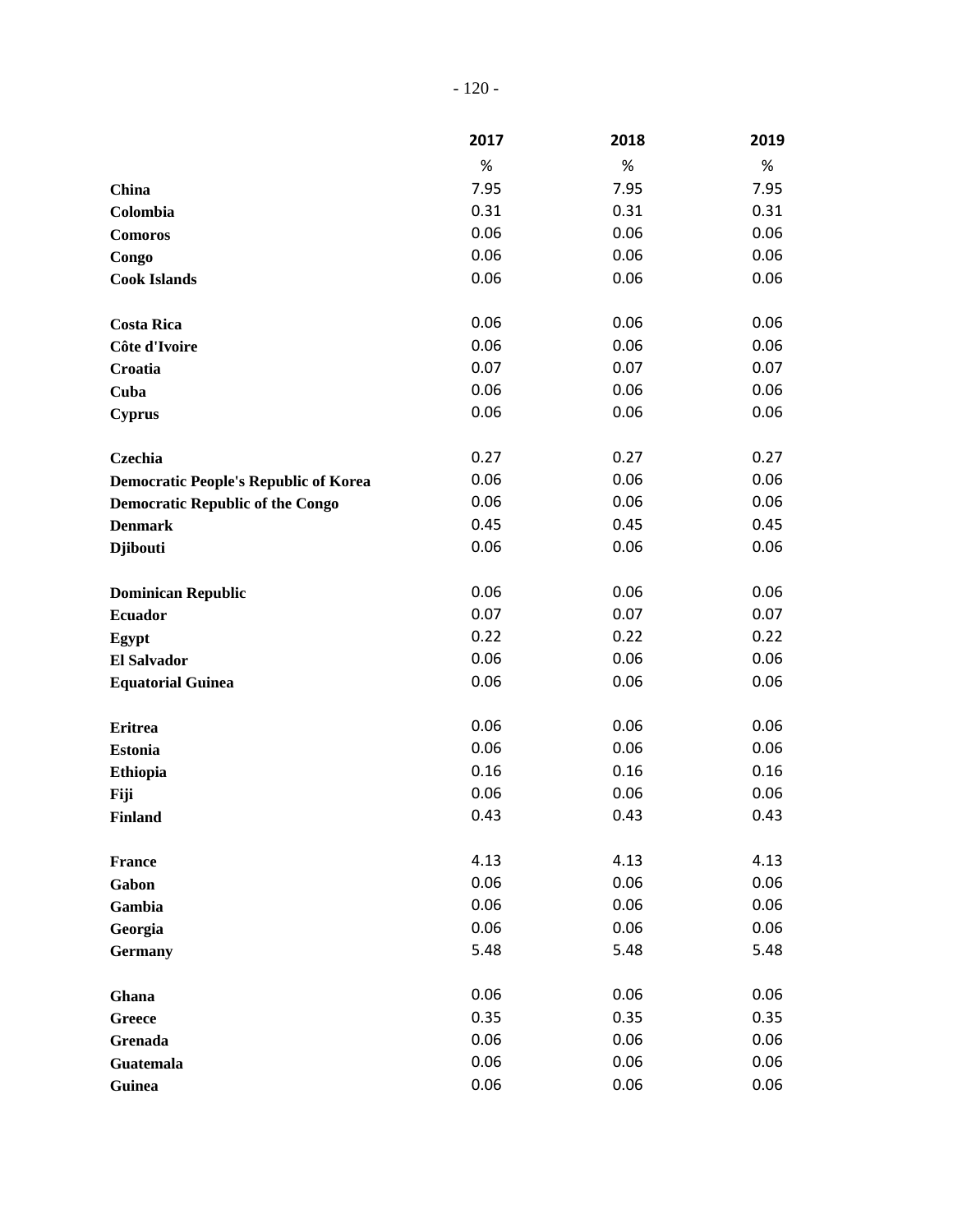|                                  | 2017 | 2018 | 2019 |
|----------------------------------|------|------|------|
|                                  | $\%$ | $\%$ | %    |
| Guinea-Bissau                    | 0.06 | 0.06 | 0.06 |
| Guyana                           | 0.06 | 0.06 | 0.06 |
| Haiti                            | 0.06 | 0.06 | 0.06 |
| Honduras                         | 0.06 | 0.06 | 0.06 |
| <b>Hungary</b>                   | 0.18 | 0.18 | 0.18 |
| <b>Iceland</b>                   | 0.06 | 0.06 | 0.06 |
| India                            | 0.85 | 0.85 | 0.85 |
| <b>Indonesia</b>                 | 0.55 | 0.55 | 0.55 |
| Iran (Islamic Republic of)       | 0.38 | 0.38 | 0.38 |
| <b>Iraq</b>                      | 0.09 | 0.09 | 0.09 |
| <b>Ireland</b>                   | 0.60 | 0.60 | 0.60 |
| <b>Israel</b>                    | 0.41 | 0.41 | 0.41 |
| <b>Italy</b>                     | 2.75 | 2.75 | 2.75 |
| <b>Jamaica</b>                   | 0.06 | 0.06 | 0.06 |
| Japan                            | 7.50 | 7.50 | 7.50 |
| Jordan                           | 0.06 | 0.06 | 0.06 |
| <b>Kazakhstan</b>                | 0.17 | 0.17 | 0.17 |
| Kenya                            | 0.07 | 0.07 | 0.07 |
| Kiribati                         | 0.06 | 0.06 | 0.06 |
| Kuwait                           | 0.25 | 0.25 | 0.25 |
| Kyrgyzstan                       | 0.06 | 0.06 | 0.06 |
| Lao People's Democratic Republic | 0.06 | 0.06 | 0.06 |
| Latvia                           | 0.06 | 0.06 | 0.06 |
| Lebanon                          | 0.06 | 0.06 | 0.06 |
| Lesotho                          | 0.06 | 0.06 | 0.06 |
| Liberia                          | 0.06 | 0.06 | 0.06 |
| Libya                            | 0.11 | 0.11 | 0.11 |
| Lithuania                        | 0.06 | 0.06 | 0.06 |
| Luxembourg                       | 0.27 | 0.27 | 0.27 |
| Madagascar                       | 0.06 | 0.06 | 0.06 |
| Malawi                           | 0.06 | 0.06 | 0.06 |
| Malaysia                         | 0.60 | 0.60 | 0.60 |
| <b>Maldives</b>                  | 0.06 | 0.06 | 0.06 |
| Mali                             | 0.06 | 0.06 | 0.06 |
| <b>Malta</b>                     | 0.06 | 0.06 | 0.06 |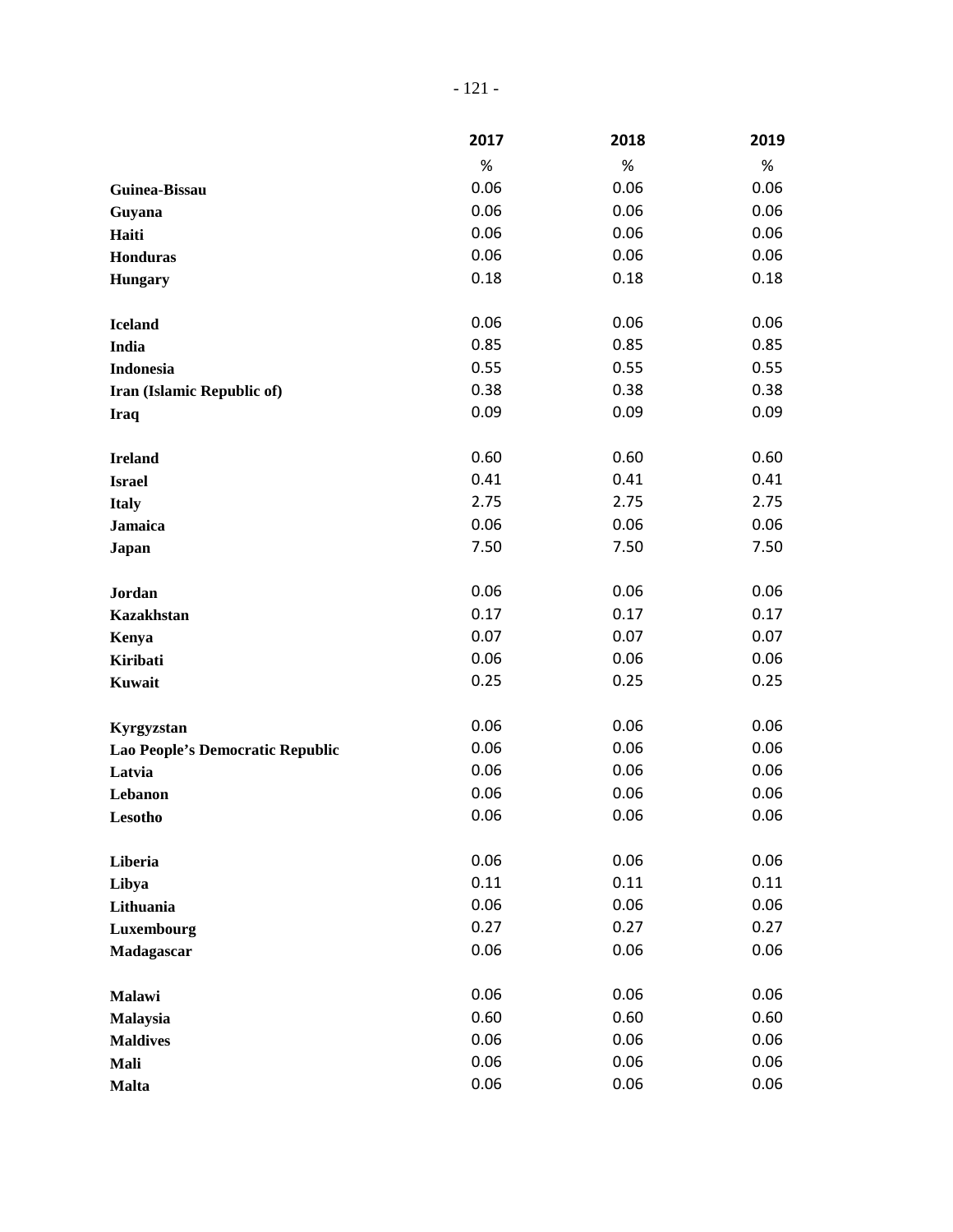|                                  | 2017 | 2018 | 2019 |
|----------------------------------|------|------|------|
|                                  | $\%$ | $\%$ | $\%$ |
| <b>Marshall Islands</b>          | 0.06 | 0.06 | 0.06 |
| Mauritania                       | 0.06 | 0.06 | 0.06 |
| <b>Mauritius</b>                 | 0.06 | 0.06 | 0.06 |
| <b>Mexico</b>                    | 1.16 | 1.16 | 1.16 |
| Micronesia (Federated States of) | 0.06 | 0.06 | 0.06 |
| <b>Monaco</b>                    | 0.06 | 0.06 | 0.06 |
| Mongolia                         | 0.06 | 0.06 | 0.06 |
| Montenegro                       | 0.06 | 0.06 | 0.06 |
| Morocco                          | 0.11 | 0.11 | 0.11 |
| Mozambique                       | 0.06 | 0.06 | 0.06 |
| <b>Myanmar</b>                   | 0.06 | 0.06 | 0.06 |
| <b>Namibia</b>                   | 0.06 | 0.06 | 0.06 |
| <b>Nauru</b>                     | 0.06 | 0.06 | 0.06 |
| <b>Nepal</b>                     | 0.06 | 0.06 | 0.06 |
| <b>Netherlands</b>               | 1.58 | 1.58 | 1.58 |
| <b>New Zealand</b>               | 0.31 | 0.31 | 0.31 |
| <b>Nicaragua</b>                 | 0.06 | 0.06 | 0.06 |
| <b>Niger</b>                     | 0.06 | 0.06 | 0.06 |
| <b>Nigeria</b>                   | 0.16 | 0.16 | 0.16 |
| <b>Norway</b>                    | 0.76 | 0.76 | 0.76 |
| Oman                             | 0.13 | 0.13 | 0.13 |
| Pakistan                         | 0.13 | 0.13 | 0.13 |
| Palau                            | 0.06 | 0.06 | 0.06 |
| Panama                           | 0.12 | 0.12 | 0.12 |
| <b>Papua New Guinea</b>          | 0.06 | 0.06 | 0.06 |
| Paraguay                         | 0.06 | 0.06 | 0.06 |
| Peru                             | 0.16 | 0.16 | 0.16 |
| <b>Philippines</b>               | 0.30 | 0.30 | 0.30 |
| <b>Poland</b>                    | 0.62 | 0.62 | 0.62 |
| Portugal                         | 0.41 | 0.41 | 0.41 |
| Qatar                            | 0.83 | 0.83 | 0.83 |
| <b>Republic of Korea</b>         | 2.18 | 2.18 | 2.18 |
| <b>Republic of Moldova</b>       | 0.06 | 0.06 | 0.06 |
| Romania                          | 0.14 | 0.14 | 0.14 |
| <b>Russian Federation</b>        | 2.77 | 2.77 | 2.77 |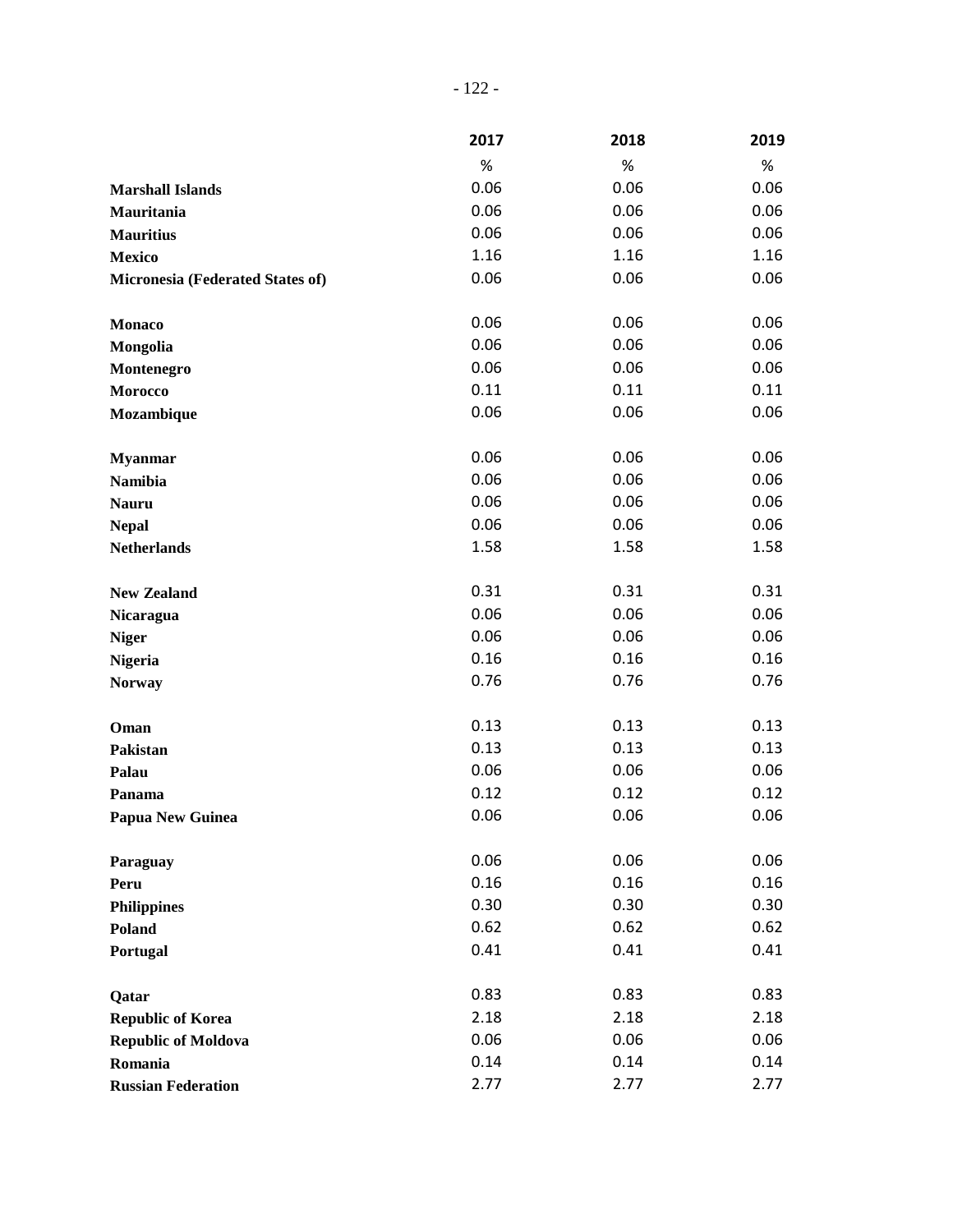|                                           | 2017 | 2018 | 2019 |
|-------------------------------------------|------|------|------|
|                                           | $\%$ | %    | %    |
| Rwanda                                    | 0.06 | 0.06 | 0.06 |
| <b>Saint Kitts and Nevis</b>              | 0.06 | 0.06 | 0.06 |
| <b>Saint Lucia</b>                        | 0.06 | 0.06 | 0.06 |
| <b>Saint Vincent and the Grenadines</b>   | 0.06 | 0.06 | 0.06 |
| <b>Samoa</b>                              | 0.06 | 0.06 | 0.06 |
| <b>San Marino</b>                         | 0.06 | 0.06 | 0.06 |
| <b>Sao Tome and Principe</b>              | 0.06 | 0.06 | 0.06 |
| Saudi Arabia                              | 1.12 | 1.12 | 1.12 |
| <b>Senegal</b>                            | 0.06 | 0.06 | 0.06 |
| <b>Serbia</b>                             | 0.06 | 0.06 | 0.06 |
| <b>Seychelles</b>                         | 0.06 | 0.06 | 0.06 |
| <b>Sierra Leone</b>                       | 0.06 | 0.06 | 0.06 |
| <b>Singapore</b>                          | 1.01 | 1.01 | 1.01 |
| Slovakia                                  | 0.11 | 0.11 | 0.11 |
| Slovenia                                  | 0.06 | 0.06 | 0.06 |
| <b>Solomon Islands</b>                    | 0.06 | 0.06 | 0.06 |
| Somalia                                   | 0.06 | 0.06 | 0.06 |
| <b>South Africa</b>                       | 0.39 | 0.39 | 0.39 |
| <b>South Sudan</b>                        | 0.06 | 0.06 | 0.06 |
| <b>Spain</b>                              | 2.03 | 2.03 | 2.03 |
| Sri Lanka                                 | 0.08 | 0.08 | 0.08 |
| Sudan                                     | 0.06 | 0.06 | 0.06 |
| <b>Suriname</b>                           | 0.06 | 0.06 | 0.06 |
| <b>Swaziland</b>                          | 0.06 | 0.06 | 0.06 |
| <b>Sweden</b>                             | 0.71 | 0.71 | 0.71 |
| <b>Switzerland</b>                        | 1.04 | 1.04 | 1.04 |
| <b>Syrian Arab Republic</b>               | 0.06 | 0.06 | 0.06 |
| Tajikistan                                | 0.06 | 0.06 | 0.06 |
| <b>Thailand</b>                           | 0.59 | 0.59 | 0.59 |
| The former Yugoslav Republic of Macedonia | 0.06 | 0.06 | 0.06 |
| <b>Timor-Leste</b>                        | 0.06 | 0.06 | 0.06 |
| <b>Togo</b>                               | 0.06 | 0.06 | 0.06 |
| Tonga                                     | 0.06 | 0.06 | 0.06 |
| <b>Trinidad and Tobago</b>                | 0.06 | 0.06 | 0.06 |
| <b>Tunisia</b>                            | 0.06 | 0.06 | 0.06 |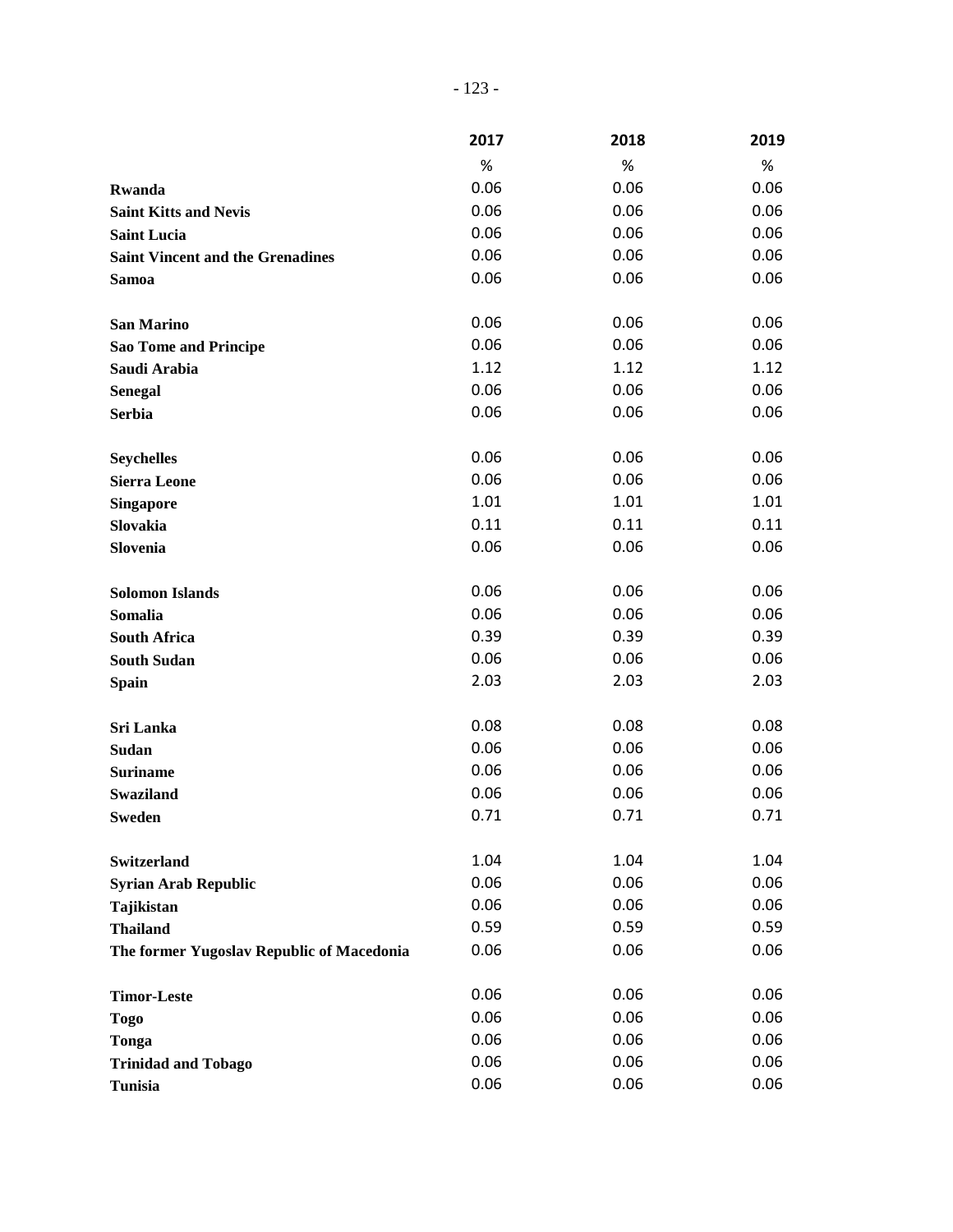|                                    | 2017   | 2018   | 2019   |
|------------------------------------|--------|--------|--------|
|                                    | %      | %      | %      |
| <b>Turkey</b>                      | 1.30   | 1.30   | 1.30   |
| Turkmenistan                       | 0.06   | 0.06   | 0.06   |
| <b>Uganda</b>                      | 0.06   | 0.06   | 0.06   |
| <b>Ukraine</b>                     | 0.10   | 0.10   | 0.10   |
| <b>United Arab Emirates</b>        | 2.25   | 2.25   | 2.25   |
| <b>United Kingdom</b>              | 4.27   | 4.27   | 4.27   |
| <b>United Republic of Tanzania</b> | 0.06   | 0.06   | 0.06   |
| <b>United States</b>               | 20.24  | 20.24  | 20.24  |
| <b>Uruguay</b>                     | 0.06   | 0.06   | 0.06   |
| <b>Uzbekistan</b>                  | 0.06   | 0.06   | 0.06   |
| <b>Vanuatu</b>                     | 0.06   | 0.06   | 0.06   |
| Venezuela (Bolivarian Republic of) | 0.41   | 0.41   | 0.41   |
| <b>Viet Nam</b>                    | 0.14   | 0.14   | 0.14   |
| Yemen                              | 0.06   | 0.06   | 0.06   |
| Zambia                             | 0.06   | 0.06   | 0.06   |
| Zimbabwe                           | 0.06   | 0.06   | 0.06   |
|                                    | 100.00 | 100.00 | 100.00 |

#### **A39-33: Working Capital Fund**

#### *The Assembly:*

#### 1. *Notes that:*

- a) in accordance with Resolution A38-27, the Council has reported upon, and the Assembly has considered, the adequacy of the level of the Working Capital Fund and the related borrowing authority;
- b) the accumulation of contributions in arrears has constituted, together with the delays in payment of current year contributions, a growing obstacle to the implementation of the work programme while creating financial uncertainty;
- c) based on past trends, there is only a limited risk that the level of the Working Capital Fund may not be sufficient to cover the needs in the foreseeable future;
- d) experience has shown that in general payments are not made at the beginning of the year when contributions are due and that ICAO cannot rely on contributions being paid even by the end of the year to which they relate and that such unacceptable avoidance of their financial obligations under the Convention by some Member States is leading to a potential financial crisis within the Organization that could impact all Member States;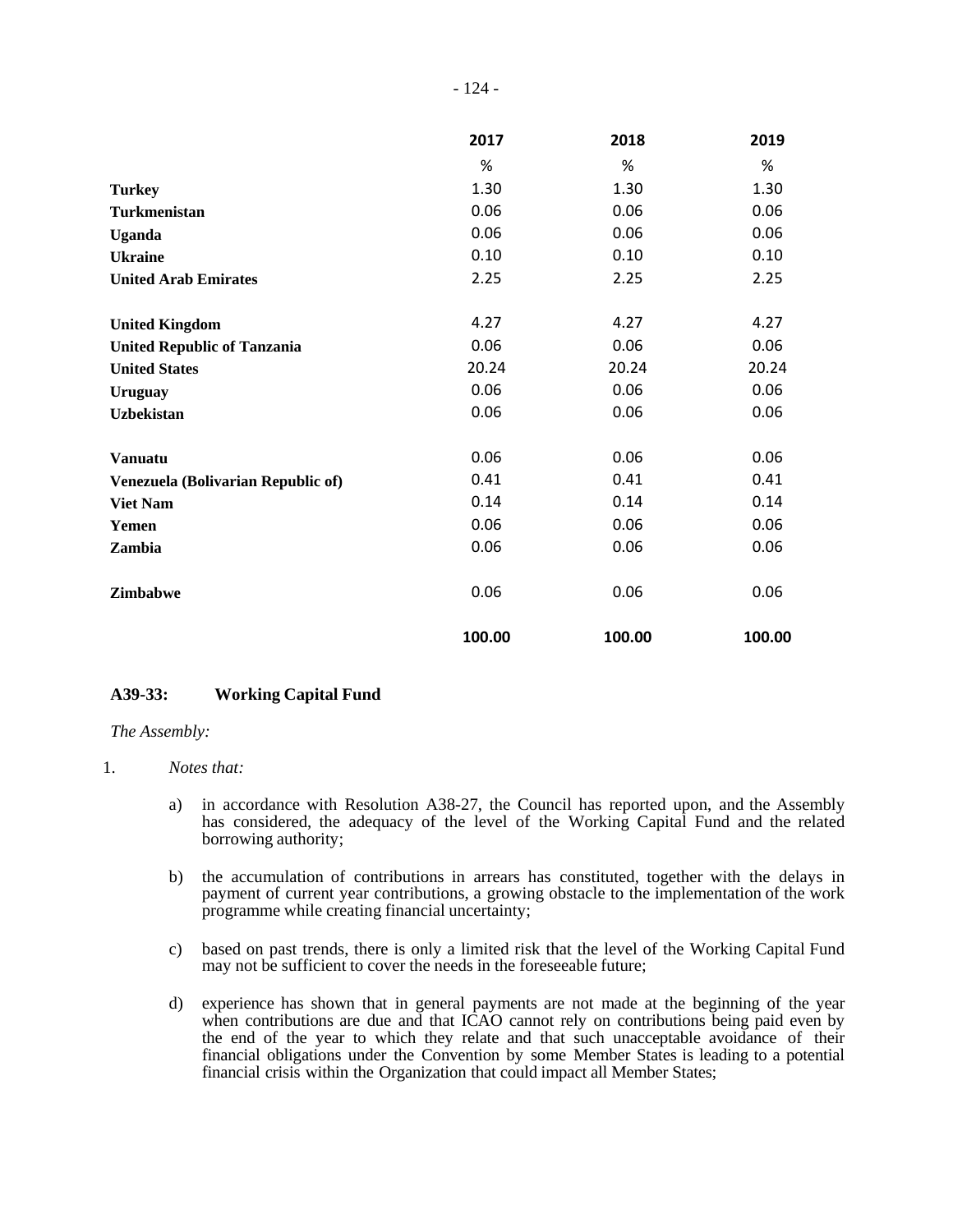- e) as long as the cash flow remains uncertain, ICAO would need the Working Capital Fund as a buffer on which it could draw to meet its unavoidable cash commitments; and
- f) the Council reviewed the financial situation of the Organization and the level of the Working Capital Fund in February 2016 and noted that it has not been necessary to use the Working Capital Fund in 2015.

#### 2. *Resolves that:*

- a) the level of the Working Capital Fund remain at USD 8.0 million;
- b) the Council shall continue to monitor the level of the Working Capital Fund no later than November 2017, 2018 and 2019 to determine if an increase is urgently needed during that year or for the following year;
- c) if the Council determines that it is warranted, the level of the Working Capital Fund shall be established at a level no higher than USD 10.0 million, subject to increases resulting from advances paid by new States becoming members of the Organization after approval of the scales. Such adjustment to the Working Capital Fund will be based on the scales of assessment in effect for the year for which the increase in the level of the Working Capital Fund is approved;
- d) the Secretary General be authorized, with the prior approval of the Finance Committee of the Council, to finance regular and supplementary appropriations that cannot be financed from the General Fund and the Working Capital Fund, by borrowing externally amounts needed to meet immediate obligations of the Organization, and that the Secretary General be required to repay such amounts as rapidly as possible; the outstanding total of such indebtedness of the Organization at no time to exceed CAD 3.0 million during the triennium;
- e) the Council shall report to the next ordinary session of the Assembly:
	- i) on the adequacy of the level of the Working Capital Fund in the light of experience during 2016, 2017 and 2018;
	- ii) whether the financial position of the General Fund and the Working Capital Fund would indicate the need for assessing Member States for cash deficits caused by arrears of contributions; and
	- iii) on the appropriateness of the level of the borrowing authority; and
- f) Resolution A38-27 is no longer effective and is hereby superseded; and
- 3*. Urges*:
	- a) All Member States to pay their assessments as early as possible in the year in which they fall due in order to lessen the likelihood of the Organization having to draw on the Working Capital Fund and resort to external borrowing; and
	- b) The Member States in arrears to meet their obligations to the Organization as promptly as possible, as called for by Resolution A39-31.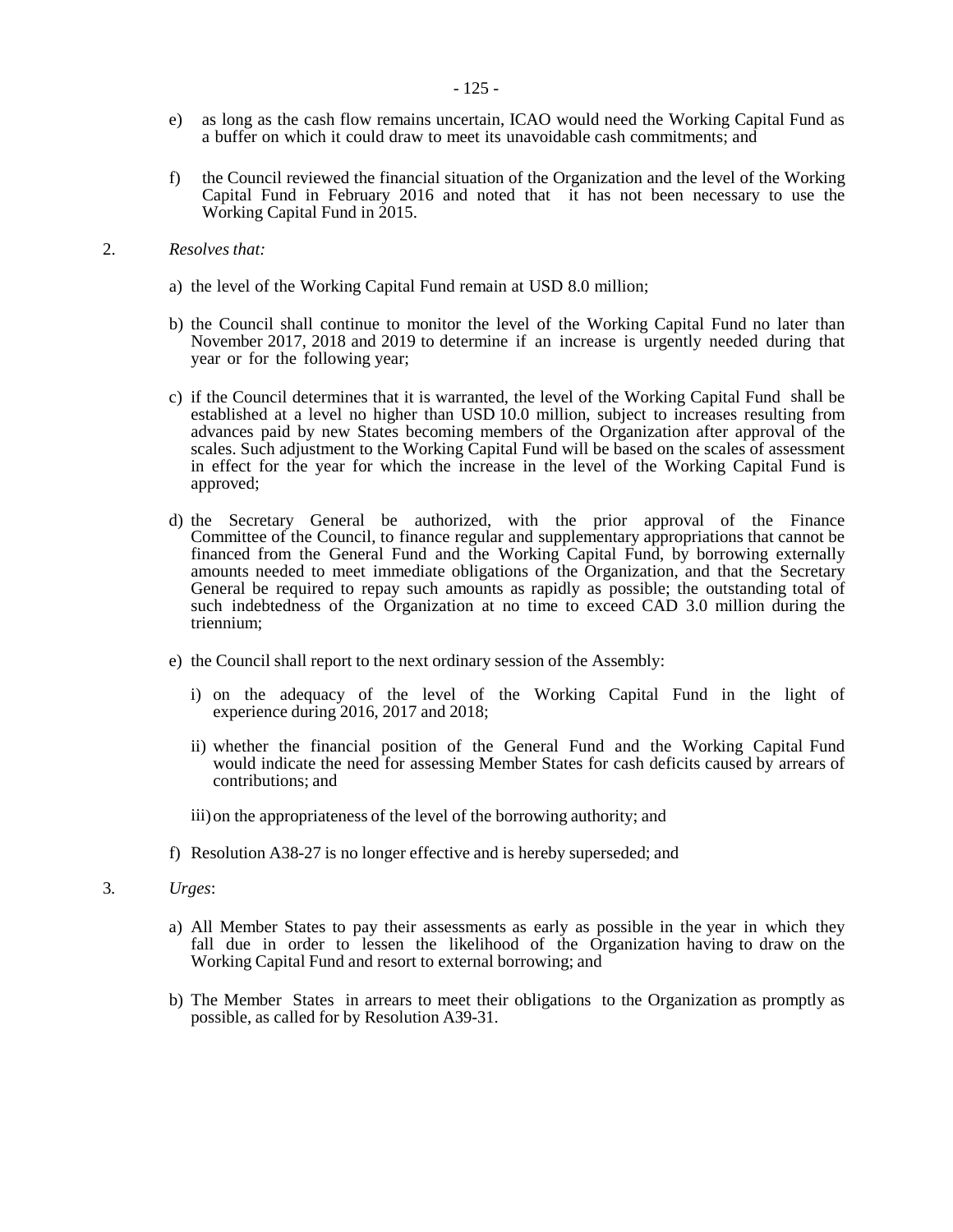# **A39-34: Amendment of the Financial Regulations**

*Whereas* the Council is respectful of the position of the Assembly in approving the Budgets and Appropriations of the Organization;

*Whereas* the Council is able to meet on a regular basis to deal with exigencies and developments affecting the amounts appropriated;

*Whereas* the Council requires the flexibility between Assembly sessions to accommodate changes in the financing needs;

*The Assembly resolves* that the amendments as set out below to Financial Regulations 5.9, 7.3 and 11.4 are confirmed pursuant to Financial Regulation 14.1.

| Reg.<br>No.      | <b>Edited changes</b>                                                                                                                                                                                                                                                                                                                                                                                                                                                                                                                                                                                                                                                                                                                                                                                                                                                                                                                                                                                        | New revised text                                                                                                                                                                                                                                                                                                                                                                                                                                                                                                                                                                                                                                                                                                                                                                                                                                                                                                                                                                                                      |
|------------------|--------------------------------------------------------------------------------------------------------------------------------------------------------------------------------------------------------------------------------------------------------------------------------------------------------------------------------------------------------------------------------------------------------------------------------------------------------------------------------------------------------------------------------------------------------------------------------------------------------------------------------------------------------------------------------------------------------------------------------------------------------------------------------------------------------------------------------------------------------------------------------------------------------------------------------------------------------------------------------------------------------------|-----------------------------------------------------------------------------------------------------------------------------------------------------------------------------------------------------------------------------------------------------------------------------------------------------------------------------------------------------------------------------------------------------------------------------------------------------------------------------------------------------------------------------------------------------------------------------------------------------------------------------------------------------------------------------------------------------------------------------------------------------------------------------------------------------------------------------------------------------------------------------------------------------------------------------------------------------------------------------------------------------------------------|
| $\overline{5.9}$ | Transfers from one Strategic Objective or Supporting<br>Strategy to another may be effected by the Secretary<br>General up to an amount not exceeding 4020 per cent<br>of the annual appropriation for each of the Strategic<br>Objectives or Supporting Strategies to which the<br>transfer is made. Above this percentage, transfers<br>Strategic Objectives<br>$\alpha$<br>between<br>Supporting<br>Strategies may be effected by the Secretary General,<br>with the prior approval of the Council after obtaining<br>the advice of the Finance Committee. All transfers,<br>including those that fall within the authority of the<br>Secretary General, shall be reported to the Assembly.                                                                                                                                                                                                                                                                                                               | Transfers from one Strategic Objective or<br>Supporting Strategy to another may be effected<br>by the Secretary General up to an amount not<br>exceeding 20 per cent of the annual appropriation<br>for each of the Strategic Objectives or Supporting<br>Strategies to which the transfer is made. Above<br>this percentage, transfers between Strategic<br>Objectives or Supporting Strategies may be<br>effected by the Secretary General, with the prior<br>approval of the Council after obtaining the<br>advice of the Finance Committee. All transfers,<br>including those that fall within the authority of<br>the Secretary General, shall be reported to the<br>Assembly.                                                                                                                                                                                                                                                                                                                                   |
| 7.3              | b) the Working Capital Fund shall be utilized to<br>make advances as necessary:<br>i) to the General Fund to finance temporary cash<br>deficits as a result of delays in receipt of income, the<br>sums so advanced to be reimbursed as soon as<br>receipts are available for the purpose;<br>ii) to the relevant Joint Financing Fund for the<br>operation of projects under agreements concluded<br>under Chapter XV of the Convention, for the purpose<br>of defraying expenses pending receipt of<br>contributions assessable to participating States by<br>virtue of these agreements, the outstanding balance<br>of the sums so advanced not to exceed \$100 000 at<br>any time and to be reimbursed as soon as receipts<br>from participating States are available for the<br>purpose; and<br>iii) in cases where the Council has approved<br>appropriations under Regulations 5.2 a) and b), to the<br>relevant special fund created under Regulation 8.4<br>subject to the limit therein specified. | b) the Working Capital Fund shall be utilized to<br>make advances as necessary:<br>i) to the General Fund to finance temporary<br>cash deficits as a result of delays in receipt of<br>income, the sums so advanced to be reimbursed<br>as soon as receipts are available for the purpose;<br>ii) to the relevant Joint Financing Fund for the<br>operation of projects under agreements concluded<br>under Chapter XV of the Convention, for the<br>purpose of defraying expenses pending receipt of<br>contributions assessable to participating States by<br>virtue of these agreements, the outstanding<br>balance of the sums so advanced not to exceed<br>\$100 000 at any time and to be reimbursed as<br>soon as receipts from participating States are<br>available for the purpose; and<br>iii) in cases where the Council has approved<br>appropriations under Regulations 5.2 a) and b), to<br>the relevant<br>special fund created<br>under<br>Regulation 8.4 subject to the limit therein<br>specified. |
| 11.4             | The Secretary General may write off losses of cash,<br>stores and other assets provided that a statement of<br>all such accounts written off shall be submitted to                                                                                                                                                                                                                                                                                                                                                                                                                                                                                                                                                                                                                                                                                                                                                                                                                                           | The Secretary General may write off losses of<br>cash, stores and other assets provided that a<br>statement of all such accounts written off shall                                                                                                                                                                                                                                                                                                                                                                                                                                                                                                                                                                                                                                                                                                                                                                                                                                                                    |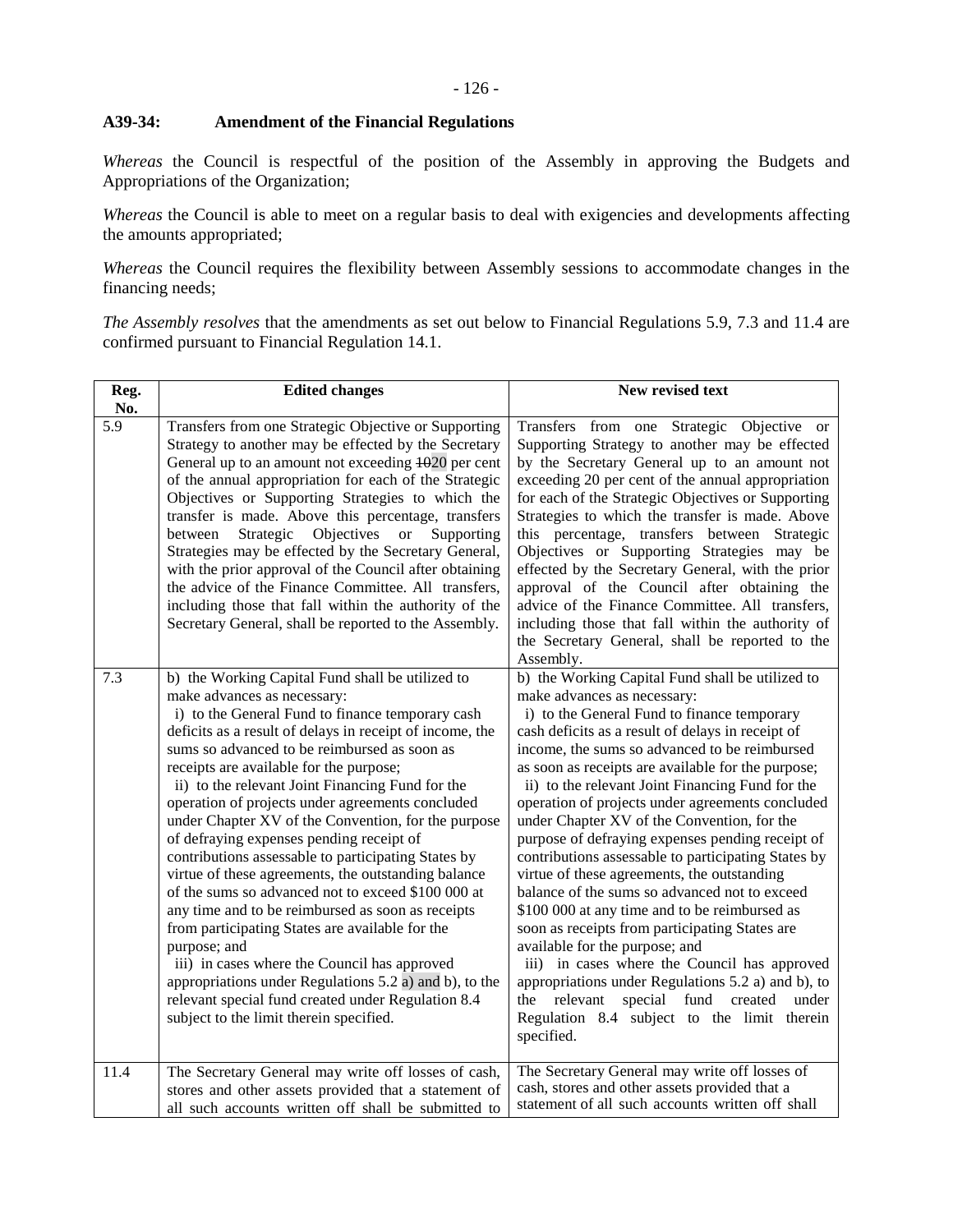| Reg.<br>No. | <b>Edited changes</b>                                                                                                                                                                                      | New revised text                                                                                                                                                                                               |
|-------------|------------------------------------------------------------------------------------------------------------------------------------------------------------------------------------------------------------|----------------------------------------------------------------------------------------------------------------------------------------------------------------------------------------------------------------|
|             | the External Auditors with the annual accounts. For<br>individual write-off actions exceeding CAD 20 000<br>in original value Net Book Value, prior approval of<br>the Finance Committee must be obtained. | be submitted to the External Auditors with the<br>annual accounts. For individual write-off<br>actions exceeding CAD 20 000 in Net Book<br>Value, prior approval of the Finance Committee<br>must be obtained. |

# **A39-35: Approval of the accounts of the Organization for the financial years 2013, 2014 and 2015 and examination of the Audit Reports thereon**

*Whereas* the accounts of the Organization for the financial years 2013, 2014 and 2015 and the Audit Reports thereon, submitted by the Cour des Comptes of France (2013) and Corte dei Conti of Italy (2014 and 2015) - members of the Joint Panel of External Auditors of the United Nations and Specialized Agencies - as the External Auditor of ICAO, have been submitted to the Assembly after being circulated to Member States;

*Whereas* the Council has examined the Audit Reports and submitted them to the Assembly for its review; and

*Whereas* in accordance with Chapter VIII Article 49 (f) of the Convention, expenditures have been reviewed;

# *The Assembly*:

1. *Notes* the Reports of the External Auditor on the Financial Statements as well as the Secretary General's Comments to the Report of the External Auditor for the financial year 2013;

2. *Notes* the Reports of the External Auditor on the Financial Statements as well as the Secretary General's Comments to the Report of the External Auditor for the financial year 2014;

3. *Notes* the Reports of the External Auditor on the Financial Statements as well as the Secretary General's Comments to the Report of the External Auditor for the financial year 2015;

4. *Approves* the audited Financial Statements for the financial year 2013;

- 5. *Approves* the audited Financial Statements for the financial year 2014; and
- 6. *Approves* the audited Financial Statements for the financial year 2015.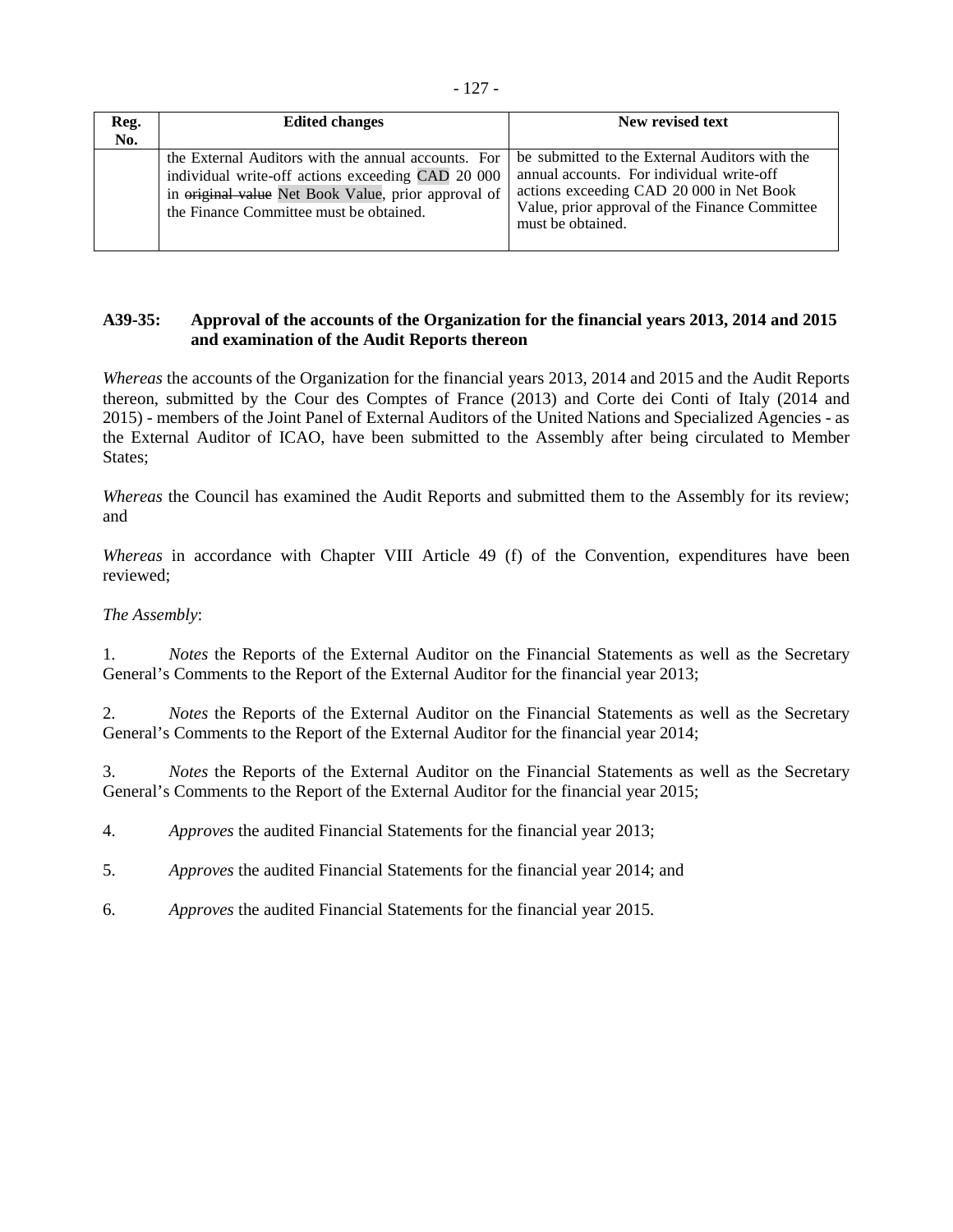# **A39-36: Appointment of the External Auditor**

*The Assembly:*

- 1. *Notes* that:
	- a) the Financial Regulations provide that, subject to confirmation by the Assembly, the Council shall appoint an External Auditor to the Organization; and
	- b )the Council approved the extension of appointment to the President of the Corte dei Conti as External Auditor of ICAO for 2017, 2018 and 2019.

2. *Confirms* the action taken by the Council in appointing Mr. Raffaele Squitieri, President of the Corte dei Conti of Italy, as the External Auditor of ICAO for the financial years 2017, 2018 and 2019.

# **A39-37: Budgets for 2017, 2018 and 2019**

A. *The Assembly*, with respect to the Budget 2017-2018-2019, *notes* that:

1. in accordance with Article 61 of the Convention, the Council has submitted and the Assembly has considered annual budget estimates [indicative estimates for the Administrative and Operational Services Costs of the Technical Co-operation Programme (AOSC)] for each of the financial years 2017, 2018 and 2019;

2. in accordance with Articles 49 (e) and 61 of the Convention, the Assembly approves the budgets of the Organization.

B. *The Assembly*, with respect to the Technical Cooperation Programme:

*Recognizing* that the AOSC are mainly financed by fees from implementation of projects assigned to ICAO for execution by external funding sources such as Governments, the United Nations Development Programme and other sources;

*Recognizing* that the Technical Cooperation Programme cannot be determined with a high degree of precision until such time as the Governments of donor and recipient countries have decided on the relevant projects;

*Recognizing* that due to the situation cited above, the annual AOSC net budget figures shown below in Canadian dollars (CAD) for the years 2017, 2018 and 2019 represent indicative budget estimates only:

|              | 2017      | 2018      | 2019      |
|--------------|-----------|-----------|-----------|
| Estimated    | 9.560,000 | 9.700.000 | 9,930,000 |
| Expenditures |           |           |           |

*Recognizing* that technical co-operation is an important means of fostering the development and safety of civil aviation;

*Recognizing* the circumstances facing the Technical Co-operation Programme of the Organization and the necessity to take continuing measures; and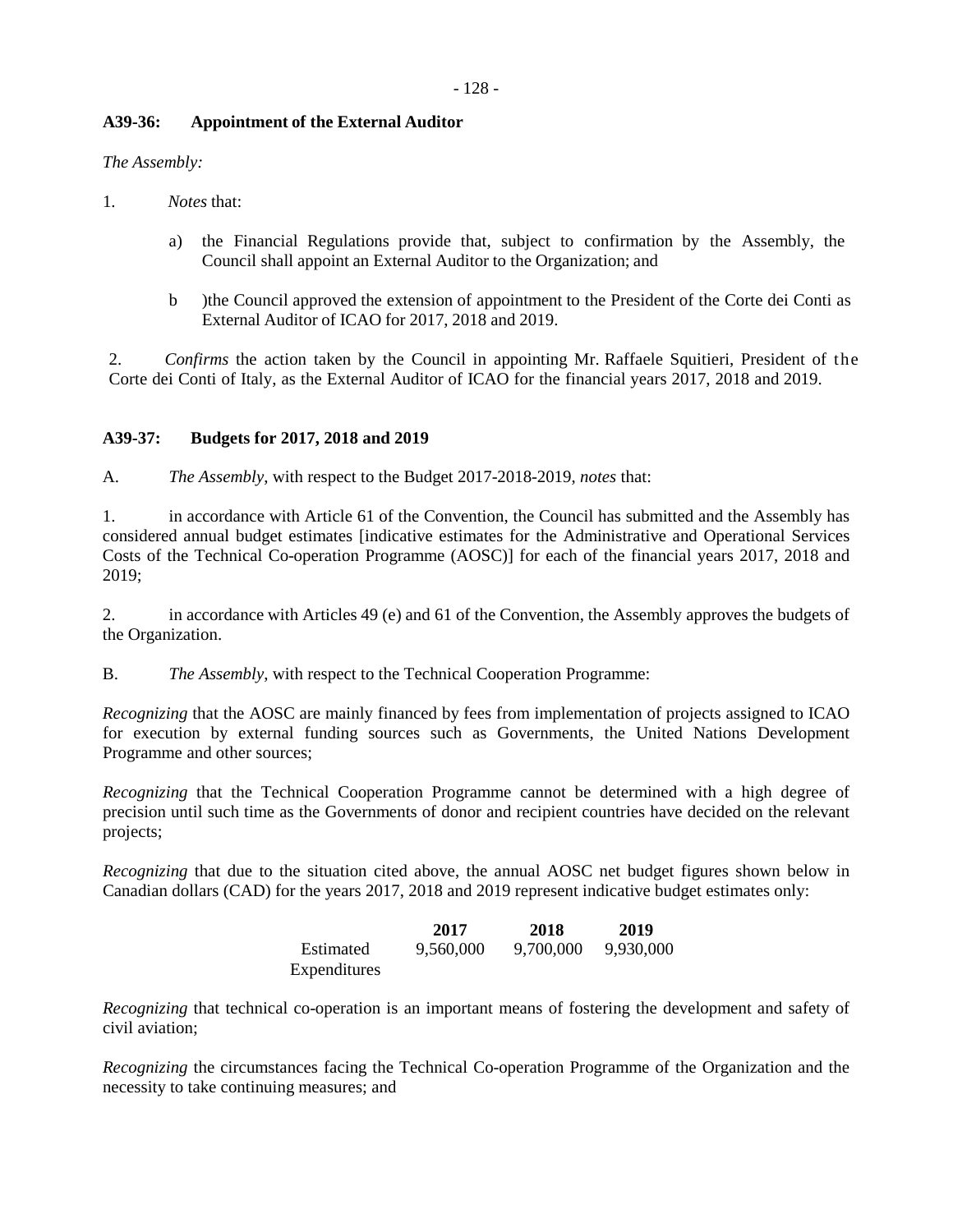*Recognizing* that in the event that the AOSC operation for any given financial year ends in a financial deficit, such deficit should first be met from the accumulated surplus of the AOSC Fund and a call for support from the Regular Programme Budget would be the last resort.

*Resolves* that the Indicative Budget Estimates of the Administrative and Operational Services Costs of the Technical Co-operation Programme are hereby approved on the understanding that subsequent adjustments to the Indicative Budget Estimates shall be made within the framework of the annual AOSC Budget Estimates in accordance with the provisions of Article IX of the Financial Regulations.

## C. *The Assembly*, with respect to the **Regular Programme**:

 *Resolves* that:

1. separately for the financial years 2017, 2018 and 2019, the following amounts in Canadian dollars, requiring an outlay of funds, are hereby authorized for expenditure for the Regular Programme in accordance with the Financial Regulations, and subject to the provisions of this Resolution:

|                                         | 2017       | 2018       | 2019        | <b>Total</b> |
|-----------------------------------------|------------|------------|-------------|--------------|
| <b>Strategic Objective (Programmes)</b> |            |            |             |              |
| <b>SAFETY</b>                           | 22,962,000 | 23,181,000 | 24,008,000  | 70,151,000   |
| AIR NAVIGATION CAPACITY AND EFFICIENCY  | 14,627,000 | 15,116,000 | 15,320,000  | 45,063,000   |
| SECURITY AND FACILITATION               | 8,773,000  | 8,878,000  | 9,173,000   | 26,824,000   |
| ECONOMIC DEVELOPMENT OF AIR TRANSPORT   | 3,112,000  | 3,182,000  | 3,494,000   | 9,788,000    |
| ENVIRONMENTAL PROTECTION                | 3,432,000  | 3,484,000  | 3,883,000   | 10,799,000   |
| <b>Programme Support</b>                | 30,957,000 | 31,774,000 | 34,076,000  | 96,807,000   |
| <b>Management &amp; Administration</b>  | 13,779,000 | 14,253,000 | 14,589,000  | 42,621,000   |
| <b>TOTAL PROPOSED APPROPRIATION</b>     | 97,642,000 | 99,868,000 | 104,543,000 | 302,053,000  |
|                                         |            |            |             |              |
| Operational                             | 96,568,000 | 98,922,000 | 103,778,000 | 299,268,000  |
| Capital                                 | 1,074,000  | 946,000    | 765,000     | 2,785,000    |

2. the separate annual Total Authorized Appropriation be financed as follows in Canadian dollars, in accordance with the Financial Regulations: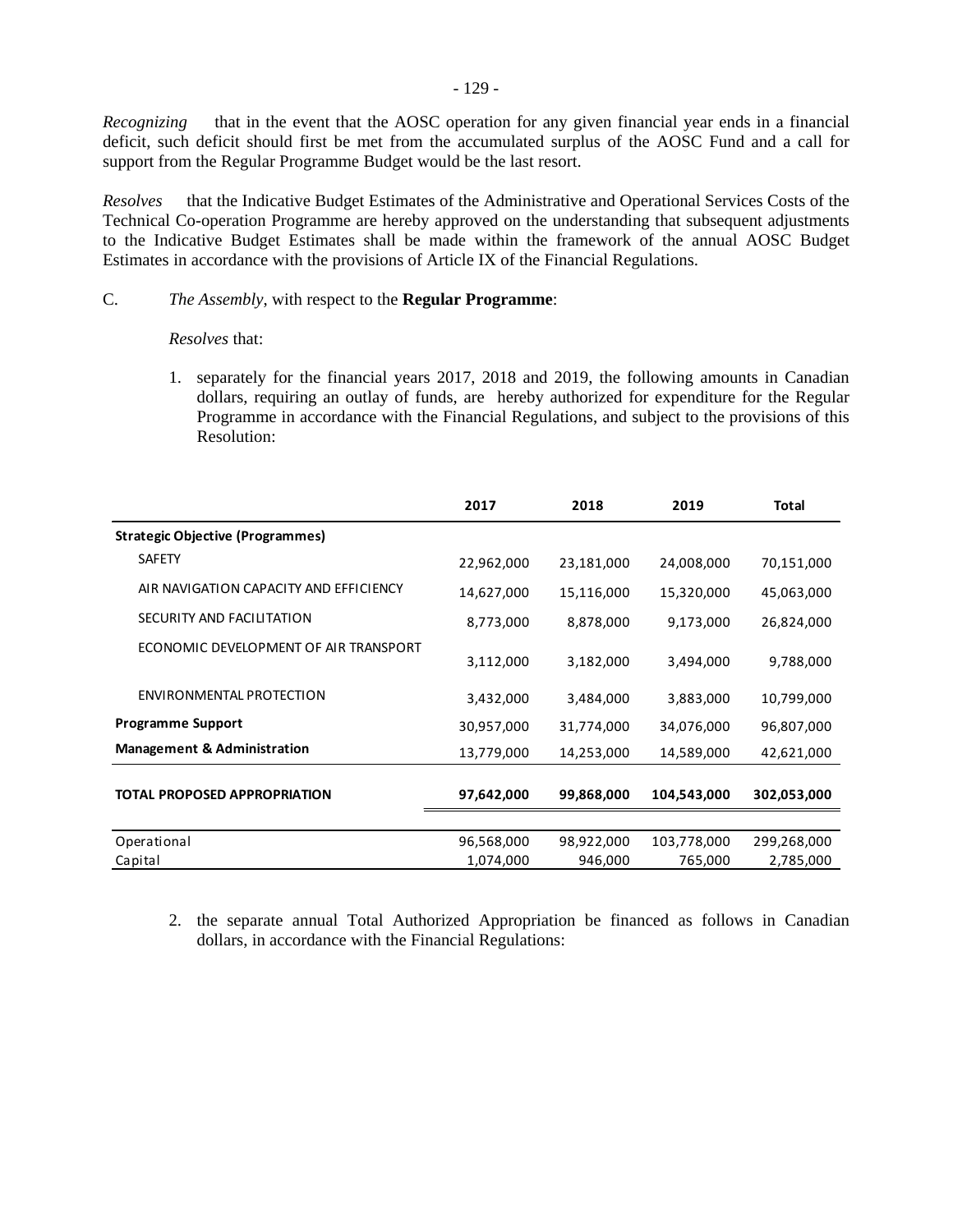|    |                                          | 2017       | 2018       | 2019        | Total       |
|----|------------------------------------------|------------|------------|-------------|-------------|
|    | a) Assessments on States                 | 89,344,000 | 91,540,000 | 96,181,000  | 277,065,000 |
| b) | Reimbursement from AOSC Fund             | 1,202,000  | 1,202,000  | 1,202,000   | 3,606,000   |
| C) | Transfer from ARGF Surplus               | 6,415,000  | 6,415,000  | 6,416,000   | 19,246,000  |
| d) | Transfer from Incentive Scheme for Long- |            |            |             |             |
|    | <b>Outstanding Arrears Account</b>       | 333,000    | 333,000    | 334.000     | 1,000,000   |
| e) | Miscellaneous Income                     | 348,000    | 378,000    | 410,000     | 1,136,000   |
|    | <b>TOTAL:</b>                            | 97,642,000 | 99,868,000 | 104,543,000 | 302,053,000 |

## **A39-38 Comprehensive Regional Implementation Plan for Aviation Security and Facilitation in Africa**

*Whereas* it is essential that there be increased coordinated efforts under ICAO leadership to reduce serious aviation security and facilitation deficiencies in the Africa-Indian Ocean (AFI) Region which are detrimental to the functioning and further development of international civil aviation;

*Noting* that the Council of ICAO has taken steps to address aviation security and facilitation issues through the development of a Comprehensive Regional Implementation Plan for Aviation Security and Facilitation in Africa (the AFI SECFAL Plan) as an ICAO Programme;

*Noting that* significant effort has been made towards reaffirming political commitment in Africa, in collaboration with the African Union Commission (AUC) and African Civil Aviation Commission (AFCAC), and the Windhoek Declaration and specific targets have been adopted by the Ministerial Conference on Aviation Security and Facilitation in Africa held in April 2016 in Windhoek, Namibia and will be presented to the African Union Assembly of Heads of States and Government for endorsement;

*Recognizing* that many Contracting States in the AFI Region may not have sufficient technical or financial resources to comply with the requirements of the Chicago Convention and its Annexes and therefore rely on ICAO, development partners, industry and other stakeholders for expertise and assistance;

*Recognizing* the need to coordinate, under the ICAO umbrella, activities of all stakeholders providing assistance to States in the AFI Region;

*Recognizing* that ICAO may require additional resources to successfully carry out its coordination role; and

*Considering* the willingness of the international community to assist the AFI Region in giving, as soon as possible, a concrete and substantial commitment to the AFI SECFAL Plan;

*The Assembly:*

1. *Urges* Member States of the AFI Region to commit to the achievement of the goals and objectives of the AFI SECFAL Plan;

2. *Encourages* Member States of the AFI Region to strengthen cooperation across the region in order to optimize the use and sharing of available resources through regional and sub-regional projects in all aspects of aviation security and facilitation oversight;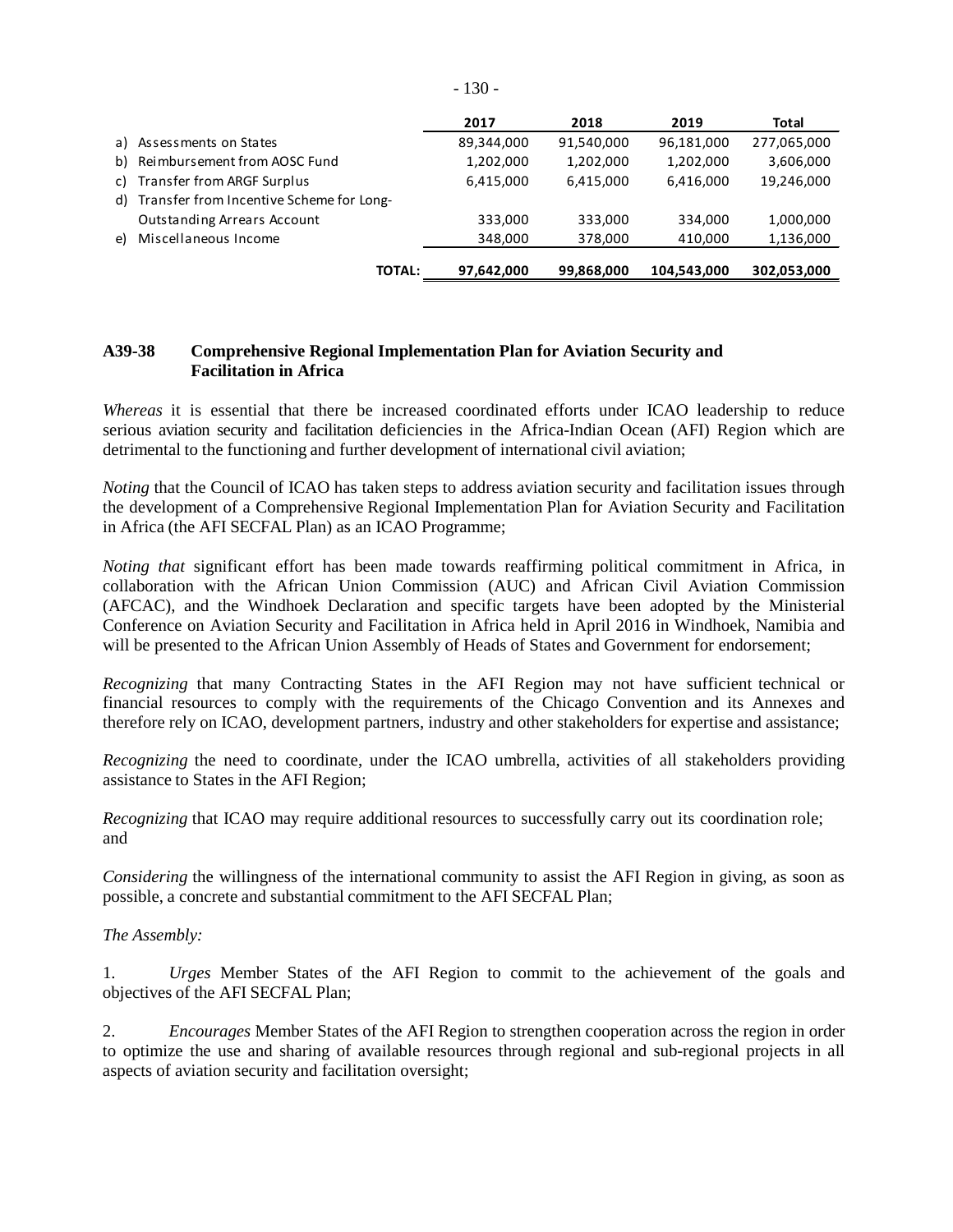3. *Encourages* all Member States, UN Organizations (especially UNDP, UNODC, Security Council Counter Terrorism Committee, and others), aviation industry, and financial and other donors to support the AFI SECFAL Plan and work with ICAO for its implementation;

4. *Instructs* the Council to ensure a strong ICAO leadership role in coordinating activities, initiatives and implementation strategies aimed specifically at meeting the goals and objectives of the Plan, in order to achieve sustained improvement of aviation security and facilitation in the AFI Region and to allocate resources to the relevant Regional Offices accordingly;

5. *Instructs* the Council to implement the AFI SECFAL Plan in line with business plan principles, programme management practices and available resources; and

6. *Instructs* the Council to monitor and measure the status of implementation in the AFI Region throughout the triennium and to report to the next Assembly on the progress made.

 $-$  END  $-$